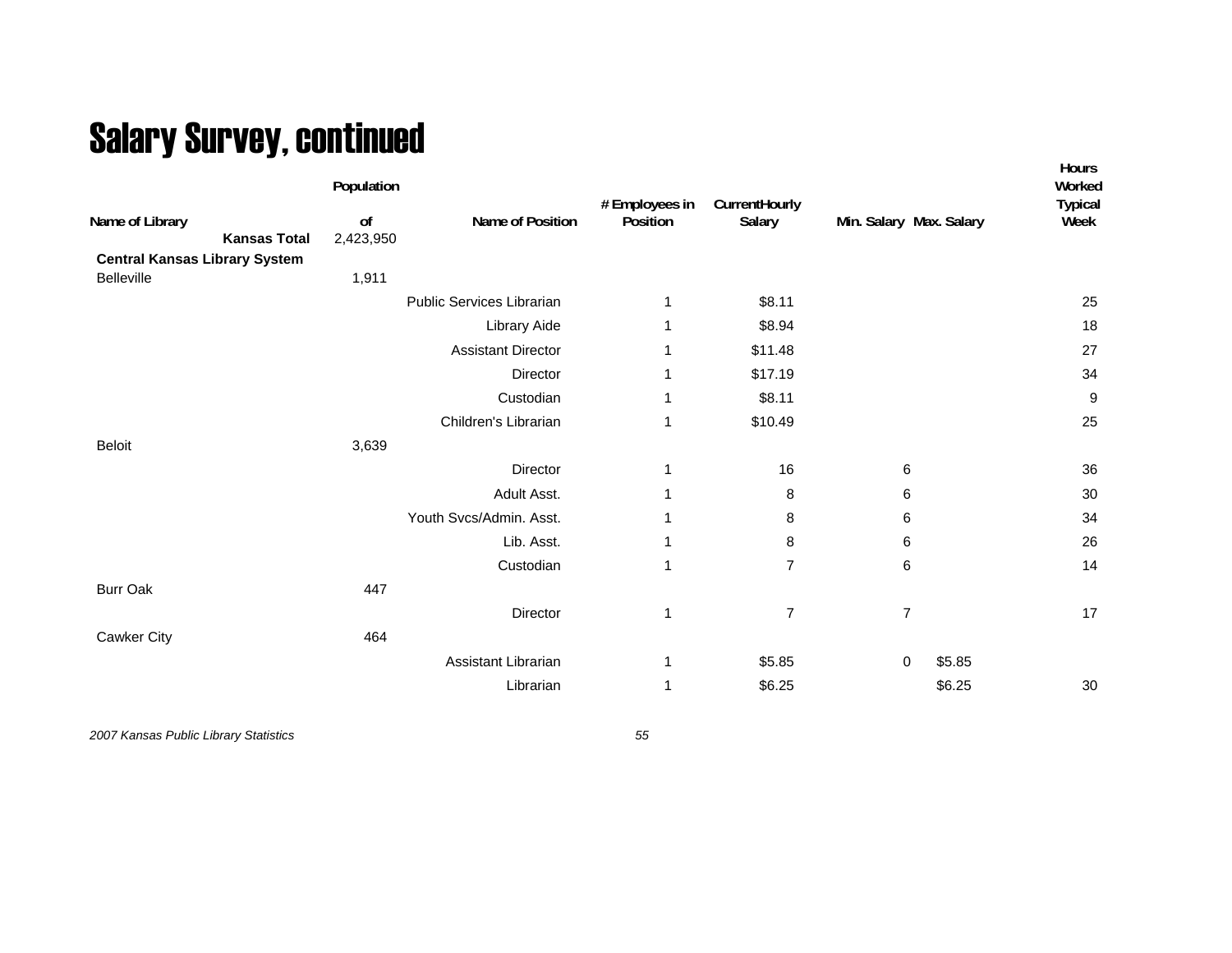| Name of Library<br><b>Kansas Total</b>          | Population<br>o <sub>f</sub><br>2,423,950 | Name of Position            | # Employees in<br>Position | CurrentHourly<br>Salary | Min. Salary Max. Salary |        | Hours<br>Worked<br><b>Typical</b><br>Week |
|-------------------------------------------------|-------------------------------------------|-----------------------------|----------------------------|-------------------------|-------------------------|--------|-------------------------------------------|
| <b>Central Kansas Library System</b><br>Claflin | 776                                       |                             |                            |                         |                         |        |                                           |
|                                                 |                                           | Library director            | 1                          | 11                      | 11                      | 11     | 19                                        |
| Clyde, Ks.                                      | 696                                       |                             |                            |                         |                         |        |                                           |
|                                                 | <b>ASSISTANT</b>                          | LIBRARIAN                   | 1                          | $\overline{7}$          | $\overline{7}$          |        | 11                                        |
|                                                 |                                           | Librarian                   | $\overline{c}$             | 8                       | $\overline{7}$          |        | 14                                        |
| Concordia                                       | 5,281                                     |                             |                            |                         |                         |        |                                           |
|                                                 |                                           | Director                    | 1                          | 19                      |                         |        | 35                                        |
|                                                 |                                           | <b>Head Patron Services</b> | 1                          | 9                       | 6                       |        | 35                                        |
|                                                 |                                           | Library Aide                | $\overline{c}$             | $\overline{7}$          | 6                       |        | 20                                        |
|                                                 |                                           | Library Clerk               | 3                          | 6                       | 6                       |        | 13                                        |
|                                                 |                                           | Library Page                | 1                          | 6                       | 6                       |        | $10$                                      |
|                                                 |                                           | Custodian                   | $\mathbf{1}$               | 8                       | 8                       |        | 12                                        |
| Courtland                                       | 313                                       |                             |                            |                         |                         |        |                                           |
|                                                 |                                           | Librarian                   | 1                          | \$7.25                  | \$5.15                  | \$7.25 | $10$                                      |
| Delphos                                         | 451                                       |                             |                            |                         |                         |        |                                           |
|                                                 |                                           | Substitue Librarian         | 1                          | \$6                     | \$6                     | \$6    | $\boldsymbol{2}$                          |
|                                                 |                                           | Librarian                   | 1                          | \$6.65                  | \$6.00                  |        | 18                                        |
| Downs                                           | 922                                       |                             |                            |                         |                         |        |                                           |
|                                                 |                                           | Librarian                   | $\mathbf 1$                | $\overline{7}$          | $\overline{7}$          |        | 25                                        |
|                                                 |                                           |                             |                            |                         |                         |        |                                           |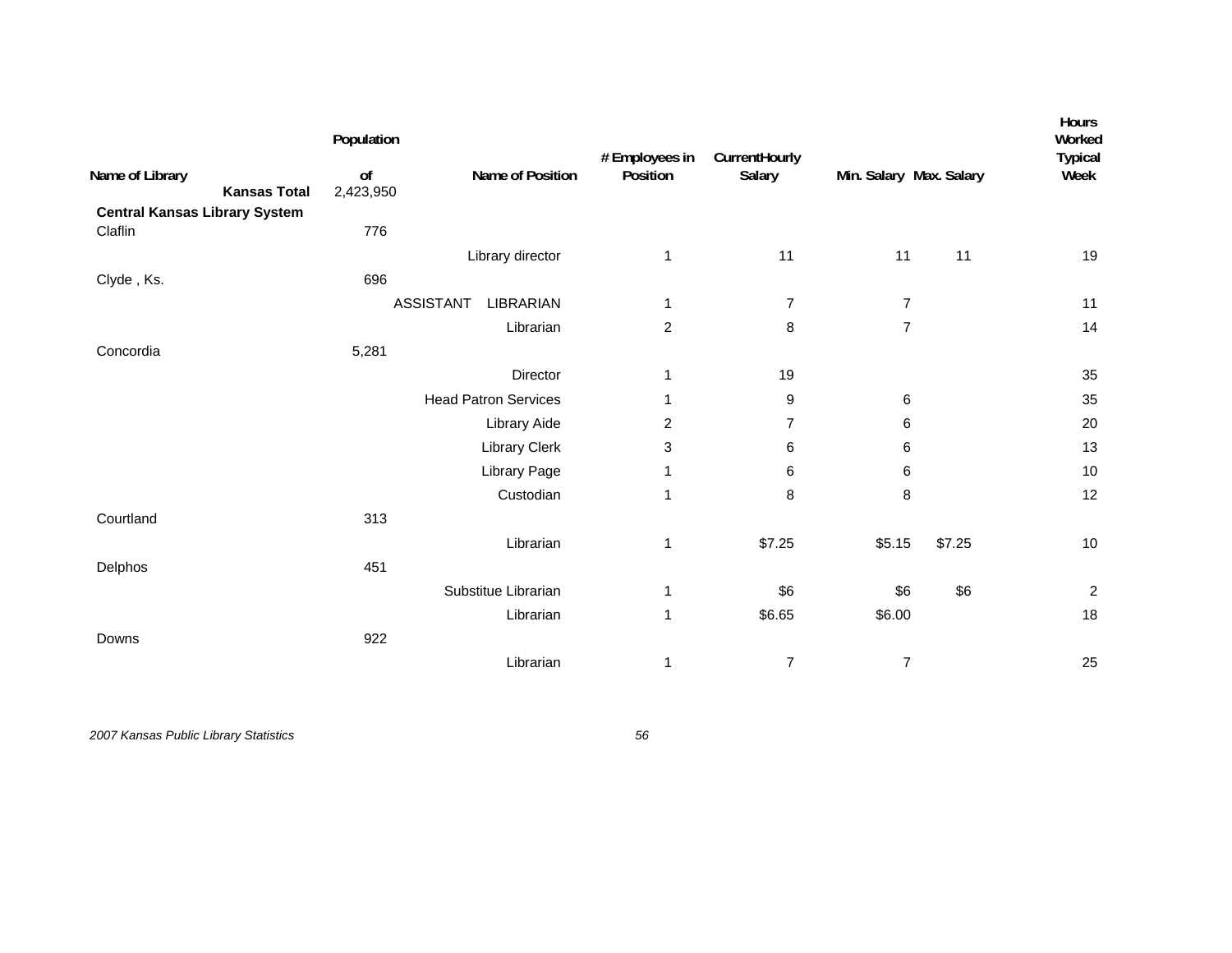|                                        | Population      |                           | # Employees in | CurrentHourly |                         |         | Hours<br>Worked<br><b>Typical</b> |
|----------------------------------------|-----------------|---------------------------|----------------|---------------|-------------------------|---------|-----------------------------------|
| Name of Library<br><b>Kansas Total</b> | of<br>2,423,950 | Name of Position          | Position       | Salary        | Min. Salary Max. Salary |         | Week                              |
| <b>Central Kansas Library System</b>   |                 |                           |                |               |                         |         |                                   |
| Ellinwood                              | 2,006           |                           |                |               |                         |         |                                   |
|                                        |                 | ILL/Children's Librarian  | 1              | 9             | $\overline{7}$          | 10      | 35                                |
|                                        |                 | Evening Librarian         | $\overline{c}$ | 8             | $\overline{7}$          | 8       | 20                                |
|                                        |                 | Public Services Librarian | 1              | 10            | $\overline{7}$          | 10      | 40                                |
| Ellis                                  | 1,858           |                           |                |               |                         |         |                                   |
|                                        |                 | Assistant Librarian       | 1              | 6             | $\,6$                   | $\,6\,$ | $\overline{7}$                    |
| Ellsworth                              | 2,885           |                           |                |               |                         |         |                                   |
|                                        |                 | Director                  | 1              | 12            | 7,10                    | 13      | 40                                |
| Formoso                                | 114             |                           |                |               |                         |         |                                   |
|                                        |                 | Librarian                 | $\mathbf{1}$   | 6             | 6                       | 6       | 10                                |
|                                        |                 | Subsitutue                | $\mathbf{1}$   | 6             | 6                       | 6       | 0                                 |
| Glasco                                 | 496             |                           |                |               |                         |         |                                   |
|                                        |                 | Librarian                 | 1              |               |                         |         | 11                                |
| Glen Elder                             | 390             |                           |                |               |                         |         |                                   |
|                                        |                 | Librarian                 | 1              | 6             | 6                       | 6       | $10$                              |
|                                        |                 |                           |                |               |                         |         |                                   |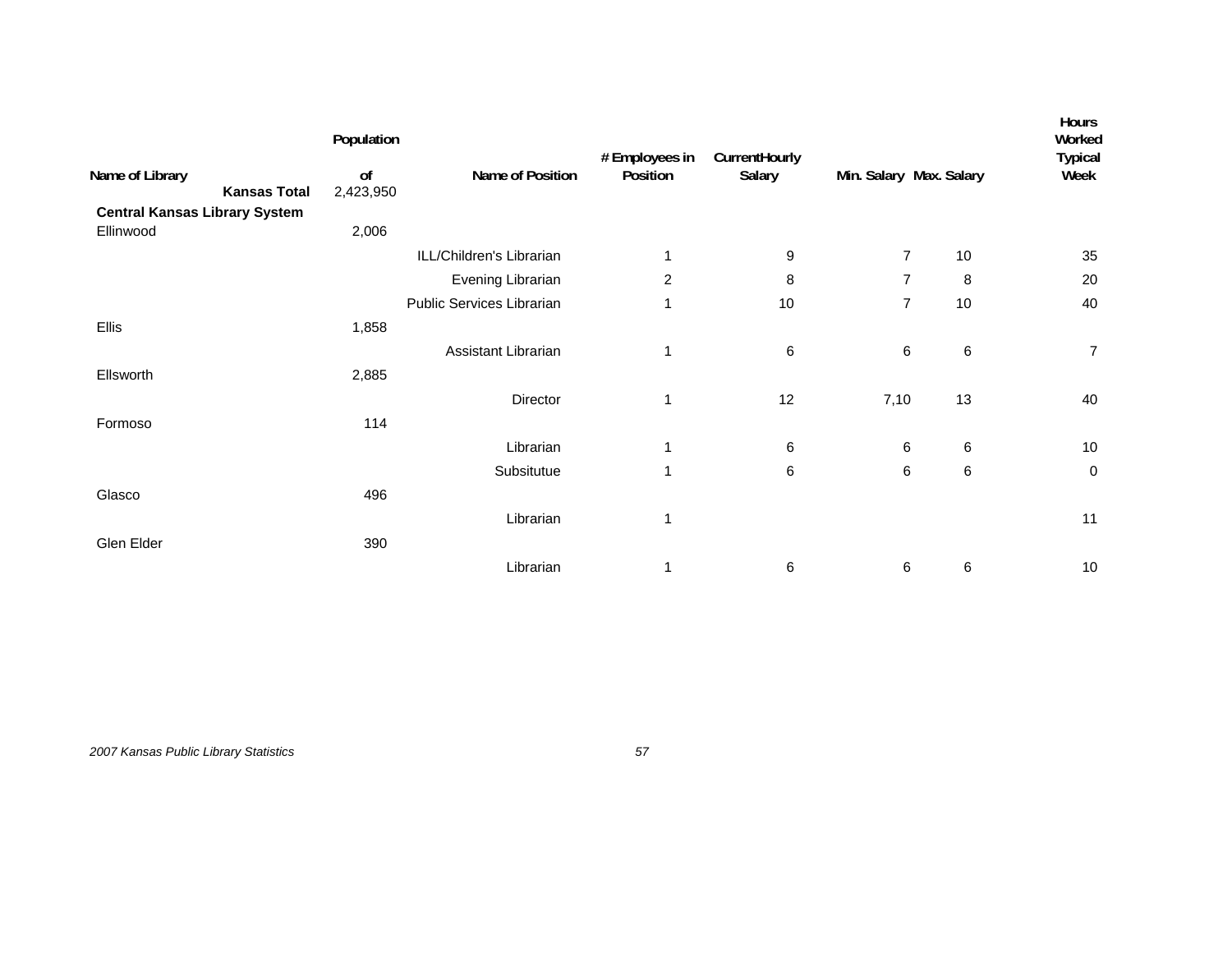| Name of Library<br><b>Kansas Total</b><br><b>Central Kansas Library System</b> | Population<br>of<br>2,423,950 | Name of Position                  | # Employees in<br>Position | CurrentHourly<br>Salary | Min. Salary Max. Salary |                | Hours<br>Worked<br><b>Typical</b><br>Week |
|--------------------------------------------------------------------------------|-------------------------------|-----------------------------------|----------------------------|-------------------------|-------------------------|----------------|-------------------------------------------|
| <b>Great Bend</b>                                                              | 15,537                        |                                   |                            |                         |                         |                |                                           |
|                                                                                |                               | Bookkeeper                        | 1                          | 12                      | 8                       | 13             | 12                                        |
|                                                                                |                               | <b>Sunday Clerk</b>               |                            | 9                       | 9                       | 9              | 5                                         |
|                                                                                |                               | <b>Automation Specialist</b>      |                            | 14                      | 10                      | 16             | 12                                        |
|                                                                                |                               | <b>Circulation Clerk - PT</b>     |                            | 8                       | $\overline{7}$          | 9              | 25                                        |
|                                                                                |                               | Office Clerk                      |                            | $\overline{7}$          | $\overline{7}$          | 9              | $\overline{5}$                            |
|                                                                                |                               | <b>Office Assistant</b>           |                            | 11                      | 8                       | 13             | 12                                        |
|                                                                                |                               | <b>Children's Assistant</b>       |                            | 8                       | $\overline{7}$          | 9              | 40                                        |
|                                                                                |                               | Housekeeper                       | 1                          | 8                       | 7                       | 10             | 26                                        |
|                                                                                |                               | Dept. Head Childrens              |                            | 12                      | 9                       | 15             | 40                                        |
|                                                                                |                               | Administrative Manager            |                            | 18                      | 14                      | 20             | 12                                        |
|                                                                                |                               | Dept. Head - Technical Svcs       |                            | 11                      | 9                       | 15             | 40                                        |
|                                                                                |                               | Dept Head Circulation             |                            | 12                      | 9                       | 15             | 40                                        |
|                                                                                |                               | <b>Circulation Clerk</b>          |                            | 8                       | $\overline{7}$          | 9              | 40                                        |
|                                                                                |                               | Dept. Head, Bld Maint. & Security |                            | 11                      | 8                       | 13             | 26                                        |
|                                                                                |                               | <b>Reference Clerk</b>            |                            | 8                       | $\overline{7}$          | 9              | 40                                        |
|                                                                                |                               | <b>Circulation Clerk</b>          |                            | 8                       | $\overline{7}$          | 9              | 40                                        |
|                                                                                |                               | Computer Mover                    |                            | 15                      | 15                      | 15             | $\boldsymbol{2}$                          |
|                                                                                |                               | Dept Head w/MLS                   |                            | 14                      | 27,780                  | 37,440         | 40                                        |
|                                                                                |                               | Shelver                           | 2                          | 6                       | 6                       | $\overline{7}$ | 13                                        |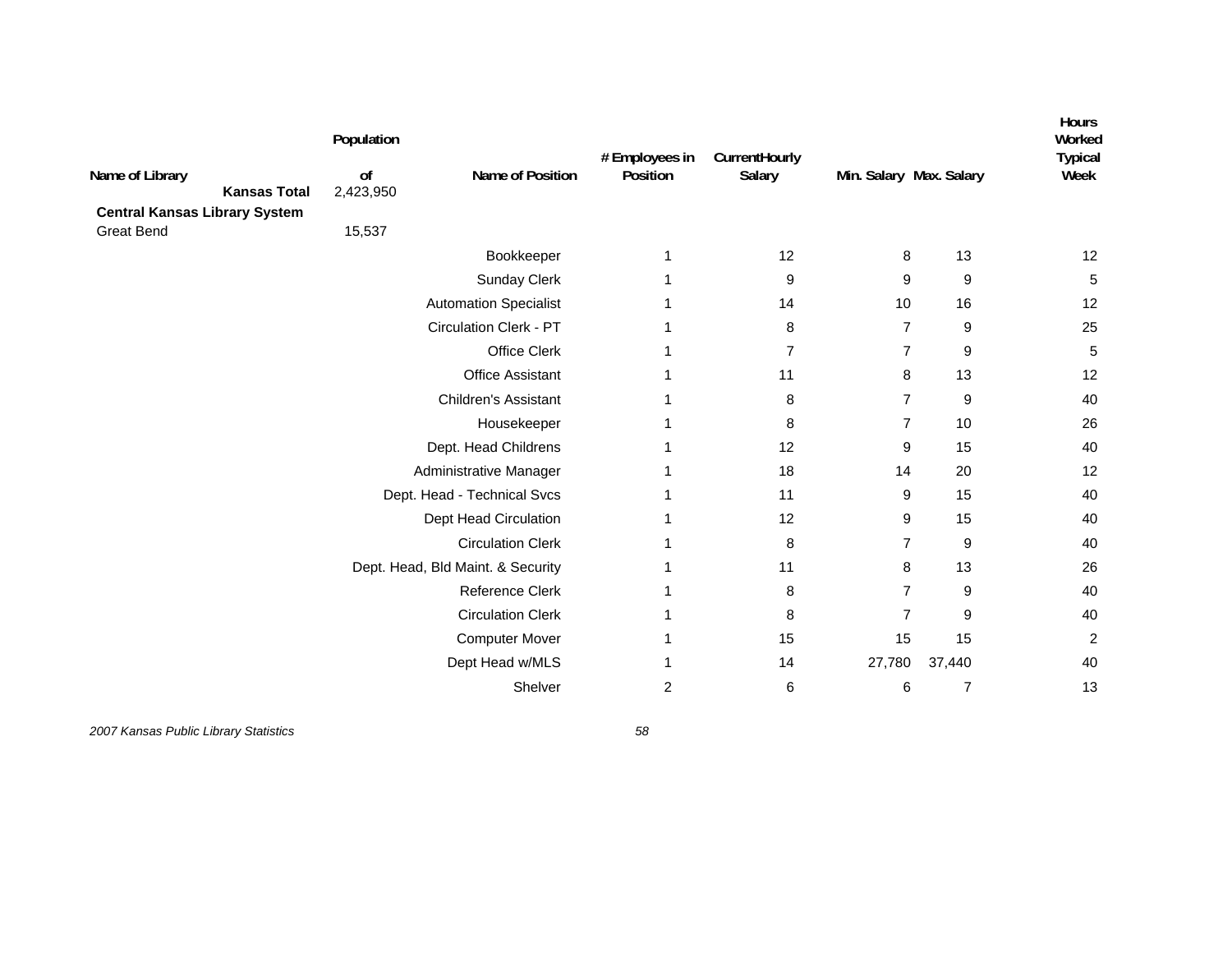| Name of Library                      | Population<br>of | Name of Position                 | # Employees in<br>Position | CurrentHourly<br>Salary | Min. Salary Max. Salary |           | Hours<br>Worked<br><b>Typical</b><br>Week |
|--------------------------------------|------------------|----------------------------------|----------------------------|-------------------------|-------------------------|-----------|-------------------------------------------|
| <b>Kansas Total</b>                  | 2,423,950        |                                  |                            |                         |                         |           |                                           |
| <b>Central Kansas Library System</b> |                  | <b>Public Relations Director</b> | 1                          | 14                      | 9                       | 15        | 40                                        |
|                                      |                  |                                  |                            |                         |                         |           |                                           |
|                                      |                  | Director                         | 1                          | 30                      | 20                      | 35        | 12                                        |
| Gypsum                               | 398              |                                  |                            |                         |                         |           |                                           |
|                                      |                  | Librarian                        | 1                          | 8                       | $\overline{7}$          | $\pmb{0}$ | 14                                        |
| Hays                                 | 19,726           |                                  |                            |                         |                         |           |                                           |
|                                      |                  | Bookkeeper                       | 1                          | 18                      | 14                      | 20        | 40                                        |
|                                      |                  | <b>Technical Services</b>        | 1                          | 23                      | 17                      | 24        | 40                                        |
|                                      |                  | Director                         | 1                          | 33                      | 29                      | 34        | 40                                        |
|                                      |                  | Asst. Young Adult                | 1                          | 13                      | 12                      | 17        | 40                                        |
|                                      |                  | Maintenance                      | 1                          | 12                      | 12                      | 20        | 40                                        |
|                                      |                  | Asst. Children's                 | 1                          | 17                      | 12                      | 17        | 40                                        |
|                                      |                  | Information Tech                 | 1                          | 17                      | 13                      | 18        | 40                                        |
|                                      |                  | Children's                       | 1                          | 20                      | 17                      | 24        | 40                                        |
|                                      |                  | Kansas Room                      | 1                          | 21                      | 17                      | 24        | 40                                        |
|                                      |                  | Adult                            | 1                          | 19                      | 17                      | 24        | 40                                        |
|                                      |                  | Asst. Adult                      | 1                          | 14                      | 12                      | 17        | 40                                        |
|                                      |                  | Young Adult                      | 1                          | 15                      | 13                      | 18        | 40                                        |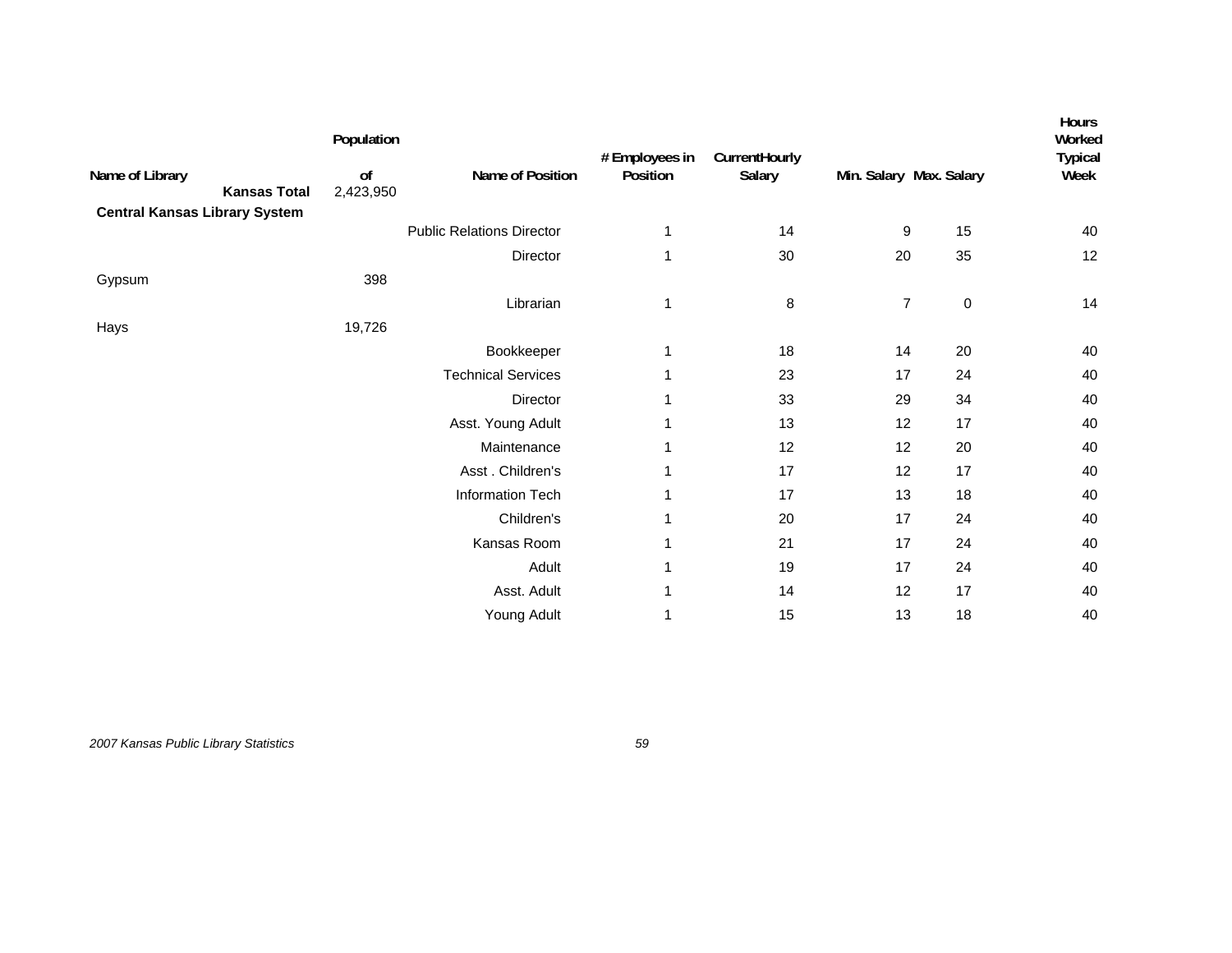| Name of Library<br><b>Kansas Total</b>             | Population<br>of<br>2,423,950 | Name of Position               | # Employees in<br>Position | CurrentHourly<br>Salary | Min. Salary Max. Salary | Hours<br>Worked<br><b>Typical</b><br>Week |
|----------------------------------------------------|-------------------------------|--------------------------------|----------------------------|-------------------------|-------------------------|-------------------------------------------|
| <b>Central Kansas Library System</b><br>Hoisington | 2,832                         |                                |                            |                         |                         |                                           |
|                                                    |                               | Director                       | 1                          | 12                      |                         | 30                                        |
|                                                    |                               | <b>Staff Librarian</b>         | 1                          | 11                      |                         | 20                                        |
|                                                    |                               | Library Assistant              | $\overline{c}$             | 8                       |                         | 20                                        |
| Jamestown                                          | 383                           |                                |                            |                         |                         |                                           |
|                                                    |                               | Library Assistant              | 1                          | \$5.25                  | \$5.00                  | 4                                         |
|                                                    |                               | <b>Library Director</b>        | 1                          | \$7.25                  | \$5.85                  | 6                                         |
| Jewell                                             | 435                           |                                |                            |                         |                         |                                           |
|                                                    |                               | Librarian                      | 1                          | 6                       |                         | 16                                        |
|                                                    |                               | Assistant Librarian            | $\overline{c}$             | 5                       |                         | $4 - 5$                                   |
| Kanopolis                                          | 514                           |                                |                            |                         |                         |                                           |
|                                                    |                               | Library Director/ Librarian    | 1                          | \$7.41                  | \$5.85                  | 18                                        |
| Kensington                                         | 480                           |                                |                            |                         |                         |                                           |
|                                                    |                               | <b>Summer Reading Director</b> | $\overline{c}$             | 200/Sum                 | \$200/Su \$200/Su       | $\ensuremath{\mathsf{3}}$                 |
|                                                    |                               | Substitute Clerk               | 1                          | \$5.15                  | \$5.15<br>\$5.15        | 0                                         |
|                                                    |                               | Librarian                      | 1                          | \$300/four              | \$300/fou \$300/fou     | 40                                        |
|                                                    |                               | <b>Clerk</b>                   | 1                          | \$6.75                  | \$6.75<br>\$6.75        | 8                                         |
|                                                    |                               | Summer Clerk                   | 1                          | \$5.50                  | 6<br>6                  | 22                                        |
| Larned                                             | 6,515                         |                                |                            |                         |                         |                                           |
|                                                    |                               | Director                       | 1                          | 19                      | 13                      | 40                                        |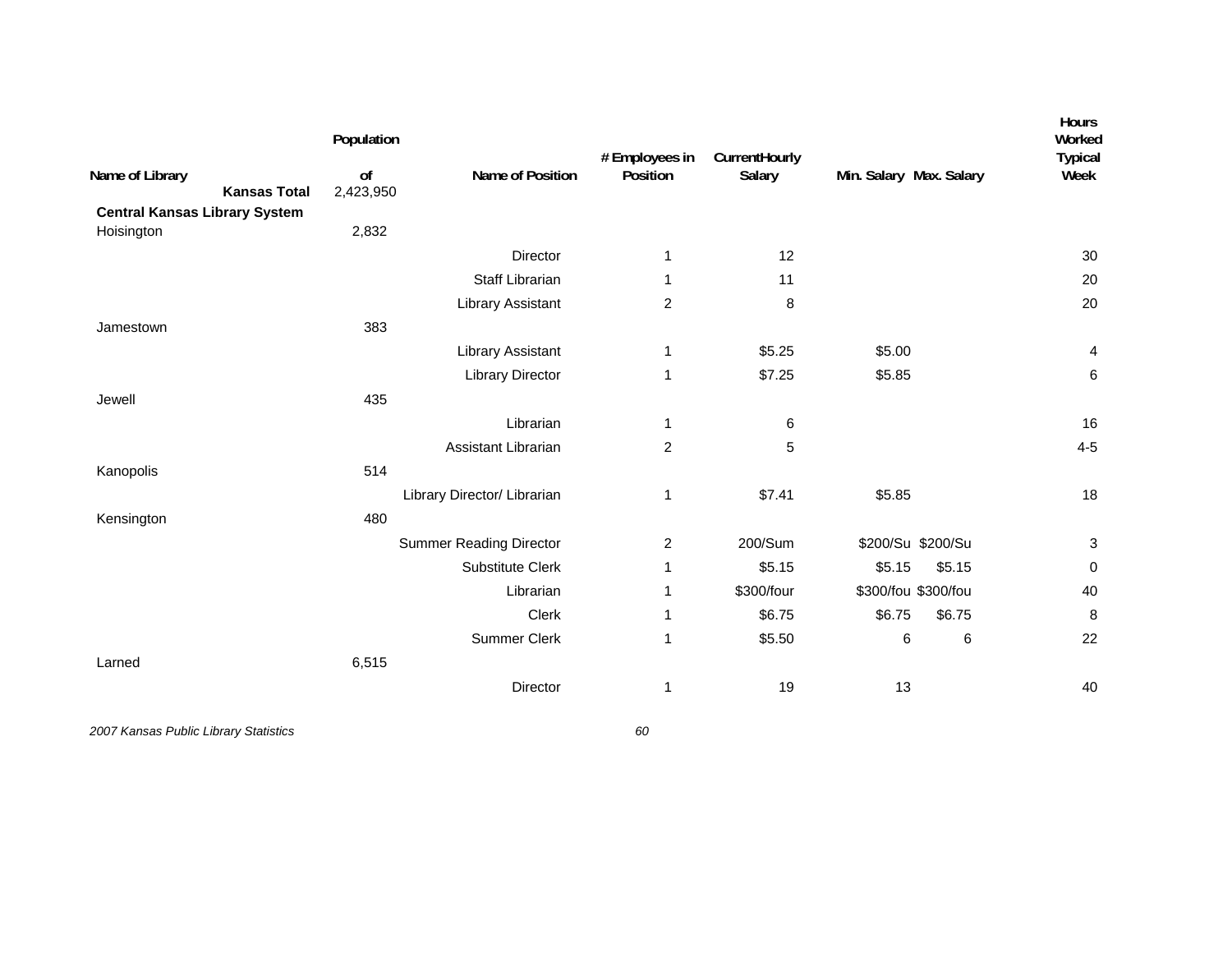|                                                 | Population |                      | # Employees in | CurrentHourly  |                         | Hours<br>Worked<br><b>Typical</b> |
|-------------------------------------------------|------------|----------------------|----------------|----------------|-------------------------|-----------------------------------|
| Name of Library<br><b>Kansas Total</b>          | of         | Name of Position     | Position       | Salary         | Min. Salary Max. Salary | Week                              |
|                                                 | 2,423,950  |                      |                |                |                         |                                   |
| <b>Central Kansas Library System</b><br>Lebanon | 272        |                      |                |                |                         |                                   |
|                                                 |            | Librarian            | 1              | 8              | $\,6\,$                 | 15                                |
| Lincoln                                         | 1,258      |                      |                |                |                         |                                   |
|                                                 |            | Substitutes          | $\overline{c}$ | 6              | 6                       | $\sqrt{2}$                        |
|                                                 |            | Children's Librarian | 1              | $\overline{7}$ | 6                       | 22                                |
|                                                 |            | Adult Librarian      | 1              | 9              | 6                       | 25                                |
| Logan                                           | 543        |                      |                |                |                         |                                   |
|                                                 |            | Librarian/Director   | $\mathbf{1}$   | $\overline{7}$ | 6                       | 20                                |
| Long Island                                     | 143        |                      |                |                |                         |                                   |
|                                                 |            | librarian            | 1              | 6              | 6<br>6                  | $\overline{7}$                    |
| Lucas                                           | 416        |                      |                |                |                         |                                   |
|                                                 |            | Director             | 1              | $\overline{7}$ | 6                       | 12                                |
|                                                 |            | Ass't Librarian      | 1              | 6              | 6                       | 4                                 |
| Mankato                                         | 837        |                      |                |                |                         |                                   |
|                                                 |            | Librarian            | 1              | 6              | 5                       | 27                                |
| Minneapolis                                     | 2,021      |                      |                |                |                         |                                   |
|                                                 |            | Assistant            | 1              | \$8.18         | \$5.15                  | 25                                |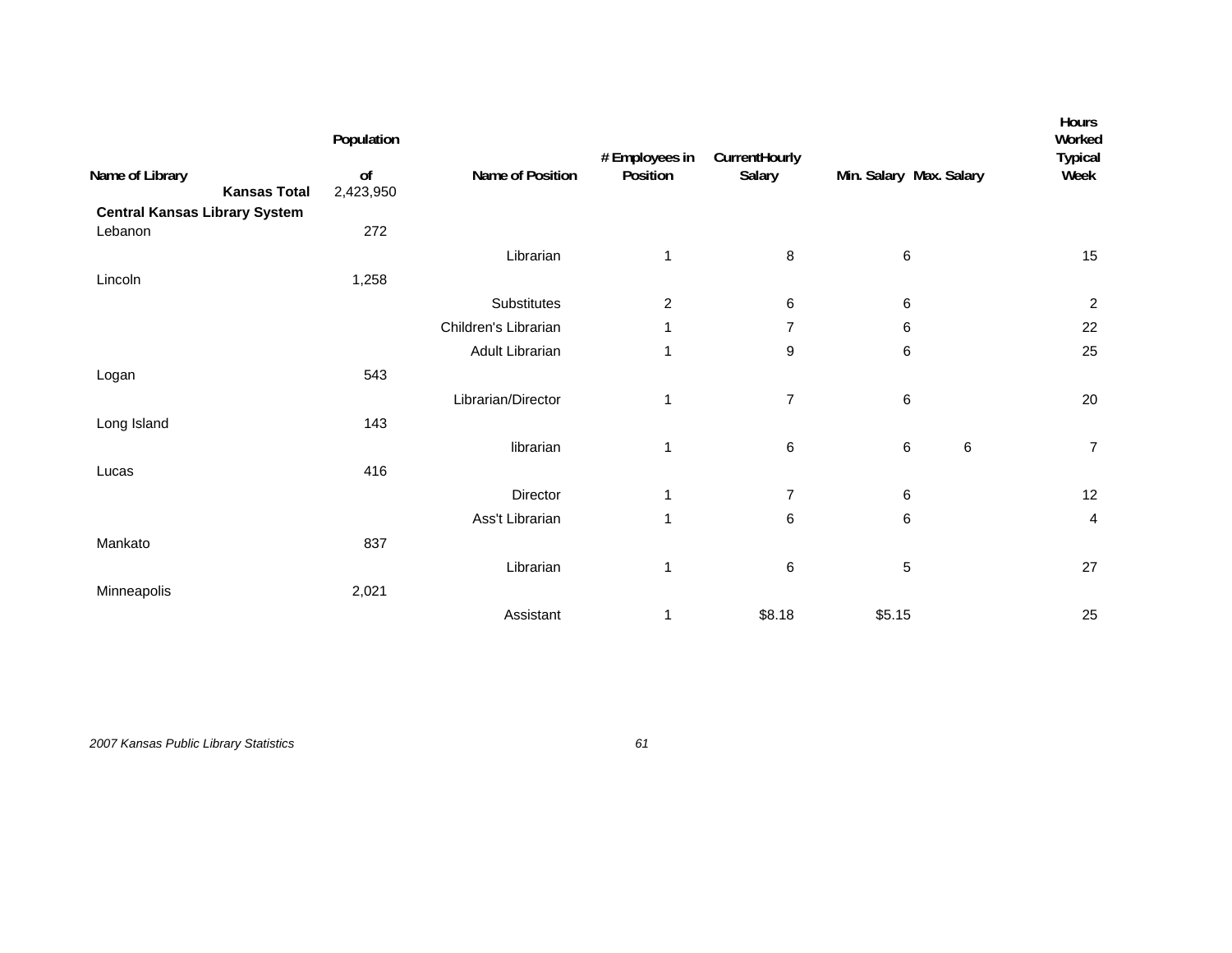|                                        | Population                  |                         | # Employees in | CurrentHourly  |                         |                | Hours<br>Worked<br><b>Typical</b> |
|----------------------------------------|-----------------------------|-------------------------|----------------|----------------|-------------------------|----------------|-----------------------------------|
| Name of Library<br><b>Kansas Total</b> | o <sub>f</sub><br>2,423,950 | Name of Position        | Position       | Salary         | Min. Salary Max. Salary |                | Week                              |
| <b>Central Kansas Library System</b>   |                             |                         |                |                |                         |                |                                   |
| Osborne                                | 1,413                       |                         |                |                |                         |                |                                   |
|                                        |                             | Custodian               | 1              | 8              | 7                       |                | 4                                 |
|                                        |                             | <b>Library Director</b> |                | 10             | 7                       |                | 40                                |
|                                        |                             | Library Assistant       | 1              | 9              | 6                       |                | 13                                |
|                                        |                             | Assistant Librarian     | 1              | 8              | 6                       |                | 14                                |
| Palco                                  | 225                         |                         |                |                |                         |                |                                   |
|                                        |                             | Librarian               | 1              | 6              | <b>MINIMU</b>           | <b>DEPEN</b>   | 15                                |
| Plainville                             | 1,866                       |                         |                |                |                         |                |                                   |
|                                        |                             | Librarian Assistant     | 1              | 6              | 6                       | 6              | 15                                |
|                                        |                             | Clerical Librarian      |                | 8              | 6                       | 8              | 38                                |
|                                        |                             | Director                |                | 9              | 6                       | 9              | 38                                |
|                                        |                             | Saturday Assistant      | 1              | 6              | 6                       | 6              | 6                                 |
| Randall                                | 74                          |                         |                |                |                         |                |                                   |
|                                        |                             | Librarian/Director      | 1              | $\overline{7}$ | 6                       | 12             | $\overline{7}$                    |
|                                        |                             | Clerk                   | $\overline{c}$ | 6              | 6                       | $\overline{7}$ | 4                                 |
| Republic                               | 139                         |                         |                |                |                         |                |                                   |
|                                        |                             | Director                |                | 6              | 6                       | $\,6$          | $10$                              |
|                                        |                             |                         |                |                |                         |                |                                   |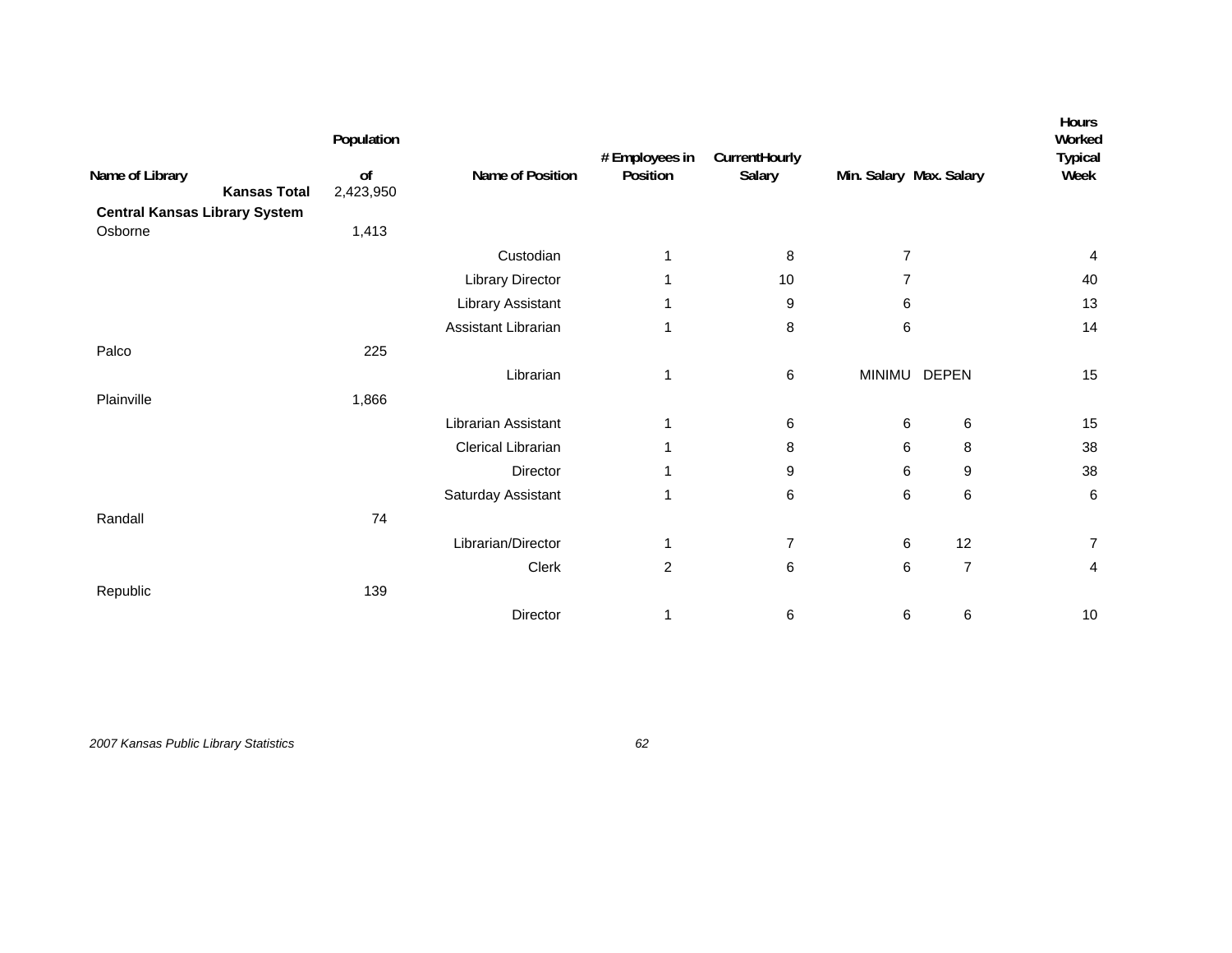| Name of Library                                 | Population<br>of          | Name of Position              | # Employees in<br>Position | CurrentHourly<br>Salary | Min. Salary Max. Salary |                | Hours<br>Worked<br><b>Typical</b><br>Week |
|-------------------------------------------------|---------------------------|-------------------------------|----------------------------|-------------------------|-------------------------|----------------|-------------------------------------------|
| <b>Kansas Total</b>                             | 2,423,950                 |                               |                            |                         |                         |                |                                           |
| <b>Central Kansas Library System</b><br>Russell | 4,280                     |                               |                            |                         |                         |                |                                           |
|                                                 |                           | Custodian                     | 1                          | 8                       | $\overline{7}$          | 8              | 19                                        |
|                                                 |                           | <b>Story Teller</b>           | 1                          | $\overline{7}$          | $\overline{7}$          | $\overline{7}$ | 5                                         |
|                                                 |                           | Clerk                         | $\overline{c}$             | $\overline{7}$          | $\overline{7}$          | $\overline{7}$ | 18                                        |
|                                                 |                           | Clerk                         | 1                          | 9                       | $\overline{7}$          | 9              | $30\,$                                    |
|                                                 |                           | Director                      | 1                          | 16                      | 15                      | 16             | 40                                        |
| Salina                                          | 46,140                    |                               |                            |                         |                         |                |                                           |
|                                                 |                           | <b>Office Assistant</b>       | 1                          | 12                      | 8                       | 12             | 40                                        |
|                                                 |                           | Custodian 2                   | 1                          | 14                      | 10                      | 14             | 40                                        |
|                                                 |                           | Shelver                       |                            | $\overline{7}$          | $\overline{7}$          | 9              | 15                                        |
|                                                 |                           | Custodian 1                   | 1                          | 8                       | $\overline{7}$          | 9              | 15                                        |
|                                                 |                           | <b>Tech services Clerk</b>    | $\overline{2}$             | 11                      | 8                       | 11             | 40                                        |
|                                                 |                           | Administrative Asst.          |                            | 16                      | 13                      | 18             | 40                                        |
|                                                 |                           | Reference Librarian 2         | 1                          | 22                      | 16                      | 22             | 40                                        |
|                                                 | Youth Services Programmer |                               | 1                          | 12                      | 11                      | 15             | 40                                        |
|                                                 |                           | Reference Librarian           | 3                          | 18                      | 14                      | 20             | 40                                        |
|                                                 |                           | Youth services Clerk          | 3                          | 11                      | 9                       | 12             | 40                                        |
|                                                 |                           | <b>Head of Youth Services</b> | 1                          | 19                      | 14                      | 19             | 40                                        |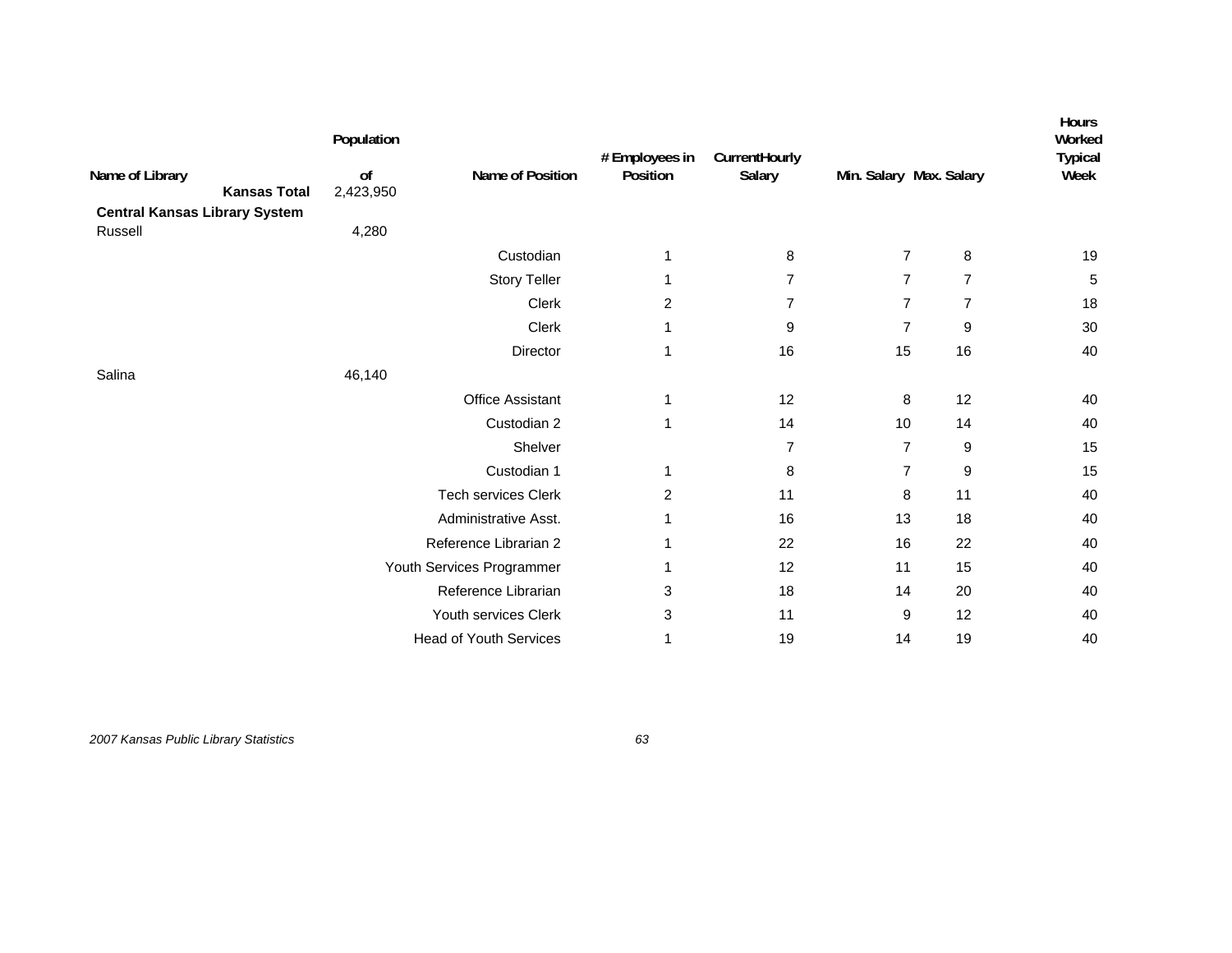|                                      | Population    |                         | # Employees in | CurrentHourly  |                         |                | <b>Hours</b><br>Worked<br><b>Typical</b> |
|--------------------------------------|---------------|-------------------------|----------------|----------------|-------------------------|----------------|------------------------------------------|
| Name of Library                      | <sub>of</sub> | Name of Position        | Position       | Salary         | Min. Salary Max. Salary |                | Week                                     |
| <b>Kansas Total</b>                  | 2,423,950     |                         |                |                |                         |                |                                          |
| <b>Central Kansas Library System</b> |               |                         |                |                |                         |                |                                          |
| Smith Center                         | 1,684         |                         |                |                |                         |                |                                          |
|                                      |               | <b>Library Clerk</b>    | 1              | $\overline{7}$ | 6                       | $\overline{7}$ | 9                                        |
|                                      |               | Assistant Librarian     | 1              | 10             | 6                       | 10             | 33                                       |
|                                      |               | <b>Library Director</b> | $\mathbf{1}$   | 11             | 6                       | 11             | 35                                       |
| Stockton                             | 1,439         |                         |                |                |                         |                |                                          |
|                                      |               | Senior Desk Clerk       | 1              | 8              | $\overline{7}$          | 10             | 32                                       |
|                                      |               | Desk Clerk              | 1              | 6              | 6                       | 8              | 20                                       |
|                                      |               | Director                | $\mathbf{1}$   | 11             | $\overline{7}$          | 12             | 40                                       |
| Wilson                               | 132           |                         |                |                |                         |                |                                          |
|                                      |               | Librarian Assistant     | 1              | $\overline{7}$ | 6                       | $\overline{7}$ | $\overline{7}$                           |
|                                      |               | Substiute               | 1              | 6              | 6                       | 6              | 0                                        |
|                                      |               | Director/Head Librarian | 1              | 8              | 6                       | 8              | 19                                       |
| <b>System Total</b>                  | 138,244       |                         |                |                |                         |                |                                          |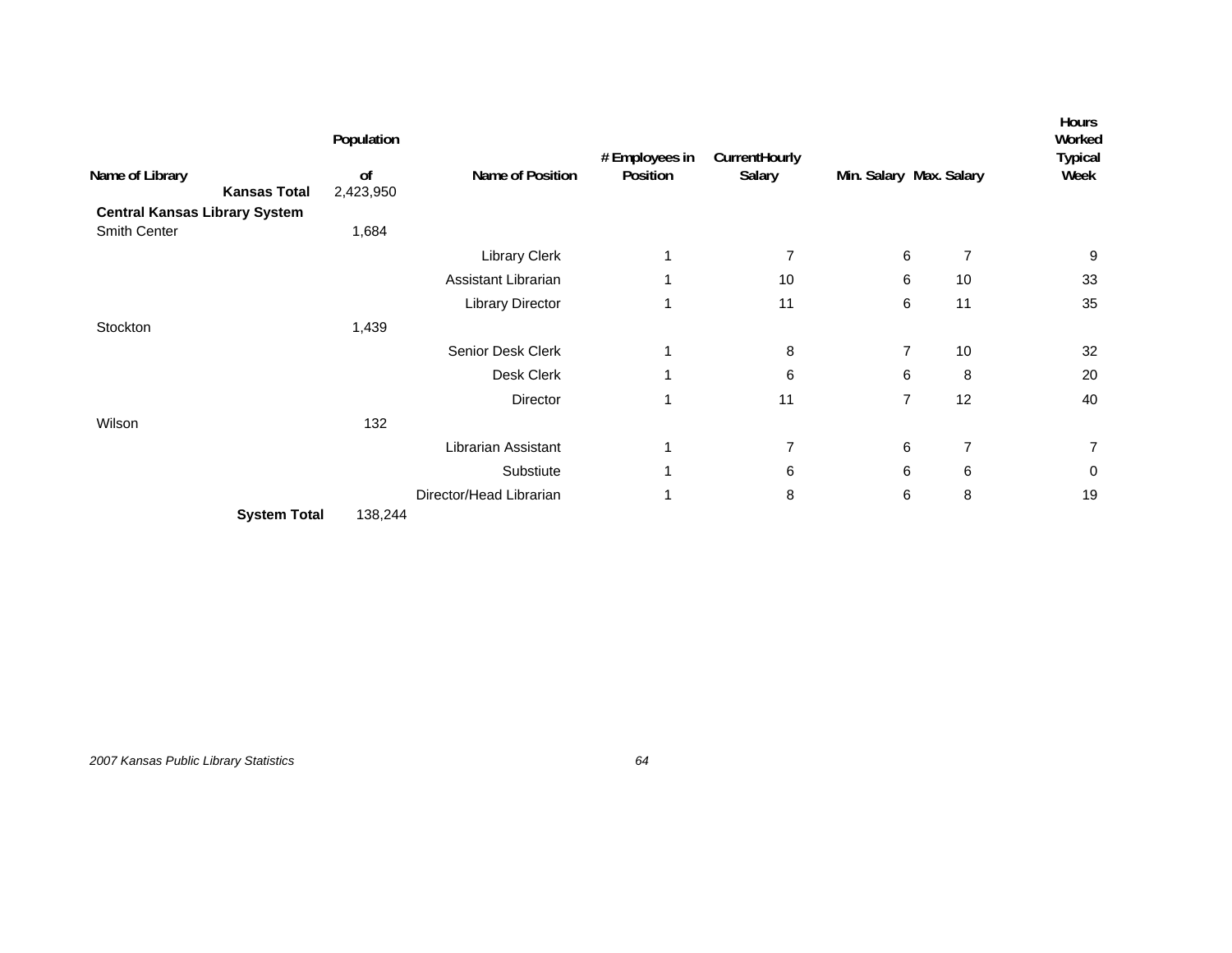|                                     |                     | Population      |                            | # Employees in | CurrentHourly  |                         | Hours<br>Worked<br><b>Typical</b> |
|-------------------------------------|---------------------|-----------------|----------------------------|----------------|----------------|-------------------------|-----------------------------------|
| Name of Library                     | <b>Kansas Total</b> | of<br>2,423,950 | Name of Position           | Position       | Salary         | Min. Salary Max. Salary | Week                              |
| North Central Kansas Library System |                     |                 |                            |                |                |                         |                                   |
| Abilene                             |                     | 6,444           |                            |                |                |                         |                                   |
|                                     |                     |                 | Clerk/Adult                | 1              | 6              | 6                       | 13                                |
|                                     |                     |                 | Clerk/Adult                |                | 6              | 6                       | 11                                |
|                                     |                     |                 | Clerk/Adult                |                | 6              | 6                       | 11                                |
|                                     |                     |                 | Clerk/Children's           |                | 6              | 6                       | $\boldsymbol{9}$                  |
|                                     |                     |                 | Clerk/Children's           |                | 7              | 6                       | 22                                |
|                                     |                     |                 | Clerk/Children's           |                | 6              | 6                       | 16                                |
|                                     |                     |                 | Acquisitions               |                | $\overline{7}$ | 6                       | 19                                |
|                                     |                     |                 | Interlibrary Loan          |                | 9              | 8                       | 39                                |
|                                     |                     |                 | Clerk/Adult                |                | 7              | 6                       | 19                                |
|                                     |                     |                 | <b>Children's Services</b> |                | 9              | 7                       | 38                                |
|                                     |                     |                 | Associate Director         |                | 10             | 7                       | 38                                |
|                                     |                     |                 | Volunteer Coordinator      |                | 10             | 6                       | 33                                |
|                                     |                     |                 | <b>RLS Summer</b>          |                | 6              | 6                       | 13                                |
|                                     |                     |                 | Director                   |                | 16             | 1587                    | 40                                |
| Allen                               |                     | 854             |                            |                |                |                         |                                   |
|                                     |                     |                 | Substitute                 | 2              | \$5.85         | \$5.85<br>\$6.55        | 3                                 |
|                                     |                     |                 | Director                   |                | \$7.00         | \$5.85                  | 17                                |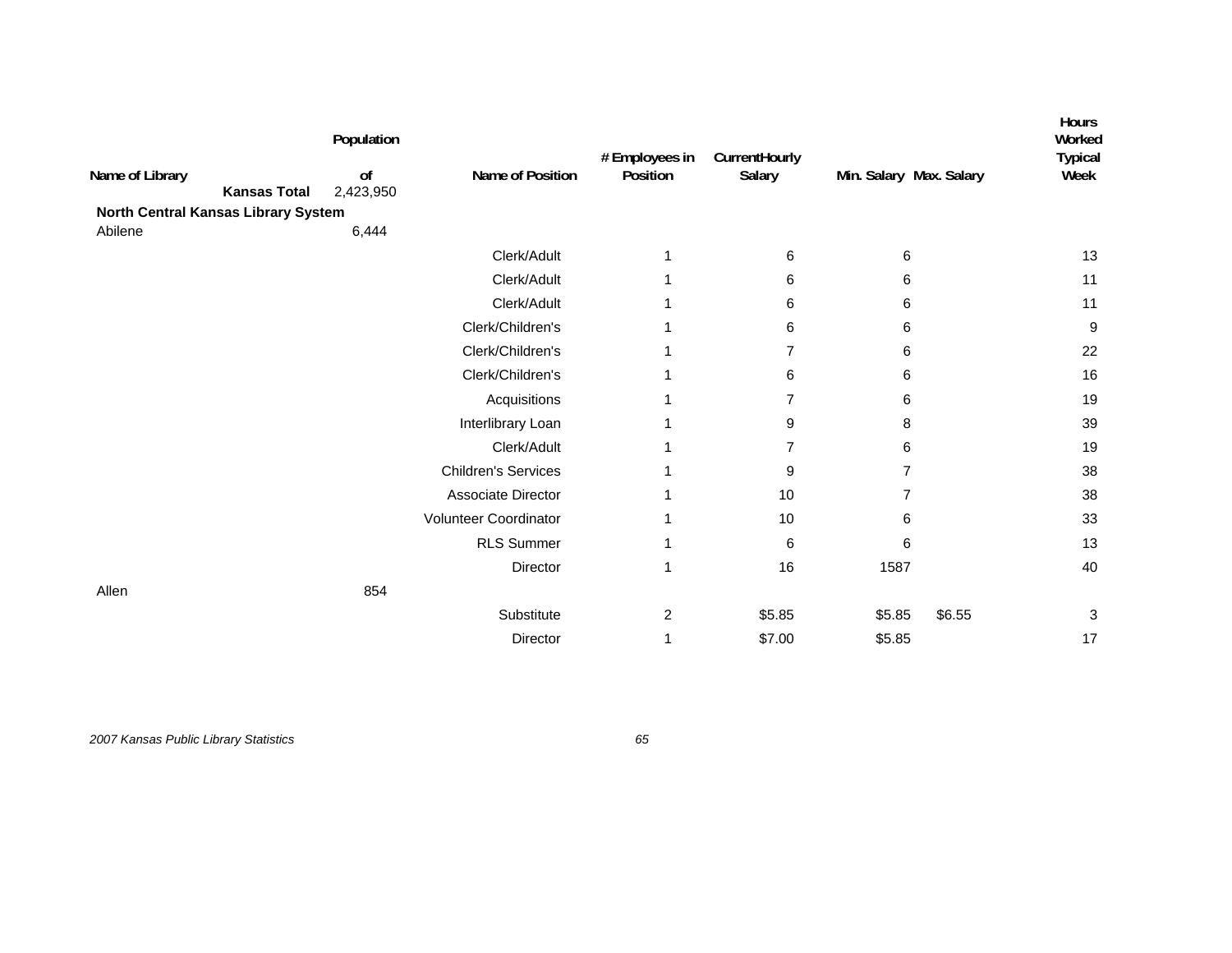| Name of Library<br><b>Kansas Total</b><br>North Central Kansas Library System | Population<br>of<br>2,423,950 | Name of Position          | # Employees in<br>Position | CurrentHourly<br>Salary | Min. Salary Max. Salary |                  | Hours<br>Worked<br><b>Typical</b><br>Week |
|-------------------------------------------------------------------------------|-------------------------------|---------------------------|----------------------------|-------------------------|-------------------------|------------------|-------------------------------------------|
| Americus                                                                      | 1,506                         |                           |                            |                         |                         |                  |                                           |
|                                                                               |                               | Director                  | 1                          | \$7.75                  | \$6.75                  | open             | 30                                        |
|                                                                               |                               | <b>Assistant Director</b> | 1                          | \$6.75                  | \$5.25                  | open             | 14                                        |
|                                                                               |                               | Substitute Assistant      | 1                          | \$5.92                  | \$5.85                  | open             | 5                                         |
| Axtell                                                                        | 431                           |                           |                            |                         |                         |                  |                                           |
|                                                                               |                               | Librarian                 | 1                          | $\overline{7}$          | $\,6$                   | $\pmb{0}$        | 12                                        |
| <b>Blue Rapids</b>                                                            | 1,041                         |                           |                            |                         |                         |                  |                                           |
|                                                                               |                               | Librarian                 | 1                          | 10                      | $\,6$                   |                  | 15                                        |
| <b>Burns</b>                                                                  | 274                           |                           |                            |                         |                         |                  |                                           |
|                                                                               |                               | <b>Library Director</b>   | 1                          | 8                       | $\mathbf 5$             | 8                | $\,6\,$                                   |
| Chapman                                                                       | 1,262                         |                           |                            |                         |                         |                  |                                           |
|                                                                               |                               | <b>Library Director</b>   | 1                          | 10                      | $\bf 8$                 | 10               | 25                                        |
| Clay Center                                                                   | 4,339                         |                           |                            |                         |                         |                  |                                           |
|                                                                               |                               | Student Librarian         | 1                          | 5                       | $\sqrt{5}$              | 5                | 10                                        |
|                                                                               |                               | janitor                   | 1                          | 7                       | 6                       | $\overline{7}$   | 10                                        |
|                                                                               |                               | Children's Library Clerk  | 1                          | 6                       | $\mathbf 5$             | 6                | 12                                        |
|                                                                               |                               | <b>Library Clerk</b>      | 1                          | 9                       | $\mathbf 5$             | $\boldsymbol{9}$ | 28                                        |
|                                                                               |                               | Children's Librarian      | 1                          | $\overline{7}$          | 6                       | $\overline{7}$   | 28                                        |
|                                                                               |                               | <b>Library Director</b>   | 1                          | 13                      | 24591                   | 24591            | 40                                        |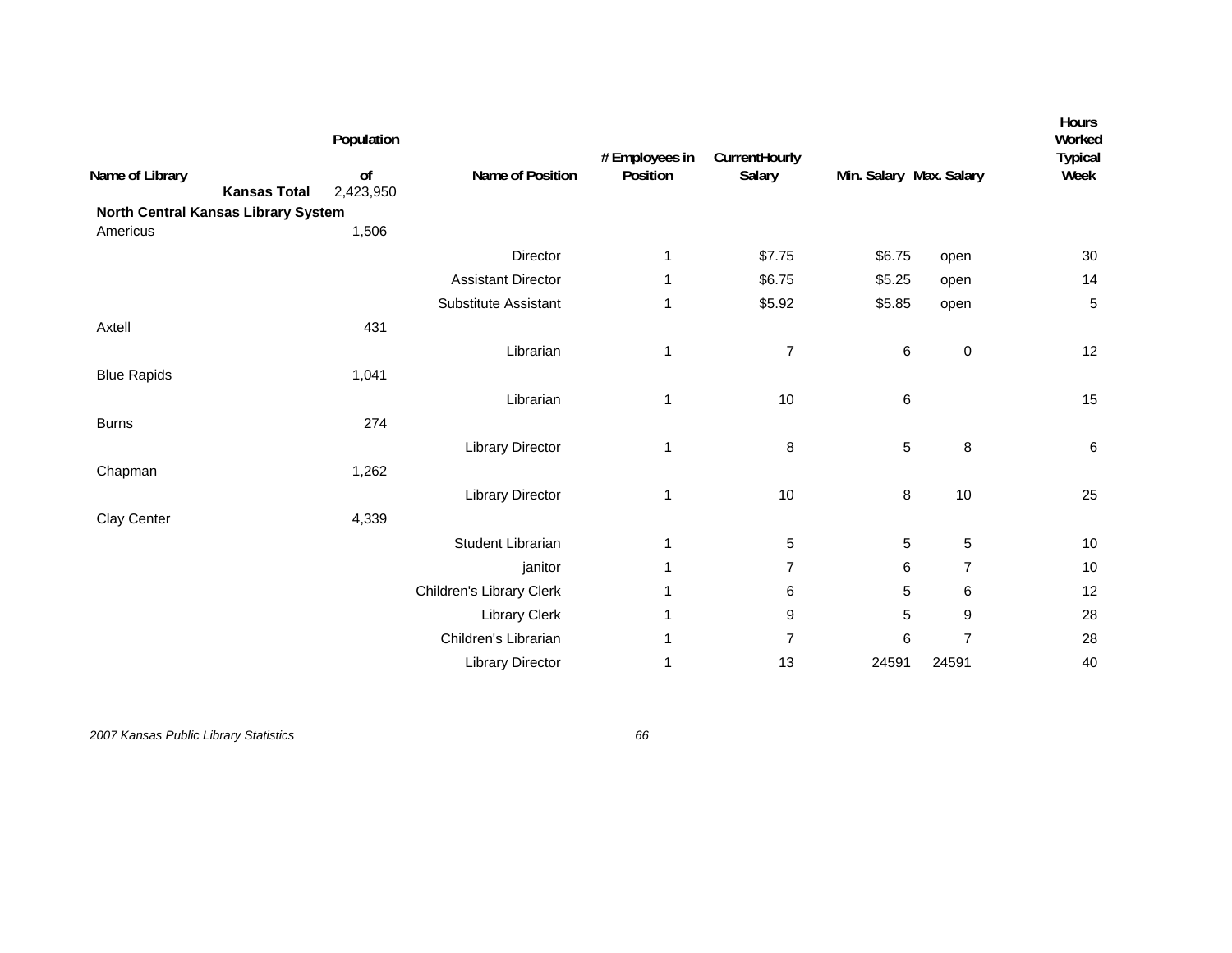|                                        | Population      |                           | # Employees in          | CurrentHourly  |                         |    | Hours<br>Worked<br><b>Typical</b> |
|----------------------------------------|-----------------|---------------------------|-------------------------|----------------|-------------------------|----|-----------------------------------|
| Name of Library<br><b>Kansas Total</b> | of<br>2,423,950 | Name of Position          | Position                | Salary         | Min. Salary Max. Salary |    | Week                              |
| North Central Kansas Library System    |                 |                           |                         |                |                         |    |                                   |
| Clifton                                | 502             |                           |                         |                |                         |    |                                   |
|                                        |                 | head librarian            | 1                       | $\overline{7}$ | 6                       |    | 11                                |
| Cottonwood Falls                       | 1,159           |                           |                         |                |                         |    |                                   |
|                                        |                 | Librarian                 | 1                       | 13             |                         |    | 20                                |
| <b>Council Grove</b>                   | 2,280           |                           |                         |                |                         |    |                                   |
|                                        |                 | Assistant Librarian       | 1                       | 6              | $\,6$                   |    | 20                                |
|                                        |                 | Children's Librarian      | 1                       | 6              | 6                       |    | 20                                |
|                                        |                 | Library Clerk             | $\overline{\mathbf{c}}$ | 6              | 6                       |    | 13                                |
|                                        |                 | Director                  | 1                       | 11             | 6                       |    | 35                                |
| Cuba                                   | 793             |                           |                         |                |                         |    |                                   |
|                                        |                 | Librarian                 | 1                       | 9              | 6                       | 15 | 40                                |
|                                        |                 | Library Aide              | 1                       | 6              | 6                       | 15 | 4                                 |
| Emporia                                | 32,047          |                           |                         |                |                         |    |                                   |
|                                        |                 | Library Assistants-PT     | 3                       | 10             | 9                       | 11 | 20                                |
|                                        |                 | <b>Library Assistants</b> | 3                       | 10             | 9                       | 11 | 40                                |
|                                        |                 | Coordinators              | 3                       | 20             | 17                      | 23 | 40                                |
|                                        |                 | Director                  | 1                       | 28             | 28                      | 28 | 40                                |
|                                        |                 | Pages                     | 14                      | $\overline{7}$ | 6                       | 8  | 20                                |
|                                        |                 | <b>Library Assistants</b> | $\overline{\mathbf{c}}$ | 14             | 13                      | 14 | 40                                |
|                                        |                 |                           |                         |                |                         |    |                                   |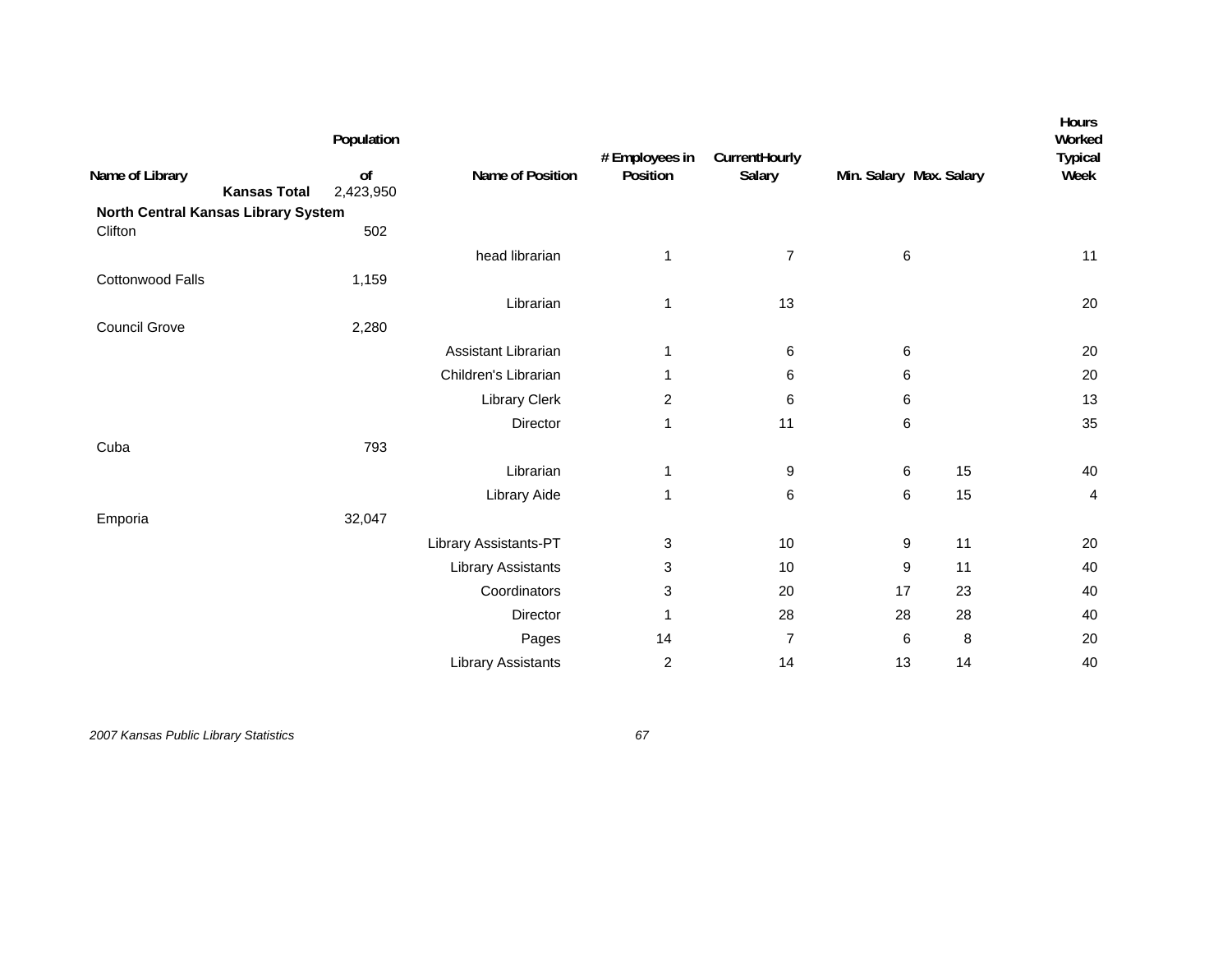| Name of Library<br><b>Kansas Total</b>            | Population<br>o <sub>f</sub><br>2,423,950 | Name of Position          | # Employees in<br>Position | CurrentHourly<br>Salary | Min. Salary Max. Salary  |                | Hours<br>Worked<br><b>Typical</b><br>Week |
|---------------------------------------------------|-------------------------------------------|---------------------------|----------------------------|-------------------------|--------------------------|----------------|-------------------------------------------|
| North Central Kansas Library System<br>Enterprise | 815                                       |                           |                            |                         |                          |                |                                           |
|                                                   |                                           | Librarian                 | 1                          | \$8.70                  | $\,6\,$                  | $\pmb{0}$      | 25                                        |
| Florence                                          | 637                                       |                           |                            |                         |                          |                |                                           |
|                                                   |                                           | Librarian                 | 1                          | $\overline{7}$          | $\overline{7}$           |                | 14                                        |
|                                                   |                                           | Assistant Librarian       | 1                          | 6                       | 6                        | $\overline{7}$ | $\ensuremath{\mathsf{3}}$                 |
|                                                   |                                           | Custodian                 | 1                          | 10                      | 10                       | 9              | $\mathbf{1}$                              |
| Frankfort                                         | 790                                       |                           |                            |                         |                          |                |                                           |
|                                                   |                                           | Director                  | 1                          | 8                       | $\overline{\mathcal{I}}$ |                | 32                                        |
| Goessel                                           | 538                                       |                           |                            |                         |                          |                |                                           |
|                                                   |                                           | Librarian                 | $\overline{c}$             | $\overline{7}$          |                          |                | $\boldsymbol{9}$                          |
|                                                   |                                           | Director                  | 1                          | 10                      |                          |                | 16                                        |
| Hanover                                           | 583                                       |                           |                            |                         |                          |                |                                           |
|                                                   |                                           | Assistant Librarian       | $\mathbf{1}$               | 8                       | 8                        | $\bf 8$        | $10$                                      |
| Hartford                                          | 962                                       |                           |                            |                         |                          |                |                                           |
|                                                   |                                           | Librarian Director        | 1                          | 8                       | 6                        | 8              | 12                                        |
|                                                   |                                           | <b>Assistant Director</b> | 1                          | $\overline{7}$          | 6                        | $\overline{7}$ | $10$                                      |
| Herington                                         | 2,474                                     |                           |                            |                         |                          |                |                                           |
|                                                   |                                           | Director                  | 1                          | 9                       | $\boldsymbol{7}$         |                | 35                                        |
|                                                   |                                           | Clerk                     | 3                          | $\overline{7}$          | 6                        | $\bf 8$        | 25                                        |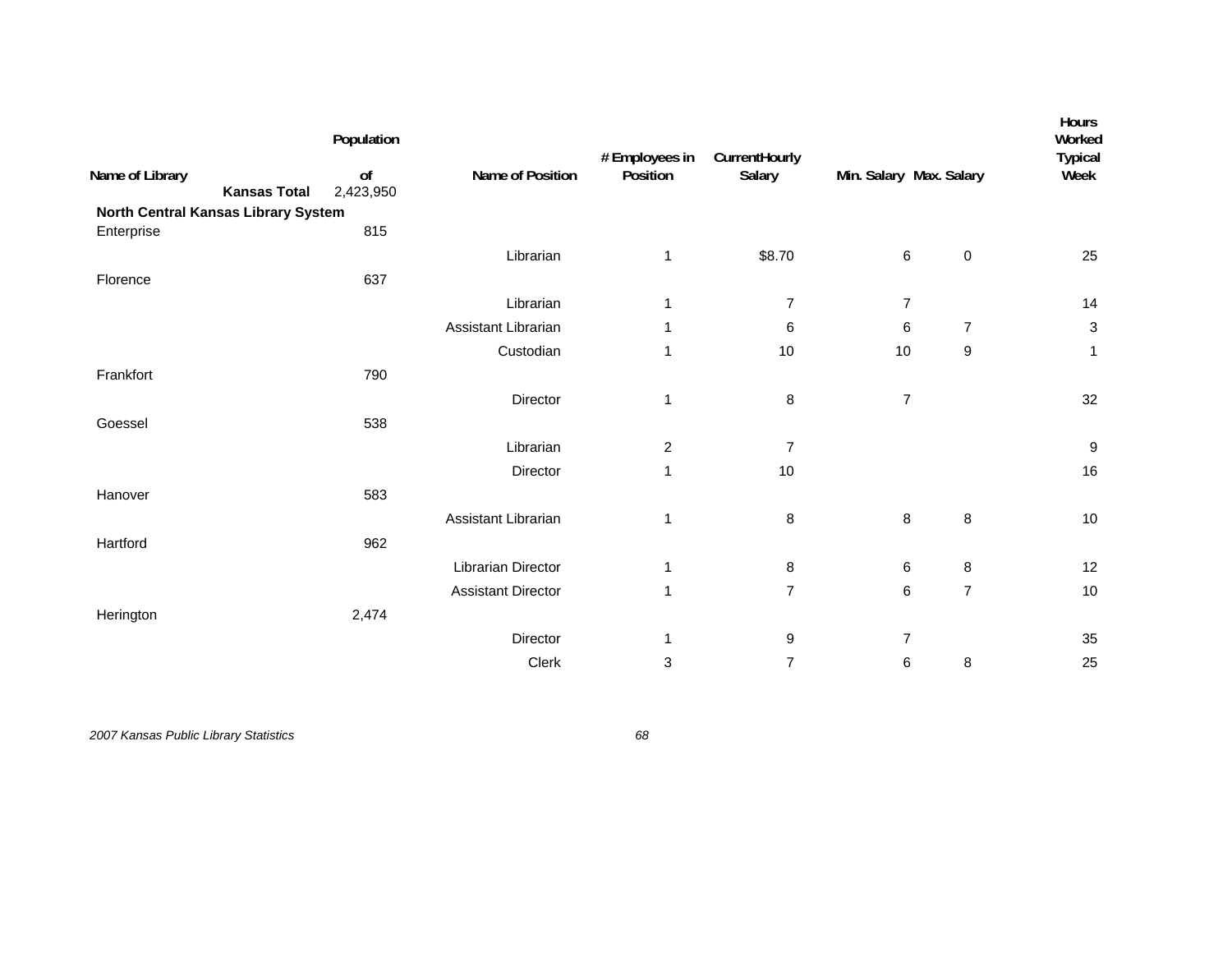| Name of Library                     |                     | Population<br>of | Name of Position                             | # Employees in<br>Position | CurrentHourly<br>Salary | Min. Salary Max. Salary |                | <b>Hours</b><br>Worked<br><b>Typical</b><br>Week |
|-------------------------------------|---------------------|------------------|----------------------------------------------|----------------------------|-------------------------|-------------------------|----------------|--------------------------------------------------|
|                                     | <b>Kansas Total</b> | 2,423,950        |                                              |                            |                         |                         |                |                                                  |
| North Central Kansas Library System |                     |                  |                                              |                            |                         |                         |                |                                                  |
| Hillsboro                           |                     | 2,715            |                                              |                            |                         |                         |                |                                                  |
|                                     |                     |                  | Library Clerk                                | 1                          | 7                       | 6                       | $\overline{7}$ | 20                                               |
|                                     |                     |                  | Children's Librarian                         | 1                          | 10                      | $\overline{7}$          |                | 20                                               |
|                                     |                     |                  | <b>Library Director</b>                      | 1                          | 12                      | $\overline{7}$          | 11             | 32                                               |
| Hope                                |                     | 368              |                                              |                            |                         |                         |                |                                                  |
|                                     |                     |                  | Substitute                                   | 3                          | \$5.85                  | \$5.85                  | \$5.85         | 4                                                |
|                                     |                     |                  | <b>LIBRARIAN</b>                             | 1                          | \$6.00                  | \$5.85                  | \$6.00         | $\overline{c}$                                   |
| Junction City                       |                     | 24,174           |                                              |                            |                         |                         |                |                                                  |
|                                     |                     |                  | <b>Circulation Clerk</b>                     | 4                          |                         | 8                       | 12             | 20                                               |
|                                     |                     |                  | <b>Director</b>                              | 1                          |                         | 15                      | 31             | 40                                               |
|                                     |                     |                  | <b>Assistant Director</b>                    | $\overline{c}$             |                         | 14                      | 25             | 40                                               |
|                                     |                     |                  | <b>Head of Circulation</b>                   |                            |                         | 12                      | 23             | 40                                               |
|                                     |                     |                  | Reference Specialist, part-time              |                            |                         | 10                      | 15             | 20                                               |
|                                     |                     |                  | Young People's Assistant/Outreach Services   |                            |                         | 10                      | 14             | 40                                               |
|                                     |                     |                  | <b>Technical Services Clerk/Tech Support</b> |                            |                         | 11                      | 15             | 40                                               |
|                                     |                     |                  | <b>Reference Specialist</b>                  | 3                          |                         | 10                      | 15             | 40                                               |
|                                     |                     |                  | <b>Technical Services Clerk</b>              | 1                          |                         | 10                      | 14             | 40                                               |
|                                     |                     |                  | Young People's Assistant                     | 1                          |                         | 9                       | 13             | 30                                               |
|                                     |                     |                  | Custodian                                    | 1                          |                         | 9                       | 13             | 40                                               |
|                                     |                     |                  |                                              |                            |                         |                         |                |                                                  |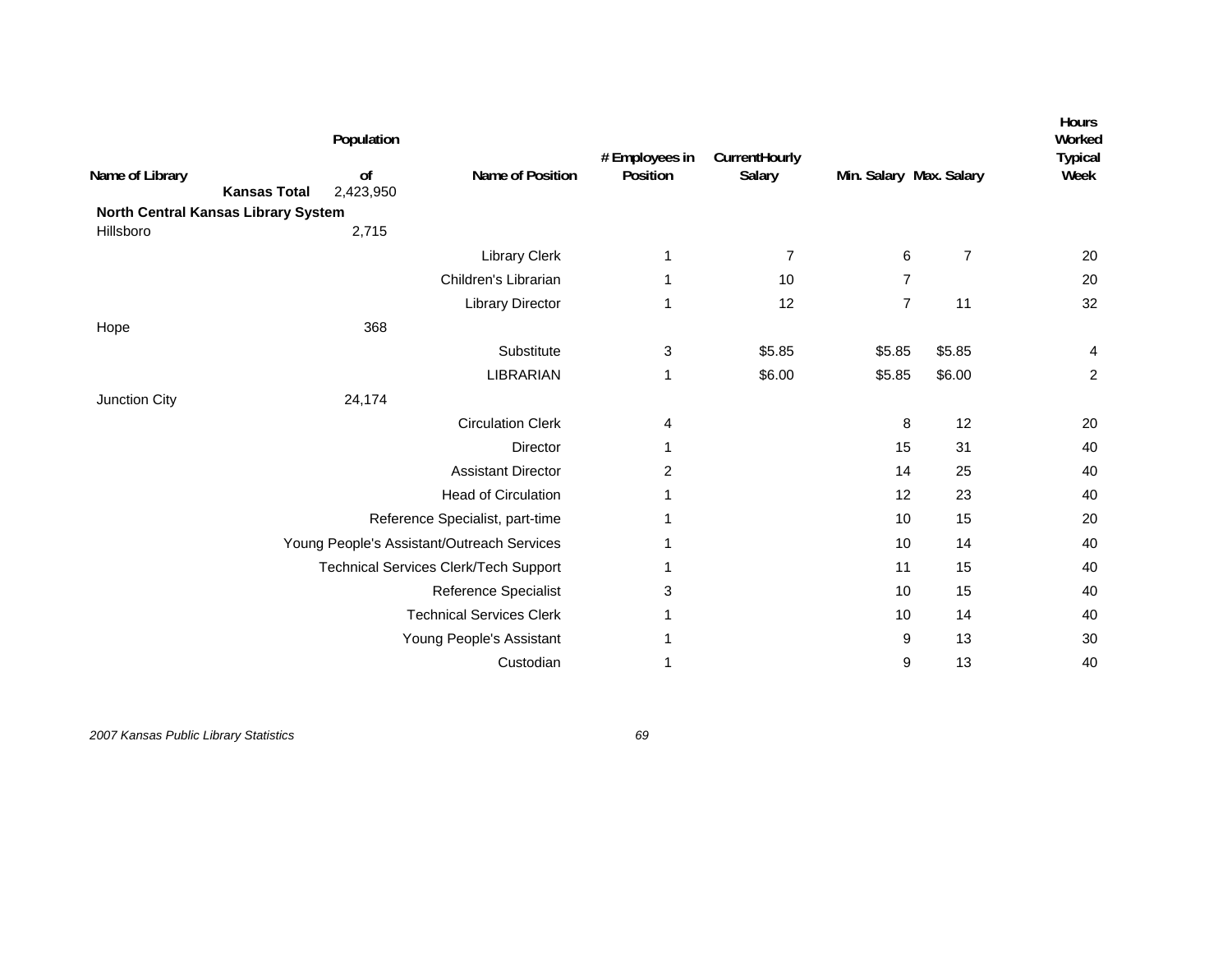| Name of Library<br><b>Kansas Total</b><br>North Central Kansas Library System | Population<br>of<br>2,423,950 | Name of Position              | # Employees in<br>Position | CurrentHourly<br>Salary |    | Min. Salary Max. Salary | Hours<br>Worked<br><b>Typical</b><br>Week |
|-------------------------------------------------------------------------------|-------------------------------|-------------------------------|----------------------------|-------------------------|----|-------------------------|-------------------------------------------|
| Leonardville                                                                  | 288                           |                               |                            |                         |    |                         |                                           |
|                                                                               |                               | Librarian                     | $\mathbf{1}$               | 7                       | 6  | $\overline{7}$          | 13                                        |
| Manhattan                                                                     | 50,737                        |                               |                            |                         |    |                         |                                           |
|                                                                               |                               | Administrative Assistant      | 1                          | 20                      | 17 | 28                      | 16                                        |
|                                                                               |                               | Page                          | 8                          | 6                       | 6  | $\overline{7}$          | 14                                        |
|                                                                               |                               | Library Assistant 1           | 20                         | 11                      | 10 | 15                      | 20                                        |
|                                                                               |                               | Library Assistant 3           | 6                          | 12                      | 11 | 17                      | 27                                        |
|                                                                               |                               | Library Assistant 2           | 6                          | 12                      | 11 | 17                      | 29                                        |
|                                                                               |                               | Maintenance Manager           | 1                          | 16                      | 16 | 25                      | 40                                        |
|                                                                               |                               | Librarian 1                   | $\overline{7}$             | 17                      | 15 | 24                      | 36                                        |
|                                                                               |                               | Director                      | 1                          | 45                      | 33 | 52                      | 28                                        |
|                                                                               |                               | <b>Assistant Director</b>     | 1                          | 33                      | 24 | 39                      | 40                                        |
|                                                                               |                               | Senior Librarian              | 6                          | 23                      | 19 | 30                      | 33                                        |
|                                                                               |                               | <b>Information Specialist</b> | 1                          | 22                      | 16 | 25                      | 40                                        |
|                                                                               |                               | Librarian 2                   | 1                          | 16                      | 16 | 25                      | 40                                        |
|                                                                               |                               | <b>Technology Assistant</b>   | 1                          | 15                      | 14 | 23                      | 20                                        |
|                                                                               |                               | Library Assistant 5           | $\overline{\mathbf{c}}$    | 13                      | 13 | 21                      | 40                                        |
| Marion                                                                        | 1,992                         |                               |                            |                         |    |                         |                                           |
|                                                                               |                               | Librarian                     | $\mathbf{1}$               | 11                      | 5  |                         | 40                                        |
|                                                                               |                               |                               |                            |                         |    |                         |                                           |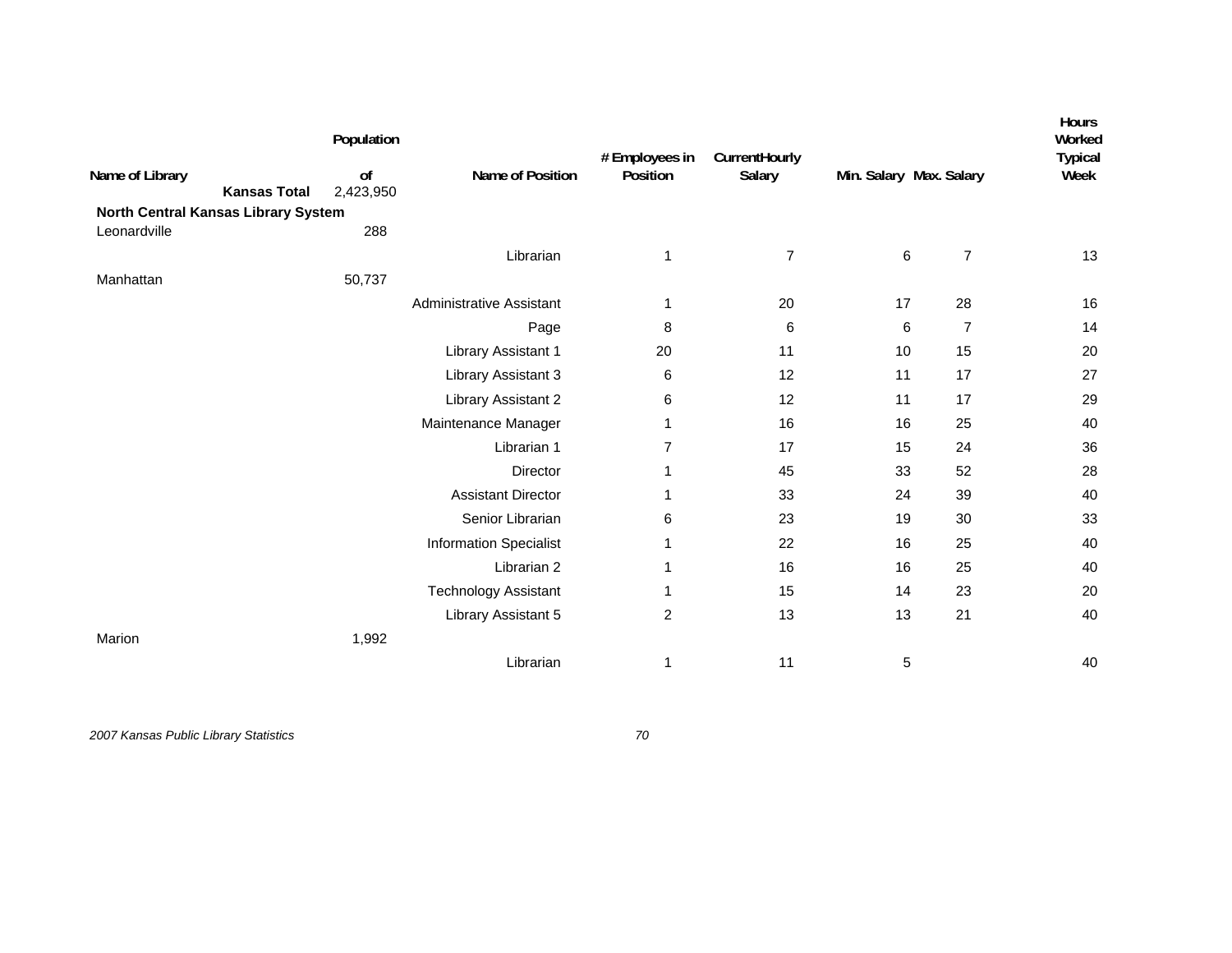|                                     |                     | Population      |                              | # Employees in | CurrentHourly  |                         |                | <b>Hours</b><br>Worked<br><b>Typical</b> |
|-------------------------------------|---------------------|-----------------|------------------------------|----------------|----------------|-------------------------|----------------|------------------------------------------|
| Name of Library                     | <b>Kansas Total</b> | of<br>2,423,950 | Name of Position             | Position       | Salary         | Min. Salary Max. Salary |                | Week                                     |
| North Central Kansas Library System |                     |                 |                              |                |                |                         |                |                                          |
| Marysville                          |                     | 3,143           |                              |                |                |                         |                |                                          |
|                                     |                     |                 | Library Assistant            | 1              | 8              | $\overline{7}$          | 8              | 30                                       |
| Peabody                             |                     | 1,442           |                              |                |                |                         |                |                                          |
|                                     |                     |                 | Director                     | 1              | \$8.00         | \$5.00                  |                | $\boldsymbol{9}$                         |
|                                     |                     |                 | <b>Assistant Director</b>    | 1              | \$6.15         | \$5.00                  |                | 9                                        |
| Solomon                             |                     | 1,067           |                              |                |                |                         |                |                                          |
|                                     |                     |                 | Director                     | 1              | 9              | 9                       | 9              | 20                                       |
|                                     |                     |                 | Assistant Librarian          | $\overline{c}$ | $\overline{7}$ | $\overline{7}$          | $\overline{7}$ | $\,6$                                    |
| St. Marys                           |                     | 21,819          |                              |                |                |                         |                |                                          |
|                                     |                     |                 | Director                     | 1              | 18             |                         |                | 40                                       |
|                                     |                     |                 | Custodial                    | 3              | $\overline{7}$ |                         |                | $\overline{c}$                           |
|                                     |                     |                 | Substitute Librarian         | 14             | 6              |                         |                | $\ensuremath{\mathsf{3}}$                |
|                                     |                     |                 | Assistant Branch Librarian   | 4              | $\overline{7}$ |                         |                | 12                                       |
|                                     |                     |                 | Mini Librarian               | 2              | 8              |                         |                | 28                                       |
|                                     |                     |                 | <b>Branch Librarian</b>      | 4              | 9              |                         |                | 30                                       |
|                                     |                     |                 | Special Projects/Temporary   | 3              | 10             |                         |                | 12                                       |
|                                     |                     |                 | <b>Processing Consultant</b> | 1              | 11             |                         |                | 40                                       |
|                                     |                     |                 | Secretary/Bookkeeper         | 1              | 12             |                         |                | 30                                       |
|                                     |                     |                 | <b>Assistant Director</b>    | 1              | 13             |                         |                | 40                                       |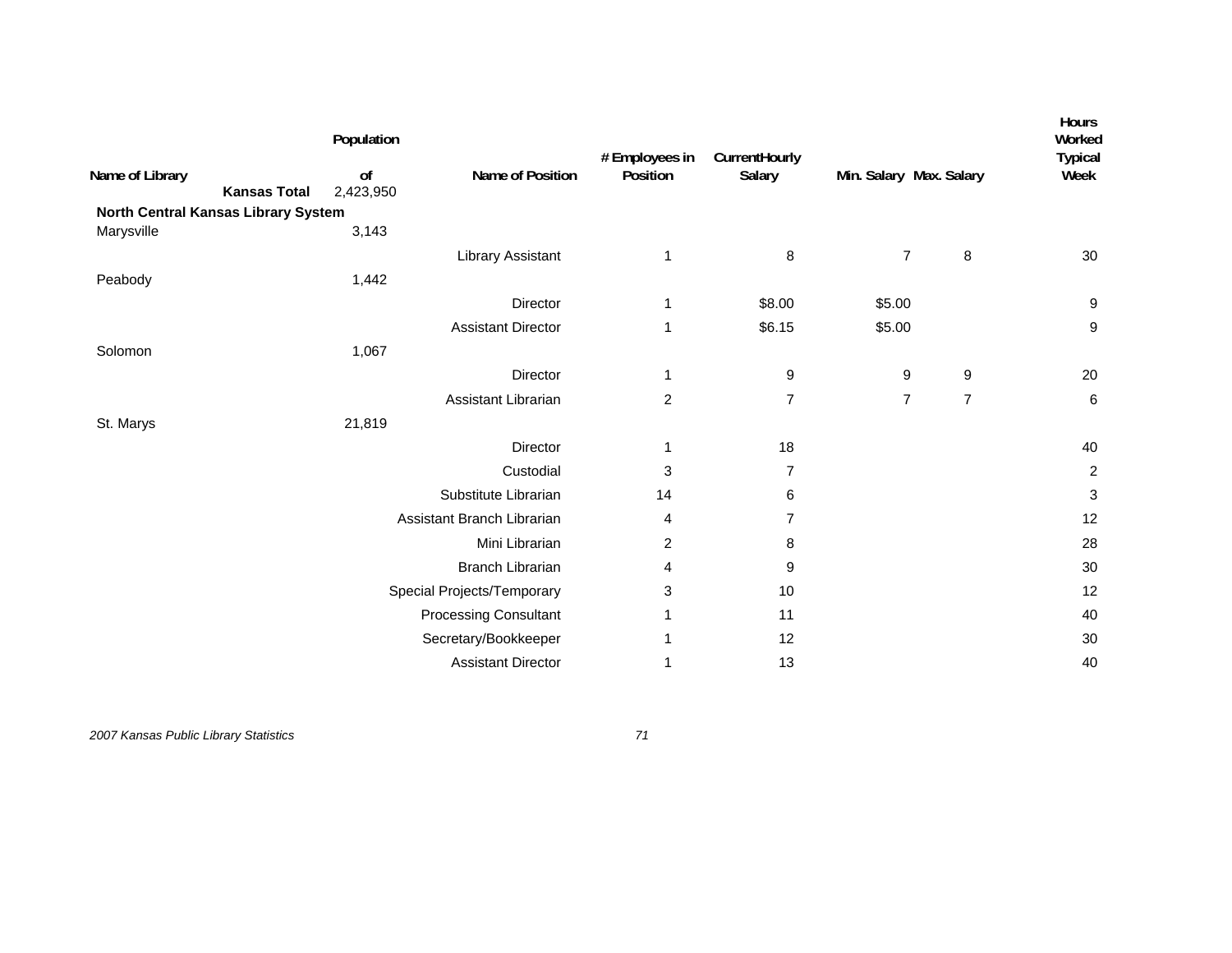| Name of Library<br><b>Kansas Total</b><br>North Central Kansas Library System | Population<br>of<br>2,423,950 | Name of Position        | # Employees in<br>Position | CurrentHourly<br>Salary | Min. Salary Max. Salary |                | <b>Hours</b><br>Worked<br><b>Typical</b><br>Week |
|-------------------------------------------------------------------------------|-------------------------------|-------------------------|----------------------------|-------------------------|-------------------------|----------------|--------------------------------------------------|
| Vermillion                                                                    | 97                            |                         |                            |                         |                         |                |                                                  |
|                                                                               |                               | Volunteer Director      | 0                          | \$0.00                  | \$0.00                  | \$0.00         | 12                                               |
| Wakefield                                                                     | 883                           |                         |                            |                         |                         |                |                                                  |
|                                                                               |                               | Assistant Librarian     | 1                          | $\overline{7}$          | $\overline{7}$          | $\overline{7}$ | 14                                               |
|                                                                               |                               | Director/Head Librarian | 1                          | 9                       | 9                       | 9              | 20                                               |
|                                                                               |                               | Custodian               | 1                          | $\overline{7}$          | $\overline{7}$          | $\overline{7}$ | 3                                                |
| Wamego                                                                        | 4,248                         |                         |                            |                         |                         |                |                                                  |
|                                                                               |                               | Library Aide            | 3                          | 6                       |                         |                | 8                                                |
|                                                                               |                               | Data Entry/ Bookeeper   | 1                          | 10                      |                         |                | 22                                               |
|                                                                               |                               | Bookeeper               | 1                          | 10                      |                         |                | 3                                                |
|                                                                               |                               | Janitor                 | 1                          | 10                      |                         |                | 8                                                |
|                                                                               |                               | Library Assistant       | $\overline{2}$             | 8                       |                         |                | 15                                               |
|                                                                               |                               | Data Entry/ Cataloger   | 1                          | 10                      |                         |                | 32                                               |
|                                                                               |                               | Library Assistant       | 1                          | 11                      |                         |                | 36                                               |
|                                                                               |                               | Director                | 1                          | 19                      |                         |                | 35                                               |
|                                                                               |                               | Children's Librarian    | 1                          | 10                      |                         |                | 37                                               |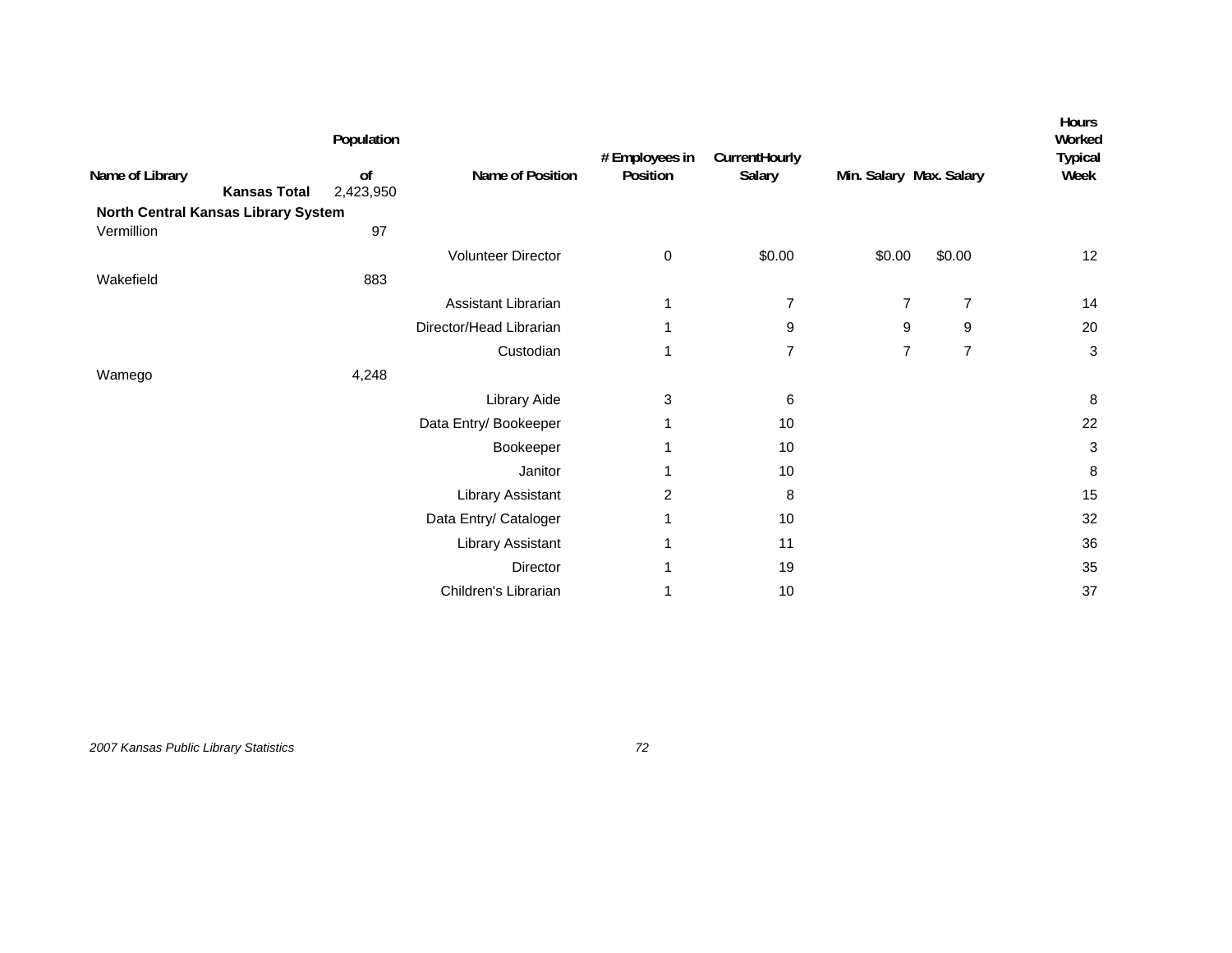|                                     |                     | Population                 |                         | # Employees in | CurrentHourly |                         |        | <b>Hours</b><br>Worked<br><b>Typical</b> |
|-------------------------------------|---------------------|----------------------------|-------------------------|----------------|---------------|-------------------------|--------|------------------------------------------|
| Name of Library                     | <b>Kansas Total</b> | <sub>of</sub><br>2,423,950 | Name of Position        | Position       | Salary        | Min. Salary Max. Salary |        | Week                                     |
| North Central Kansas Library System |                     |                            |                         |                |               |                         |        |                                          |
| Washington                          |                     | 2,538                      |                         |                |               |                         |        |                                          |
|                                     |                     |                            | Assistant Librarian     |                | \$6.10        | \$6.00                  | \$6.10 | 9                                        |
|                                     |                     |                            | Library Aide            | 2              | \$6.00        | \$6.00                  | \$6.00 | 5                                        |
|                                     |                     |                            | Director                | 1              | \$7.85        | \$6.00                  | \$7.85 | 33                                       |
|                                     |                     |                            | Custodian               | 1              | \$6.00        | \$6.00                  | \$6.00 | 3                                        |
| Waterville                          |                     | 627                        |                         |                |               |                         |        |                                          |
|                                     |                     |                            | <b>Substitute Clerk</b> |                | \$7.50        |                         |        | 3                                        |
|                                     |                     |                            | Custodian               |                | \$8           |                         |        | $\overline{c}$                           |
| Wilsey                              |                     | 368                        |                         |                |               |                         |        |                                          |
|                                     |                     |                            | Director                |                | \$6.00        | \$5.85                  |        | 10                                       |
|                                     | <b>System Total</b> | 177,546                    |                         |                |               |                         |        |                                          |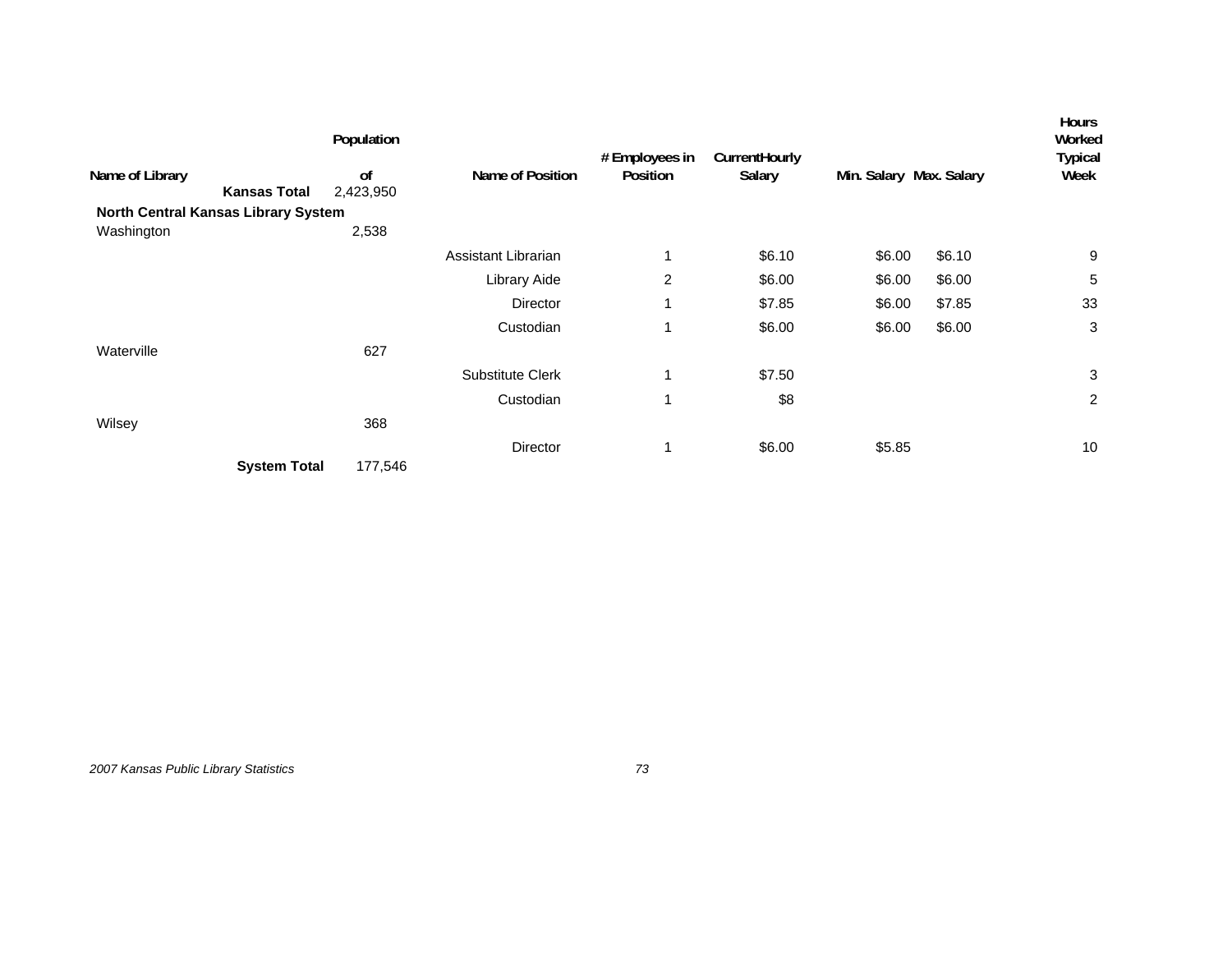| Name of Library<br>Northeast Kansas Library System | <b>Kansas Total</b> | Population<br>of<br>2,423,950 | Name of Position          | # Employees in<br>Position | CurrentHourly<br>Salary | Min. Salary Max. Salary |             | <b>Hours</b><br>Worked<br><b>Typical</b><br>Week |
|----------------------------------------------------|---------------------|-------------------------------|---------------------------|----------------------------|-------------------------|-------------------------|-------------|--------------------------------------------------|
| Atchison                                           |                     | 16,745                        |                           |                            |                         |                         |             |                                                  |
|                                                    |                     |                               | Director                  |                            | 22                      | 20                      | 0           | 40                                               |
|                                                    |                     |                               | Children's Librarian      |                            | 14                      | 0                       | 0           | 40                                               |
|                                                    |                     |                               | <b>Automation Tech</b>    |                            | 14                      | 0                       | 0           | 40                                               |
|                                                    |                     |                               | Adult Librarian           |                            | 8                       | 0                       | 0           | 15                                               |
|                                                    |                     |                               | Cataloger                 |                            | 16                      | 0                       | 0           | 40                                               |
|                                                    |                     |                               | ILL                       |                            | 12                      | 0                       | 0           | 32                                               |
|                                                    |                     |                               | Circulation clerk         | 5                          | 8                       | $\mathbf 0$             | 0           | 25                                               |
|                                                    |                     |                               | Janitor                   |                            | 8                       | 0                       | 0           | 20                                               |
|                                                    |                     |                               | <b>Circulation Superv</b> |                            | 10                      | 0                       | $\mathbf 0$ | 40                                               |
|                                                    |                     |                               | Children's Circ           | 4                          | 8                       | 0                       | 0           | 20                                               |
|                                                    |                     |                               | YA Librarian              |                            | 13                      | 0                       | 0           | 40                                               |
|                                                    |                     |                               | Past Due                  |                            | 9                       | 0                       | $\mathbf 0$ | 10                                               |
|                                                    |                     |                               | Admin                     |                            | 8                       | 0                       | 0           | 15                                               |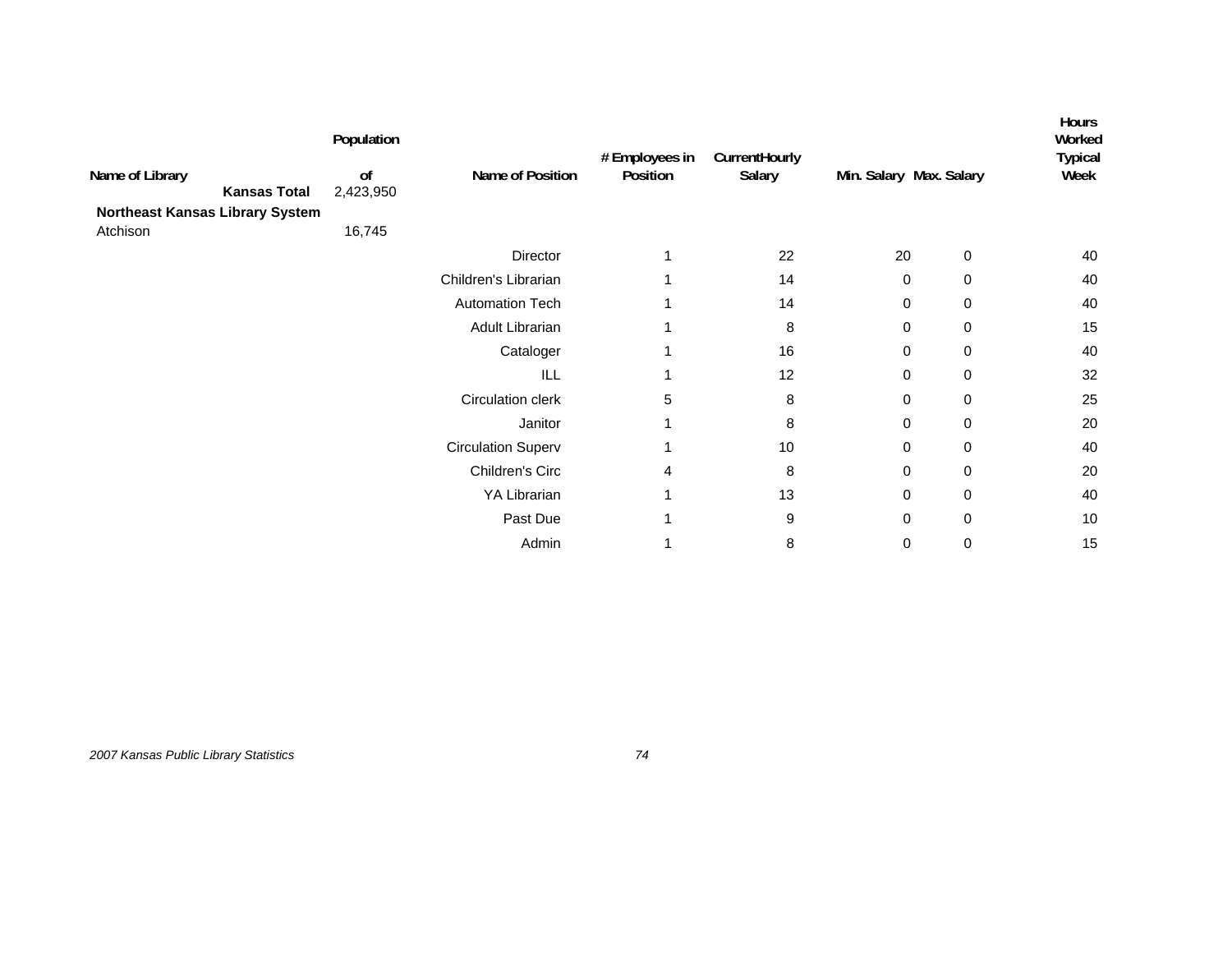| Name of Library<br><b>Kansas Total</b><br>Northeast Kansas Library System<br><b>Baldwin City</b> | Population<br>of<br>2,423,950<br>4,145 | Name of Position                 | # Employees in<br>Position | CurrentHourly<br>Salary | Min. Salary Max. Salary |    | <b>Hours</b><br>Worked<br><b>Typical</b><br>Week |
|--------------------------------------------------------------------------------------------------|----------------------------------------|----------------------------------|----------------------------|-------------------------|-------------------------|----|--------------------------------------------------|
|                                                                                                  |                                        | Librarian                        | 1                          | 9                       | 8                       | 9  | 5                                                |
|                                                                                                  |                                        | Librarian                        |                            | 9                       | 8                       | 9  | 9                                                |
|                                                                                                  |                                        | Custodian                        | 1                          | 10                      | 10                      | 10 | 10                                               |
|                                                                                                  |                                        | Librarian                        |                            | 9                       | 8                       | 9  | 13                                               |
|                                                                                                  |                                        | Librarian                        |                            | 10                      | 8                       | 10 | 14                                               |
|                                                                                                  |                                        | Director                         | 1                          | 18                      | 8                       | 18 | 24                                               |
|                                                                                                  |                                        | <b>Assistant Director</b>        | 1                          | 12                      | $\bf 8$                 | 12 | 25                                               |
| Basehor                                                                                          | 7,622                                  |                                  |                            |                         |                         |    |                                                  |
|                                                                                                  |                                        | Director                         | 1                          | 20                      |                         |    | 40                                               |
|                                                                                                  |                                        | Children's Services Librarian    |                            | 11                      |                         |    | 40                                               |
|                                                                                                  |                                        | <b>Circulation Clerk</b>         | 4                          | 8                       | 6                       |    | 23                                               |
|                                                                                                  |                                        | <b>Tech Services Coordinator</b> |                            | 16                      |                         |    | 40                                               |
|                                                                                                  |                                        | Office Manager                   |                            | 9                       |                         |    | 25                                               |
|                                                                                                  |                                        | Teen Services Librarian          | 1                          | 9                       |                         |    | 40                                               |
|                                                                                                  |                                        | <b>Assistant Director</b>        |                            | 13                      |                         |    | 40                                               |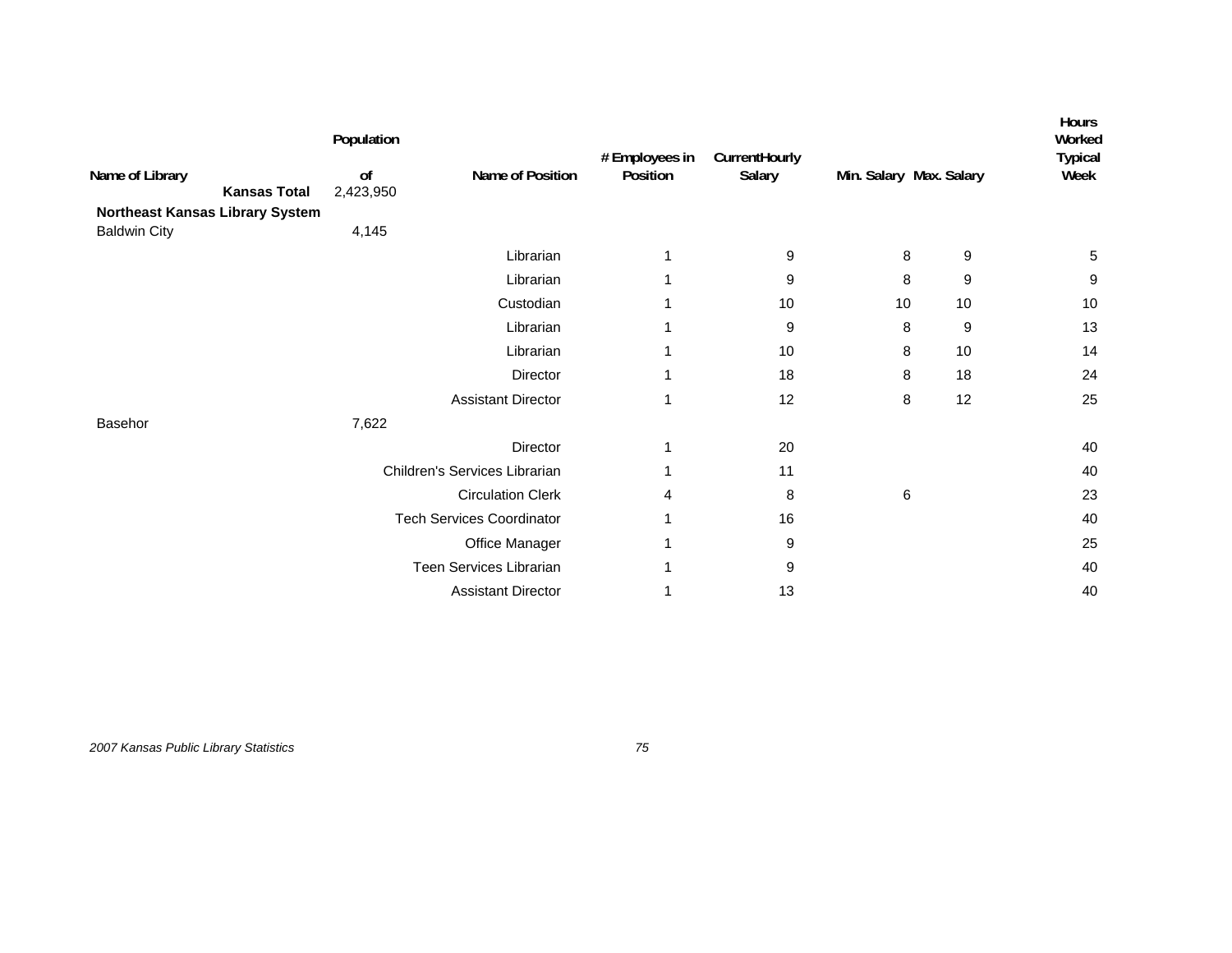| Population<br>o <sub>f</sub><br>2,423,950<br>Northeast Kansas Library System | Name of Position          | # Employees in<br>Position | CurrentHourly<br>Salary |                  | Hours<br>Worked<br><b>Typical</b><br>Week                                          |
|------------------------------------------------------------------------------|---------------------------|----------------------------|-------------------------|------------------|------------------------------------------------------------------------------------|
|                                                                              | Coordinator               | 1                          | 13                      |                  | 40                                                                                 |
|                                                                              | Assistant                 | 1                          | \$7.50                  |                  | 12                                                                                 |
|                                                                              | Director                  | 1                          | 22                      |                  | 40                                                                                 |
|                                                                              | Associate                 | 1                          | \$9.00                  |                  | 30                                                                                 |
|                                                                              | Coordinator               | 1                          | 9                       |                  | 20                                                                                 |
|                                                                              | Assistant                 | 1                          | \$7.73                  | \$7.00           | 25                                                                                 |
|                                                                              | Assistant                 | 1                          | \$7.00                  | \$7.00           | 15                                                                                 |
|                                                                              | Coordinator               | 1                          | 11                      |                  | 40                                                                                 |
|                                                                              | <b>Assistant Director</b> | 1                          | 16                      |                  | 40                                                                                 |
| 1,003                                                                        |                           |                            |                         |                  |                                                                                    |
|                                                                              | Director                  | $\mathbf{1}$               | 12                      | 13               | 32                                                                                 |
|                                                                              | clerk                     | $\mathbf{1}$               | 8                       | $\boldsymbol{9}$ | 15                                                                                 |
| 1,440                                                                        |                           |                            |                         |                  |                                                                                    |
|                                                                              | <b>Library Director</b>   | $\mathbf{1}$               | 13                      | $\pmb{0}$        | 26                                                                                 |
|                                                                              | Assistant Librarian       | $\mathbf{1}$               | 8                       | $\pmb{0}$        | 12                                                                                 |
| 498                                                                          |                           |                            |                         |                  |                                                                                    |
|                                                                              | Director                  | 1                          | 9                       | 10               | 18                                                                                 |
|                                                                              | Assistant                 | 1                          | $\overline{7}$          | $\overline{7}$   | 13                                                                                 |
|                                                                              | 7,085                     |                            |                         |                  | Min. Salary Max. Salary<br>\$7.00<br>10<br>6<br>13<br>$\,6$<br>8<br>$\overline{7}$ |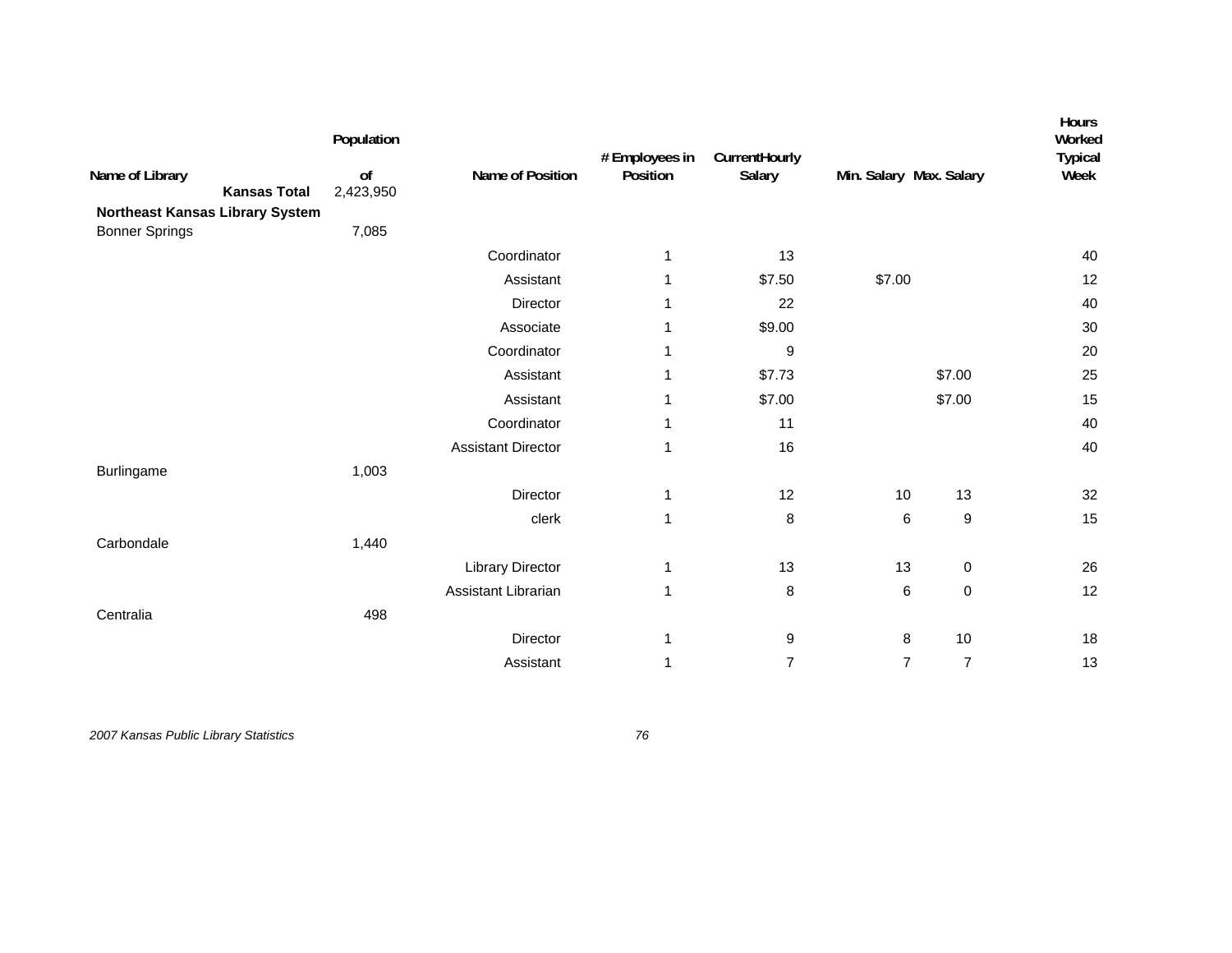|                                        | Population      |                               | # Employees in | CurrentHourly  |                         |                | <b>Hours</b><br>Worked<br><b>Typical</b> |
|----------------------------------------|-----------------|-------------------------------|----------------|----------------|-------------------------|----------------|------------------------------------------|
| Name of Library<br><b>Kansas Total</b> | of<br>2,423,950 | Name of Position              | Position       | Salary         | Min. Salary Max. Salary |                | Week                                     |
| <b>Northeast Kansas Library System</b> |                 |                               |                |                |                         |                |                                          |
| Corning                                | 165             |                               |                |                |                         |                |                                          |
|                                        |                 | Director                      | 1              | 9              | 8                       |                | 14                                       |
| Eudora                                 | 7,419           |                               |                |                |                         |                |                                          |
|                                        |                 | Library Aide                  | $\overline{c}$ | $\overline{7}$ | 6                       | 8              | 20                                       |
|                                        |                 | Children's Librarian          | 1              | 9              | 8                       | 10             | 28                                       |
|                                        |                 | <b>Library Director</b>       | 1              | 19             | 12                      | 20             | 38                                       |
|                                        |                 | <b>Circulat ion Clerk</b>     | 1              | 8              | $\overline{7}$          | 10             | 28                                       |
| Everest                                | 522             |                               |                |                |                         |                |                                          |
|                                        |                 | Director                      | 1              | 9              | 9                       | 9              | 17                                       |
| Hiawatha                               | 3,237           |                               |                |                |                         |                |                                          |
|                                        |                 | Children's Services Librarian | 1              | 10             | $\overline{7}$          | 10             | 28                                       |
|                                        |                 | Adult Services Librarian      | $\mathbf 1$    | 12             | 11                      | 12             | 40                                       |
|                                        |                 | Part Time librarian           | 6              | $\overline{7}$ | $\overline{7}$          | $\overline{7}$ | 12                                       |
|                                        |                 | Regular Part Time Librarian   | 2              | 8              | $\overline{7}$          | 10             | 30                                       |
| Holton                                 | 3,359           |                               |                |                |                         |                |                                          |
|                                        |                 | Library Assistant 2           | 1              | 7              | 6                       | $\overline{7}$ | 20                                       |
|                                        |                 | Library Assistant 1           | 1              | 8              | 6                       | 8              | 20                                       |
|                                        |                 | <b>Technology Specialist</b>  | 1              | 11             | 6                       | 11             | 37                                       |
|                                        |                 | Library Clerk                 | 1              | 6              | 6                       | $\,6$          | 9                                        |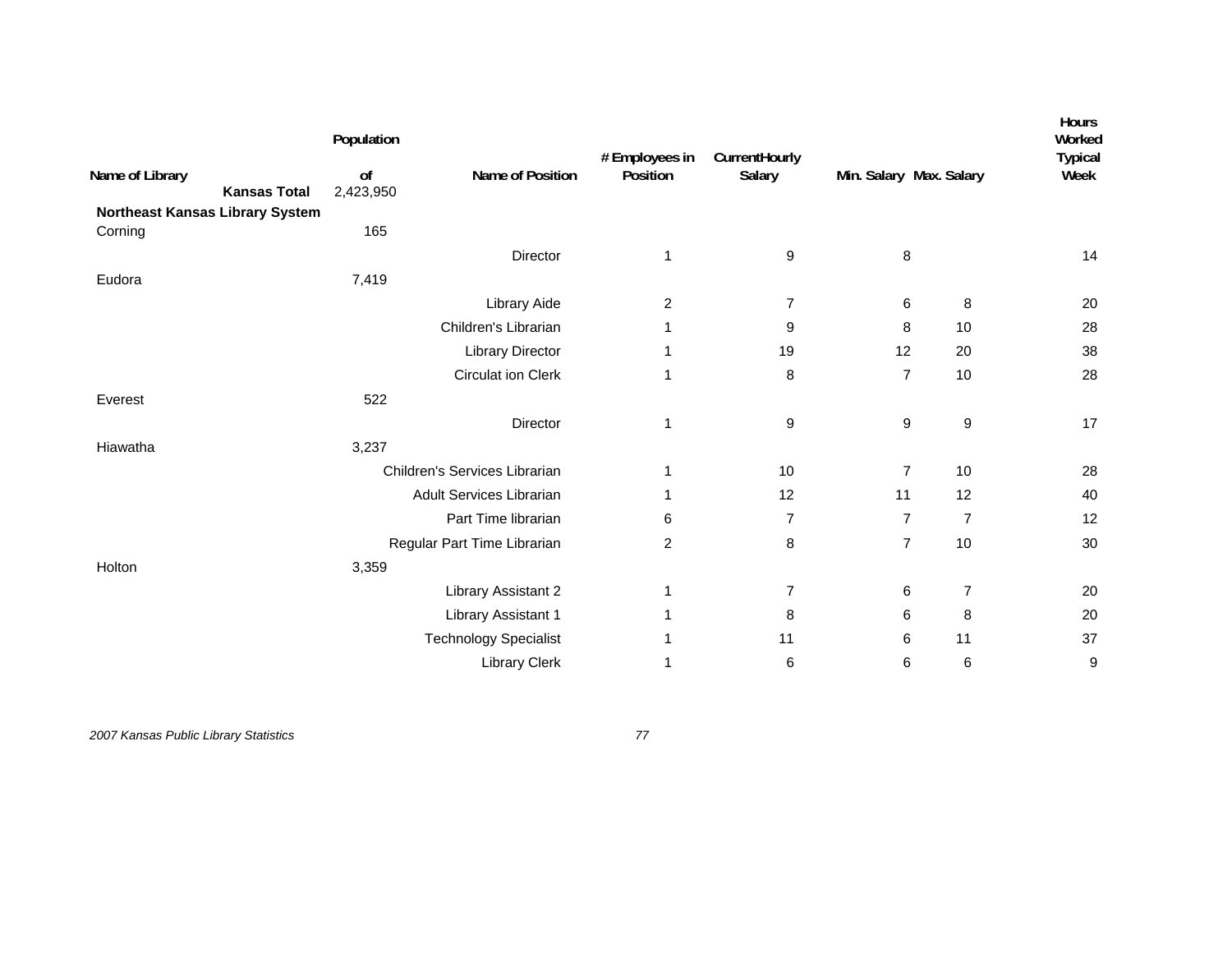| Name of Library<br><b>Kansas Total</b>        | Population<br>of<br>2,423,950 | Name of Position            | # Employees in<br>Position | CurrentHourly<br>Salary | Min. Salary Max. Salary |    | <b>Hours</b><br>Worked<br><b>Typical</b><br>Week |
|-----------------------------------------------|-------------------------------|-----------------------------|----------------------------|-------------------------|-------------------------|----|--------------------------------------------------|
| Northeast Kansas Library System<br>Horton, Ks | 1,840                         |                             |                            |                         |                         |    |                                                  |
|                                               |                               | Librarian                   | 1                          | 8                       | 6                       |    | 17                                               |
|                                               |                               | <b>Library Director</b>     | 1                          | 13                      | 9                       |    | 30                                               |
|                                               |                               | Library Assistant           | $\overline{c}$             | 6                       | 6                       |    | 14                                               |
| Kansas City                                   | 148,429                       |                             |                            |                         |                         |    |                                                  |
|                                               |                               | Director/Manager            | 3                          | 27                      | 19                      | 33 | 40                                               |
|                                               |                               | <b>Assistant Director</b>   | 1                          | 44                      | 31                      | 44 | 40                                               |
|                                               |                               | Department Head             | 6                          | 23                      | 17                      | 28 | 40                                               |
|                                               |                               | <b>Branch Manager</b>       | 3                          | 30                      | 24                      | 36 | 40                                               |
|                                               |                               | Library Associate           | 60                         | 13                      | 10                      | 19 | 40                                               |
|                                               |                               | Library Computer Technician | 3                          | 20                      | 13                      | 22 | 40                                               |
|                                               |                               | <b>Library Specialist</b>   | 10                         | 20                      | 14                      | 23 | 40                                               |
|                                               |                               | Library Supervisor          | 7                          | 16                      | 14                      | 24 | 40                                               |
|                                               |                               | Library Coordinator         | 3                          | 21                      | 14                      | 24 | 40                                               |
|                                               |                               | Librarian                   | 18                         | 19                      | 14                      | 24 | 40                                               |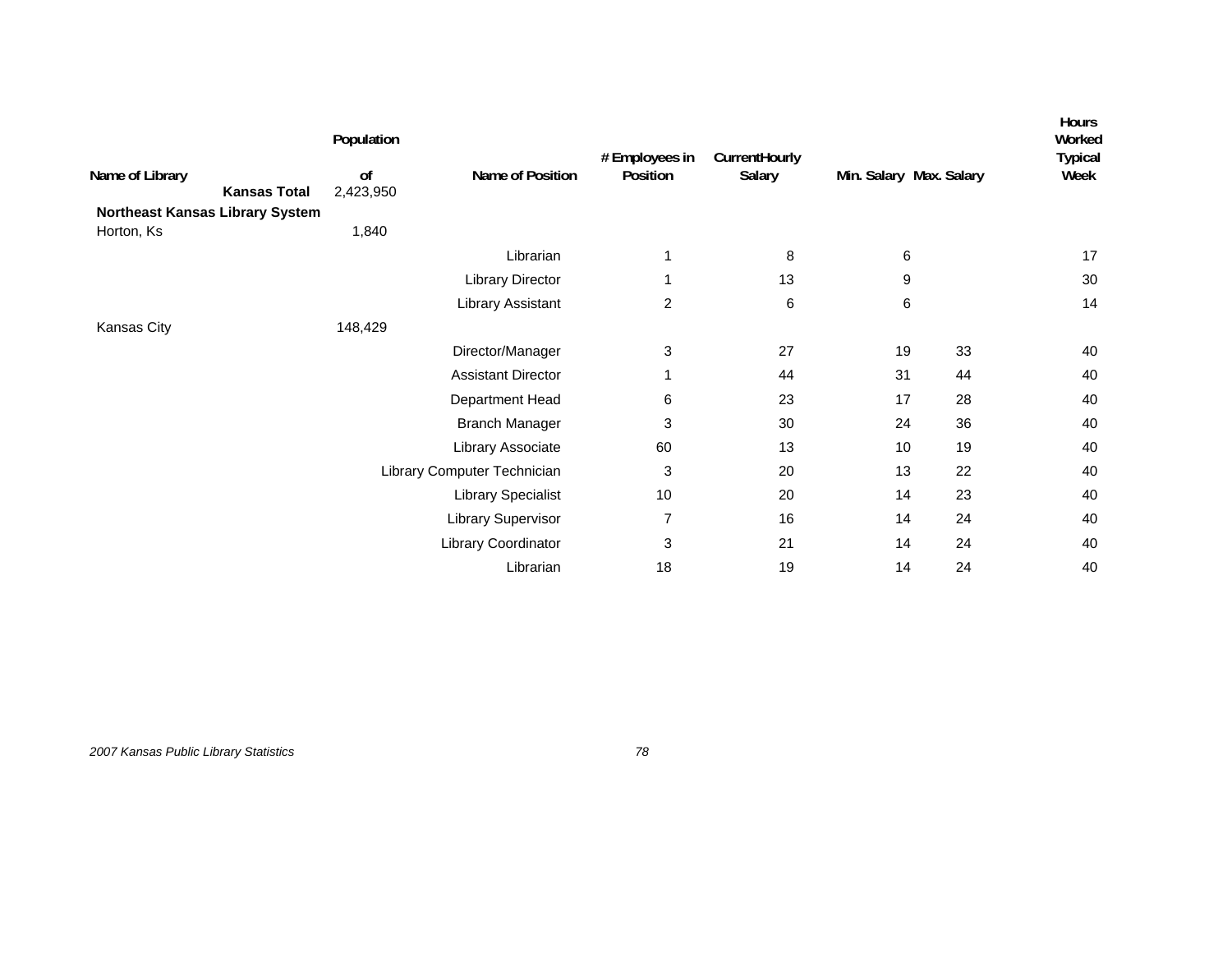| Name of Library<br><b>Kansas Total</b>      | Population<br>of<br>2,423,950 | Name of Position              | # Employees in<br>Position | CurrentHourly<br>Salary | Min. Salary Max. Salary |                   | <b>Hours</b><br>Worked<br><b>Typical</b><br>Week |
|---------------------------------------------|-------------------------------|-------------------------------|----------------------------|-------------------------|-------------------------|-------------------|--------------------------------------------------|
| Northeast Kansas Library System<br>Lawrence | 88,605                        |                               |                            |                         |                         |                   |                                                  |
|                                             |                               | Page                          | 13                         |                         | \$7.00                  | \$10.00           | 12                                               |
|                                             |                               | <b>Community Relations</b>    |                            | \$17.69                 |                         |                   | 40                                               |
|                                             |                               | Maintenance Supervisor        |                            | \$20.21                 |                         |                   | 40                                               |
|                                             |                               | Bookkeeper                    |                            | \$16.83                 | \$10.00                 | \$20.00           | 20                                               |
|                                             |                               | Janitor                       | 3                          |                         | \$7.50                  | \$20.00           | 30                                               |
|                                             |                               | Senior Librarian              | 5                          |                         |                         | \$30,000 \$50,000 | 40                                               |
|                                             |                               | Librarian                     | 3                          |                         |                         | \$25,000 \$35,000 | 40                                               |
|                                             |                               | Outreach                      |                            | \$26.45                 |                         |                   | 40                                               |
|                                             |                               | Library Technician            | 28                         |                         | \$7.50                  | \$9.50            | 20                                               |
|                                             |                               | <b>Technology Coordinator</b> |                            | \$24.06                 | \$32,000                | 40                |                                                  |
|                                             |                               | <b>Library Assistant</b>      | 22                         |                         | \$9.00                  | \$13.50           | 20-40                                            |
|                                             |                               | <b>Assistant Director</b>     | 1                          | \$28.84                 |                         |                   | 40                                               |
|                                             |                               | Director                      | 1                          | \$40.86                 |                         |                   | 40                                               |
|                                             |                               | <b>Executive Assistant</b>    |                            | \$9.50                  |                         |                   | 20                                               |
|                                             |                               | Web Developer                 |                            | \$20.19                 |                         |                   | 40                                               |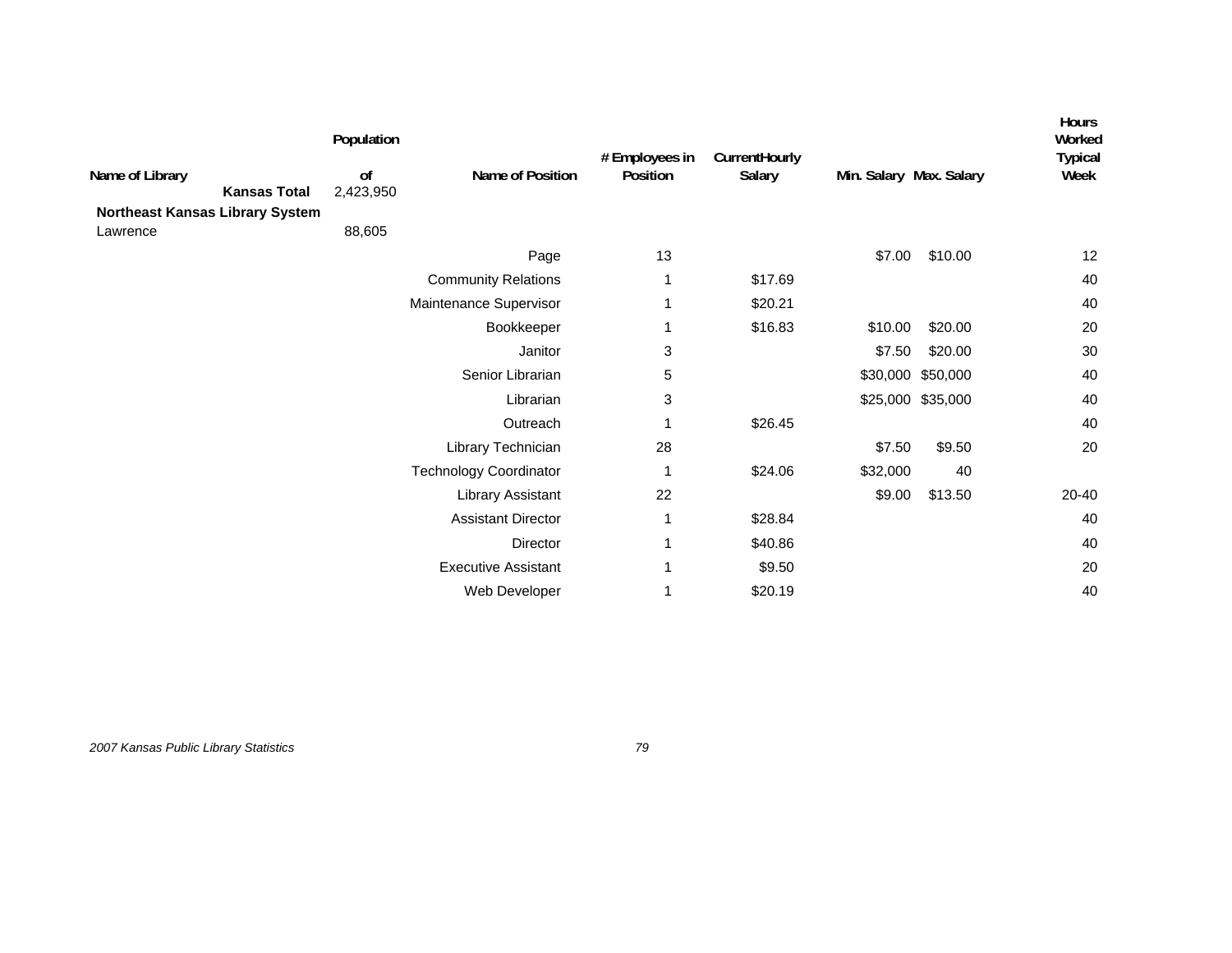| Name of Library<br><b>Kansas Total</b>         | Population<br>of<br>2,423,950 | Name of Position                | # Employees in<br>Position | CurrentHourly<br>Salary |   | Min. Salary Max. Salary | Hours<br>Worked<br><b>Typical</b><br>Week |
|------------------------------------------------|-------------------------------|---------------------------------|----------------------------|-------------------------|---|-------------------------|-------------------------------------------|
| Northeast Kansas Library System<br>Leavenworth | 34,993                        |                                 |                            |                         |   |                         |                                           |
|                                                |                               | Reference Supervisor            | 1                          | 18                      |   |                         | 40                                        |
|                                                |                               | <b>Business Manager</b>         | 1                          | 15                      |   |                         | 40                                        |
|                                                |                               | Inter-Library Loan              |                            | 14                      |   |                         | 40                                        |
|                                                |                               | Cataloger                       |                            | 16                      |   |                         | 40                                        |
|                                                |                               | System Administrator            |                            | 15                      |   |                         | 40                                        |
|                                                |                               | <b>Circulation Supervisor</b>   |                            | 15                      |   |                         | 40                                        |
|                                                |                               | Children's Supervisor           |                            | 16                      |   |                         | 40                                        |
|                                                |                               | Maintenance                     |                            | 11                      |   |                         | 10                                        |
|                                                |                               | <b>Assistant Director</b>       |                            | 19                      |   |                         | 40                                        |
|                                                |                               | <b>Library Director</b>         | 1                          | 30                      |   |                         | 40                                        |
|                                                |                               | <b>Circulation Clerks</b>       | 8                          |                         | 8 | 10                      | 20                                        |
| Linwood                                        | 3,840                         |                                 |                            |                         |   |                         |                                           |
|                                                |                               | Bookkeeper                      | 1                          | 11                      | 6 | 0                       | $\overline{c}$                            |
|                                                |                               | Youth Services Coordinator      |                            | 10                      | 6 | $\pmb{0}$               | 40                                        |
|                                                |                               | <b>Director</b>                 | 1                          | 13                      | 6 | 0                       | 40                                        |
|                                                |                               | Library Assistant               | 1                          | 8                       | 9 | $\mathbf 0$             | 20                                        |
|                                                |                               | <b>Adult Services Assistant</b> |                            | 8                       | 6 | $\mathbf 0$             | 30                                        |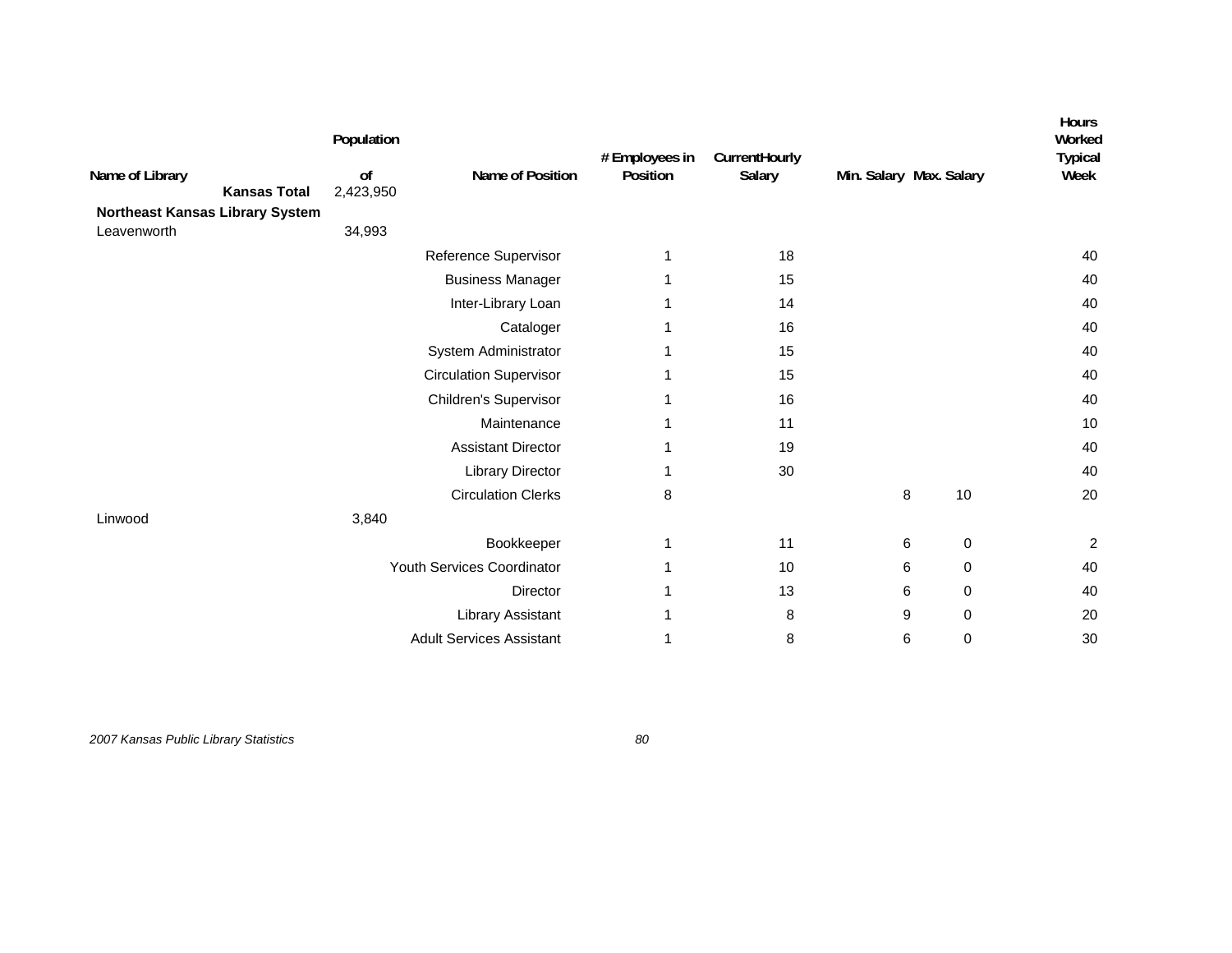|                                 |                     | Population      |                                       | # Employees in          | CurrentHourly  |                         |             | Hours<br>Worked<br><b>Typical</b> |
|---------------------------------|---------------------|-----------------|---------------------------------------|-------------------------|----------------|-------------------------|-------------|-----------------------------------|
| Name of Library                 | <b>Kansas Total</b> | of<br>2,423,950 | Name of Position                      | Position                | Salary         | Min. Salary Max. Salary |             | Week                              |
| Northeast Kansas Library System |                     |                 |                                       |                         |                |                         |             |                                   |
| Louisburg                       |                     | 8,500           |                                       |                         |                |                         |             |                                   |
|                                 |                     |                 | <b>Administrative Assistant</b>       | 1                       | 16             | 20,000                  |             | 40                                |
|                                 |                     |                 | <b>Library Director</b>               | 1                       | 20             | 30,000                  |             | 40                                |
|                                 |                     |                 | <b>Technical Services Coordinator</b> |                         | \$15.92        | \$25,000                |             | 25                                |
|                                 |                     |                 | Library Services Coordinator          | 1                       | 14             | 20,000                  |             | 40                                |
|                                 |                     |                 | Youth Services Coordinator            | 1                       | 14             | 20,000                  |             | 40                                |
|                                 |                     |                 | <b>Technical Services Assistant</b>   | 2                       | \$9.08         | 8                       |             | 25                                |
|                                 |                     |                 | Library Clerk                         | 6                       | \$7.90         | \$6.50                  |             | 20                                |
|                                 |                     |                 | Library Page                          | $\overline{\mathbf{c}}$ | $\overline{7}$ | $\overline{7}$          | $\mathbf 0$ | 20                                |
| Lyndon                          |                     | 1,537           |                                       |                         |                |                         |             |                                   |
|                                 |                     |                 | <b>Library Director</b>               | 1                       | 12             |                         |             | 32                                |
| Mclouth                         |                     | 832             |                                       |                         |                |                         |             |                                   |
|                                 |                     |                 | Assistant                             | 1                       | $\overline{7}$ | 6                       | 9           | 5                                 |
|                                 |                     |                 | Director                              | 1                       | 10             | 9                       | 11          | 30                                |
| Meriden                         |                     | 2,782           |                                       |                         |                |                         |             |                                   |
|                                 |                     |                 | Director                              | 1                       | 12             | 12                      | $\pmb{0}$   | 37                                |
| Nortonville                     |                     | 979             |                                       |                         |                |                         |             |                                   |
|                                 |                     |                 | <b>Library Director</b>               | 1                       | 13             | 10                      | 15          | 35                                |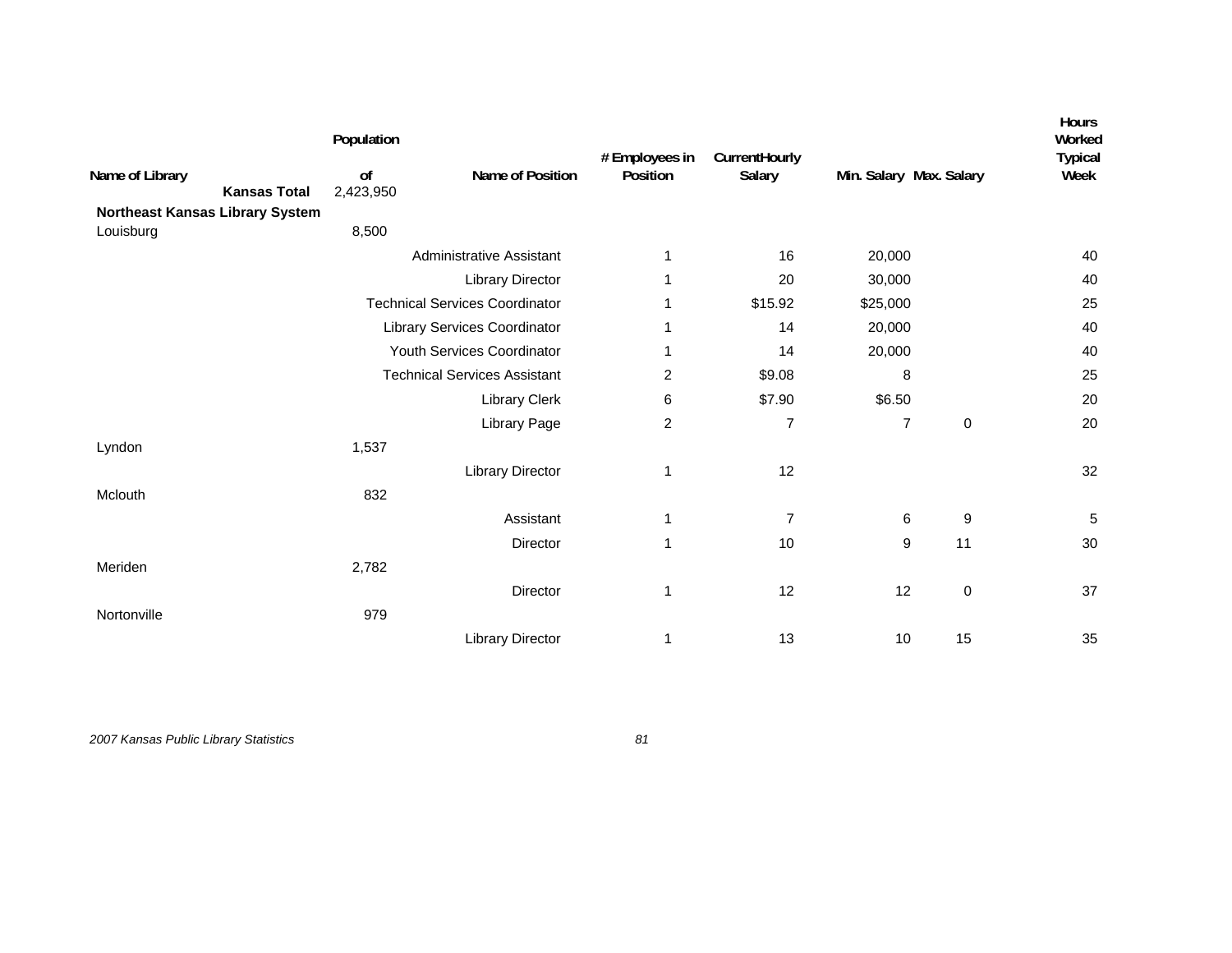| Name of Library                 | Population<br>of | Name of Position                     | # Employees in<br>Position | CurrentHourly<br>Salary | Min. Salary Max. Salary |    | <b>Hours</b><br>Worked<br><b>Typical</b><br>Week |
|---------------------------------|------------------|--------------------------------------|----------------------------|-------------------------|-------------------------|----|--------------------------------------------------|
| <b>Kansas Total</b>             | 2,423,950        |                                      |                            |                         |                         |    |                                                  |
| Northeast Kansas Library System |                  |                                      |                            |                         |                         |    |                                                  |
| Olathe                          | 114,662          |                                      |                            |                         |                         |    |                                                  |
|                                 |                  | Librarian Assistant Part-Time        | 22                         | 15                      | 12                      | 21 | 17                                               |
|                                 |                  | <b>Branch Manager</b>                | 1                          | 28                      | 17                      | 30 | 40                                               |
|                                 |                  | <b>Financial Administrator</b>       | 1                          | 28                      | 17                      | 29 | 40                                               |
|                                 |                  | Clerk                                | 27                         | 12                      | 10                      | 17 | 18                                               |
|                                 |                  | <b>Community Relations/Volunteer</b> | 1                          | 27                      | 17                      | 29 | 40                                               |
|                                 |                  | <b>Director</b>                      | 1                          | 42                      | 0                       | 0  | 40                                               |
|                                 |                  | Computer Support Technician          | 4                          | 18                      | 15                      | 25 | 22                                               |
|                                 |                  | Library Associate Full-Time          | 5                          | 18                      | 13                      | 23 | 40                                               |
|                                 |                  | <b>Library Specialist</b>            | 2                          | 27                      | 17                      | 29 | 40                                               |
|                                 |                  | Maintenance                          | 1                          | 17                      | 13                      | 23 | 40                                               |
|                                 |                  | <b>Security Guard</b>                | 2                          | 16                      | 12                      | 21 | 17                                               |
|                                 |                  | Librarian                            | 6                          | 20                      | 15                      | 26 | 40                                               |
|                                 |                  | Librarian Assistant Full-Time        | 3                          | 18                      | 12                      | 21 | 40                                               |
|                                 |                  | Library Associate Part-Time          | 3                          | 15                      | 13                      | 23 | 5                                                |
|                                 |                  | Page                                 | 22                         | 8                       | $\overline{7}$          | 11 | 11                                               |
|                                 |                  | Courier                              | 1                          | 18                      | 12                      | 21 | 32                                               |
|                                 |                  | Area Supervisor                      | 4                          | 27                      | 17                      | 30 | 40                                               |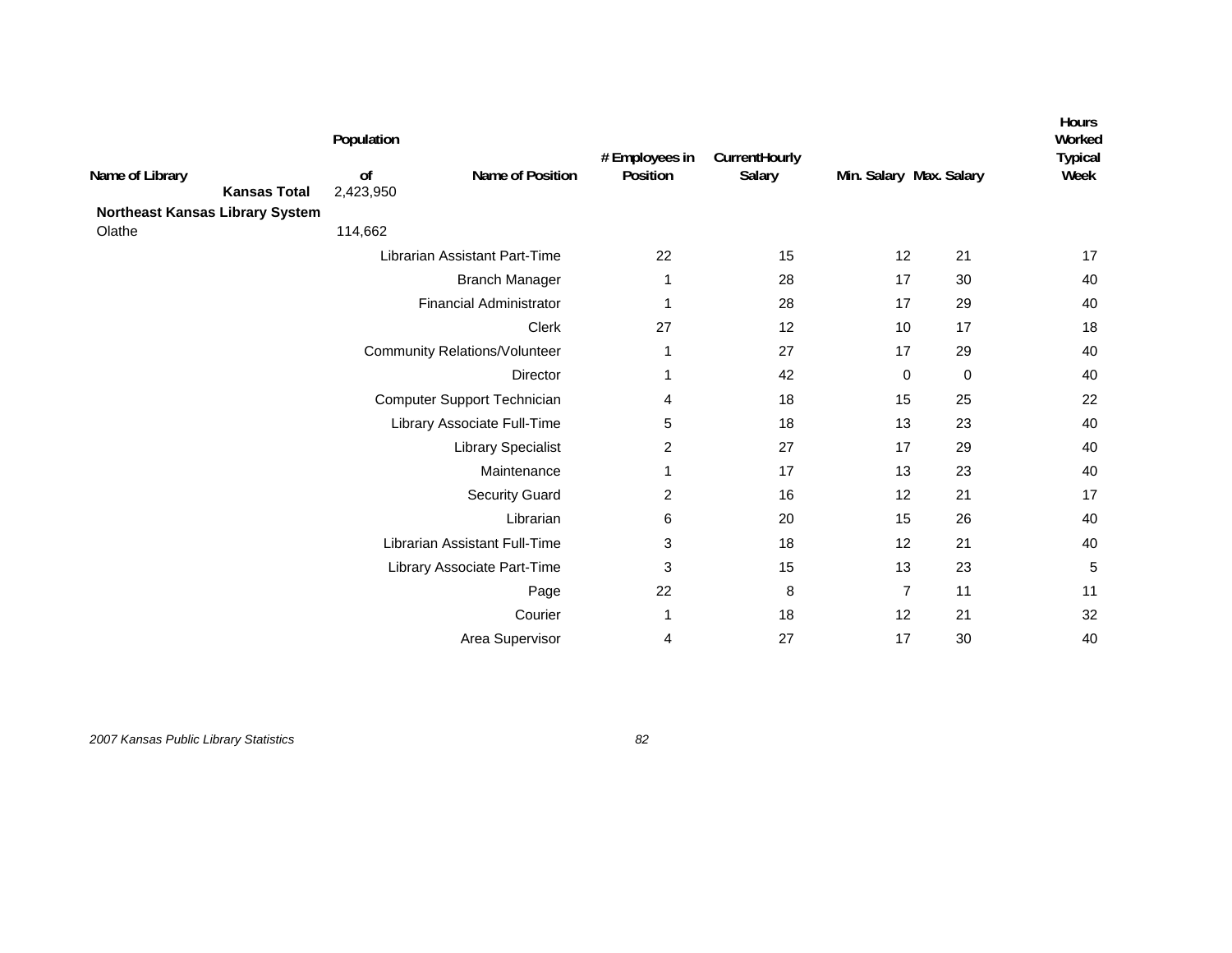| Name of Library<br>Northeast Kansas Library System<br>Osage City | <b>Kansas Total</b> | Population<br>of<br>2,423,950<br>2,944 | Name of Position        | # Employees in<br>Position | CurrentHourly<br>Salary |        | Min. Salary Max. Salary | Hours<br>Worked<br><b>Typical</b><br>Week |
|------------------------------------------------------------------|---------------------|----------------------------------------|-------------------------|----------------------------|-------------------------|--------|-------------------------|-------------------------------------------|
|                                                                  |                     |                                        | Assistant I             | 1                          | 8                       |        |                         | 23                                        |
|                                                                  |                     |                                        | <b>Library Clerk</b>    | 5                          | varies                  |        |                         | 43                                        |
|                                                                  |                     |                                        | Library Assistant       |                            | 9                       |        |                         | 40                                        |
|                                                                  |                     |                                        | <b>Library Director</b> |                            | 16                      | 27,500 |                         | 40                                        |
|                                                                  |                     |                                        | Custodian               | 1                          | 7                       |        |                         | $\overline{7}$                            |
| Osawatomie                                                       |                     | 4,588                                  |                         |                            |                         |        |                         |                                           |
|                                                                  |                     |                                        | Director                | 1                          | 11                      | 10     | 11                      | 40                                        |
| Oskaloosa                                                        |                     | 2,171                                  |                         |                            |                         |        |                         |                                           |
|                                                                  |                     |                                        | Direstor                | 1                          | \$15.75                 | \$5.85 |                         | 29                                        |
|                                                                  |                     |                                        | Outreach Worker         | 1                          | \$8.50                  | \$5.85 |                         | 15                                        |
|                                                                  |                     |                                        | high school aide        |                            | \$5.85                  |        |                         |                                           |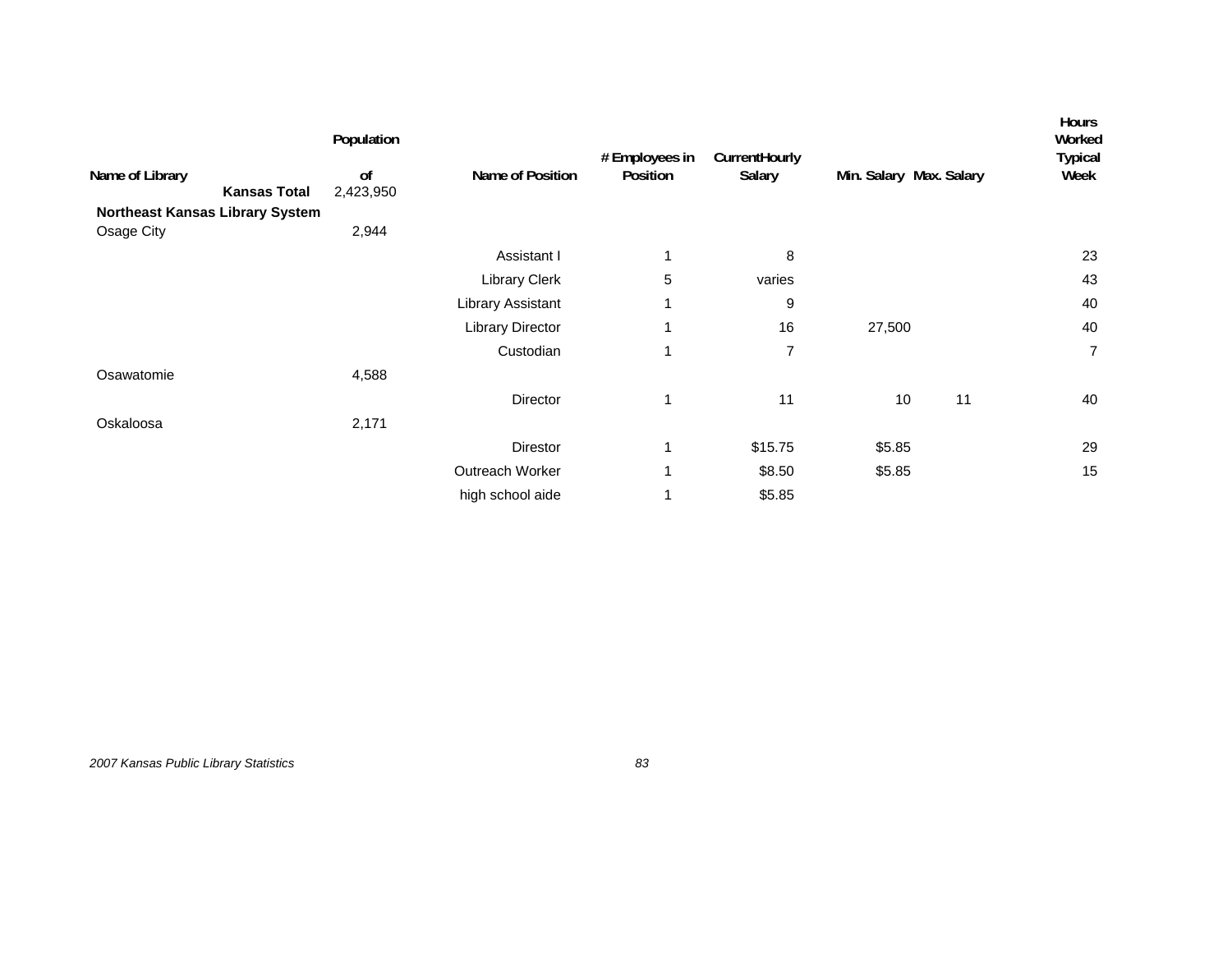|                                        | Population      |                                   | # Employees in | CurrentHourly  |                         |    | Hours<br>Worked<br><b>Typical</b> |
|----------------------------------------|-----------------|-----------------------------------|----------------|----------------|-------------------------|----|-----------------------------------|
| Name of Library<br><b>Kansas Total</b> | of<br>2,423,950 | Name of Position                  | Position       | Salary         | Min. Salary Max. Salary |    | Week                              |
| Northeast Kansas Library System        |                 |                                   |                |                |                         |    |                                   |
| Ottawa                                 | 12,792          |                                   |                |                |                         |    |                                   |
|                                        |                 | Youth Services                    | 2              | 18             |                         |    | 67                                |
|                                        |                 | Director                          |                | 24             |                         |    | 40                                |
|                                        |                 | Program/ILL                       |                | 13             |                         |    | 54                                |
|                                        |                 | Circulation                       | 1              | 18             |                         |    | 40                                |
|                                        |                 | Administrative Assistant          | 1              | 18             |                         |    | 40                                |
|                                        |                 | Custodian                         | 1              | 9              |                         |    | 25                                |
|                                        |                 | Evening/Wkend Ref/Circ Supervisor | 2              | 18             |                         |    | 60                                |
|                                        |                 | <b>Circ Clerks</b>                | $\overline{c}$ | 8              | 8                       |    | 105                               |
|                                        |                 | <b>Library Assistants</b>         | $\overline{c}$ | $\overline{7}$ | 6                       |    | 82                                |
|                                        |                 | <b>Tech Services Clerks</b>       | 1              | 7              |                         |    | 21                                |
|                                        |                 | <b>Tech Services</b>              | $\overline{c}$ | 18             |                         |    | 64                                |
| Overbrook                              | 960             |                                   |                |                |                         |    |                                   |
|                                        |                 | Director                          | 1              | 12             | 10                      | 15 | 40                                |

*2007 Kansas Public Library Statistics 84*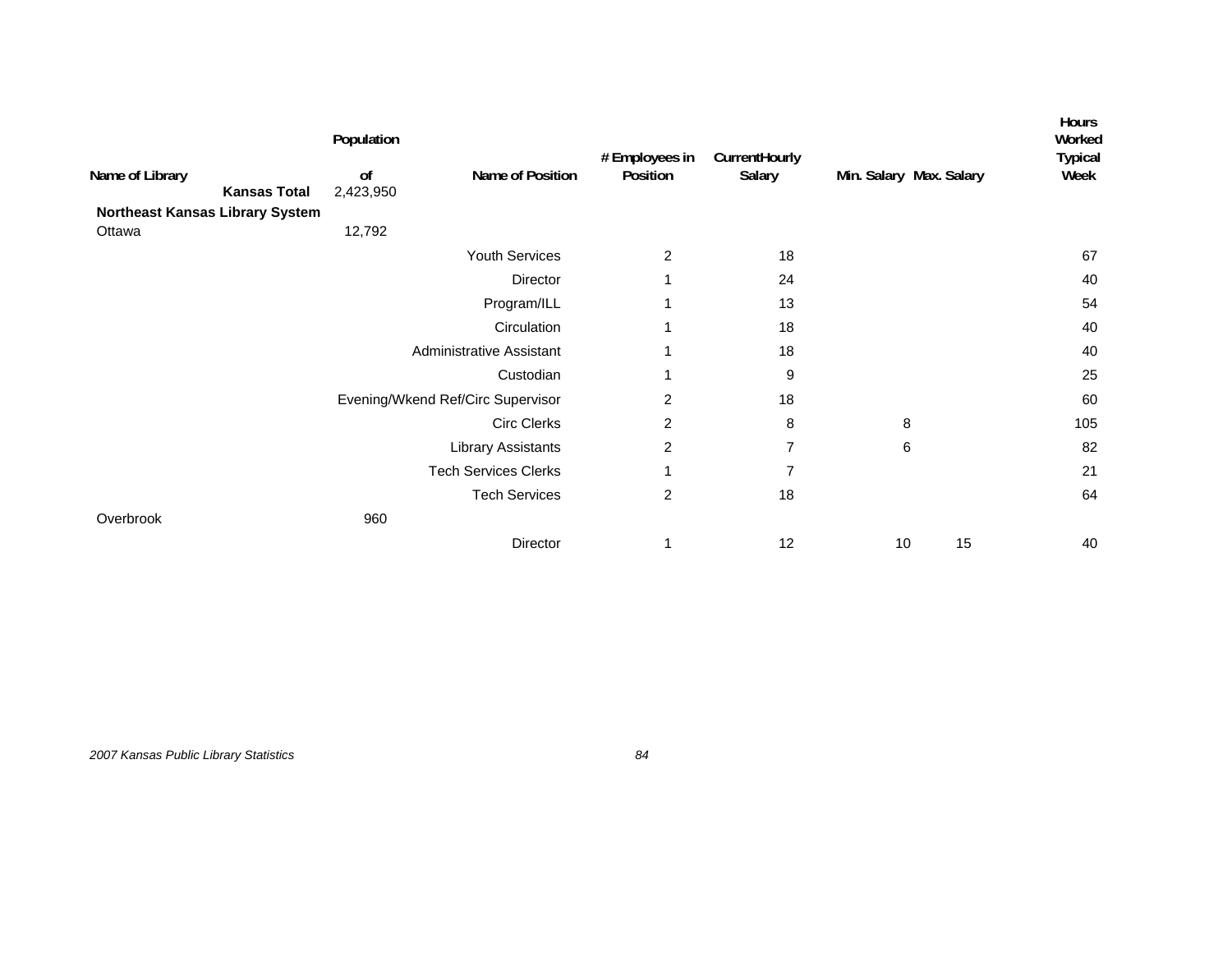| Name of Library<br><b>Kansas Total</b><br><b>Northeast Kansas Library System</b><br><b>Overland Park</b> | Population<br>0f<br>2,423,950 | Name of Position                         | # Employees in<br>Position | CurrentHourly<br>Salary | Min. Salary Max. Salary |    | <b>Hours</b><br>Worked<br><b>Typical</b><br>Week |
|----------------------------------------------------------------------------------------------------------|-------------------------------|------------------------------------------|----------------------------|-------------------------|-------------------------|----|--------------------------------------------------|
|                                                                                                          |                               | Senior Page                              | 3                          | 12                      | 11                      | 18 | 18                                               |
|                                                                                                          |                               | Senior Clerk                             | -1                         | 12                      | 13                      | 21 | 40                                               |
|                                                                                                          |                               | School Liason                            | 1                          | 20                      | 16                      | 26 | 40                                               |
|                                                                                                          |                               | <b>Access Support Supervisor</b>         | 1                          | 20                      | 14                      | 23 | 40                                               |
|                                                                                                          |                               | Web Content Developer                    | 5                          | 22                      | 16                      | 26 | 40                                               |
|                                                                                                          |                               | Web Content Manager                      | 1                          | 29                      | 18                      | 30 | 40                                               |
|                                                                                                          |                               | Young Adult Librarian                    |                            | 21                      | 18                      | 30 | 40                                               |
|                                                                                                          |                               | Youth Information Specialist             | 24                         | 17                      | 14                      | 23 | 26                                               |
|                                                                                                          |                               | Youth Services Librarian                 | 8                          | 21                      | 16                      | 26 | 40                                               |
|                                                                                                          |                               | <b>Security Officer</b>                  | 4                          | 15                      | 13                      | 21 | 25                                               |
|                                                                                                          |                               | Youth Services Supervisor                |                            | 25                      | 16                      | 26 | 40                                               |
|                                                                                                          |                               | <b>Volunteer Services Coordinator</b>    |                            | 22                      | 16                      | 26 | 40                                               |
|                                                                                                          |                               | <b>Technical Information Coordinator</b> |                            | 30                      | 18                      | 30 | 40                                               |
|                                                                                                          |                               | <b>Training Specialist</b>               |                            | 24                      | 18                      | 30 | 40                                               |
|                                                                                                          |                               | <b>Technology Training Specialist</b>    | -1                         | 22                      | 18                      | 30 | 40                                               |
|                                                                                                          |                               | <b>Technical Development Supervisor</b>  | -1                         | 32                      | 21                      | 35 | 40                                               |
|                                                                                                          |                               | Systemwide Services Manager              | 1                          | 30                      | 24                      | 40 | 40                                               |
|                                                                                                          |                               | Staff Development Manager                | -1                         | 32                      | 21                      | 35 | 40                                               |
|                                                                                                          |                               | Senior Services Librarian                | 1                          | 20                      | 16                      | 26 | 40                                               |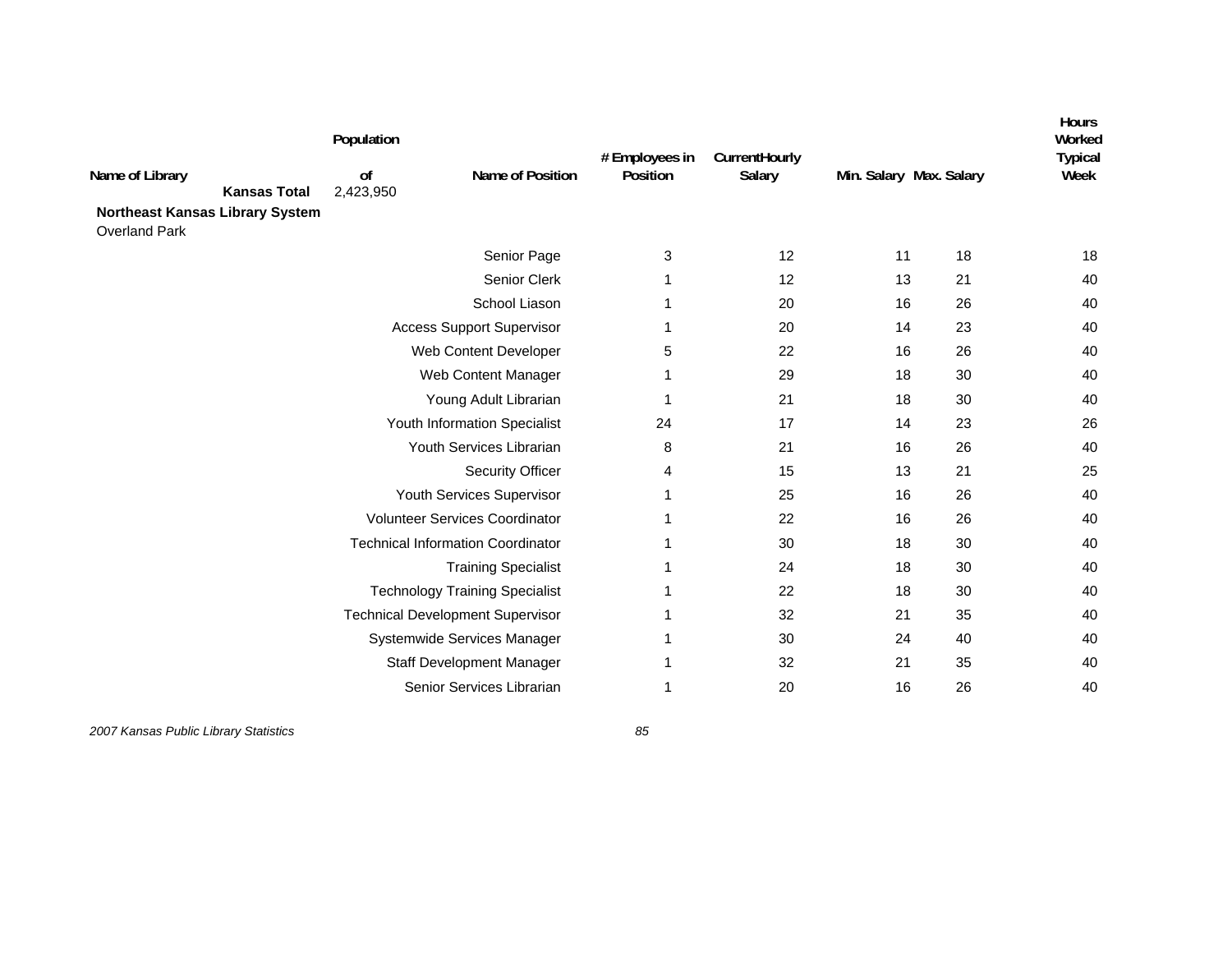|                                        |                     | Population      |                                           | # Employees in | CurrentHourly |                         |    | <b>Hours</b><br>Worked<br><b>Typical</b> |
|----------------------------------------|---------------------|-----------------|-------------------------------------------|----------------|---------------|-------------------------|----|------------------------------------------|
| Name of Library                        | <b>Kansas Total</b> | 0f<br>2,423,950 | Name of Position                          | Position       | Salary        | Min. Salary Max. Salary |    | Week                                     |
| <b>Northeast Kansas Library System</b> |                     |                 |                                           |                |               |                         |    |                                          |
|                                        |                     |                 | Youth Services Specialist                 | $\mathbf{1}$   | 26            | 16                      | 26 | 40                                       |
|                                        |                     |                 | Telephone Operator                        | 3              | 13            | 11                      | 18 | 21                                       |
|                                        |                     |                 | <b>Foundation Executive Director</b>      | 1              | 27            | 18                      | 30 | 40                                       |
|                                        |                     |                 | Reader's Services Coordinator             | 1              | 27            | 18                      | 30 | 40                                       |
|                                        |                     |                 | Reference Clerk                           | 1              | 13            | 11                      | 18 | 20                                       |
|                                        |                     |                 | Reference Librarian                       | 14             | 22            | 16                      | 26 | 37                                       |
|                                        |                     |                 | Reference Page                            | 4              | 13            | 11                      | 18 | 15                                       |
|                                        |                     |                 | Regional Reference Clerk                  | 1              | 18            | 11                      | 18 | 40                                       |
|                                        |                     |                 | <b>Programmer Analyst</b>                 | 1              | 23            | 16                      | 26 | 40                                       |
|                                        |                     |                 | IT Analyst (Web Interface Designer)       | 1              | 20            | 16                      | 26 | 40                                       |
|                                        |                     |                 | Program Services Clerk                    | 1              | 14            | 11                      | 18 | 20                                       |
|                                        |                     |                 | Interlibrary Loan Clerk                   | 5              | 14            | 11                      | 18 | 21                                       |
|                                        |                     |                 | Integrated Library System Coordinator     | -1             | 30            | 18                      | 30 | 40                                       |
|                                        |                     |                 | Information Technology Manager            | 1              | 39            | 24                      | 40 | 40                                       |
|                                        |                     |                 | <b>IT Support Analyst</b>                 | -1             | 22            | 16                      | 26 | 40                                       |
|                                        |                     |                 | Information Specialist (Sub)              | 3              | 18            | 14                      | 23 | 30                                       |
|                                        |                     |                 | Information and Reader's Services Manager | 1              | 27            | 21                      | 35 | 40                                       |
|                                        |                     |                 | Human Resources Assistant                 | 1              | 12            | 11                      | 18 | 20                                       |
|                                        |                     |                 | <b>Accounting Assistant</b>               | 1              | 21            | 13                      | 21 | 40                                       |
|                                        |                     |                 | <b>Outreach Coordinator</b>               | 1              | 26            | 18                      | 30 | 40                                       |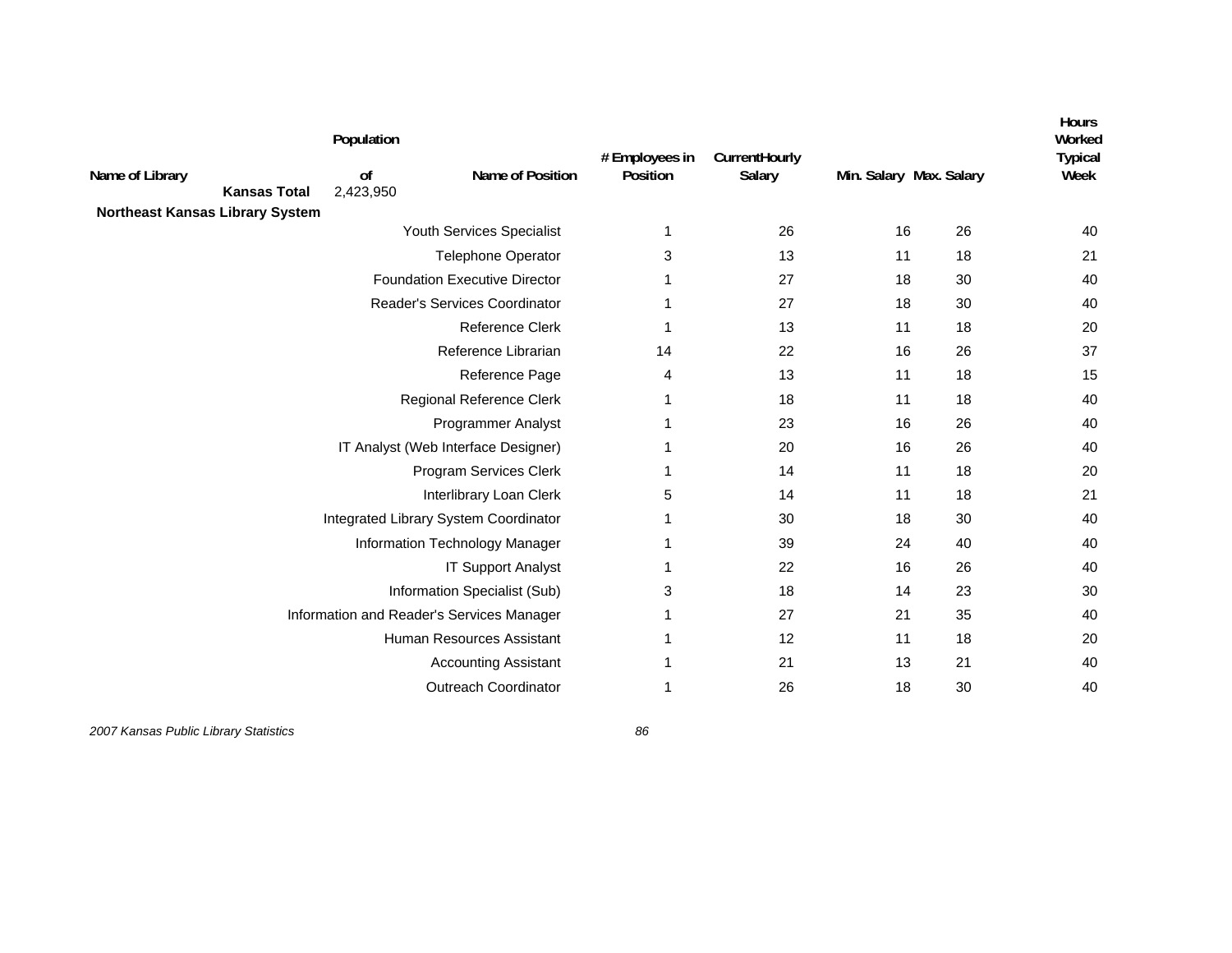| Name of Library<br><b>Kansas Total</b><br><b>Northeast Kansas Library System</b> | Population<br>0f<br>2,423,950 | Name of Position                         | # Employees in<br>Position | CurrentHourly<br>Salary | Min. Salary Max. Salary |    | <b>Hours</b><br>Worked<br><b>Typical</b><br>Week |
|----------------------------------------------------------------------------------|-------------------------------|------------------------------------------|----------------------------|-------------------------|-------------------------|----|--------------------------------------------------|
|                                                                                  |                               | <b>Library Analyst</b>                   | 1                          | 24                      | 16                      | 26 | 40                                               |
|                                                                                  |                               | Maintenance Assistant                    | 1                          | 15                      | 11                      | 18 | 40                                               |
|                                                                                  | Maintenance Technician        |                                          | 1                          | 19                      | 14                      | 23 | 40                                               |
|                                                                                  |                               | Maintenance Helper                       | 1                          | 17                      | 11                      | 18 | 40                                               |
|                                                                                  |                               | Maintenance Mechanic                     | 1                          | 16                      | 13                      | 21 | 40                                               |
|                                                                                  |                               | Manager Bibliographic Services           | 1                          | 26                      | 18                      | 30 | 40                                               |
|                                                                                  |                               | Project Development Coordinator          | -1                         | 26                      | 16                      | 26 | 40                                               |
|                                                                                  |                               | Network Analyst                          | -1                         |                         | 18                      | 30 | 40                                               |
|                                                                                  |                               | <b>Information Specialist</b>            | 42                         | 18                      | 14                      | 23 | 32                                               |
|                                                                                  |                               | <b>Outreach Services Clerk</b>           | $\mathbf{1}$               | 15                      | 11                      | 18 | 40                                               |
|                                                                                  |                               | Page                                     | 78                         | 10                      | 9                       | 15 | 16                                               |
|                                                                                  |                               | Page Supervisor (Circulation)            | 1                          | 19                      | 14                      | 23 | 40                                               |
|                                                                                  |                               | <b>Periodicals Clerk</b>                 | 3                          | 13                      | 11                      | 18 | 23                                               |
|                                                                                  |                               | <b>Processing Clerk</b>                  | 1                          | 14                      | 11                      | 18 | 26                                               |
|                                                                                  |                               | Processing Page                          | 1                          | 13                      | 9                       | 15 | 30                                               |
|                                                                                  |                               | Processing Team Leader                   | 1                          | 18                      | 14                      | 23 | 40                                               |
|                                                                                  |                               | <b>Marketing Assistant</b>               | -1                         | 17                      | 14                      | 23 | 40                                               |
|                                                                                  |                               | Assoc. Dir. Branches                     | 1                          |                         | 16                      | 26 | 40                                               |
|                                                                                  |                               | <b>Facilities Operations Coordinator</b> | 1                          | 13                      | 11                      | 18 | 40                                               |
|                                                                                  |                               | <b>Circulation Manager</b>               | 1                          | 28                      | 18                      | 30 | 40                                               |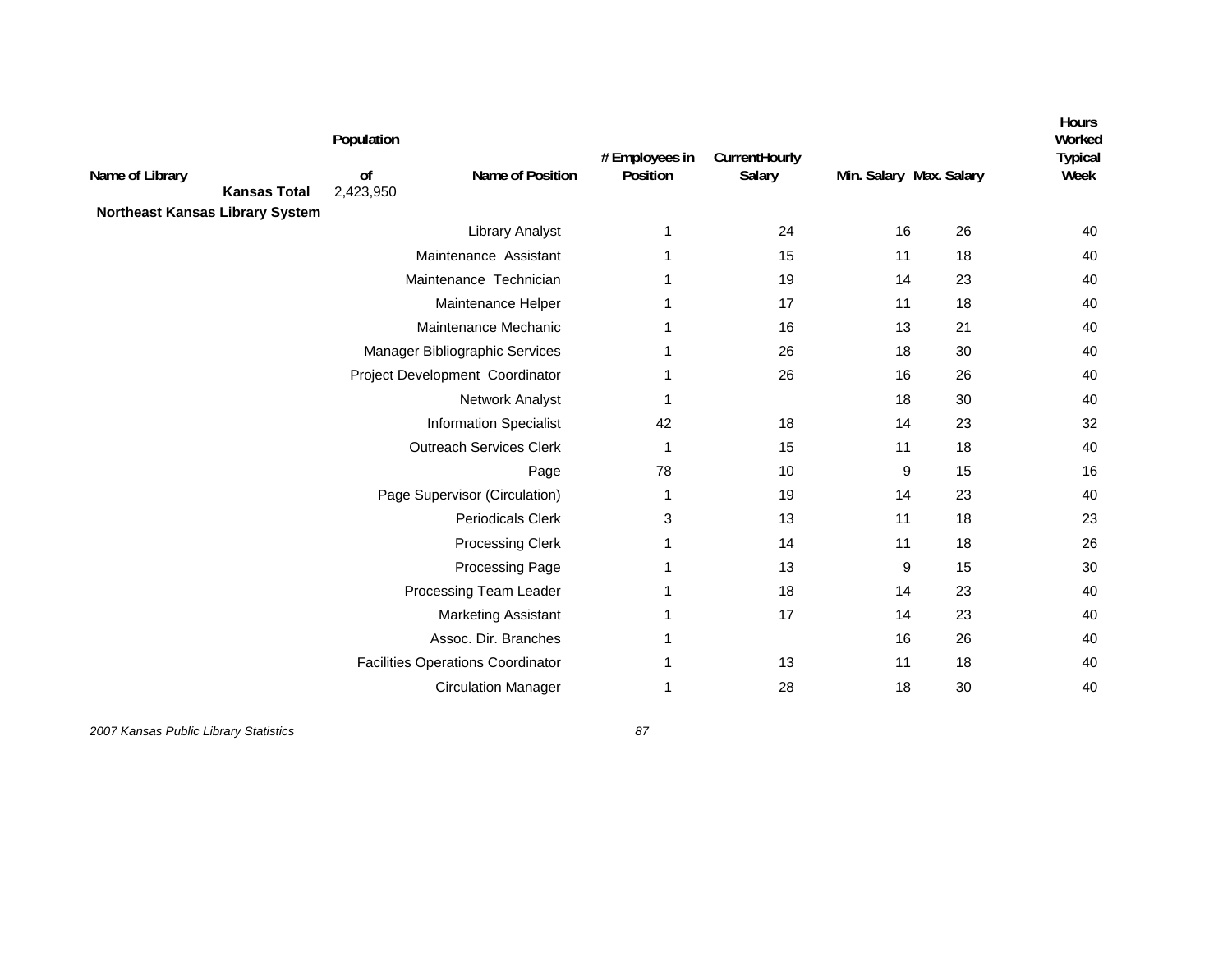|                                 |                     | Population      |                                                | # Employees in | CurrentHourly |                         |    | <b>Hours</b><br>Worked<br><b>Typical</b> |
|---------------------------------|---------------------|-----------------|------------------------------------------------|----------------|---------------|-------------------------|----|------------------------------------------|
| Name of Library                 | <b>Kansas Total</b> | of<br>2,423,950 | Name of Position                               | Position       | Salary        | Min. Salary Max. Salary |    | Week                                     |
| Northeast Kansas Library System |                     |                 |                                                |                |               |                         |    |                                          |
|                                 |                     |                 | Information Technology Analyst                 | 4              | 20            | 16                      | 26 | 40                                       |
|                                 |                     |                 | Cataloger                                      | $\overline{2}$ | 24            | 16                      | 26 | 40                                       |
|                                 |                     |                 | Regional Reference Librarian                   | 1              | 18            | 16                      | 26 | 40                                       |
|                                 |                     |                 | <b>Resource Sharing Coordinator</b>            | 1              | 23            | 18                      | 30 | 40                                       |
|                                 |                     |                 | Business & Reference Srvcs. Coord.             | 1              | 21            | 18                      | 30 | 40                                       |
|                                 |                     |                 | <b>Branch Manager</b>                          | 9              | 25            | 18                      | 30 | 40                                       |
|                                 |                     |                 | Clerk (Sub)                                    | 2              | 11            | 11                      | 18 | 30                                       |
|                                 |                     |                 | Associate Director for Branch Services         | 1              | 40            | 29                      | 48 | 40                                       |
|                                 |                     |                 | Clerk                                          | 63             | 12            | 11                      | 18 | 29                                       |
|                                 |                     |                 | <b>Assistant Facilities Manager</b>            | 1              | 23            | 16                      | 26 | 40                                       |
|                                 |                     |                 | Assistant Branch Manager                       | 6              | 17            | 16                      | 26 | 40                                       |
|                                 |                     |                 | Adult Programming Manager                      | $\mathbf 1$    | 28            | 18                      | 30 | 40                                       |
|                                 |                     |                 | Administrative Manager                         | -1             | 34            | 24                      | 40 | 40                                       |
|                                 |                     |                 | Administrative Coordinator                     | 1              | 19            | 13                      | 21 | 40                                       |
|                                 |                     |                 | Administrative Assistant                       | 2              | 16            | 13                      | 21 | 40                                       |
|                                 |                     |                 | <b>Acquisitions Clerk 2</b>                    | 3              | 17            | 13                      | 21 | 40                                       |
|                                 |                     |                 | <b>Acquisitions Clerk1</b>                     | 1              | 15            | 11                      | 18 | 40                                       |
|                                 |                     |                 | <b>Associate Director for Central Services</b> | 1              | 44            | 29                      | 48 | 40                                       |
|                                 |                     |                 | Display Technician                             |                | 16            | 11                      | 18 | 40                                       |
|                                 |                     |                 | <b>Creative Services Coordinator</b>           | $\overline{2}$ | 20            | 14                      | 23 | 40                                       |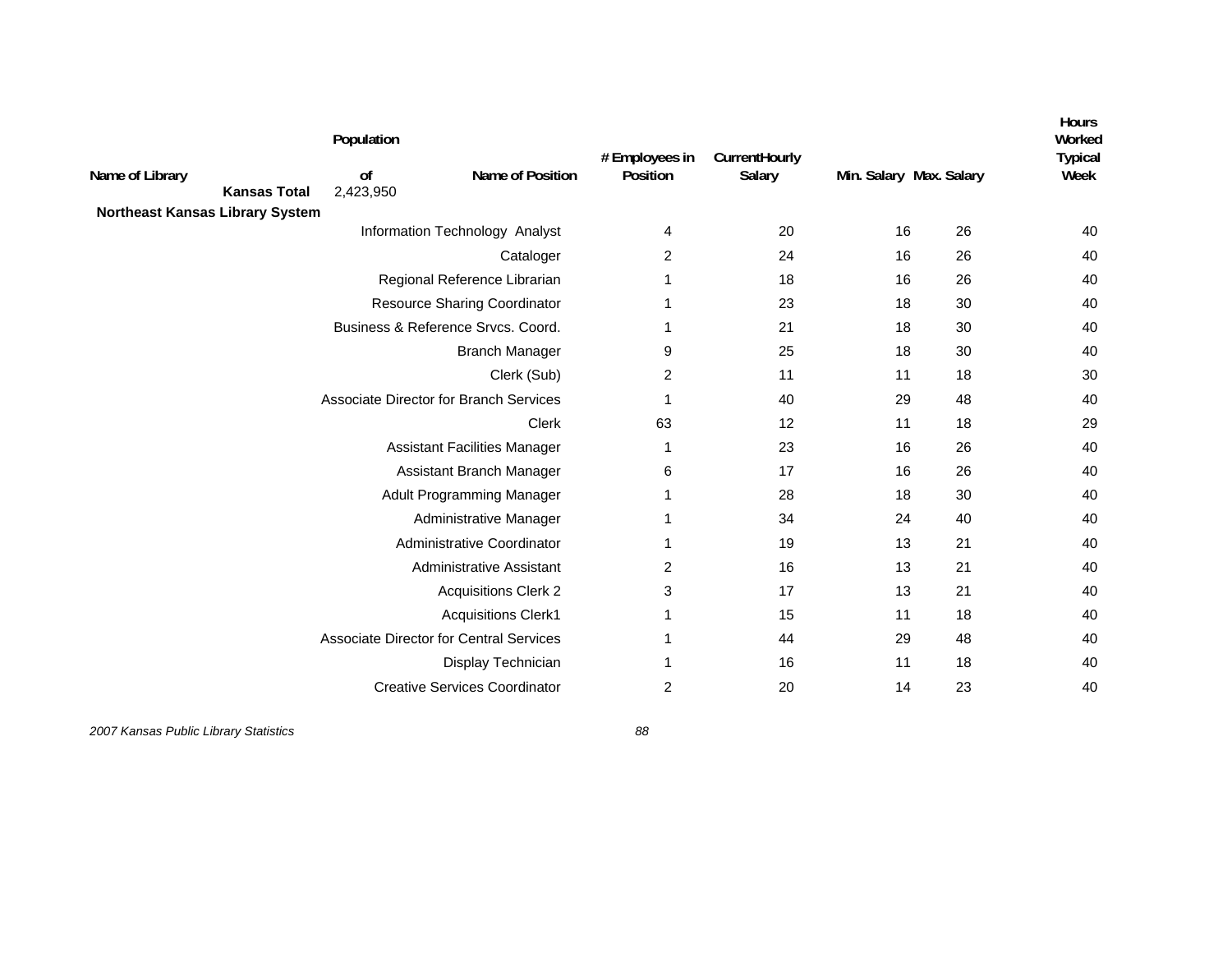| Name of Library<br><b>Kansas Total</b> | Population<br>of<br>2,423,950 | Name of Position                         | # Employees in<br>Position | <b>CurrentHourly</b><br>Salary | Min. Salary Max. Salary |    | <b>Hours</b><br>Worked<br>Typical<br>Week |
|----------------------------------------|-------------------------------|------------------------------------------|----------------------------|--------------------------------|-------------------------|----|-------------------------------------------|
| Northeast Kansas Library System        |                               | Custodian                                | 12                         | 13                             | 11                      | 18 | 36                                        |
|                                        |                               | <b>Circulation Clerk Supervisor</b>      |                            | 20                             | 14                      | 23 | 40                                        |
|                                        |                               | Database Technician                      | 3                          | 20                             | 14                      | 23 | 36                                        |
|                                        |                               | <b>Collection Development Clerk</b>      |                            | 17                             | 11                      | 18 | 40                                        |
|                                        |                               | Deputy County Librarian                  |                            |                                | 38                      | 63 | 40                                        |
|                                        |                               | <b>Custodial Supervisor</b>              |                            | 20                             | 14                      | 23 | 40                                        |
|                                        |                               | County Librarian                         |                            | 60                             | 43                      | 72 | 40                                        |
|                                        |                               | Courier                                  | 4                          | 15                             | 13                      | 21 | 40                                        |
|                                        |                               | <b>Community Relations Coordinator</b>   |                            | 30                             | 18                      | 30 | 40                                        |
|                                        |                               | <b>Executive Assistant</b>               |                            | 18                             | 13                      | 21 | 40                                        |
|                                        |                               | <b>Facilities Manager</b>                |                            | 30                             | 21                      | 35 | 40                                        |
|                                        |                               | <b>Communications Manager</b>            |                            | 29                             | 24                      | 40 | 40                                        |
|                                        |                               | <b>Collection Development Specialist</b> | 4                          | 26                             | 18                      | 30 | 40                                        |
|                                        |                               | <b>Collection Development Manager</b>    |                            | 33                             | 21                      | 35 | 40                                        |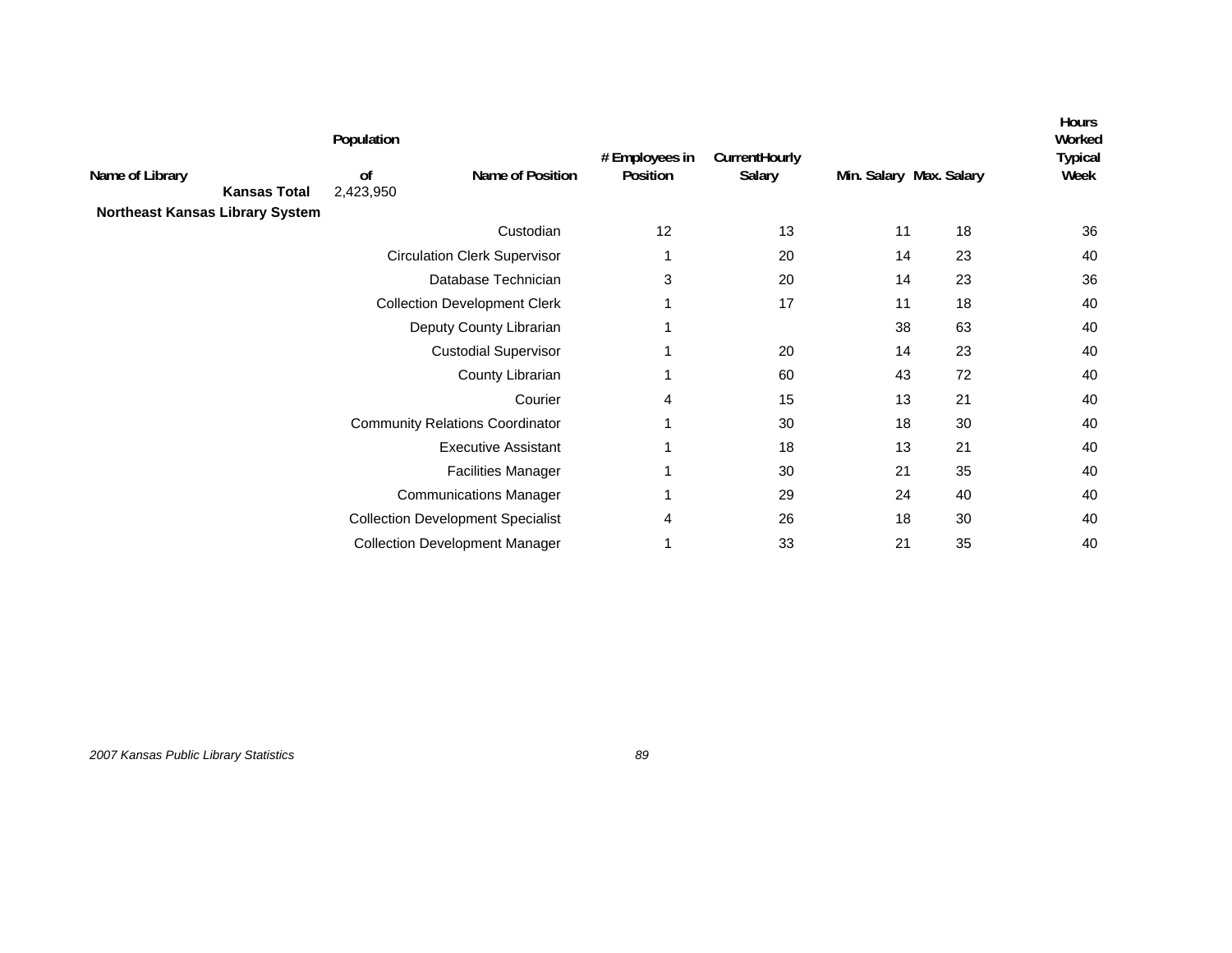| Name of Library<br><b>Kansas Total</b><br>Northeast Kansas Library System | Population<br>o <sub>f</sub><br>2,423,950 | Name of Position            | # Employees in<br>Position | CurrentHourly<br>Salary | Min. Salary Max. Salary |                  | Hours<br>Worked<br><b>Typical</b><br>Week |
|---------------------------------------------------------------------------|-------------------------------------------|-----------------------------|----------------------------|-------------------------|-------------------------|------------------|-------------------------------------------|
| Paola                                                                     | 5,339                                     |                             |                            |                         |                         |                  |                                           |
|                                                                           |                                           | Cataloging                  | 1                          | 8                       | $\overline{7}$          |                  | 25                                        |
|                                                                           |                                           | Janitor                     | 1                          | 13                      | 10                      |                  | $\,6$                                     |
|                                                                           |                                           | Library Aide                | 4                          | 6                       | Minimu                  |                  | 15                                        |
|                                                                           |                                           | Periodicals / Book Repair   |                            | 8                       | 6                       |                  | $\boldsymbol{9}$                          |
|                                                                           |                                           | Director                    | 1                          | 21                      | 35400                   |                  | $40+$                                     |
|                                                                           |                                           | Youth Services              | 1                          | 10                      | 10                      |                  | 40                                        |
|                                                                           |                                           | Interlibrary Loan           | 1                          | 10                      | $\overline{7}$          |                  | 30                                        |
|                                                                           |                                           | Circulation                 | 1                          | 8                       | $\overline{7}$          |                  | 16                                        |
|                                                                           |                                           | Technician                  | 1                          | 15                      | 10                      |                  | 5                                         |
| Richmond                                                                  | 512                                       |                             |                            |                         |                         |                  |                                           |
|                                                                           |                                           | Librarian                   | 1                          | \$5.85                  | \$5.85                  | \$8.00           | 4                                         |
|                                                                           |                                           | Diector                     | 1                          | 11                      | 8                       | 14               | 21                                        |
| Rossville                                                                 | 2,038                                     |                             |                            |                         |                         |                  |                                           |
|                                                                           |                                           | Director                    | 0                          | 11                      | 6                       | 11               | 31                                        |
| Sabetha                                                                   | 2,519                                     |                             |                            |                         |                         |                  |                                           |
|                                                                           |                                           | <b>Circulation Clerk</b>    | 4                          | 8                       | 6                       |                  | 12                                        |
|                                                                           |                                           | Custodian                   | 1                          | 8                       | $\overline{7}$          |                  | $\,$ 5 $\,$                               |
|                                                                           |                                           | <b>Story Time Assistant</b> | 1                          | 8                       | 8                       | $\boldsymbol{9}$ | $\overline{c}$                            |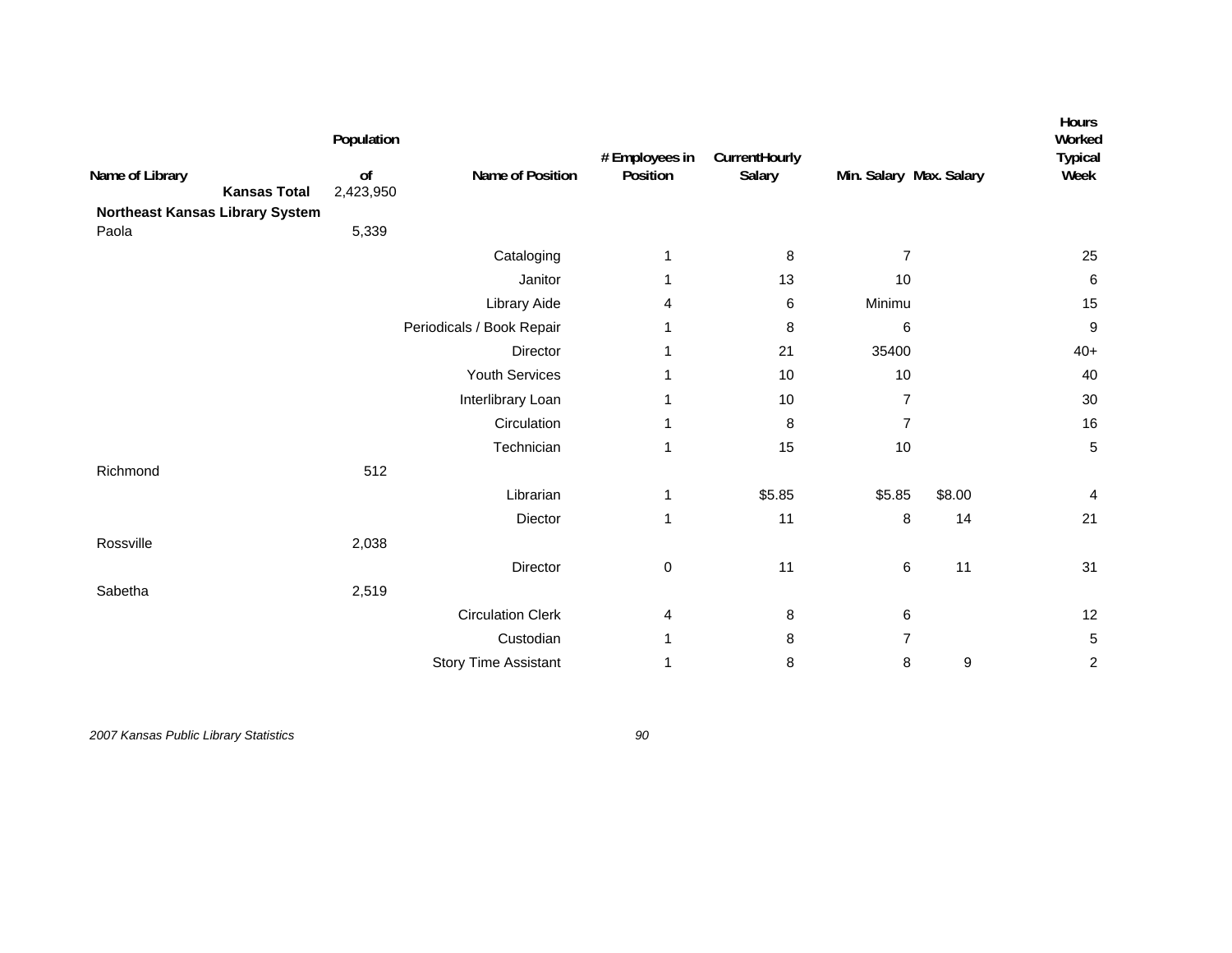| Name of Library<br>Northeast Kansas Library System | <b>Kansas Total</b> | Population<br>of<br>2,423,950 | Name of Position              | # Employees in<br>Position | CurrentHourly<br>Salary | Min. Salary Max. Salary |                  | <b>Hours</b><br>Worked<br><b>Typical</b><br>Week |
|----------------------------------------------------|---------------------|-------------------------------|-------------------------------|----------------------------|-------------------------|-------------------------|------------------|--------------------------------------------------|
| Seneca                                             |                     | 2,064                         | Library Aide                  | 3                          | 8                       | $\overline{7}$          | 9                | 20                                               |
|                                                    |                     |                               | Library Director              | 1                          | 14                      | 14                      | 14               | 34                                               |
| Silver Lake                                        |                     | 2,072                         |                               |                            |                         |                         |                  |                                                  |
|                                                    |                     |                               | Director                      | 1                          | 11                      | 0                       | 11               | 35                                               |
|                                                    |                     |                               | circulation staff             | $\overline{c}$             | 6                       | 6                       |                  | 25                                               |
|                                                    |                     |                               | <b>Assistant Director</b>     | 1                          | 9                       | 9                       | $\boldsymbol{9}$ | 20                                               |
| Tonganoxie                                         |                     | 4,101                         |                               |                            |                         |                         |                  |                                                  |
|                                                    |                     |                               | Director                      |                            | 18                      | 18                      |                  | 40                                               |
|                                                    |                     |                               | <b>Cataloging Supervisor</b>  |                            | 12                      | 11                      | 12               | 20                                               |
|                                                    |                     |                               | <b>Circulation Assistant</b>  |                            | 10                      | $\overline{7}$          |                  | 30                                               |
|                                                    |                     |                               | <b>Circulation Clerk</b>      | $\overline{c}$             | 8                       | $\overline{7}$          |                  | 25                                               |
|                                                    |                     |                               | Programming Assistant         |                            | 10                      | 10                      |                  | 30                                               |
|                                                    |                     |                               | <b>Circulation Supervisor</b> |                            | 11                      | 9                       |                  | 40                                               |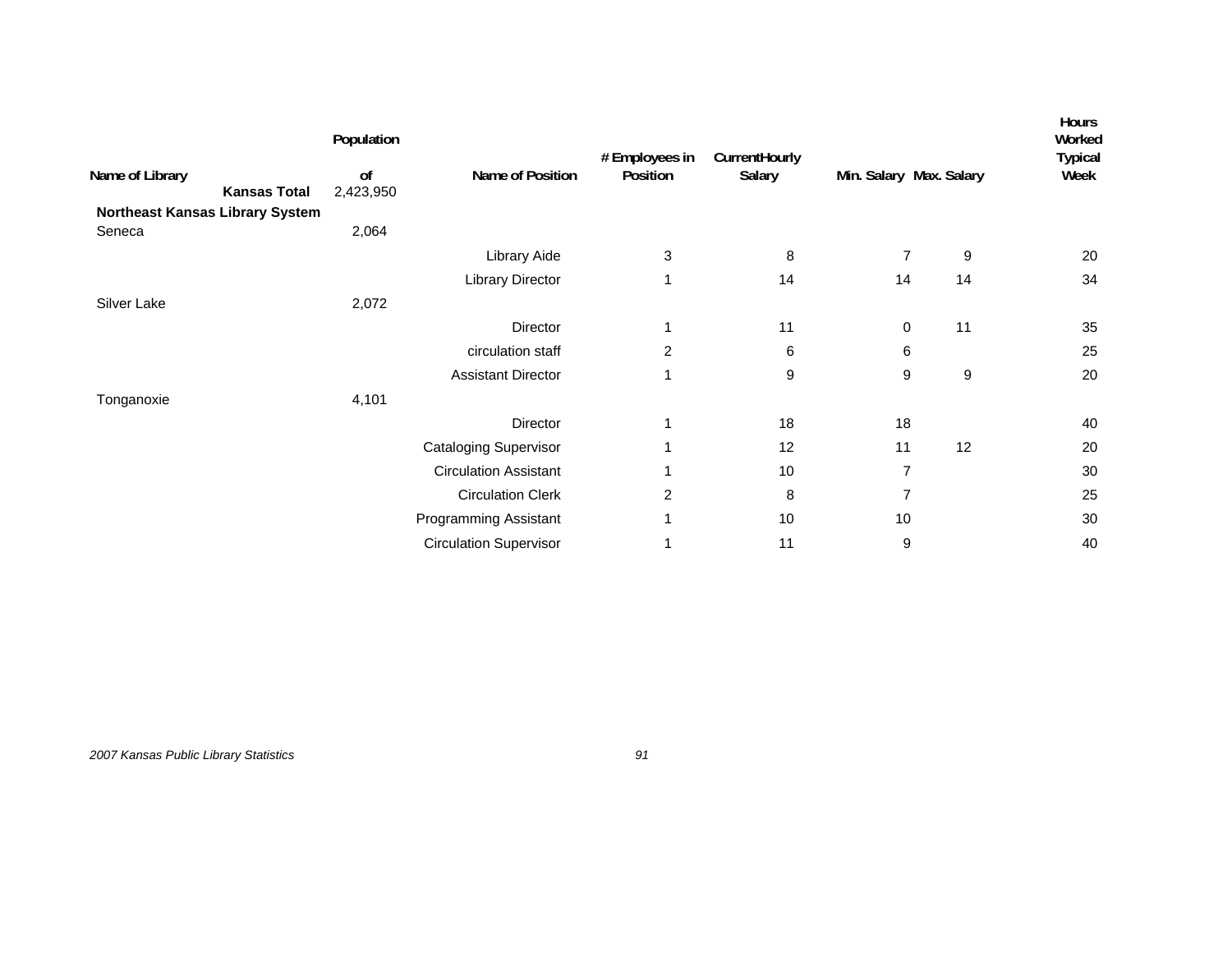| Name of Library                        | <b>Kansas Total</b> | Population<br>0f<br>2,423,950     | Name of Position              | # Employees in<br>Position | CurrentHourly<br>Salary | Min. Salary Max. Salary |    | <b>Hours</b><br>Worked<br><b>Typical</b><br>Week |
|----------------------------------------|---------------------|-----------------------------------|-------------------------------|----------------------------|-------------------------|-------------------------|----|--------------------------------------------------|
| <b>Northeast Kansas Library System</b> |                     | 168,583                           |                               |                            |                         |                         |    |                                                  |
| Topeka                                 |                     |                                   | <b>Bookmobile Assistant</b>   | 2                          | 10                      | 10                      | 14 | 20                                               |
|                                        |                     |                                   | Database Administrator        | 1                          | 25                      | 22                      | 34 | 40                                               |
|                                        |                     |                                   | <b>Bookmobile Supervisor</b>  | 1                          | 29                      | 22                      | 34 | 40                                               |
|                                        |                     |                                   | Acquisitions Paraprofessional | 2                          | 15                      | 15                      | 23 | 40                                               |
|                                        |                     |                                   | Homework Center Coach         | 2                          | 15                      | 15                      | 23 | 20                                               |
|                                        |                     |                                   | <b>Outreach Storytellers</b>  | 5                          | 15                      | 15                      | 23 | 20                                               |
|                                        |                     | <b>Public Services Specialist</b> | 54                            | 15                         | 15                      | 23                      | 40 |                                                  |
|                                        |                     |                                   | <b>Executive Assistant</b>    | 1                          | 25                      | 15                      | 23 | 40                                               |
|                                        |                     |                                   | Computer Technician           | 3                          | 14                      | 14                      | 21 | 40                                               |
|                                        |                     |                                   | <b>Circulation Supervisor</b> | 1                          | 24                      | 22                      | 34 | 40                                               |
|                                        |                     |                                   | Lead Security Officer         | 1                          | 16                      | 14                      | 21 | 40                                               |
|                                        |                     |                                   | <b>Facilities Associate</b>   | 3                          | 14                      | 14                      | 21 | 40                                               |
|                                        |                     |                                   | Mailroom Assistant            | 1                          | 10                      | 10                      | 14 | 40                                               |
|                                        |                     |                                   | Program Supervisor            | 1                          | 23                      | 22                      | 34 | 40                                               |
|                                        |                     |                                   | <b>Shelving Assistant</b>     | 23                         | 9                       | 9                       | 13 | 18                                               |
|                                        |                     |                                   | Library Associate             | 22                         | 10                      | 10                      | 16 | 40                                               |
|                                        |                     |                                   | Library Senior Associate      | 10                         | 12                      | 12                      | 17 | 40                                               |
|                                        |                     |                                   | Mailroom Associate            | 1                          | 14                      | 12                      | 17 | 40                                               |
|                                        |                     |                                   | <b>Finance Associate</b>      | 1                          | 14                      | 12                      | 17 | 40                                               |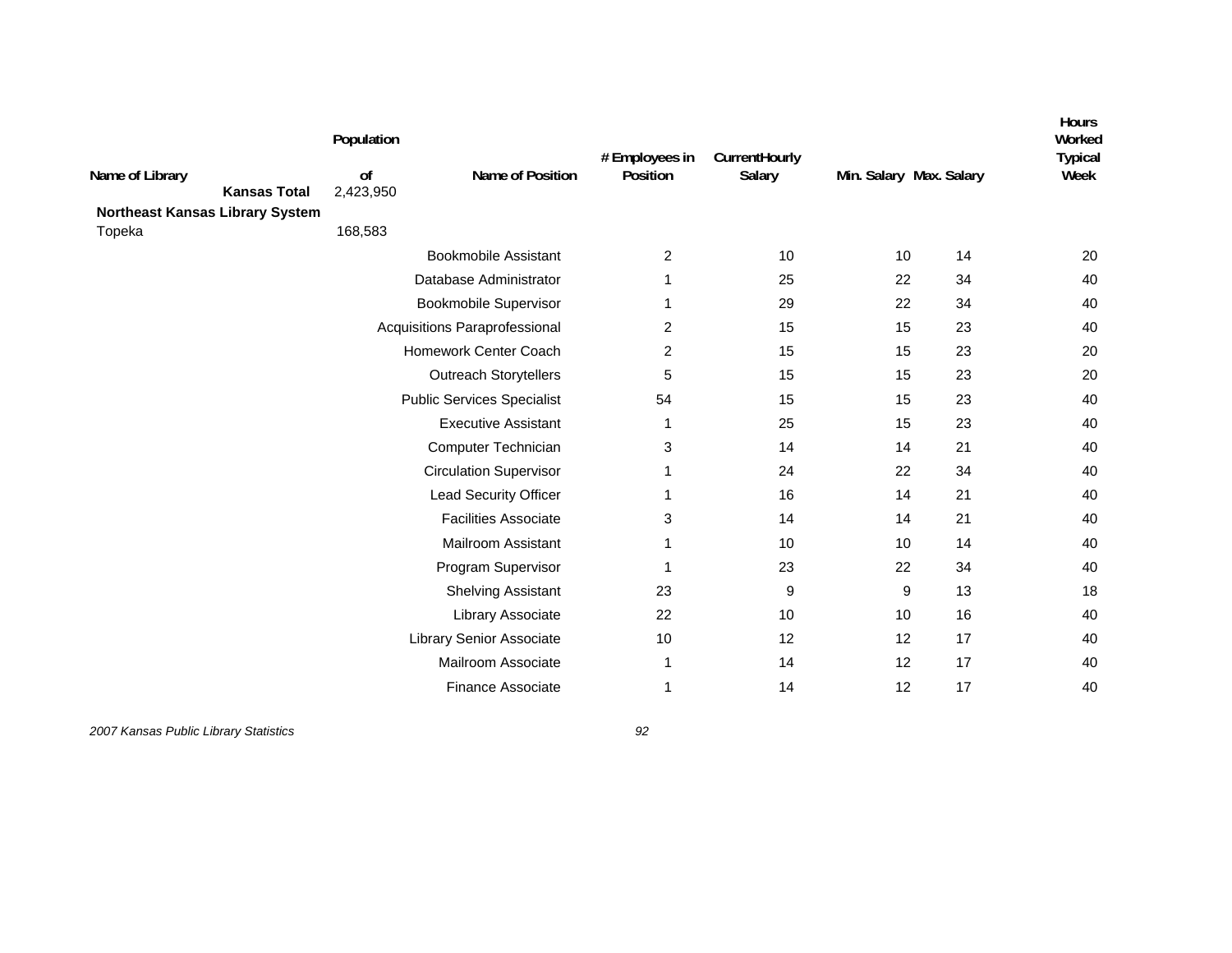| Name of Library<br><b>Northeast Kansas Library System</b> | <b>Kansas Total</b> | Population<br>0f<br>2,423,950 | Name of Position                           | # Employees in<br>Position | CurrentHourly<br>Salary | Min. Salary Max. Salary |    | <b>Hours</b><br>Worked<br><b>Typical</b><br>Week |
|-----------------------------------------------------------|---------------------|-------------------------------|--------------------------------------------|----------------------------|-------------------------|-------------------------|----|--------------------------------------------------|
|                                                           |                     |                               | Courier                                    | 1                          | 13                      | 10                      | 16 | 40                                               |
|                                                           |                     |                               | Security Officer                           | 1                          | 13                      | 13                      | 19 | 40                                               |
|                                                           |                     |                               | <b>Graphic Designer</b>                    | 2                          | 20                      | 20                      | 31 | 40                                               |
|                                                           |                     |                               | <b>Curatorial Associate</b>                | $\overline{2}$             | 17                      | 17                      | 25 | 40                                               |
|                                                           |                     |                               | Youth Services Supervisor                  | 1                          | 22                      | 22                      | 34 | 40                                               |
|                                                           |                     |                               | Web Programmer                             | 1                          | 25                      | 22                      | 34 | 40                                               |
|                                                           |                     |                               | <b>Talking Books Supervisor</b>            | 1                          | 30                      | 22                      | 34 | 40                                               |
|                                                           |                     |                               | <b>Processing Assistant</b>                | 4                          | 10                      | 10                      | 14 | 40                                               |
|                                                           |                     |                               | Development Professional                   | 1                          | 24                      | 20                      | 31 | 40                                               |
|                                                           |                     |                               | <b>Security Officer</b>                    | 13                         | 23                      | 23                      | 23 | 10                                               |
|                                                           |                     |                               | <b>Cataloging Paraprofessional</b>         | 3                          | 15                      | 15                      | 23 | 40                                               |
|                                                           |                     |                               | <b>Events Coordinator</b>                  | 1                          | 18                      | 17                      | 25 | 40                                               |
|                                                           |                     |                               | <b>Digital Services Supervisor</b>         | 1                          | 31                      | 25                      | 37 | 40                                               |
|                                                           |                     |                               | <b>Technical Services Supervisor</b>       |                            | 28                      | 25                      | 37 | 40                                               |
|                                                           |                     |                               | <b>Curatorial Supervisor</b>               |                            | 26                      | 25                      | 37 | 40                                               |
|                                                           |                     |                               | <b>Facilities Supervisor</b>               |                            | 22                      | 22                      | 34 | 40                                               |
|                                                           |                     |                               | Administrative Assistant                   |                            | 13                      | 13                      | 19 | 32                                               |
|                                                           |                     |                               | <b>Special Collections Manager</b>         |                            | 37                      | 27                      | 41 | 40                                               |
|                                                           |                     |                               | <b>Collection Development Professional</b> | 6                          | 20                      | 20                      | 31 | 40                                               |
|                                                           |                     |                               | Librarian                                  | 14                         | 20                      | 20                      | 31 | 40                                               |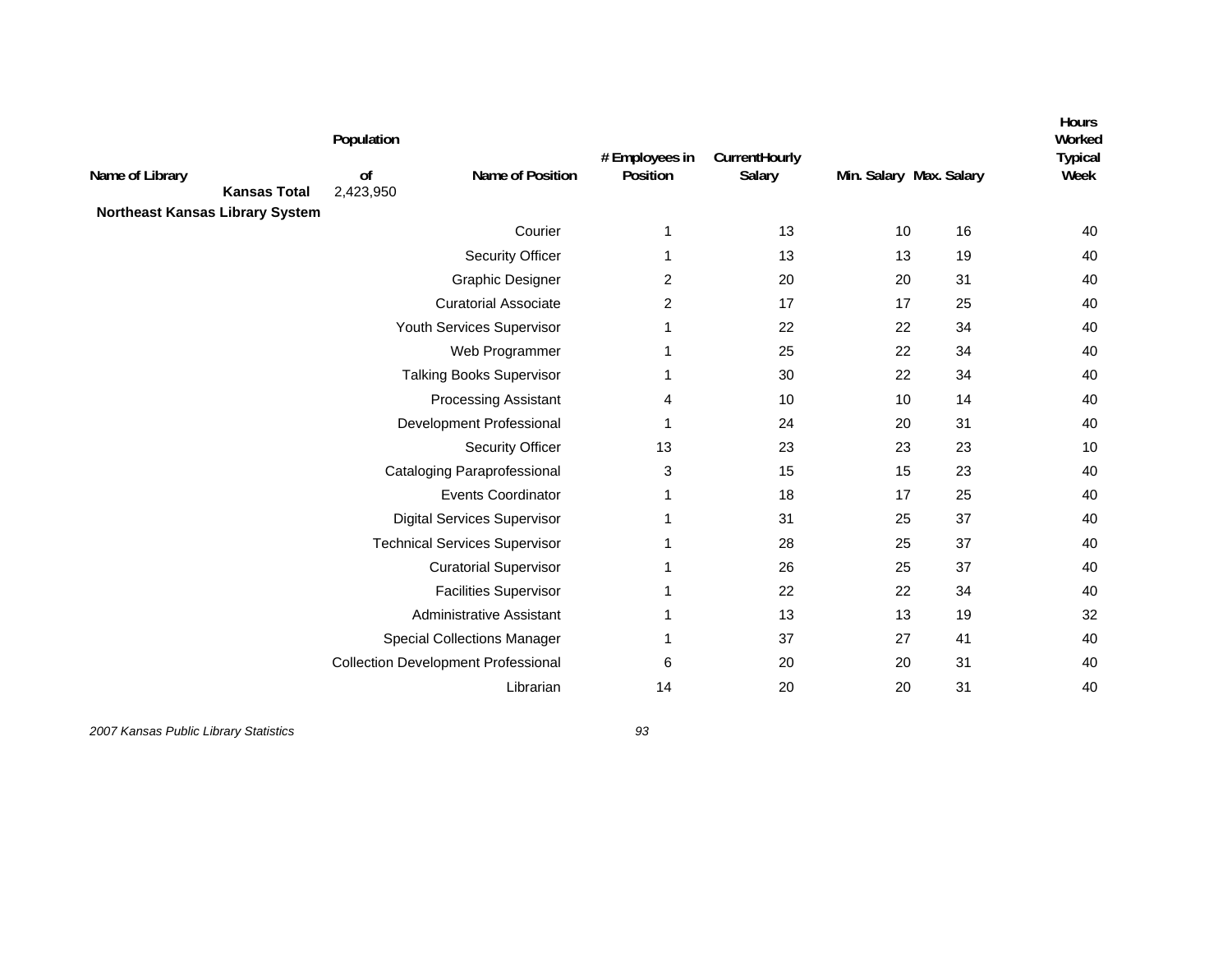|                                 |                     | Population      |                                    |                            |                                |                         |    | <b>Hours</b><br>Worked |
|---------------------------------|---------------------|-----------------|------------------------------------|----------------------------|--------------------------------|-------------------------|----|------------------------|
| Name of Library                 | <b>Kansas Total</b> | 0f<br>2,423,950 | Name of Position                   | # Employees in<br>Position | CurrentHourly<br><b>Salary</b> | Min. Salary Max. Salary |    | <b>Typical</b><br>Week |
| Northeast Kansas Library System |                     |                 |                                    |                            | 20                             |                         | 31 |                        |
|                                 |                     |                 | Special Collections Librarian      | 2                          |                                | 20                      |    | 40                     |
|                                 |                     |                 | Development Professional           | 1                          | 20                             | 19                      | 28 | 20                     |
|                                 |                     |                 | <b>Event Resources Trainer</b>     | 2                          | 19                             | 19                      | 28 | 40                     |
|                                 |                     |                 | <b>Lead Curatorial Associate</b>   | 1                          | 19                             | 19                      | 28 | 40                     |
|                                 |                     |                 | <b>Finance Professional</b>        | 1                          | 24                             | 19                      | 28 | 40                     |
|                                 |                     |                 | <b>Adult Services Supervisor</b>   | 1                          | 25                             | 25                      | 37 | 40                     |
|                                 |                     |                 | Development Director               | 1                          | 42                             | 33                      | 49 | 40                     |
|                                 |                     |                 | Custodian                          | 13                         | 10                             | 10                      | 16 | 40                     |
|                                 |                     |                 | <b>Business Librarian</b>          | 1                          | 24                             | 22                      | 34 | 40                     |
|                                 |                     |                 | <b>Acquisitions Associate</b>      | 1                          | 14                             | 10                      | 16 | 40                     |
|                                 |                     |                 | Volunteer Coordinator              | 1                          | 23                             | 20                      | 31 | 40                     |
|                                 |                     |                 | <b>Cataloging Professional</b>     | $\overline{2}$             | 20                             | 20                      | 31 | 40                     |
|                                 |                     |                 | Human Resources Professional       | 1                          | 25                             | 20                      | 31 | 40                     |
|                                 |                     |                 | <b>Executive Director</b>          | 1                          | 55                             | 55                      | 55 | 40                     |
|                                 |                     |                 | <b>Facilities/Security Manager</b> | 1                          | 30                             | 27                      | 41 | 40                     |
|                                 |                     |                 | Deputy Director                    | 1                          | 42                             | 36                      | 54 | 40                     |
|                                 |                     |                 | Red Carpet Services Manager        | 1                          | 27                             | 27                      | 41 | 40                     |
|                                 |                     |                 | <b>Public Services Manager</b>     | 1                          | 34                             | 30                      | 45 | 40                     |
|                                 |                     |                 | <b>Public Relations Manager</b>    | 1                          | 34                             | 30                      | 45 | 40                     |
|                                 |                     |                 | Human Resources Manager            | 1                          | 31                             | 30                      | 45 | 40                     |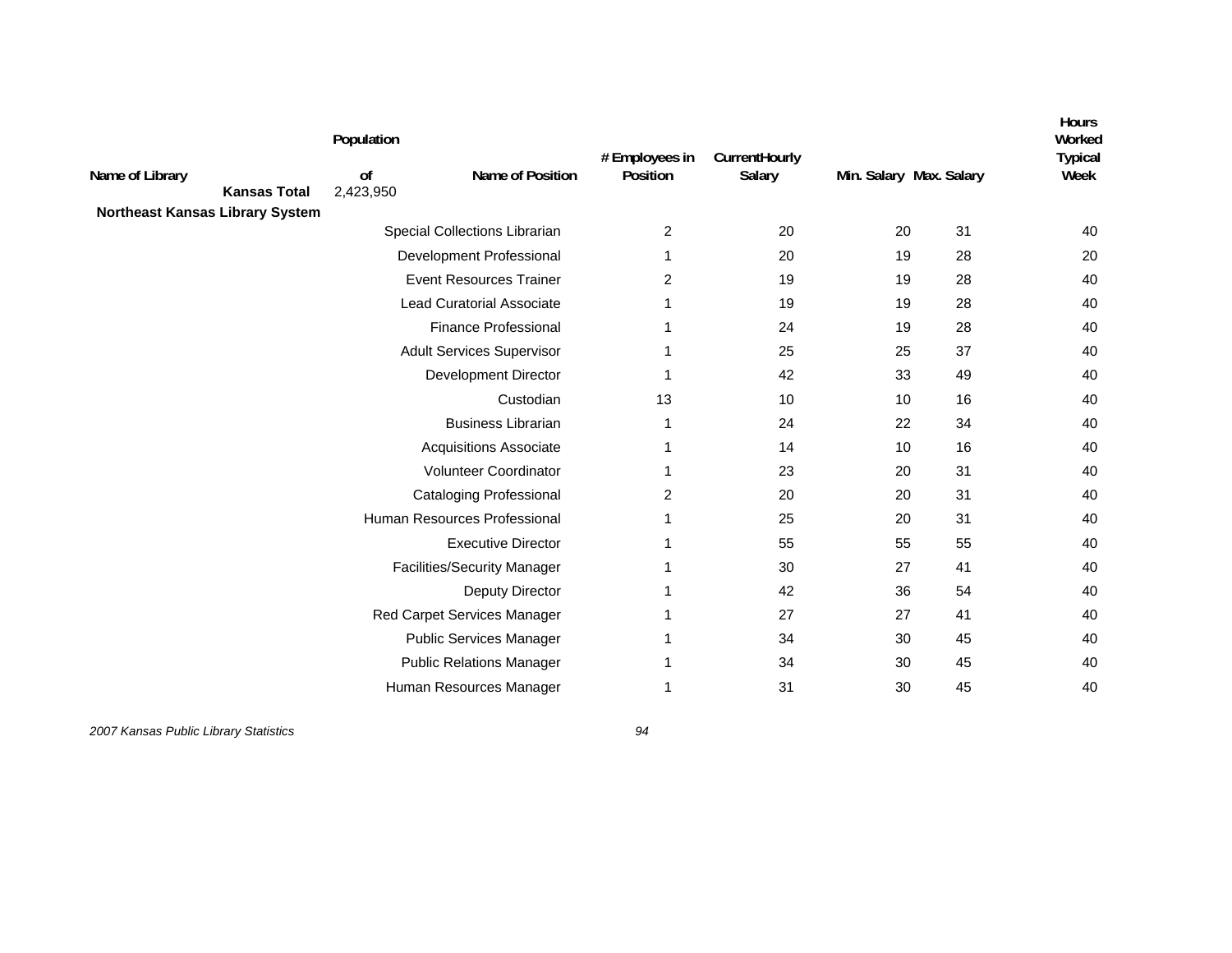| Name of Library                        | <b>Kansas Total</b> | Population<br>of<br>2,423,950 | Name of Position                | # Employees in<br>Position | CurrentHourly<br>Salary | Min. Salary Max. Salary |    | Hours<br>Worked<br><b>Typical</b><br>Week |
|----------------------------------------|---------------------|-------------------------------|---------------------------------|----------------------------|-------------------------|-------------------------|----|-------------------------------------------|
| <b>Northeast Kansas Library System</b> |                     |                               |                                 |                            |                         |                         |    |                                           |
|                                        |                     |                               | Digital Services manager        | 1                          | 30                      | 30                      | 45 | 40                                        |
|                                        |                     |                               | <b>Collections Manager</b>      | 1                          | 34                      | 30                      | 45 | 40                                        |
|                                        |                     |                               | Event Resources Manager         | 1                          | 35                      | 27                      | 41 | 40                                        |
|                                        |                     |                               | Systems Administrator           | 1                          | 22                      | 22                      | 34 | 40                                        |
|                                        |                     |                               | <b>Chief Financial Officer</b>  | 1                          | 42                      | 36                      | 54 | 40                                        |
|                                        |                     |                               | Development Associate           | 1                          | 14                      | 13                      | 19 | 40                                        |
| Troy                                   |                     | 7,425                         |                                 |                            |                         |                         |    |                                           |
|                                        |                     |                               | <b>Branch Librarian</b>         | 4                          | 9                       | $\overline{7}$          | 10 | 40                                        |
|                                        |                     |                               | <b>Library Assistant</b>        | 2                          | 10                      | 6                       | 10 | 40                                        |
|                                        |                     |                               | <b>Library Assistant</b>        | 2                          | 10 <sup>°</sup>         | 6                       | 10 | 13                                        |
|                                        |                     |                               | <b>Branch Librarian</b>         | 4                          | 7                       | $\overline{7}$          | 10 | 20                                        |
|                                        |                     |                               | <b>Branch Librarian</b>         | 4                          | $\overline{7}$          | $\overline{7}$          | 10 | 20                                        |
|                                        |                     |                               | Children's Librarian            | 1                          | 11                      | 8                       | 13 | 34                                        |
|                                        |                     |                               | <b>Branch Librarian</b>         | 4                          | 8                       | $\overline{7}$          | 10 | 20                                        |
|                                        |                     |                               | Director                        | 1                          | 17                      | 10                      | 22 | 40                                        |
|                                        |                     |                               | <b>Administrative Assistant</b> | 1                          | 11                      | 8                       | 15 | 40                                        |
| <b>Valley Falls</b>                    |                     | 2,084                         |                                 |                            |                         |                         |    |                                           |
|                                        |                     |                               | Cataloger/Computer              | 1                          | 11                      |                         |    | $\overline{7}$                            |
|                                        |                     |                               | Asst. Director                  | 1                          | 10                      |                         |    | 11                                        |
|                                        |                     |                               | Director                        | 1                          | 13                      |                         |    | 31                                        |
|                                        |                     |                               |                                 |                            |                         |                         |    |                                           |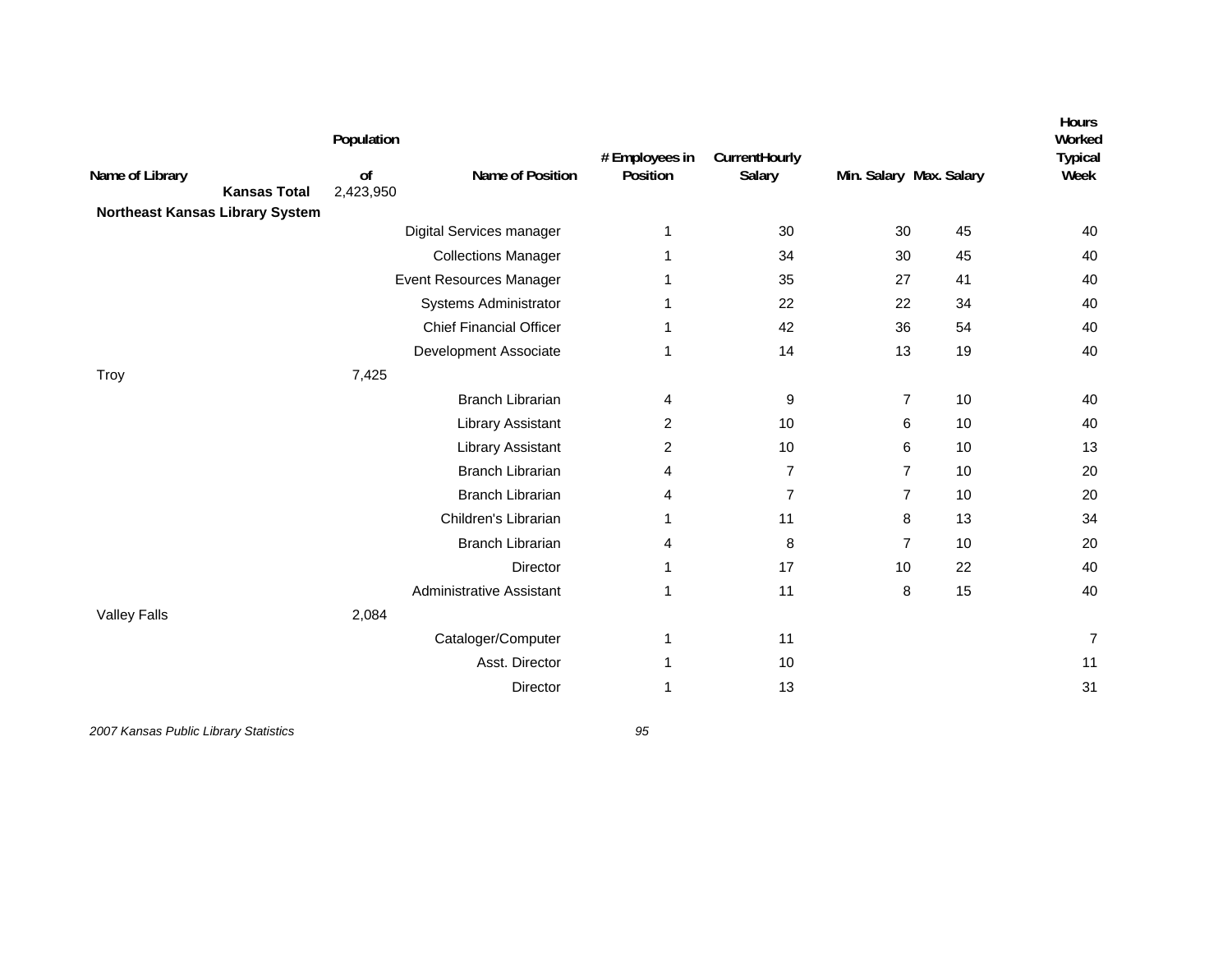| Name of Library<br><b>Kansas Total</b> | Population<br>0f<br>2,423,950 | Name of Position        | # Employees in<br>Position | CurrentHourly<br>Salary | Min. Salary Max. Salary |    | <b>Hours</b><br>Worked<br><b>Typical</b><br>Week |
|----------------------------------------|-------------------------------|-------------------------|----------------------------|-------------------------|-------------------------|----|--------------------------------------------------|
| Northeast Kansas Library System        |                               |                         |                            |                         |                         |    |                                                  |
| Washington Townsh                      | 451                           |                         |                            |                         |                         |    |                                                  |
|                                        |                               | Assistant Librarian     | 1                          | 9                       | 5                       | 9  | 14                                               |
|                                        |                               | Director                | 1                          | 10                      | 10                      | 11 | 20                                               |
| Wellsville                             | 1,685                         |                         |                            |                         |                         |    |                                                  |
|                                        |                               | <b>Library Director</b> | 1                          | 14                      | negotiab negotiab       |    | 40                                               |
|                                        |                               | Assistant Librarian     | 1                          | 8                       | negotiab negotiab       |    | 38                                               |
| Wetmore                                | 352                           |                         |                            |                         |                         |    |                                                  |
|                                        |                               | Library Aide            | 1                          | 8                       | $\overline{7}$          | 8  | 3                                                |
|                                        |                               | Library Director        | 1                          | 10                      | 7                       | 10 | 15                                               |
| Winchester                             | 1,306                         |                         |                            |                         |                         |    |                                                  |
|                                        |                               | Library Assistant       | 1                          | \$7.90                  |                         |    | 6                                                |
|                                        |                               | Library Assistant       | 1                          | \$7.20                  |                         |    | 12                                               |
| <b>System Total</b>                    | 695,869                       |                         |                            |                         |                         |    |                                                  |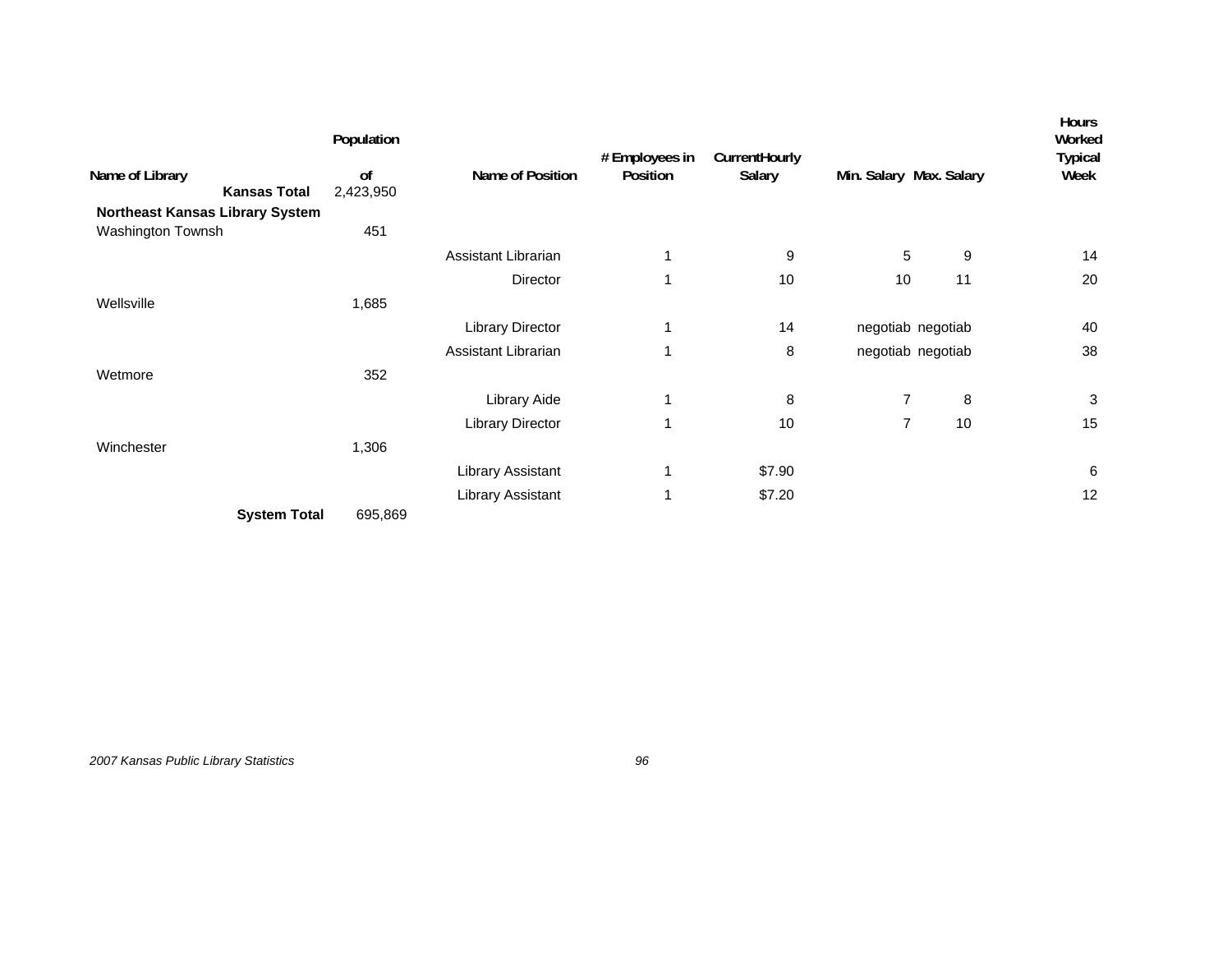| Name of Library<br><b>Kansas Total</b>    | Population<br>of<br>2,423,950 | Name of Position           | # Employees in<br>Position | CurrentHourly<br>Salary | Min. Salary Max. Salary |       | <b>Hours</b><br>Worked<br><b>Typical</b><br>Week |
|-------------------------------------------|-------------------------------|----------------------------|----------------------------|-------------------------|-------------------------|-------|--------------------------------------------------|
| Northwest Kansas Library System<br>Almena | 447                           |                            |                            |                         |                         |       |                                                  |
|                                           |                               | Librarian                  | 1                          | 6                       | 5                       | 6     | 10                                               |
| Atwood                                    | 2,643                         |                            |                            |                         |                         |       |                                                  |
|                                           |                               | <b>Library Clerk</b>       | $\overline{c}$             | 6                       |                         |       | $\sqrt{3}$                                       |
|                                           |                               | Director                   | 1                          | \$11.02                 |                         |       | 35                                               |
|                                           |                               | Library Clerk              | $\overline{c}$             | $\overline{7}$          |                         |       | $\overline{c}$                                   |
|                                           |                               | Assistant Librarian        | 1                          | $\overline{7}$          |                         |       | 35                                               |
| <b>Bird City</b>                          | 432                           |                            |                            |                         |                         |       |                                                  |
|                                           |                               | head librarian             | 1                          | 9                       |                         |       | 12                                               |
| Colby                                     | 4,922                         |                            |                            |                         |                         |       |                                                  |
|                                           |                               | <b>Student Aide</b>        | 3                          | $\overline{7}$          | 5                       | 9     | 15                                               |
|                                           |                               | <b>Assistant Director</b>  | 1                          | 14                      | 18500                   | 39500 | 40                                               |
|                                           |                               | Children's Librarian       | 1                          | 10                      | 6                       | 11    | 40                                               |
|                                           |                               | Adult Services/ILL Clerk   | 1                          | 9                       | 6                       | 10    | 40                                               |
|                                           |                               | <b>Weekend Supervisors</b> | 2                          | 8                       | 5                       | 9     | 15                                               |
|                                           |                               | <b>Circulation Clerk</b>   | 1                          | 9                       | 6                       | 9     | 39                                               |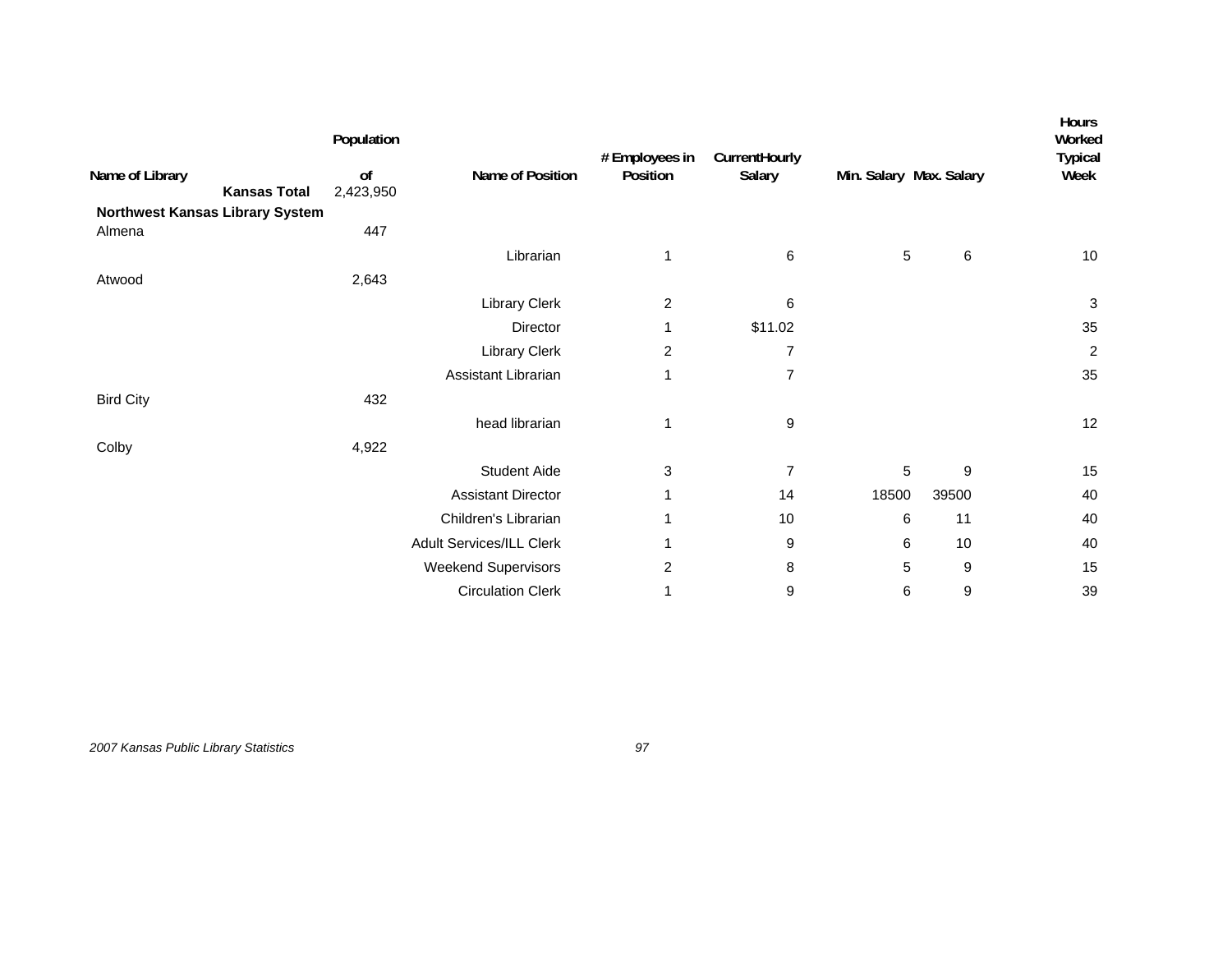|                                        | Population      |                          | # Employees in | CurrentHourly  |                         |                | Hours<br>Worked<br><b>Typical</b> |
|----------------------------------------|-----------------|--------------------------|----------------|----------------|-------------------------|----------------|-----------------------------------|
| Name of Library<br><b>Kansas Total</b> | of<br>2,423,950 | Name of Position         | Position       | Salary         | Min. Salary Max. Salary |                | Week                              |
| Northwest Kansas Library System        |                 |                          |                |                |                         |                |                                   |
| Goodland                               | 4,361           |                          |                |                |                         |                |                                   |
|                                        |                 | Reference Librarian      | 1              | 11             | 8                       | 11             | 40                                |
|                                        |                 | Children's Librarian     | 1              | 10             | 8                       | 10             | 40                                |
|                                        |                 | Director                 | 1              | 19             |                         |                | 30                                |
|                                        |                 | <b>Student Assistant</b> | 1              | $\overline{7}$ |                         |                | 11                                |
|                                        |                 | Library Assistant        | $\overline{c}$ | 9              |                         | 9              | 14                                |
| Gove                                   | 94              |                          |                |                |                         |                |                                   |
|                                        |                 | Librarian                | 1              | 5              | $5\,$                   | $\sqrt{5}$     | $\boldsymbol{9}$                  |
| Grainfield                             | 294             |                          |                |                |                         |                |                                   |
|                                        |                 | Director/Librarian       | 1              | 9              | $\,6$                   |                | $\bf 8$                           |
| <b>Hill City</b>                       | 1,437           |                          |                |                |                         |                |                                   |
|                                        |                 | Director                 | 1              | 15             |                         | Negotia Unknow | 40                                |
| Hoxie                                  | 2,600           |                          |                |                |                         |                |                                   |
|                                        |                 | <b>Library Director</b>  | 1              | 13             | $\bf 8$                 |                | 40-45                             |
| Lenora                                 | 280             |                          |                |                |                         |                |                                   |
|                                        |                 |                          |                |                |                         |                |                                   |
|                                        |                 | Librarian                | 1              | 6              | 6                       | 6              | 13                                |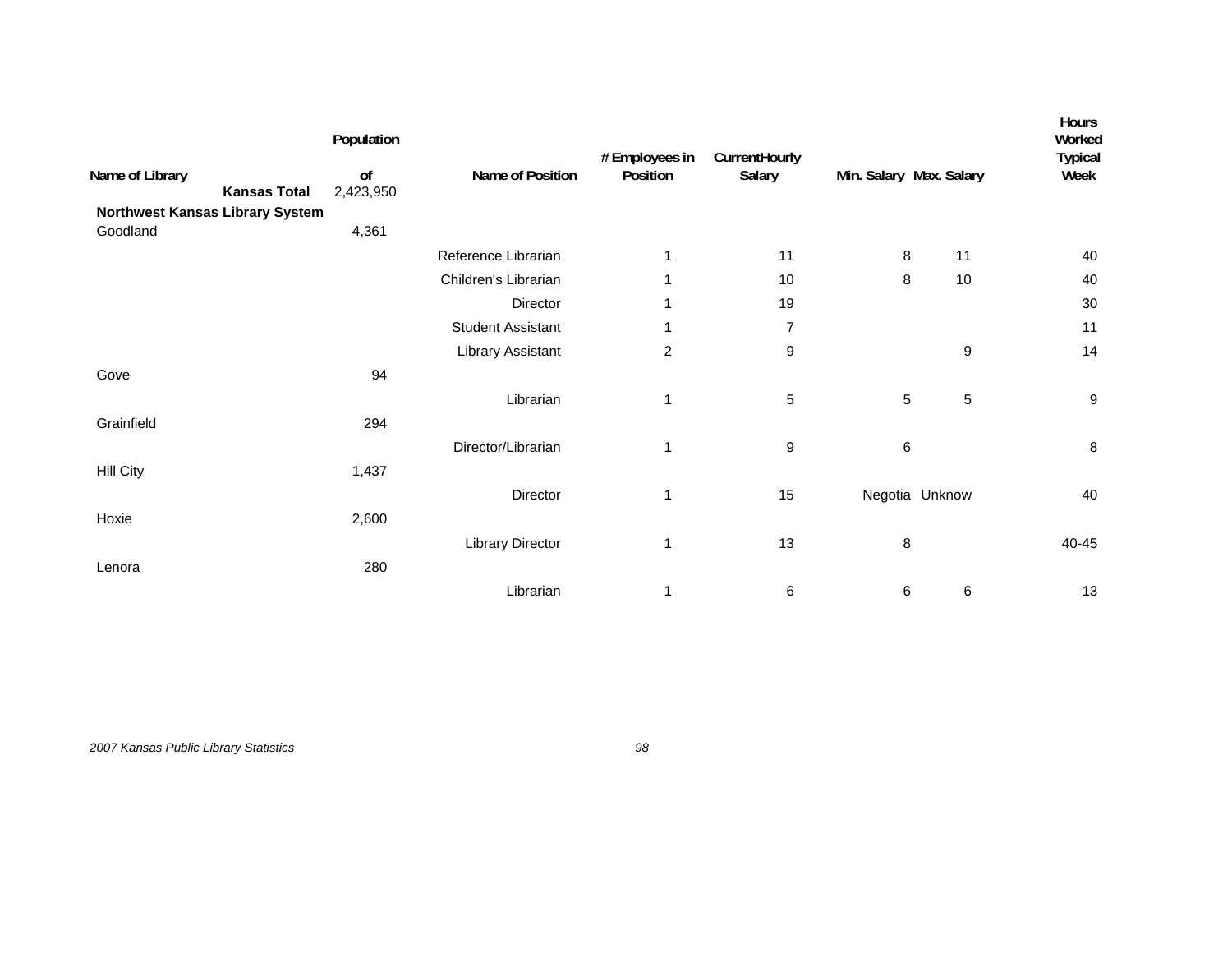| Name of Library<br><b>Northwest Kansas Library System</b> | <b>Kansas Total</b> | Population<br>of<br>2,423,950 | Name of Position                         | # Employees in<br>Position | CurrentHourly<br>Salary | Min. Salary Max. Salary | <b>Hours</b><br>Worked<br><b>Typical</b><br>Week |
|-----------------------------------------------------------|---------------------|-------------------------------|------------------------------------------|----------------------------|-------------------------|-------------------------|--------------------------------------------------|
| Norton                                                    |                     | 2,760                         | Director                                 | $\mathbf{1}$               | 15                      | unknown unknown         | 35                                               |
|                                                           |                     |                               | <b>Library Services Clerk</b>            | 1                          | 8                       | Minimu Unknow           | 21                                               |
|                                                           |                     |                               | <b>Library Services Clerk</b>            | 1                          | 6                       | Minimu Unknow           | 16                                               |
|                                                           |                     |                               | <b>Library Services Clerk</b>            | 1                          | 6                       | Minimu Unknow           | 18                                               |
|                                                           |                     |                               | <b>Library Services Clerk</b>            | 1                          | 6                       | Minimu Unknow           | 12                                               |
|                                                           |                     |                               | Assistant Director & Childrens Librarian | 1                          | 12                      | Minimu Unknow           | 35                                               |
| Oakley                                                    |                     | 1,901                         |                                          |                            |                         |                         |                                                  |
|                                                           |                     |                               | Librarian                                | 1                          | 8                       |                         | 12                                               |
|                                                           |                     |                               | Librarian                                | 1                          | 8                       |                         | 40                                               |
|                                                           |                     |                               | Director                                 | 1                          | 12                      |                         | 40                                               |
|                                                           |                     |                               | <b>Assistant Director</b>                | 1                          | 10                      |                         | 40                                               |
| Quinter                                                   |                     | 833                           |                                          |                            |                         |                         |                                                  |
|                                                           |                     |                               | Library Clerk                            | 2                          | $\overline{7}$          | $\overline{7}$          | 31                                               |
|                                                           |                     |                               | <b>Library Director</b>                  | 1                          | 8                       | 7                       | 25                                               |
|                                                           |                     |                               | Custodial                                | 1                          | 7                       | 7                       | 8                                                |
|                                                           |                     |                               | <b>Assistant Director</b>                |                            | 10                      | $\overline{7}$          | 33                                               |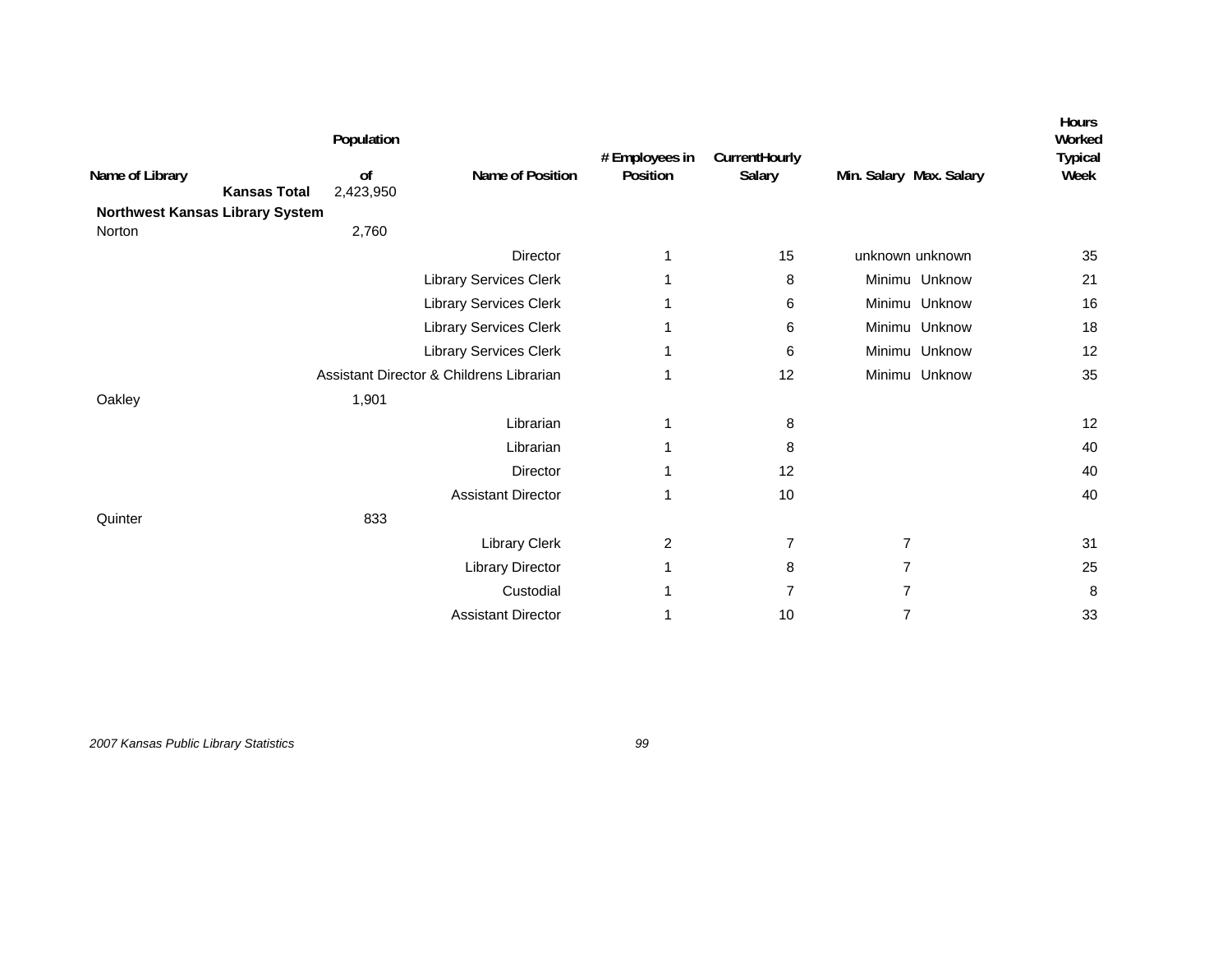| Name of Library                        | <b>Kansas Total</b> | Population<br>0f<br>2,423,950 | Name of Position        | # Employees in<br>Position | CurrentHourly<br>Salary | Min. Salary Max. Salary | <b>Hours</b><br>Worked<br>Typical<br>Week |
|----------------------------------------|---------------------|-------------------------------|-------------------------|----------------------------|-------------------------|-------------------------|-------------------------------------------|
|                                        |                     |                               |                         |                            |                         |                         |                                           |
| <b>Northwest Kansas Library System</b> |                     |                               |                         |                            |                         |                         |                                           |
| Wakeeney                               |                     | 1,739                         |                         |                            |                         |                         |                                           |
|                                        |                     |                               | Janitor                 |                            | 8                       | 8                       | 3                                         |
|                                        |                     |                               | Director/Head Librarian |                            | 11                      |                         | 36                                        |
|                                        |                     |                               | Assistant Librarian I   |                            | 9                       |                         | 29                                        |
|                                        |                     |                               | Assisstant Librarian II |                            | 6                       | 6                       | 12                                        |
|                                        |                     |                               | Substitute Librarian    | 2                          | 6                       | 6                       |                                           |
|                                        | <b>System Total</b> | 29,361                        |                         |                            |                         |                         |                                           |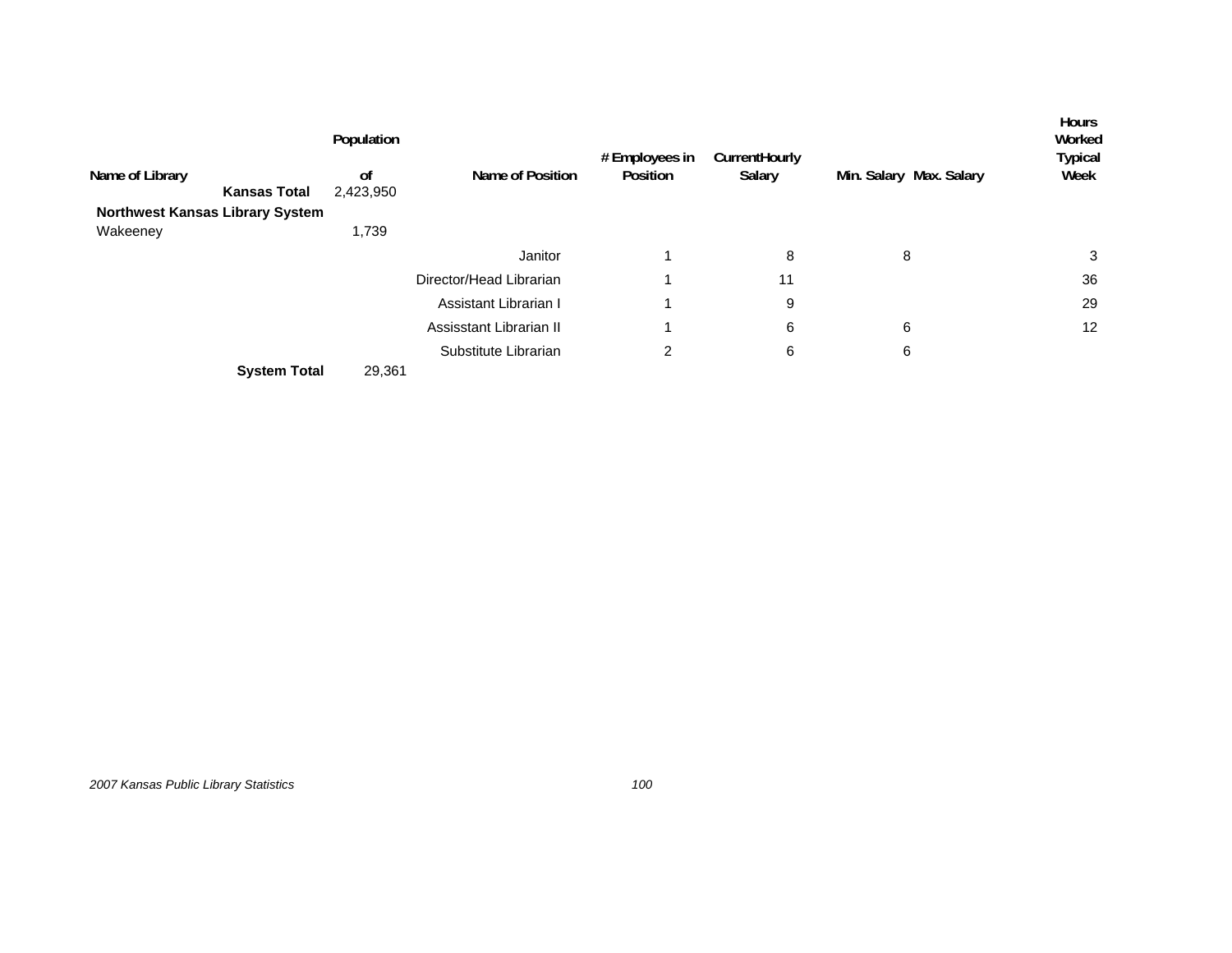|                                     |                     | Population      |                                  | # Employees in | CurrentHourly  |                         |        | <b>Hours</b><br>Worked<br><b>Typical</b> |
|-------------------------------------|---------------------|-----------------|----------------------------------|----------------|----------------|-------------------------|--------|------------------------------------------|
| Name of Library                     | <b>Kansas Total</b> | of<br>2,423,950 | Name of Position                 | Position       | Salary         | Min. Salary Max. Salary |        | Week                                     |
| South Central Kansas Library System |                     |                 |                                  |                |                |                         |        |                                          |
| Andale                              |                     | 1,510           |                                  |                |                |                         |        |                                          |
|                                     |                     |                 | Librariian                       | 1              | 8              | $\overline{7}$          | 9      | 25                                       |
| Andover                             |                     | 9,546           |                                  |                |                |                         |        |                                          |
|                                     |                     |                 | <b>Assistant Director</b>        | 1              | 18             |                         |        | 40                                       |
|                                     |                     |                 | Children's Librarian             | 1              | 11             |                         |        | 40                                       |
|                                     |                     |                 | <b>Business and Tech Manager</b> | 1              | 18             |                         |        | 40                                       |
|                                     |                     |                 | Director                         | 1              | 23             | 30000                   |        | 40                                       |
| Anthony                             |                     | 2,249           |                                  |                |                |                         |        |                                          |
|                                     |                     |                 | Director                         | 1              | 9              |                         |        | 40                                       |
|                                     |                     |                 | Assistant Librarian              | 4              | $\overline{7}$ |                         |        | 47                                       |
|                                     |                     |                 | Custodian                        | 1              | $\overline{7}$ |                         |        | 10                                       |
| Argonia                             |                     | 687             |                                  |                |                |                         |        |                                          |
|                                     |                     |                 | Director                         |                | \$6.00         | <b>MINIMU</b>           | \$6.00 | 15                                       |
|                                     |                     |                 |                                  |                |                |                         |        |                                          |

*2007 Kansas Public Library Statistics 101*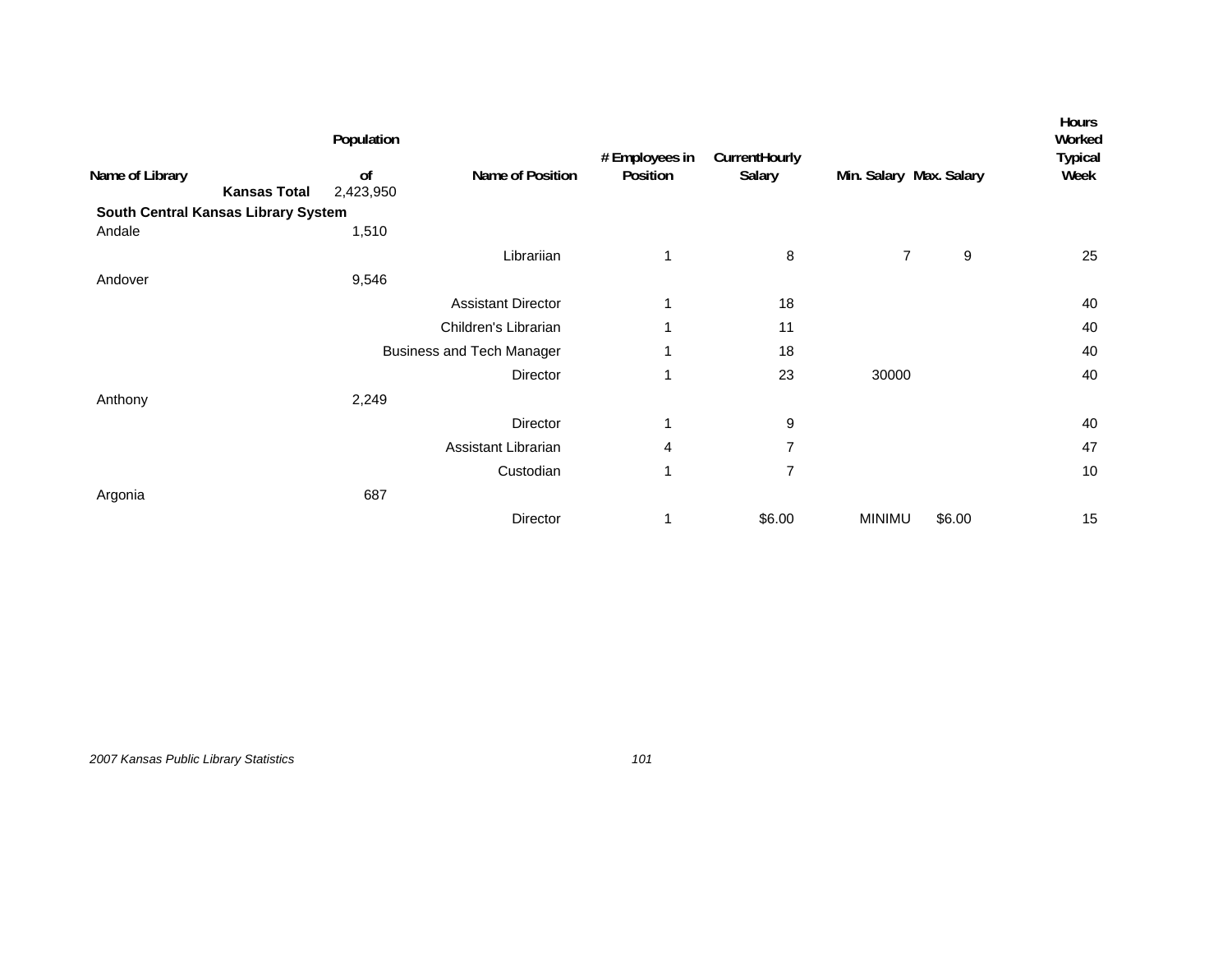|                                     |                     | Population      |                                     |                            |                         |                         | <b>Hours</b><br>Worked |
|-------------------------------------|---------------------|-----------------|-------------------------------------|----------------------------|-------------------------|-------------------------|------------------------|
| Name of Library                     | <b>Kansas Total</b> | of<br>2,423,950 | Name of Position                    | # Employees in<br>Position | CurrentHourly<br>Salary | Min. Salary Max. Salary | <b>Typical</b><br>Week |
| South Central Kansas Library System |                     |                 |                                     |                            |                         |                         |                        |
| Arkansas City                       |                     | 11,416          |                                     |                            |                         |                         |                        |
|                                     |                     |                 | <b>Technical Services Assistant</b> |                            | 11                      | 9                       | 30                     |
|                                     |                     |                 | Library Director                    |                            | 21                      |                         | 40                     |
|                                     |                     |                 | Youth Services Librarian            |                            | 12                      | 12                      | 40                     |
|                                     |                     |                 | Reference & ILL Assistant           |                            | 9                       | 9                       | 30                     |
|                                     |                     |                 | <b>Circulation Assistant</b>        |                            | 8                       | 8                       | 30                     |
|                                     |                     |                 | Youth Services Assistant            |                            | 8                       | 8                       | 30                     |
|                                     |                     |                 | Library Custodian                   |                            | 9                       | $\overline{7}$          | 20                     |
|                                     |                     |                 | <b>Library Clerk</b>                | 3                          | 7                       | 7                       | 17                     |
|                                     |                     |                 | Circulation & Reference Librarian   | 1                          | 13                      | 12                      | 40                     |
| Arlington                           |                     | 439             |                                     |                            |                         |                         |                        |
|                                     |                     |                 | Director                            | 1                          | 8                       | $\overline{7}$          | 15                     |
| Attica                              |                     | 592             |                                     |                            |                         |                         |                        |
|                                     |                     |                 | Librarian                           |                            | \$8.50                  | \$5.95                  | 12                     |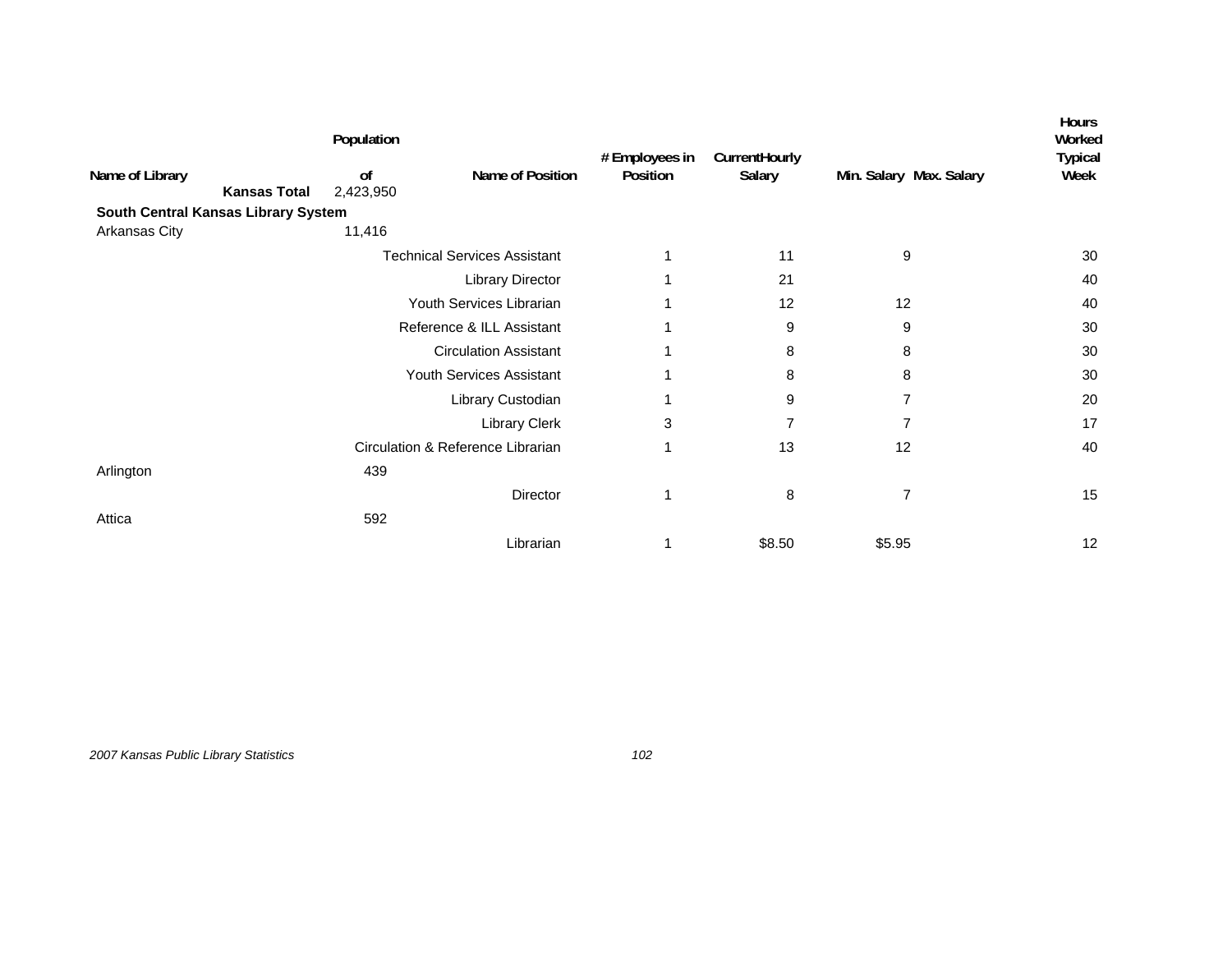| Name of Library<br><b>Kansas Total</b> | Population<br>of<br>2,423,950 | Name of Position                        | # Employees in<br>Position | CurrentHourly<br>Salary |                | Min. Salary Max. Salary | Hours<br>Worked<br><b>Typical</b><br>Week |
|----------------------------------------|-------------------------------|-----------------------------------------|----------------------------|-------------------------|----------------|-------------------------|-------------------------------------------|
| South Central Kansas Library System    |                               |                                         |                            |                         |                |                         |                                           |
| Augusta                                | 8,696                         |                                         |                            |                         |                |                         |                                           |
|                                        |                               | <b>Circulation Supervisor</b>           | 1                          | 11                      | 8              | 13                      | 40                                        |
|                                        |                               | Senior Clerk ILL and Cataloging         | 1                          | 11                      | 8              | 13                      | 40                                        |
|                                        |                               | <b>Children's Services Senior Clerk</b> |                            | 12                      | 9              | 14                      | 32                                        |
|                                        |                               | <b>Technical Services Senior Clerk</b>  | 1                          | 9                       | $\overline{7}$ | 13                      | 16                                        |
|                                        |                               | Clerk                                   | 5                          | 7                       | $\overline{7}$ | 11                      | 83                                        |
|                                        |                               | Page                                    | 0                          | 0                       | $\overline{7}$ | 9                       | 0                                         |
|                                        |                               | <b>Adult services Senior Clerk</b>      | 1                          | 8                       | $\overline{7}$ | 12                      | 40                                        |
|                                        |                               | Janitor                                 | 1                          | 13                      | 10             | 15                      | 18                                        |
|                                        |                               | <b>Library Director</b>                 | 1                          | 17                      | 14             | 19                      | $40+$                                     |
| <b>Belle Plaine</b>                    | 1,591                         |                                         |                            |                         |                |                         |                                           |
|                                        |                               | Assistant                               | 1                          | 9                       |                |                         | 5                                         |
|                                        |                               | Librarian                               | 1                          | 13                      |                |                         | 25                                        |
|                                        |                               | Aide                                    | 1                          | 8                       |                |                         | 3                                         |
| <b>Buhler</b>                          | 1,340                         |                                         |                            |                         |                |                         |                                           |
|                                        |                               | Director                                | 1                          | 9                       | 5              |                         | 37                                        |
| <b>Burrton Ks</b>                      | 901                           |                                         |                            |                         |                |                         |                                           |
|                                        |                               | Director                                | 1                          | 11                      | 5              |                         | 19                                        |
|                                        |                               | Assistant Librarian                     | 1                          | 10                      | 5              |                         | 3                                         |
|                                        |                               |                                         |                            |                         |                |                         |                                           |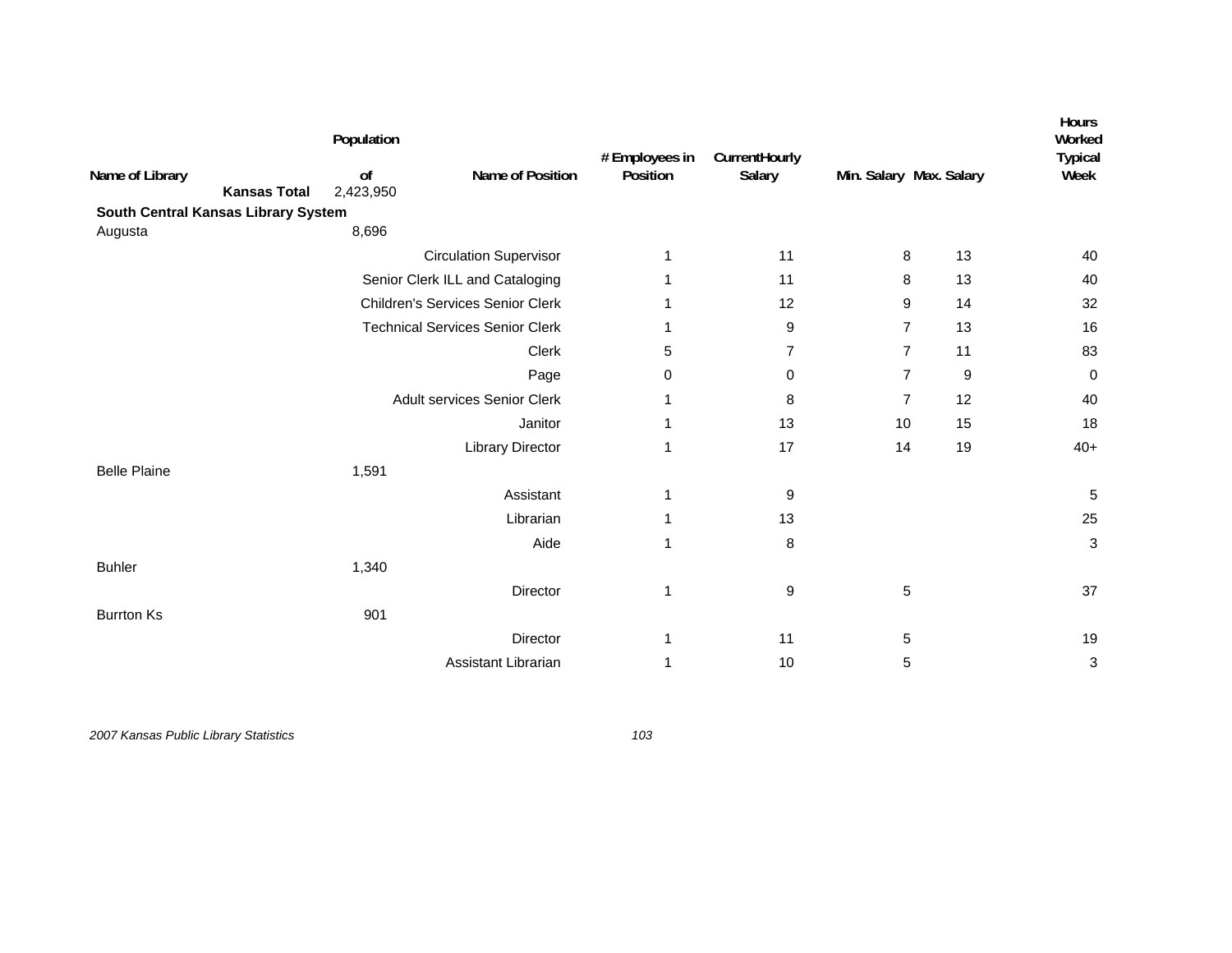| Name of Library<br><b>Kansas Total</b><br>South Central Kansas Library System | of<br>2,423,950 | Name of Position        | # Employees in<br>Position | CurrentHourly<br>Salary | Min. Salary Max. Salary |         | Worked<br><b>Typical</b><br>Week |
|-------------------------------------------------------------------------------|-----------------|-------------------------|----------------------------|-------------------------|-------------------------|---------|----------------------------------|
| Caldwell                                                                      | 1,192           |                         |                            |                         |                         |         |                                  |
|                                                                               |                 | Director                | 1                          | \$9.50                  | \$8.00                  |         | 20                               |
| Canton                                                                        | 1,067           |                         |                            |                         |                         |         |                                  |
|                                                                               |                 | Librarian               | 1                          | 8                       | $\overline{7}$          | 3500    | $10$                             |
| Cheney                                                                        | 2,611           |                         |                            |                         |                         |         |                                  |
|                                                                               |                 | Children's Librarian    | 1                          | 7                       |                         |         | 11                               |
|                                                                               |                 | Assistant Librarian     | 1                          | 9                       |                         |         | 18                               |
|                                                                               |                 | Director                | 1                          | 11                      |                         |         | 20                               |
| City Of Goddard                                                               | 3,549           |                         |                            |                         |                         |         |                                  |
|                                                                               |                 | clerk                   | 1                          | 6                       | 6                       | 6       | 28                               |
|                                                                               |                 | Director                | 1                          | 10                      | 8                       | 10      | 39                               |
|                                                                               |                 | Bookpage                | 1                          | 6                       | 6                       | $\,6\,$ | 14                               |
|                                                                               |                 | clerk <sub>2</sub>      | $\overline{c}$             | 6                       | 6                       | $\,6\,$ | 15                               |
| Colwich                                                                       | 2,272           |                         |                            |                         |                         |         |                                  |
|                                                                               |                 | Assistant               | $\mathbf 1$                | 9                       | 8                       |         | 11                               |
|                                                                               |                 | Director                | 1                          | 17                      |                         |         | 45                               |
| Conway Springs                                                                | 1,233           |                         |                            |                         |                         |         |                                  |
|                                                                               |                 | <b>Library Director</b> | 1                          | 6                       | 6                       |         | 40                               |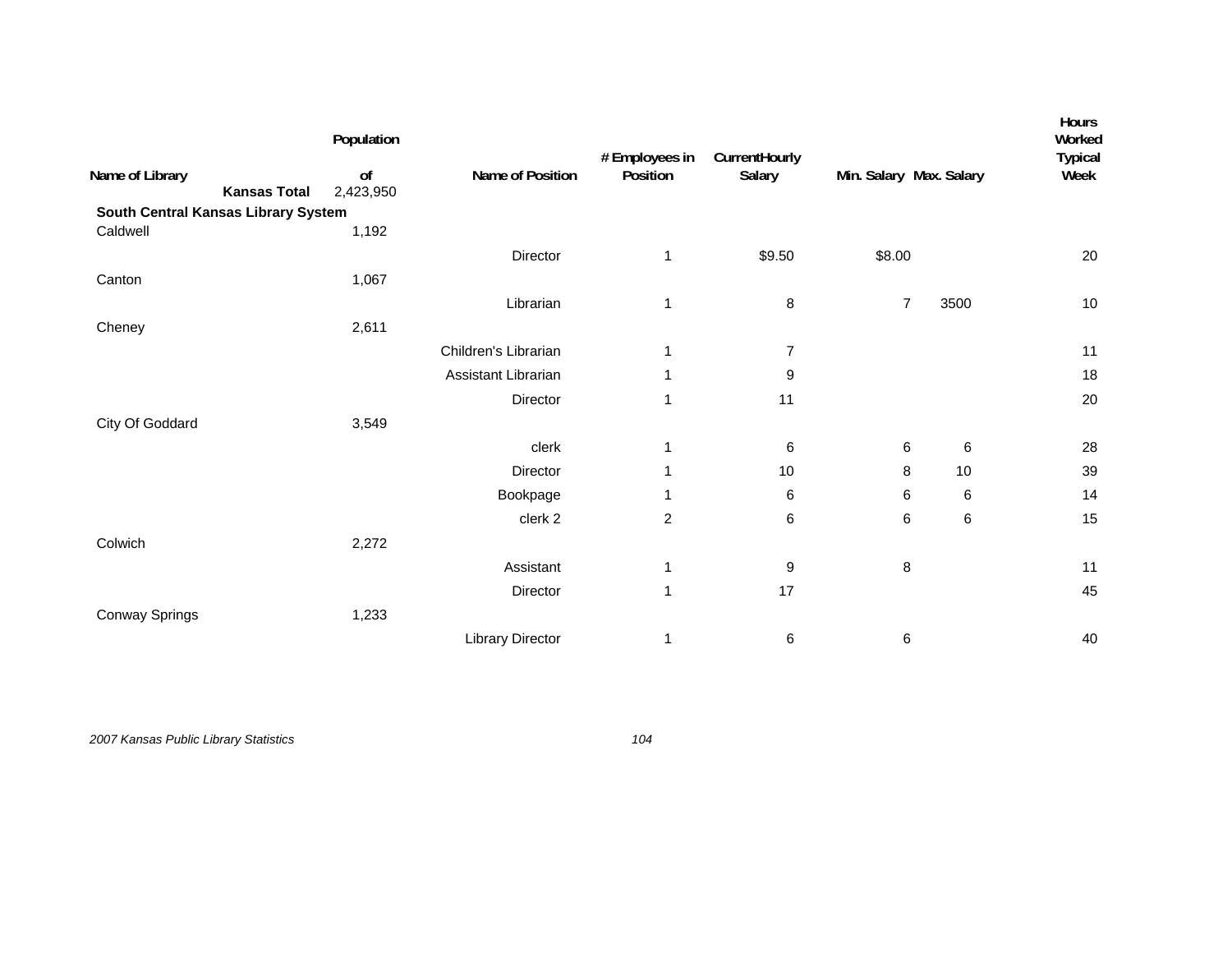|                                     | Population |                  | # Employees in | CurrentHourly |                         |   | <b>Hours</b><br>Worked<br>Typical |
|-------------------------------------|------------|------------------|----------------|---------------|-------------------------|---|-----------------------------------|
| Name of Library                     | οf         | Name of Position | Position       | Salary        | Min. Salary Max. Salary |   | Week                              |
| <b>Kansas Total</b>                 | 2,423,950  |                  |                |               |                         |   |                                   |
| South Central Kansas Library System |            |                  |                |               |                         |   |                                   |
| Cunningham                          | 467        |                  |                |               |                         |   |                                   |
|                                     |            | Summer Librarian |                | 6             | 5                       | 6 | 3                                 |
|                                     |            | Librarian        |                | 9             | 9                       | 9 | 10                                |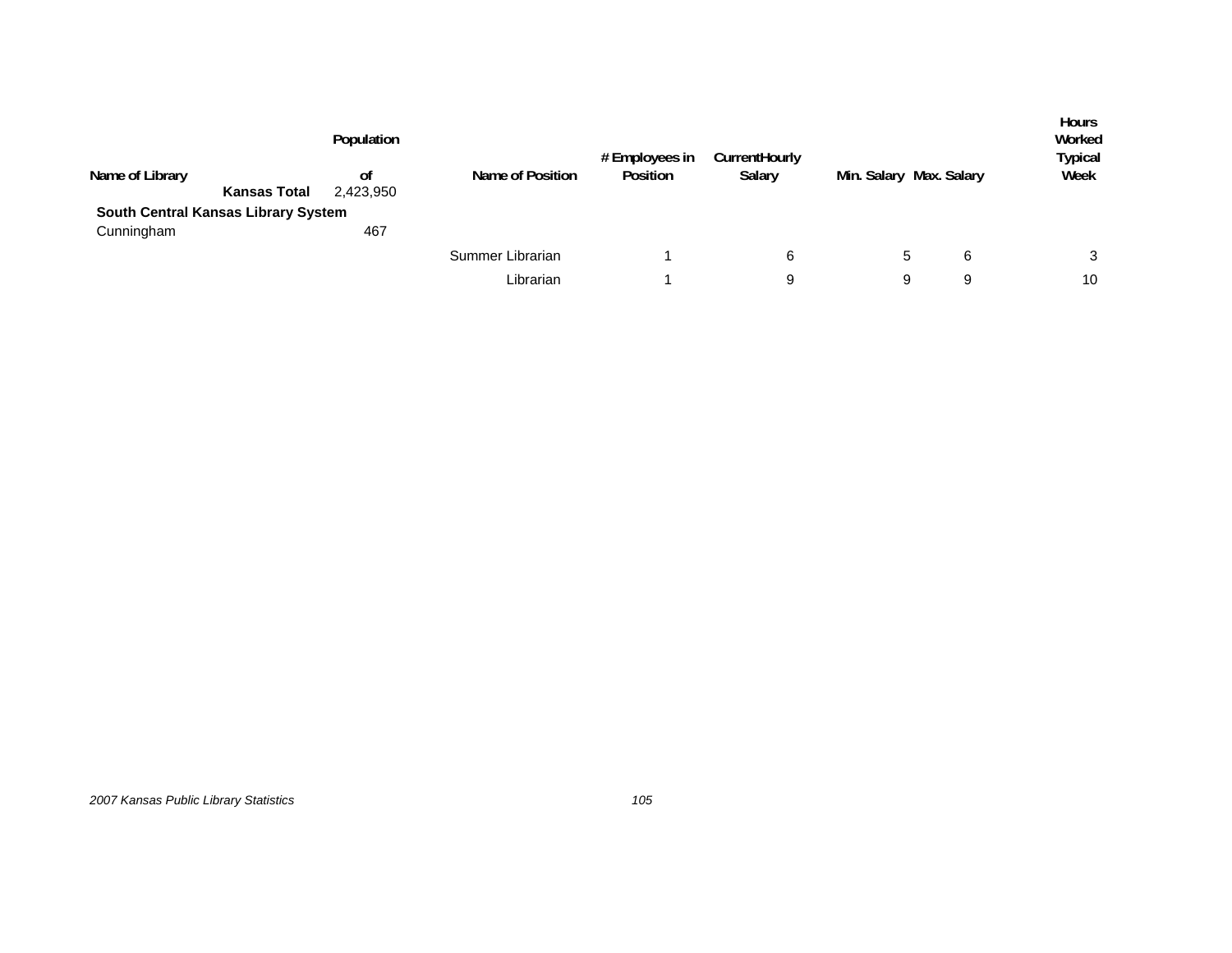|                                        | Population      |                                            | # Employees in | CurrentHourly  |                         |    | Hours<br>Worked<br><b>Typical</b> |
|----------------------------------------|-----------------|--------------------------------------------|----------------|----------------|-------------------------|----|-----------------------------------|
| Name of Library<br><b>Kansas Total</b> | of<br>2,423,950 | Name of Position                           | Position       | Salary         | Min. Salary Max. Salary |    | Week                              |
| South Central Kansas Library System    |                 |                                            |                |                |                         |    |                                   |
| Derby                                  | 21,101          |                                            |                |                |                         |    |                                   |
|                                        |                 | <b>Library Page</b>                        | $\overline{2}$ | 7              | $\overline{7}$          | 10 | 36                                |
|                                        |                 | Library Assistant III                      | 2              | 9              | 9                       | 16 | 55                                |
|                                        |                 | Director                                   | 1              | 31             | 33,000                  |    | 40                                |
|                                        |                 | User Support Services Coordinator          |                | 24             | 30,000                  |    | 40                                |
|                                        |                 | <b>Public Support Services Coordinator</b> | 1              | 15             | 22,000                  |    | 40                                |
|                                        |                 | Youth Services Coordinator                 |                | 18             | 20,000                  |    | 40                                |
|                                        |                 | Administrative Assistant III               |                | 15             | 9                       | 16 | 40                                |
|                                        |                 | Library Assistant III                      | 1              | 9              | 9                       | 16 | 40                                |
|                                        |                 | Library Assistant III                      |                | 11             | 9                       | 16 | 40                                |
|                                        |                 | Library Technician III                     |                | 16             | 9                       | 16 | 40                                |
|                                        |                 | Youth Services Library Assistant III       | 1              | 9              | 9                       | 16 | 40                                |
|                                        |                 | Library Technician II                      |                | 12             | 8                       | 14 | 30                                |
|                                        |                 | Library Technician II                      | 1              | 12             | 8                       | 14 | 20                                |
|                                        |                 | Youth Services Library Assistant III       | 1              | 13             | 9                       | 16 | 20                                |
|                                        |                 | Library Assistant III                      | 1              | 15             | 9                       | 16 | 30                                |
|                                        |                 | <b>Library Page</b>                        |                | $\overline{7}$ | $\overline{7}$          | 10 | 18                                |
|                                        |                 | Youth Services Assistant -- Seasonal       |                | 9              |                         |    | 25                                |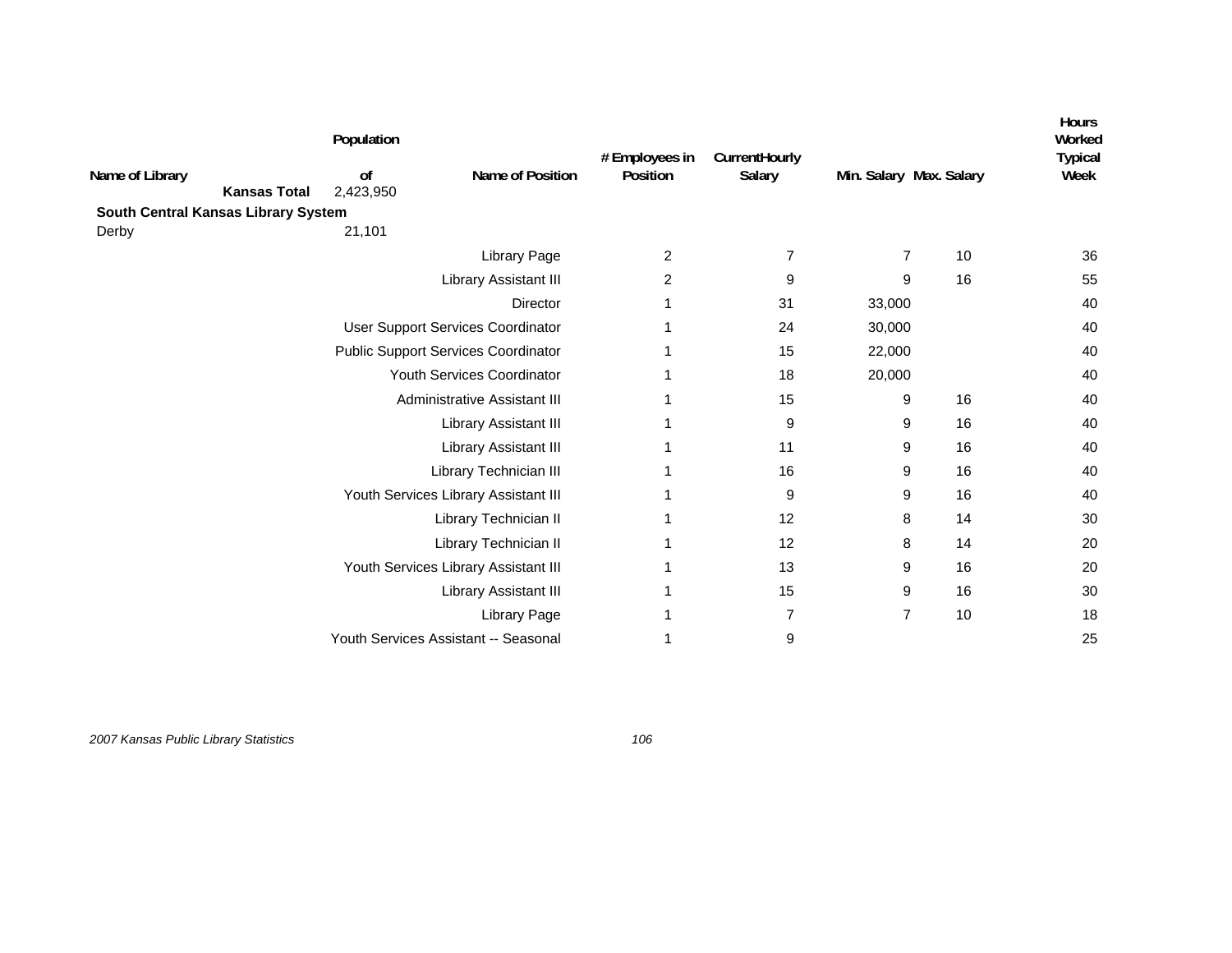|                                        | Population      |                              | # Employees in | CurrentHourly |                         |             | Hours<br>Worked<br>Typical |
|----------------------------------------|-----------------|------------------------------|----------------|---------------|-------------------------|-------------|----------------------------|
| Name of Library<br><b>Kansas Total</b> | of<br>2,423,950 | Name of Position             | Position       | Salary        | Min. Salary Max. Salary |             | Week                       |
| South Central Kansas Library System    |                 |                              |                |               |                         |             |                            |
| Douglass                               | 2,624           |                              |                |               |                         |             |                            |
|                                        |                 | <b>Story Time Assistant</b>  | 1              | 7             | 7                       | 0           | 4                          |
|                                        |                 | Janitor                      | 1              | 8             | 7                       | 0           | 4                          |
|                                        |                 | Library Assistant            | 2              | 9             | 7                       | 0           | 21                         |
|                                        |                 | <b>Library Director</b>      | 1              | 12            | 9                       | $\mathbf 0$ | 26                         |
| El Dorado                              | 12,718          |                              |                |               |                         |             |                            |
|                                        |                 | Library Director             | 1              | \$18.27       | \$15.22                 | \$21.95     | 40                         |
|                                        |                 | <b>Outreach Coordinator</b>  | 1              | \$9.93        | \$9.45                  | \$13.57     | 30                         |
|                                        |                 | Admin. Ast/Tech. Coordinator | 1              | \$14.42       | \$11.43                 | \$16.44     | 35                         |
|                                        |                 | Public Services Librarian    | 1              | \$13.25       | \$11.98                 | \$17.25     | 35                         |
|                                        |                 | <b>Circulation Assistant</b> | 9              | \$9.00        | \$7.81                  | \$12.31     | 28                         |
|                                        |                 | Cataloger                    | 1              | \$7.62        | \$7.62                  | \$12.31     | 30                         |
| Garden Plain                           | 838             |                              |                |               |                         |             |                            |
|                                        |                 | Librarian Director           | 1              | \$8.50        | \$7.45                  |             | 12                         |
| Geneseo                                | 267             |                              |                |               |                         |             |                            |
|                                        |                 | Librarian                    | 1              | 6             | 6                       |             | 16                         |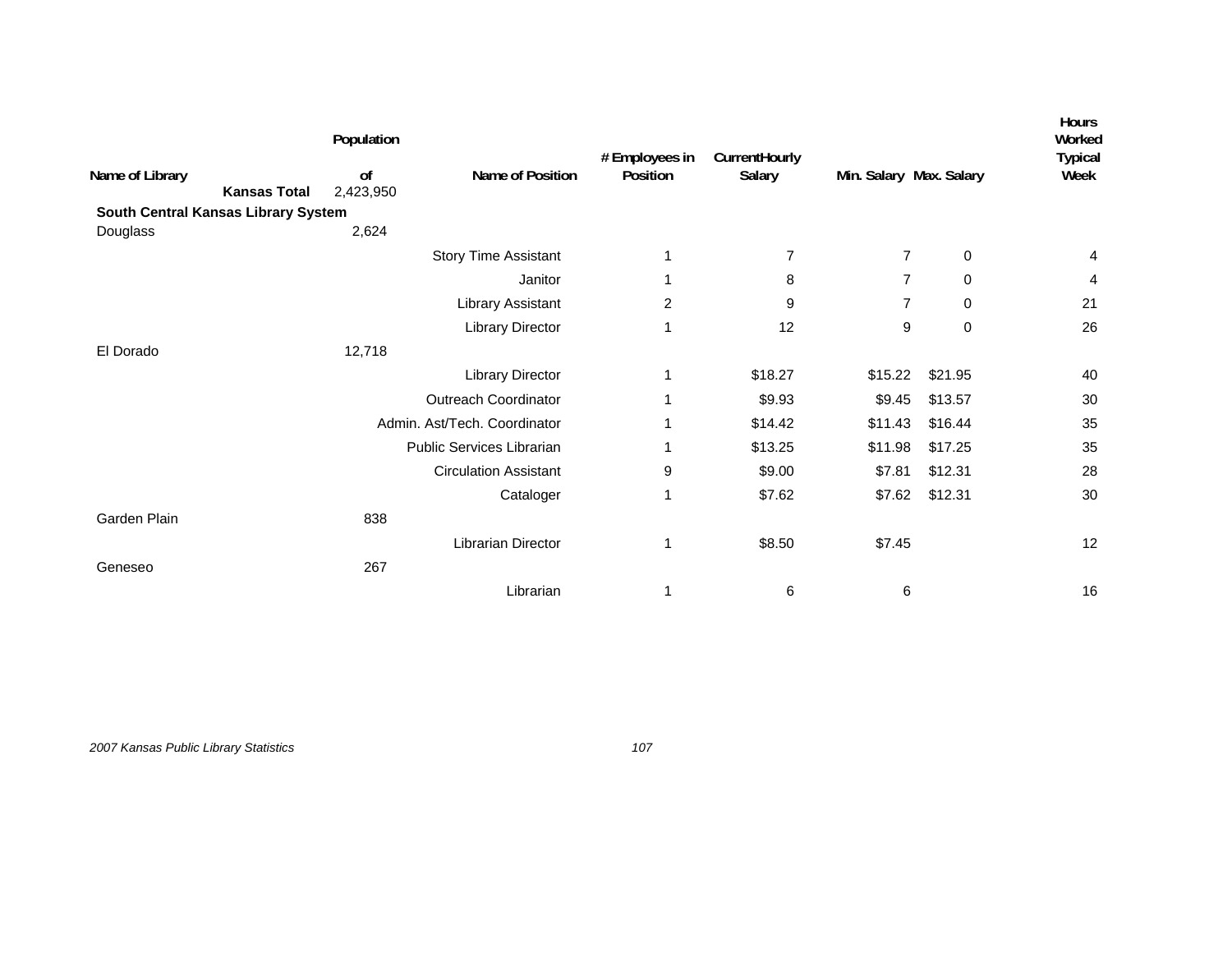|                                     |                     | Population      |                               | # Employees in | CurrentHourly  |                         | Hours<br>Worked<br><b>Typical</b> |                |
|-------------------------------------|---------------------|-----------------|-------------------------------|----------------|----------------|-------------------------|-----------------------------------|----------------|
| Name of Library                     | <b>Kansas Total</b> | of<br>2,423,950 | Name of Position              | Position       | Salary         | Min. Salary Max. Salary |                                   | Week           |
| South Central Kansas Library System |                     |                 |                               |                |                |                         |                                   |                |
| Halstead                            |                     | 1,902           |                               |                |                |                         |                                   |                |
|                                     |                     |                 | Library Aide                  |                | 6              | 5                       | $\mathbf 0$                       | 11             |
|                                     |                     |                 | Bookeeper                     |                | 10             | 0                       | 0                                 | 5              |
|                                     |                     |                 | Director                      | 1              | 14             | $\overline{7}$          | 0                                 | 40             |
|                                     |                     |                 | <b>Assistant Director</b>     |                | 11             | $\overline{7}$          | 0                                 | 25             |
|                                     |                     |                 | Janitor                       | 1              | 13             | 0                       | $\mathbf 0$                       | $\overline{c}$ |
| Harper                              |                     | 1,445           |                               |                |                |                         |                                   |                |
|                                     |                     |                 | Relief Librarian              | 0              | $\overline{7}$ | $\overline{7}$          |                                   | 3              |
|                                     |                     |                 | Assistant Librarian           | 1              | 7              | 7                       |                                   | 12             |
|                                     |                     |                 | <b>Library Director</b>       | 1              | 8              | $\overline{7}$          |                                   | $28+$          |
| Haven                               |                     | 1,173           |                               |                |                |                         |                                   |                |
|                                     |                     |                 | Assistant/ Children's Library | 1              | \$7.10         | \$7.00                  |                                   | 20-25          |
|                                     |                     |                 | <b>Library Director</b>       | 1              | \$9.15         | \$9.00                  |                                   | 25-30          |
| Haviland                            |                     | 2,969           |                               |                |                |                         |                                   |                |
|                                     |                     |                 | Head librarian                | 1              | 8              | 6                       | 9                                 | 40             |
|                                     |                     |                 | Branch librarian, Haviland    |                | 7              | 6                       | 8                                 | 20             |
|                                     |                     |                 | Branch librarian, Mullinville |                | 7              | 6                       | $\overline{7}$                    | 20             |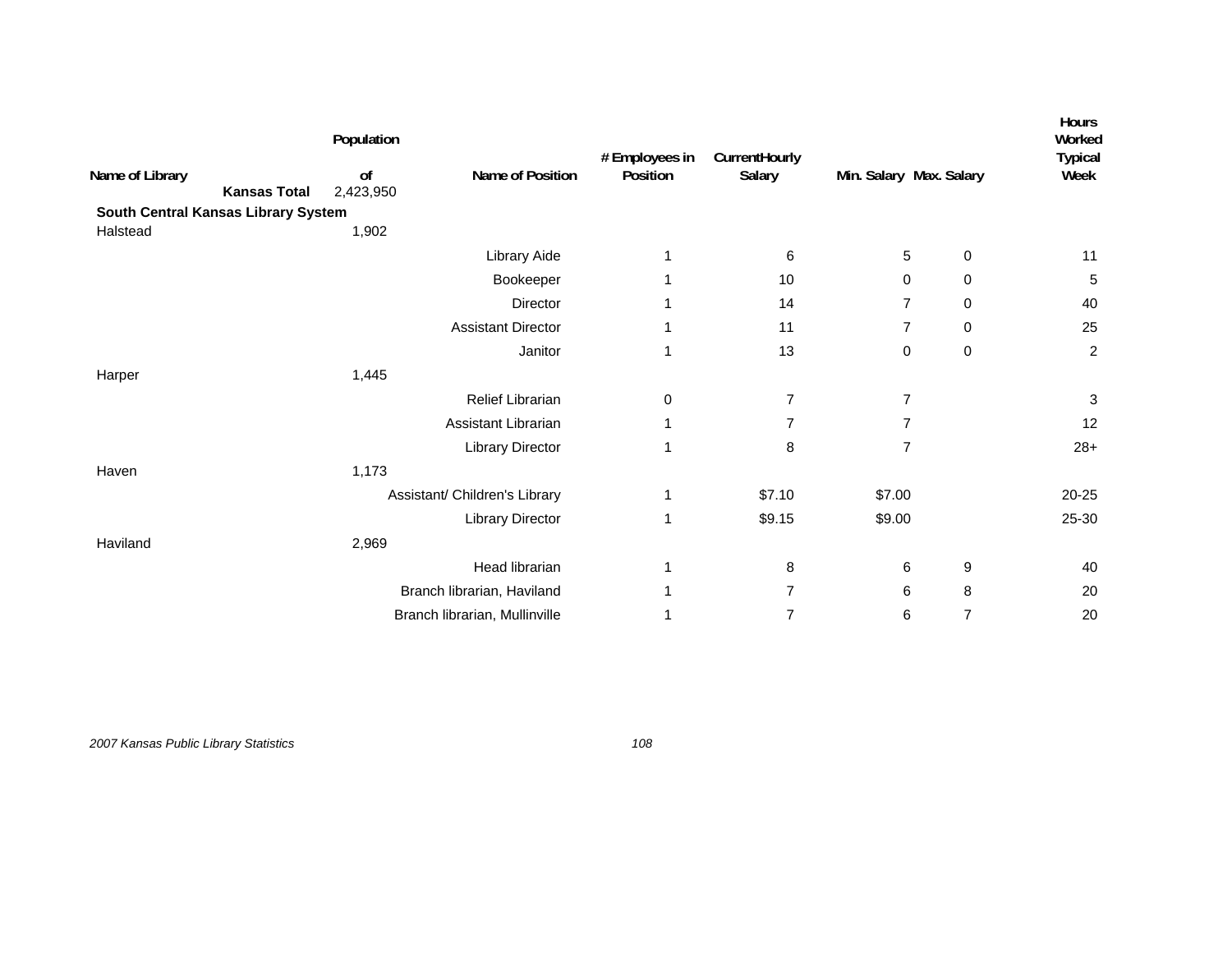|                                     |                     | Population                 |                                            | # Employees in | CurrentHourly  |                         |   |   | <b>Hours</b><br>Worked |
|-------------------------------------|---------------------|----------------------------|--------------------------------------------|----------------|----------------|-------------------------|---|---|------------------------|
| Name of Library                     | <b>Kansas Total</b> | <sub>of</sub><br>2,423,950 | Name of Position                           | Position       | Salary         | Min. Salary Max. Salary |   |   | <b>Typical</b><br>Week |
| South Central Kansas Library System |                     |                            |                                            |                |                |                         |   |   |                        |
| Haysville                           |                     | 10,029                     |                                            |                |                |                         |   |   |                        |
|                                     |                     |                            | <b>Library Director</b>                    |                | 18             |                         |   |   | 40                     |
|                                     |                     |                            | Children's Librarian                       |                | 9              |                         |   |   | 20                     |
|                                     |                     |                            | Custodian                                  |                | $\overline{7}$ |                         |   |   | 20                     |
|                                     |                     |                            | <b>Computer Instruction</b>                |                | 16             |                         |   |   |                        |
|                                     |                     |                            | <b>Clerk - Technical Prosesses</b>         |                | 6              |                         |   |   | 30                     |
|                                     |                     |                            | <b>Circulation Clerk</b>                   | 5              | 7              |                         | 6 | 8 | 190                    |
|                                     |                     |                            | <b>Computer Instruction</b>                |                | 16             |                         |   |   |                        |
|                                     |                     |                            | <b>Computer Administration/Bookkeeping</b> |                | 11             |                         |   |   | 40                     |
|                                     |                     |                            | Cataloging                                 | 1              | 9              |                         |   |   | 30                     |
| Hesston                             |                     | 3,656                      |                                            |                |                |                         |   |   |                        |
|                                     |                     |                            | <b>Library Director</b>                    | 1              | 20             |                         |   |   | 40                     |
|                                     |                     |                            | Library Assistant                          |                | 14             |                         |   |   | 40                     |
|                                     |                     |                            | Library Assistant                          |                | 14             |                         |   |   | 40                     |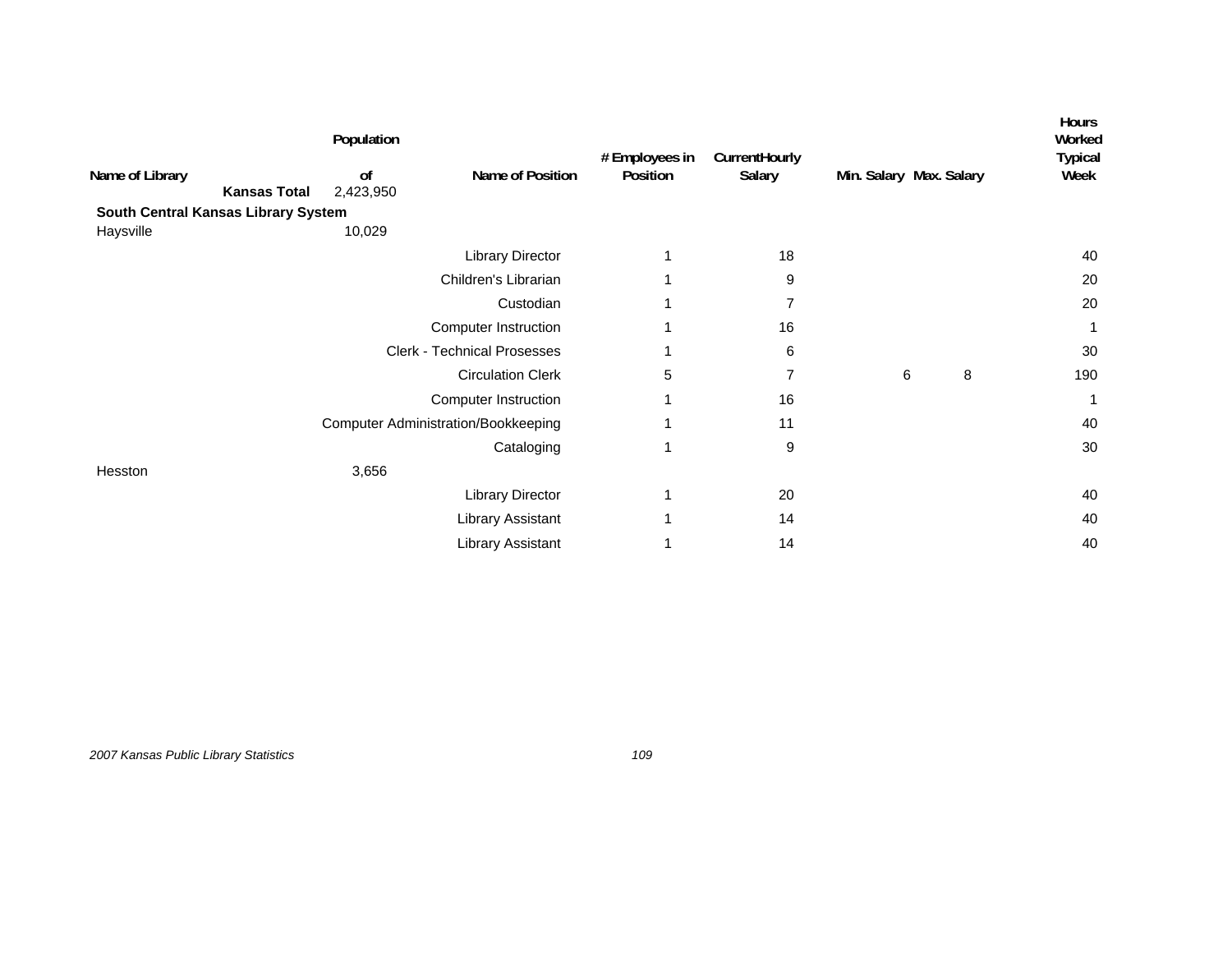| Name of Library<br><b>Kansas Total</b> | Population<br>of<br>2,423,950 | Name of Position                       | # Employees in<br>Position | CurrentHourly<br>Salary | Min. Salary Max. Salary |                | Hours<br>Worked<br><b>Typical</b><br>Week |
|----------------------------------------|-------------------------------|----------------------------------------|----------------------------|-------------------------|-------------------------|----------------|-------------------------------------------|
| South Central Kansas Library System    |                               |                                        |                            |                         |                         |                |                                           |
| Hutchinson                             | 41,085                        |                                        |                            |                         |                         |                |                                           |
|                                        |                               | Library Assistant III                  | 6                          |                         | 22000                   | 32000          | 40                                        |
|                                        |                               | <b>Library Director</b>                | 1                          | 38                      | 75000                   | 90000          | 45                                        |
|                                        |                               | <b>Assistant Director</b>              | 1                          | 31                      | 50000                   | 75000          | 40                                        |
|                                        |                               | Librarian III                          | 3                          |                         | 37000                   | 55000          | 40                                        |
|                                        |                               | Librarian I                            | 1                          |                         | 32000                   | 40000          | 40                                        |
|                                        |                               | Head of IT                             | 1                          |                         | 45000                   | 65000          | 40                                        |
|                                        |                               | <b>Community Relations Coordinator</b> | 1                          |                         | 30000                   | 40000          | 40                                        |
|                                        |                               | <b>Business Manager</b>                | 1                          |                         | 32000                   | 50000          | 40                                        |
|                                        |                               | Library Assistant II                   | 6                          |                         | 18000                   | 25000          | 40                                        |
|                                        |                               | Library Assistant I                    | 9                          |                         | 14600                   | 22000          | 40                                        |
|                                        |                               | Children's Outreach                    | 1                          |                         | 22880                   | 35000          | 40                                        |
| Inman                                  | 1,194                         |                                        |                            |                         |                         |                |                                           |
|                                        |                               | Assistant Librarian                    | 1                          | \$7.00                  |                         |                | 10                                        |
|                                        |                               | <b>Library Director</b>                | 1                          | \$8.50                  |                         |                | 25                                        |
| Kingman                                | 3,110                         |                                        |                            |                         |                         |                |                                           |
|                                        |                               | <b>Director</b>                        | 1                          | 11                      | 10                      | 14             | 40                                        |
| Kiowa                                  | 967                           |                                        |                            |                         |                         |                |                                           |
|                                        |                               | Housekeeping                           | 1                          | 10                      | 10                      | 10             | $\overline{c}$                            |
|                                        |                               | Director                               | 1                          | $\overline{7}$          | 6                       | $\overline{7}$ | 20                                        |
|                                        |                               |                                        |                            |                         |                         |                |                                           |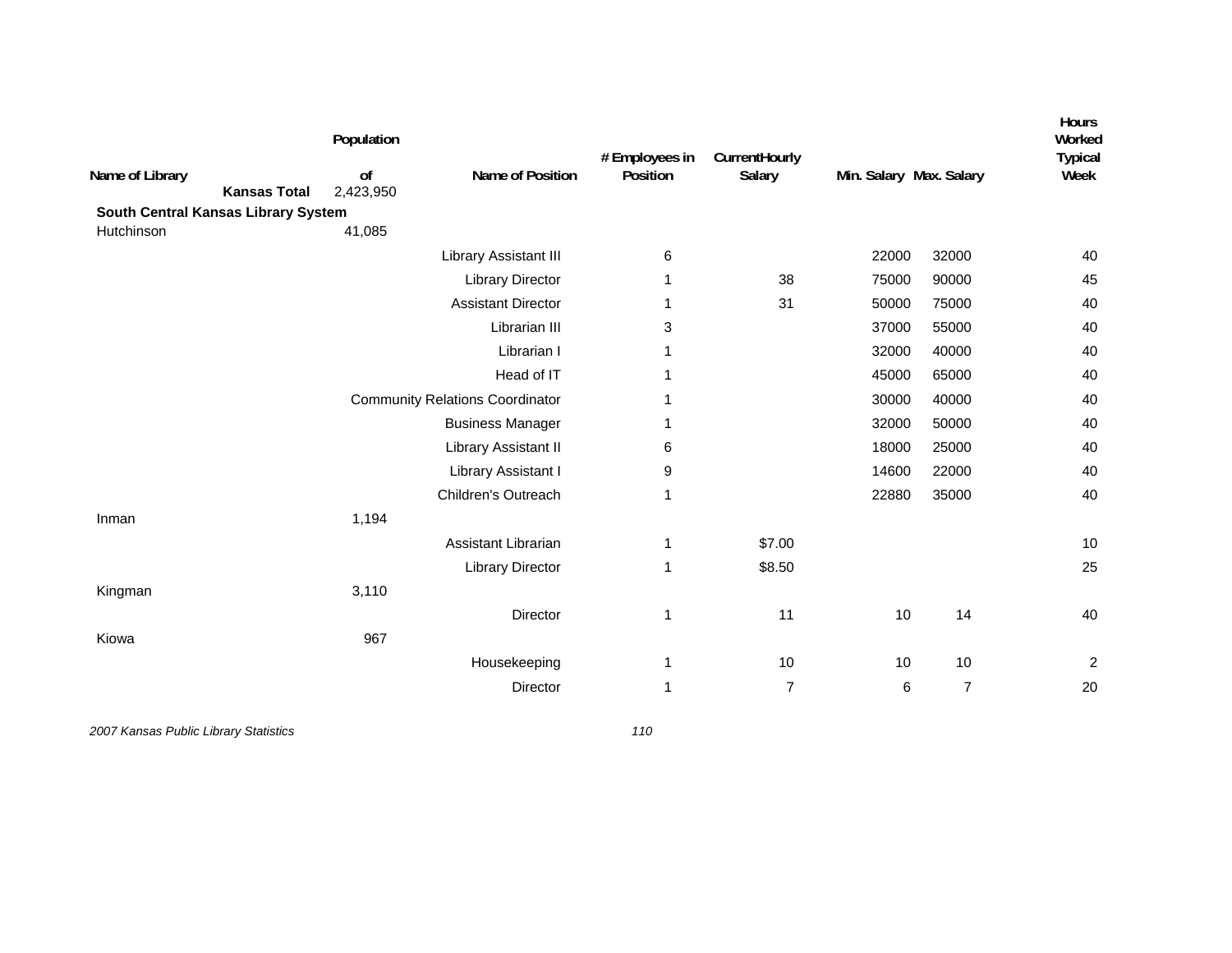|                                        | Population      |                                   | # Employees in | CurrentHourly  |                         |                 | Hours<br>Worked<br><b>Typical</b> |
|----------------------------------------|-----------------|-----------------------------------|----------------|----------------|-------------------------|-----------------|-----------------------------------|
| Name of Library<br><b>Kansas Total</b> | of<br>2,423,950 | Name of Position                  | Position       | Salary         | Min. Salary Max. Salary |                 | Week                              |
| South Central Kansas Library System    |                 |                                   |                |                |                         |                 |                                   |
| Lindsborg, Kansas                      | 3,286           |                                   |                |                |                         |                 |                                   |
|                                        |                 | Librarian                         | 1              | 11.00 per      |                         |                 | 40                                |
| Little River                           | 727             |                                   |                |                |                         |                 |                                   |
|                                        |                 | Director                          | 1              | \$8.00         |                         | \$8.00 \$10,000 | 20                                |
| Lyons                                  | 3,489           |                                   |                |                |                         |                 |                                   |
|                                        |                 | <b>Student Library Assistant</b>  | 2              | 6              | 6                       |                 | $\overline{7}$                    |
|                                        |                 | Adult Library Assistant           |                | 6              | 6                       |                 | 26                                |
|                                        |                 | <b>Adult Library Assistant</b>    |                | 7              | 6                       |                 | 26                                |
|                                        |                 | <b>Summer Reading Coordinator</b> |                | $\overline{7}$ |                         |                 | 8                                 |
|                                        |                 | <b>Library Director</b>           | 1              | 10             | 8                       |                 | 30                                |
|                                        |                 | Storytime Coordinator             | 1              | 7              |                         |                 | 6                                 |
| Macksville                             | 489             |                                   |                |                |                         |                 |                                   |
|                                        |                 | Assistant Librarian               | 1              | \$5.85         | \$5.85                  | \$5.85          | 4                                 |
|                                        |                 | <b>Summer Reading Director</b>    | 1              | \$5.85         | \$5.85                  | \$5.85          |                                   |
|                                        |                 | <b>Library Director</b>           | 1              | \$9.36         | \$9.36                  | \$9.36          | 9                                 |
| Marquette                              | 775             |                                   |                |                |                         |                 |                                   |
|                                        |                 | Librarian                         | 1              | \$8.00         | \$5.85                  |                 | 15                                |
|                                        |                 |                                   |                |                |                         |                 |                                   |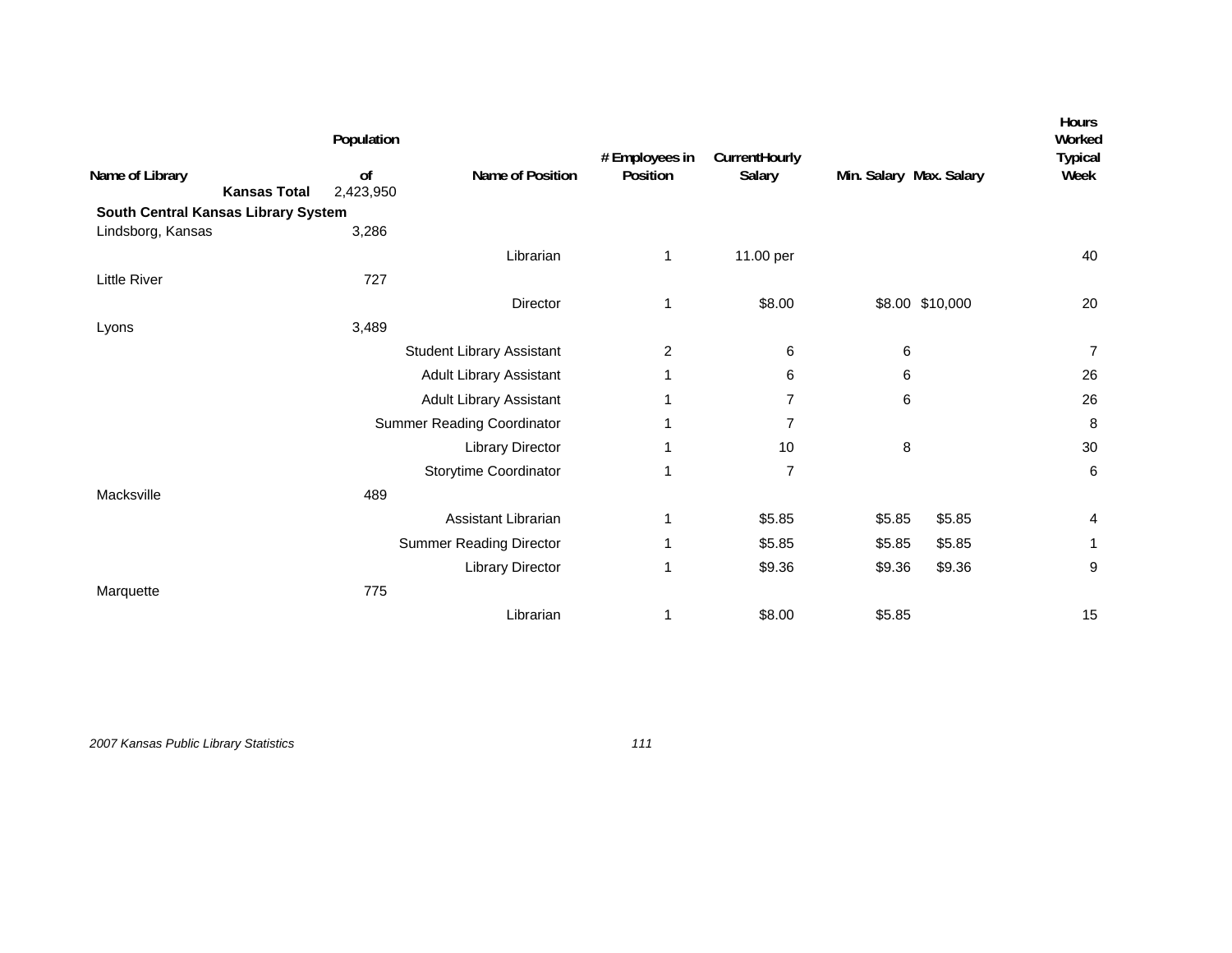| Name of Library<br><b>Kansas Total</b> | Population<br>of<br>2,423,950 | Name of Position                       | # Employees in<br>Position | CurrentHourly<br>Salary | Min. Salary Max. Salary |    | <b>Hours</b><br>Worked<br><b>Typical</b><br>Week |
|----------------------------------------|-------------------------------|----------------------------------------|----------------------------|-------------------------|-------------------------|----|--------------------------------------------------|
| South Central Kansas Library System    | 13,594                        |                                        |                            |                         |                         |    |                                                  |
| Mcpherson                              |                               |                                        |                            |                         |                         |    |                                                  |
|                                        |                               | <b>Technical Services Assistant</b>    | 18                         | $\overline{7}$          | $\overline{7}$          | 9  | 18                                               |
|                                        |                               | Library Assistant                      |                            | 9                       | 9                       | 12 | 40                                               |
|                                        |                               | Administrative Assistant               | 1                          | 14                      | 12                      | 16 | 25                                               |
|                                        |                               | <b>Library Assistant</b>               |                            | 12                      | 9                       | 12 | 21                                               |
|                                        |                               | <b>Children's Services Assistant</b>   |                            | 11                      | 9                       | 12 | 25                                               |
|                                        |                               | <b>Children's Services Coordinator</b> |                            | 16                      | 14                      | 19 | 40                                               |
|                                        |                               | Library Assistant                      | 1                          | 10                      | 9                       | 12 | 40                                               |
|                                        |                               | Library Assistant II                   | 1                          | 12                      | 10                      | 14 | 25                                               |
|                                        |                               | Director                               | 1                          | 29                      |                         |    | 40                                               |
|                                        |                               | Page                                   | 4                          | 6                       | 6                       | 8  | 14                                               |
|                                        |                               | <b>Technical Services Coordinator</b>  | 1                          | 15                      | 12                      | 16 | 40                                               |
|                                        |                               | Library Assistant                      | 1                          | 11                      | 9                       | 12 | 27                                               |
|                                        |                               | <b>Head of Adult Services</b>          | 1                          | 16                      | 14                      | 19 | 40                                               |
| Medicine Lodge                         | 2,036                         |                                        |                            |                         |                         |    |                                                  |
|                                        |                               | Librarian                              |                            | 13                      |                         |    | 40                                               |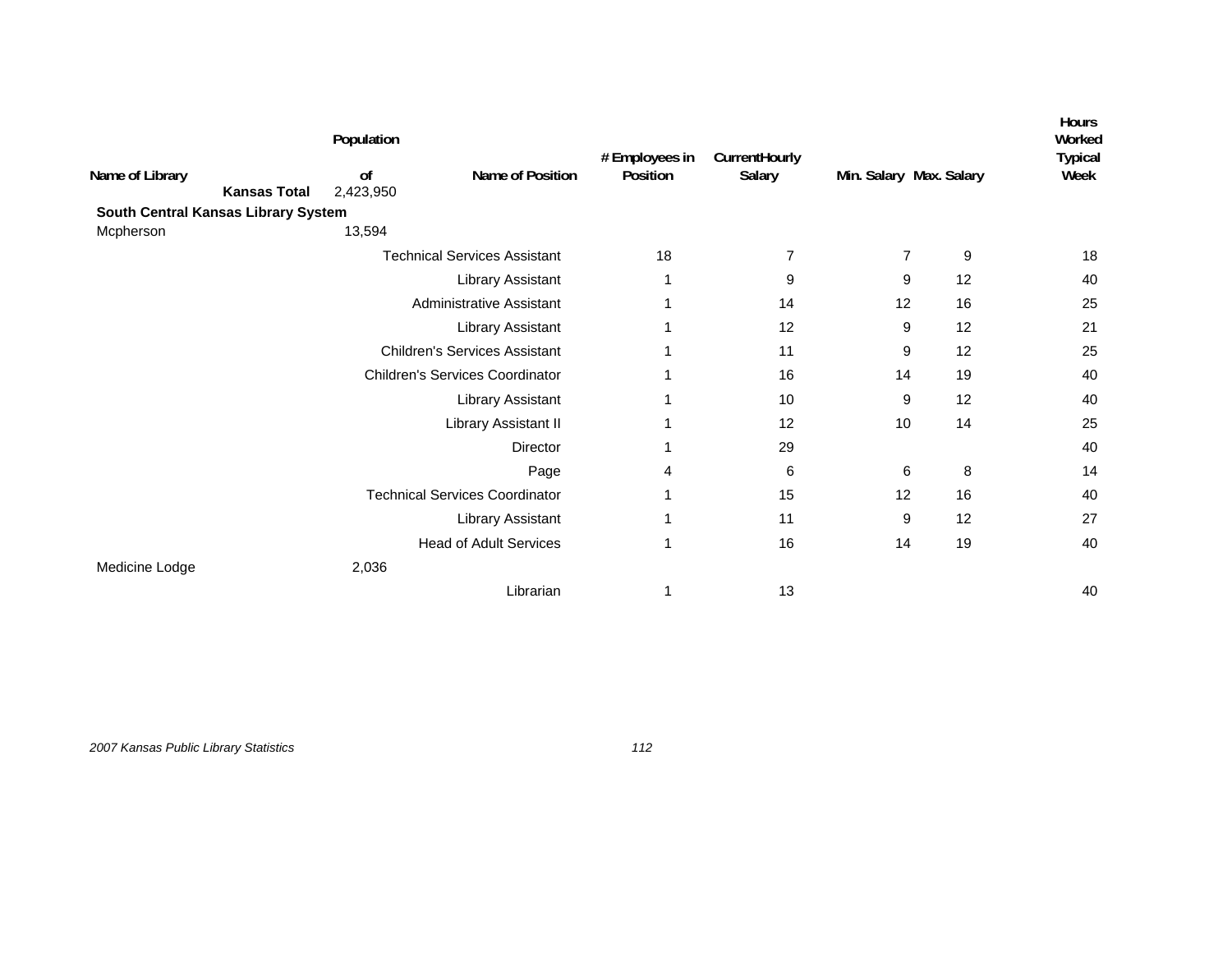|                                        | Population                 |                      | # Employees in<br>Position | CurrentHourly<br>Salary |                         | Hours<br>Worked<br><b>Typical</b><br>Week |                |
|----------------------------------------|----------------------------|----------------------|----------------------------|-------------------------|-------------------------|-------------------------------------------|----------------|
| Name of Library<br><b>Kansas Total</b> | <sub>of</sub><br>2,423,950 | Name of Position     |                            |                         | Min. Salary Max. Salary |                                           |                |
| South Central Kansas Library System    |                            |                      |                            |                         |                         |                                           |                |
| Moundridge                             | 1,639                      |                      |                            |                         |                         |                                           |                |
|                                        |                            | Janitorial           | 1                          | 9                       |                         |                                           | 4              |
|                                        |                            | Library Tech II      | 1                          | 9                       | 6                       | 9                                         | 13             |
|                                        |                            | Library Tech III     | $\overline{2}$             | $\overline{7}$          | 6                       | 9                                         | 25             |
|                                        |                            | Library Tech I       | 1                          | 9                       | 6                       | 9                                         | 13             |
|                                        |                            | Story Hour           | 1                          | 14                      | 14                      | 14                                        | $\overline{c}$ |
|                                        |                            | Director             | 1                          | 10                      | 9                       |                                           | 20             |
| Mt. Hope                               | 1,161                      |                      |                            |                         |                         |                                           |                |
|                                        |                            | employee             | 1                          | \$6.50                  | \$6.50                  |                                           | 10             |
|                                        |                            | Assistant            | 1                          | \$7.50                  | \$6.50                  |                                           | 6              |
| Mulvane                                | 5,755                      |                      |                            |                         |                         |                                           |                |
|                                        |                            | Children's Librarian | 1                          | \$10.91                 | \$9.60                  | \$12.80                                   | 27             |
|                                        |                            | Library Assistant II | 1                          | \$8.50                  | \$8.50                  | \$11.82                                   | 29             |
|                                        |                            | Library Assistant I  | 1                          | \$12.17                 | \$7.40                  | \$10.33                                   | 14             |
|                                        |                            | Library Aide         |                            | \$6.65                  | \$6.30                  | \$8.50                                    | 10             |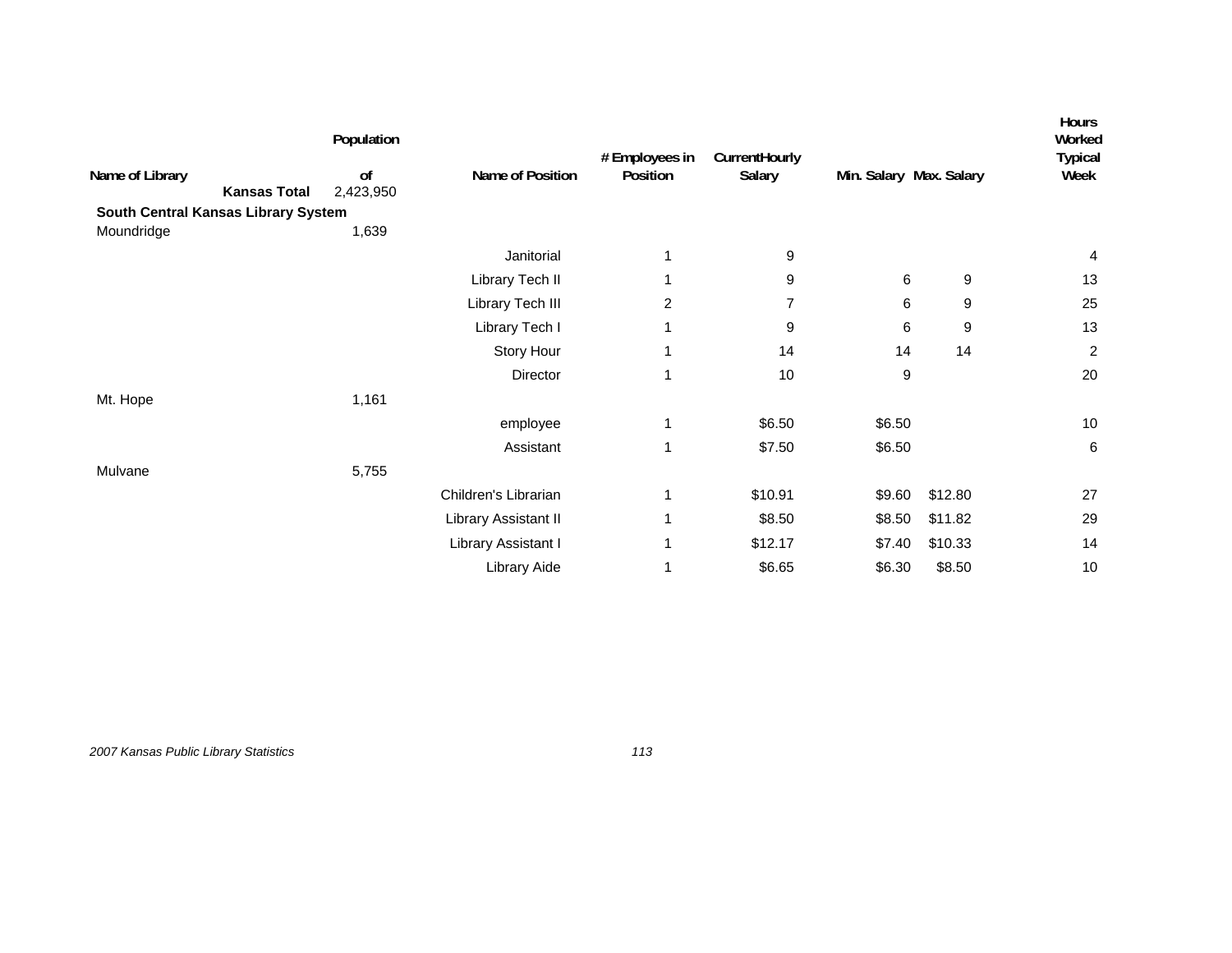| Name of Library<br><b>Kansas Total</b> | Population<br>of<br>2,423,950 | Name of Position                 | # Employees in<br>Position | CurrentHourly<br>Salary | Min. Salary Max. Salary |       | Hours<br>Worked<br><b>Typical</b><br>Week |
|----------------------------------------|-------------------------------|----------------------------------|----------------------------|-------------------------|-------------------------|-------|-------------------------------------------|
| South Central Kansas Library System    |                               |                                  |                            |                         |                         |       |                                           |
| Newton                                 | 18,093                        |                                  |                            |                         |                         |       |                                           |
|                                        |                               | Collection Develop. Supervisor   | 1                          | 17                      | 14                      | 19    | 40                                        |
|                                        |                               | <b>ENLITE Library Aide</b>       | 2                          | $\overline{7}$          | 6                       | 8     | 8                                         |
|                                        |                               | Shelver                          | 1                          | $\overline{7}$          | 6                       | 8     | 15                                        |
|                                        |                               | Library Aide/Head Shelver        | 1                          | 8                       | 6                       | 8     | 35                                        |
|                                        |                               | <b>Library Aide</b>              | 1                          | $\overline{7}$          | 6                       | 8     | 15                                        |
|                                        |                               | Library Aide                     | 4                          | $\overline{7}$          | 6                       | 8     | 15                                        |
|                                        |                               | <b>Library Director</b>          | 1                          | 26                      | 20                      | 55120 | 40                                        |
|                                        |                               | <b>Circulation Supervisor</b>    | 1                          | 13                      | 10                      | 17    | 40                                        |
|                                        |                               | Youth Services Supervisor        | 1                          | 13                      | 10                      | 17    | 30                                        |
|                                        |                               | <b>Adult Services Supervisor</b> | 1                          | 17                      | 10                      | 17    | 40                                        |
|                                        |                               | <b>Clerk</b>                     | 1                          | 9                       | $\overline{7}$          | 10    | 40                                        |
|                                        |                               | PR/Special Services Supervisor   | 1                          | 12                      | 10                      | 17    | 40                                        |
|                                        |                               | Youth Assist. Supervisor         | 1                          | 11                      | 10                      | 17    | 40                                        |
| Nickerson                              | 1,165                         |                                  |                            |                         |                         |       |                                           |
|                                        |                               | Librarian                        | 1                          | \$7.75                  | \$5.85                  | \$0   | 30                                        |
| Norwich                                | 510                           |                                  |                            |                         |                         |       |                                           |
|                                        |                               | Librarian                        | 1                          | $\overline{7}$          | 6                       |       | 14                                        |
| Oxford                                 | 1,102                         |                                  |                            |                         |                         |       |                                           |
|                                        |                               | Library Aide                     | 1                          | $\overline{7}$          | $\overline{7}$          | 8     | 10                                        |
|                                        |                               |                                  |                            |                         |                         |       |                                           |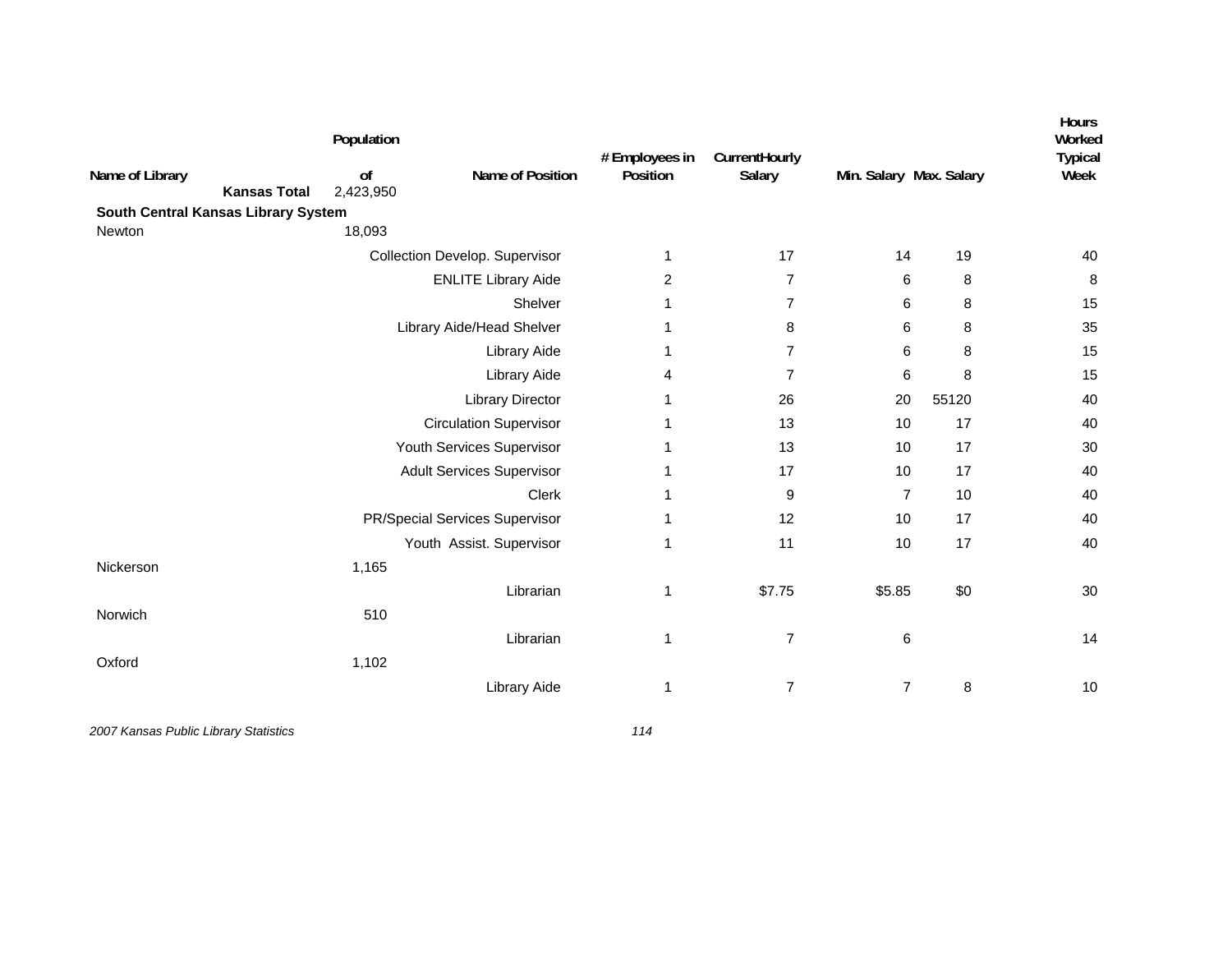|                                        | Population      |                          | # Employees in | CurrentHourly  |                         |                | Hours<br>Worked<br><b>Typical</b> |
|----------------------------------------|-----------------|--------------------------|----------------|----------------|-------------------------|----------------|-----------------------------------|
| Name of Library<br><b>Kansas Total</b> | of<br>2,423,950 | Name of Position         | Position       | Salary         | Min. Salary Max. Salary |                | Week                              |
| South Central Kansas Library System    |                 |                          |                |                |                         |                |                                   |
| Park City                              | 7,412           |                          |                |                |                         |                |                                   |
|                                        |                 | Librarian 1              | 1              | 8              | $\overline{7}$          |                | 22                                |
|                                        |                 | <b>Library Assistant</b> | 1              | 6              | 6                       | $\overline{7}$ | 12                                |
|                                        |                 | Librarian 2              | $\overline{c}$ | $\overline{7}$ | $\overline{7}$          |                | 15                                |
| Partridge                              | 265             |                          |                |                |                         |                |                                   |
|                                        |                 | Library Helper           | 1              | 8              | 6                       | $\pmb{0}$      | $\sqrt{5}$                        |
|                                        |                 | Director                 | 1              | 9              | 6                       | $\pmb{0}$      | 20                                |
| Pratt                                  | 9,436           |                          |                |                |                         |                |                                   |
|                                        |                 | Director                 | $\mathbf{1}$   | 20             |                         |                | 40                                |
| <b>Pretty Prairie</b>                  | 601             |                          |                |                |                         |                |                                   |
|                                        |                 | Director                 | 1              | 12             | 9                       |                | 40                                |
| Rose Hill                              | 3,949           |                          |                |                |                         |                |                                   |
|                                        |                 | <b>Library Director</b>  | 1              | 13             | $\pmb{0}$               | $\mathsf 0$    | 35                                |
| Sedgwick, Ks                           | 1,640           |                          |                |                |                         |                |                                   |
|                                        |                 | Staff                    | 1              | \$620          | \$5.85                  | \$10.00        | 12                                |
|                                        |                 | Staff                    | 1              | \$5.85         | \$5.85                  | \$10.00        | $\boldsymbol{9}$                  |
|                                        |                 | Staff                    | 1              | \$5.85         |                         |                | 18                                |
|                                        |                 | Director                 | 1              | \$8.90         | \$6.00                  | \$15.00        | 20                                |
|                                        |                 |                          |                |                |                         |                |                                   |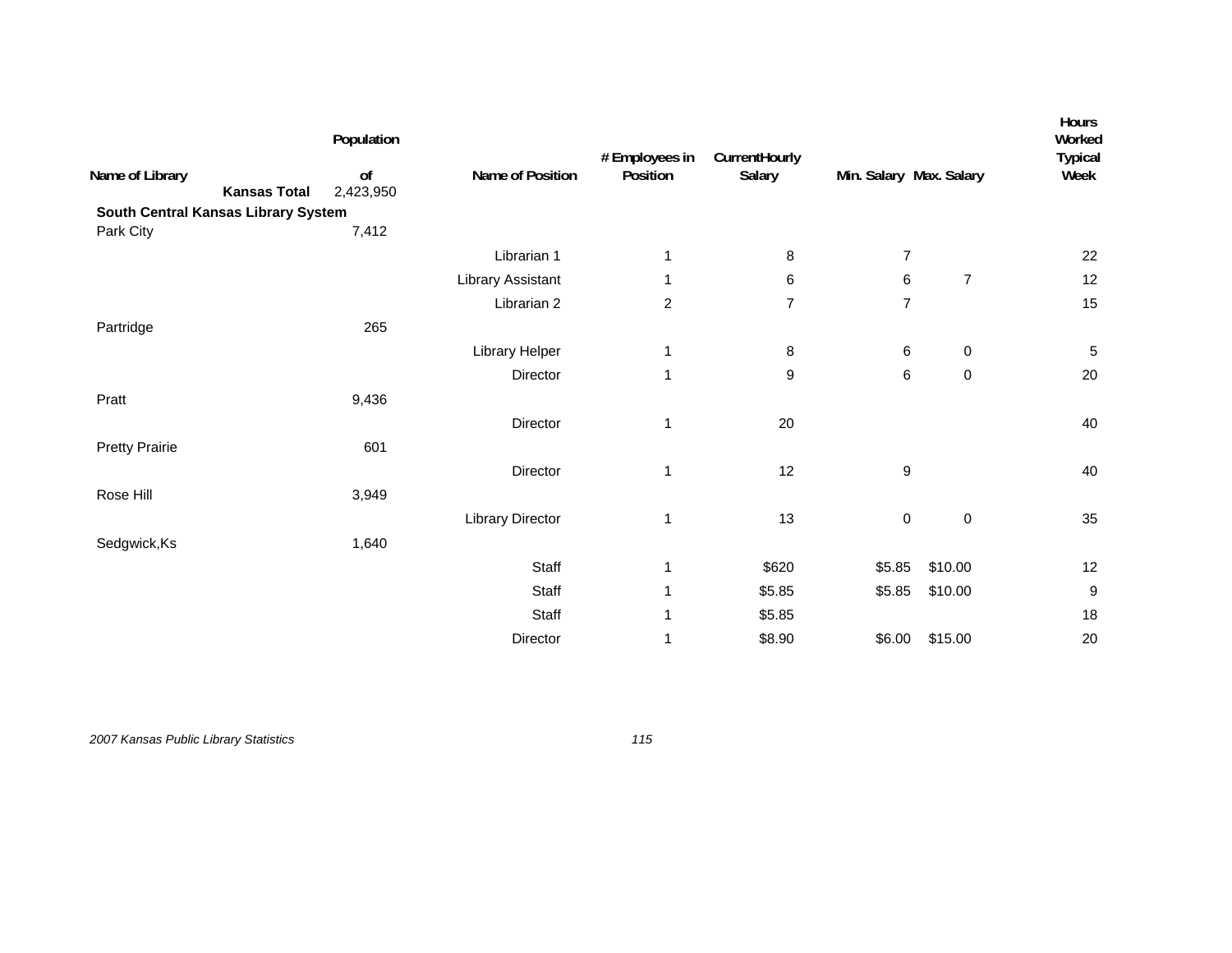| Name of Library<br><b>Kansas Total</b><br>South Central Kansas Library System | Population<br>of<br>2,423,950 | Name of Position          | # Employees in<br>Position | CurrentHourly<br>Salary | Min. Salary Max. Salary |           | Hours<br>Worked<br><b>Typical</b><br>Week |
|-------------------------------------------------------------------------------|-------------------------------|---------------------------|----------------------------|-------------------------|-------------------------|-----------|-------------------------------------------|
| St. John                                                                      | 1,200                         |                           |                            |                         |                         |           |                                           |
|                                                                               |                               | <b>Library Clerks</b>     | 3                          | $\overline{7}$          | $\boldsymbol{7}$        |           | 31                                        |
|                                                                               |                               | Elementary Librarian      | 1                          | \$30                    | 29,700                  | 46,350    | 32                                        |
|                                                                               |                               | Director                  | 1                          | \$43                    | 29,700                  | 46,350    | 40                                        |
| Stafford                                                                      | 1,054                         |                           |                            |                         |                         |           |                                           |
|                                                                               |                               | <b>Library Director</b>   | 1                          | 9                       | 6                       | 9         | 40                                        |
| Sterling                                                                      | 2,549                         |                           |                            |                         |                         |           |                                           |
|                                                                               |                               | <b>Assistant Director</b> | 1                          | $\overline{7}$          | $\,6$                   |           | 20                                        |
|                                                                               |                               | Director                  | 1                          | 11                      |                         |           | 40                                        |
| Sylvia                                                                        | 297                           |                           |                            |                         |                         |           |                                           |
|                                                                               |                               | Librarian                 | 1                          | $\overline{7}$          |                         |           | 10                                        |
| Towanda                                                                       | 1,367                         |                           |                            |                         |                         |           |                                           |
|                                                                               |                               | <b>Library Director</b>   | 1                          | \$10.00                 | \$10.00                 | \$13.00   | 28                                        |
|                                                                               |                               | <b>Story Teller</b>       | 1                          | \$7.21                  | \$5.65                  | \$10.00   | 3                                         |
|                                                                               |                               | Assistant Librarian       | 1                          | \$8.24                  | \$7.50                  | \$10.00   | 20                                        |
| Turon                                                                         | 435                           |                           |                            |                         |                         |           |                                           |
|                                                                               |                               | Librarian                 | 1                          | 8                       | $\pmb{0}$               | $\pmb{0}$ | 15                                        |
| Udall                                                                         | 763                           |                           |                            |                         |                         |           |                                           |
|                                                                               |                               | Librarian                 | 1                          | \$6.75                  | \$6.00                  |           | 15                                        |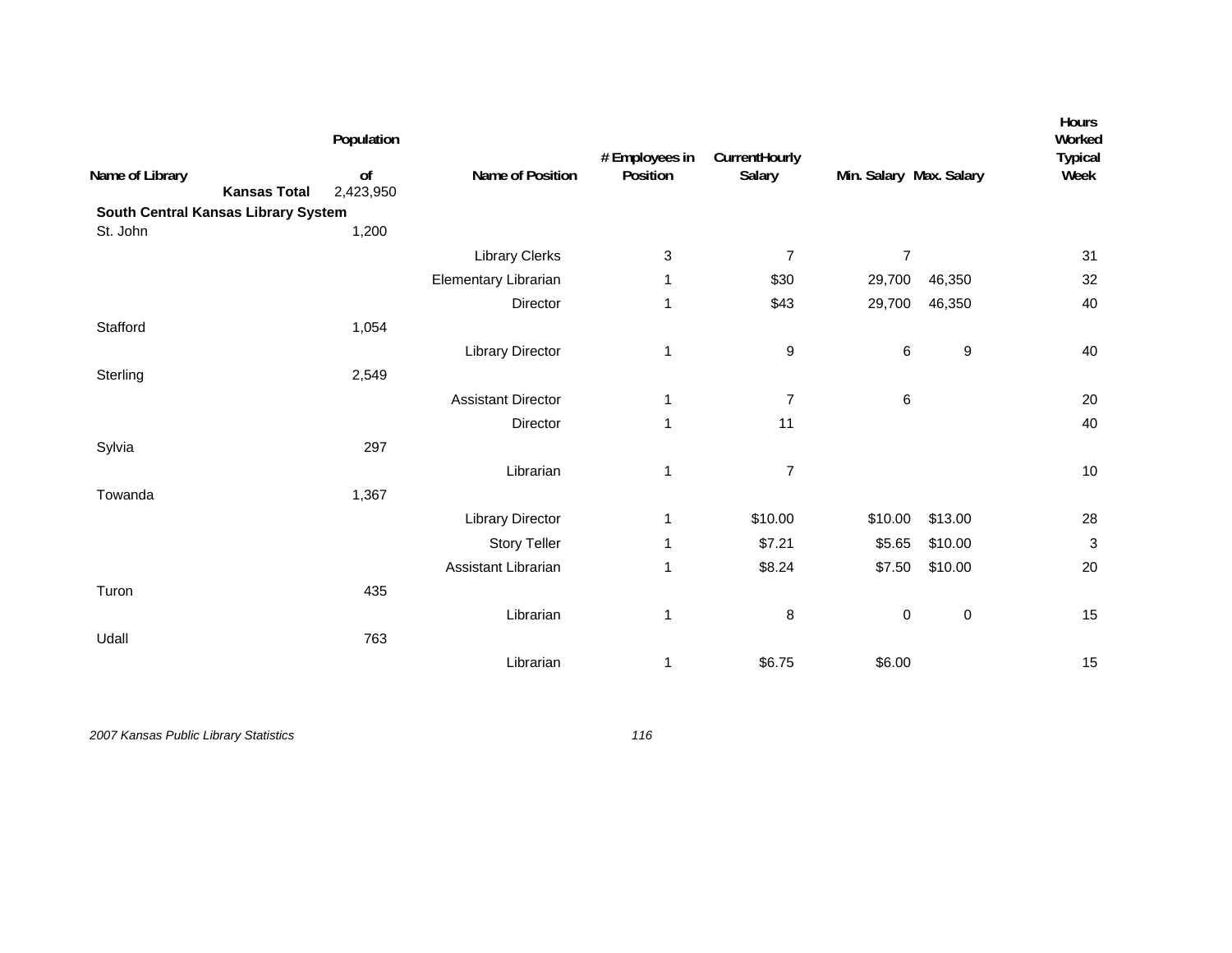|                                        | Population      |                                  | # Employees in | CurrentHourly  |                         |                | <b>Hours</b><br>Worked<br><b>Typical</b> |
|----------------------------------------|-----------------|----------------------------------|----------------|----------------|-------------------------|----------------|------------------------------------------|
| Name of Library<br><b>Kansas Total</b> | of<br>2,423,950 | Name of Position                 | Position       | Salary         | Min. Salary Max. Salary |                | Week                                     |
| South Central Kansas Library System    |                 |                                  |                |                |                         |                |                                          |
| <b>Valley Center</b>                   | 5,958           |                                  |                |                |                         |                |                                          |
|                                        |                 | Interlibrary Loan                | 1              | 7              | 0                       | $\overline{7}$ | 40                                       |
|                                        |                 | Director                         | 1              | 19             | 30,000                  | 52,000         | 45                                       |
|                                        |                 | <b>Technical Processing</b>      | 8              | 9              | 8                       | 9              | $\overline{5}$                           |
| Viola                                  | 626             |                                  |                |                |                         |                |                                          |
|                                        |                 | Director                         | 1              | $\overline{7}$ |                         | $\overline{7}$ | 12                                       |
| Wellington                             | 7,991           |                                  |                |                |                         |                |                                          |
|                                        |                 | Director                         | 1              | 15             | 12                      | 18             | 40                                       |
|                                        |                 | Library Aide                     | 3              | 9              | 6                       | 9              | 39                                       |
|                                        |                 | Childrens Aide                   | 1              | 11             | 9                       | 12             | 39                                       |
|                                        |                 | Janitor                          | 1              | 8              | $\overline{7}$          | 9              | 24                                       |
| Whitewater                             | 641             |                                  |                |                |                         |                |                                          |
|                                        |                 | Youth Services Coordinator       | 1              | 8              | 8                       |                | 10                                       |
|                                        |                 | <b>Administrative Specialist</b> | 1              | $\overline{7}$ | $\overline{7}$          |                | 10                                       |
|                                        |                 | Director                         | 1              | 10             | 10                      |                | 15                                       |

*2007 Kansas Public Library Statistics 117*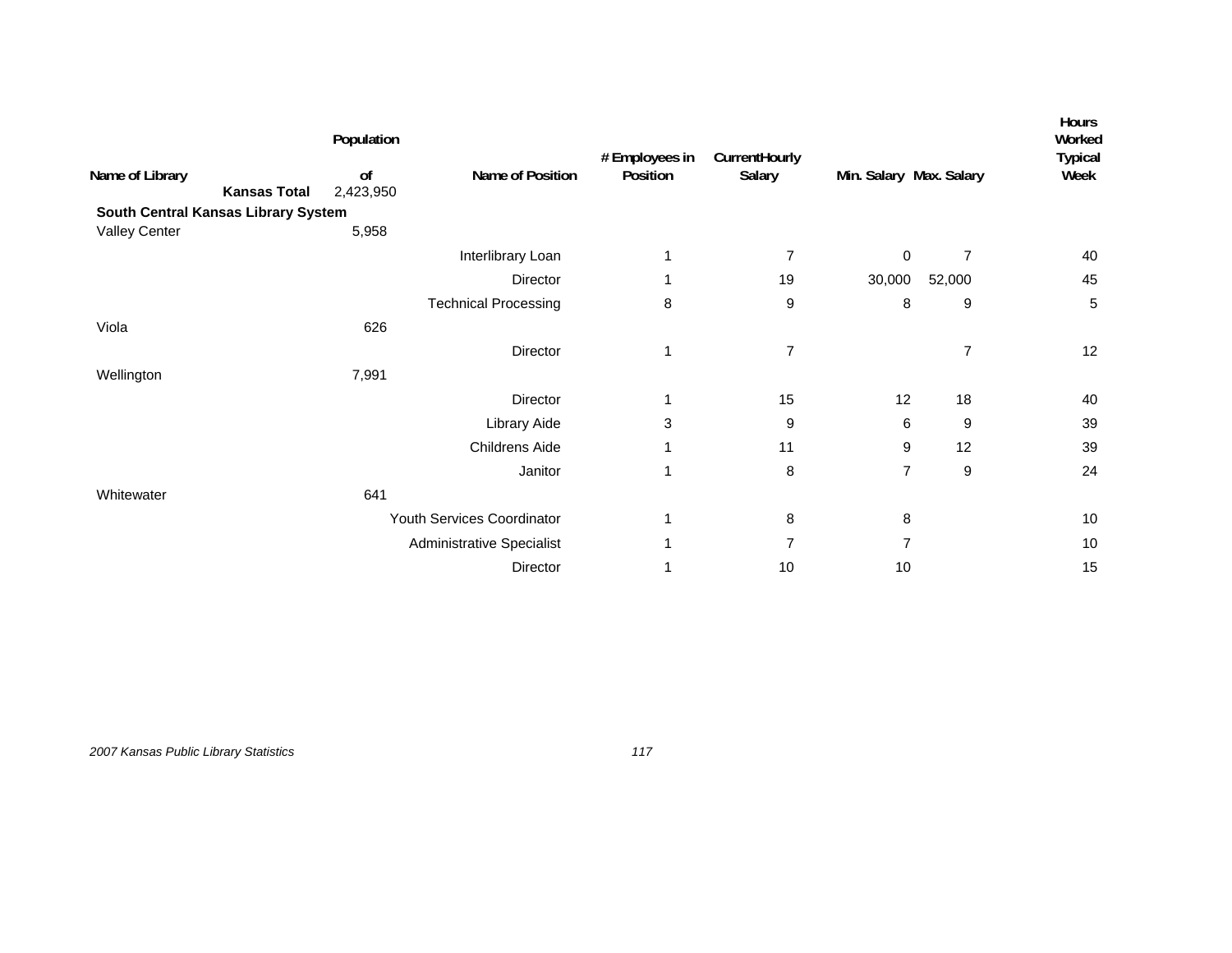| Name of Library<br><b>Kansas Total</b><br>South Central Kansas Library System | Population<br>of<br>2,423,950 | Name of Position                 | # Employees in<br>Position | CurrentHourly<br>Salary |    | Min. Salary Max. Salary | Hours<br>Worked<br><b>Typical</b><br>Week |
|-------------------------------------------------------------------------------|-------------------------------|----------------------------------|----------------------------|-------------------------|----|-------------------------|-------------------------------------------|
| Wichita                                                                       | 357,698                       |                                  |                            |                         |    |                         |                                           |
|                                                                               |                               | Clerk I                          | 5                          |                         | 10 | 14                      | 40                                        |
|                                                                               |                               | Administrative Assistant         | 1                          |                         | 20 | 28                      | 40                                        |
|                                                                               |                               | Switchboard Operator II          |                            |                         | 11 | 16                      | 40                                        |
|                                                                               |                               | Administrative Aide II-PT        | 1                          |                         | 15 | 22                      | 20                                        |
|                                                                               |                               | Library Assistant II             | 14                         |                         | 12 | 16                      | 40                                        |
|                                                                               |                               | <b>Account Clerk II</b>          | 1                          |                         | 13 | 18                      | 40                                        |
|                                                                               |                               | <b>Account Clerk I</b>           | 1                          |                         | 12 | 16                      | 40                                        |
|                                                                               |                               | Library Assistant I - PT         | 9                          |                         | 11 | 15                      | 20                                        |
|                                                                               |                               | Library Assistant III - PT       | -1                         |                         | 13 | 18                      | 20                                        |
|                                                                               |                               | Administrative Aide II           | 1                          |                         | 15 | 22                      | 40                                        |
|                                                                               |                               | Library Assistant V              | 11                         |                         | 15 | 21                      | 40                                        |
|                                                                               |                               | Librarian                        | 15                         |                         | 17 | 28                      | 40                                        |
|                                                                               |                               | <b>Equipment Operator I</b>      | 1                          |                         | 12 | 16                      | 40                                        |
|                                                                               |                               | <b>Director Of Libraries</b>     | 1                          |                         | 37 | 70                      | 40                                        |
|                                                                               |                               | Customer Service clerk I         | 1                          |                         | 12 | 16                      | 20                                        |
|                                                                               |                               | <b>Custodial Worker II</b>       | 1                          |                         | 12 | 16                      | 40                                        |
|                                                                               |                               | <b>Communications Specialist</b> | 1                          |                         | 17 | 28                      | 40                                        |
|                                                                               |                               | Library Assistant II - PT        | 7                          |                         | 12 | 16                      | 20                                        |
|                                                                               |                               | Library Manager                  | 5                          |                         | 27 | 47                      | 40                                        |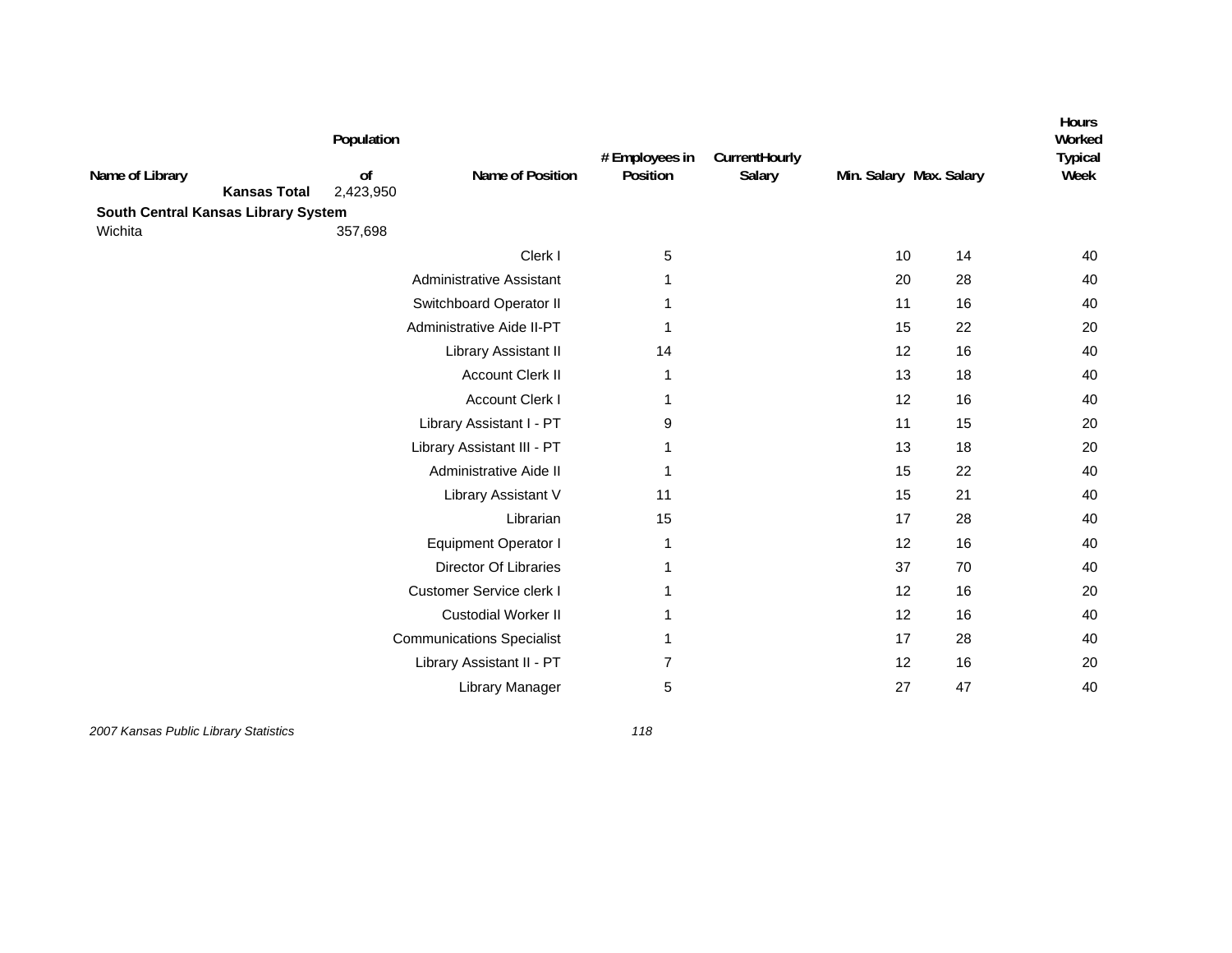| Name of Library                     | <b>Kansas Total</b> | Population<br>of<br>2,423,950 | Name of Position                   | # Employees in<br>Position | CurrentHourly<br>Salary | Min. Salary Max. Salary |                | Hours<br>Worked<br><b>Typical</b><br>Week |
|-------------------------------------|---------------------|-------------------------------|------------------------------------|----------------------------|-------------------------|-------------------------|----------------|-------------------------------------------|
| South Central Kansas Library System |                     |                               |                                    |                            |                         |                         |                |                                           |
|                                     |                     |                               | Library Assistant III              | 6                          |                         | 13                      | 18             | 40                                        |
|                                     |                     |                               | <b>Clerical Aide</b>               | 18                         |                         | 8                       | 12             | 20                                        |
|                                     |                     |                               | Clerk I - PT                       | 23                         |                         | 10                      | 14             | 20                                        |
|                                     |                     |                               | Library Assistant IV               | 10                         |                         | 14                      | 20             | 40                                        |
|                                     |                     |                               | Senior Librarian                   | 11                         |                         | 22                      | 36             | 40                                        |
|                                     |                     |                               | Library Assistant I                | 5                          |                         | 11                      | 15             | 40                                        |
|                                     |                     |                               | Clerk II                           | $\overline{c}$             |                         | 11                      | 15             | 40                                        |
| Winfield                            |                     | 11,741                        |                                    |                            |                         |                         |                |                                           |
|                                     |                     |                               | <b>Circulation Assistant</b>       | 3                          | 6                       | 5                       | $\overline{7}$ | 12                                        |
|                                     |                     |                               | <b>Technical Services Clerk</b>    | 1                          | 12                      | 18,429                  | 24,752         | 40                                        |
|                                     |                     |                               | Special Services Librarian         | 1                          | 13                      | 23,000                  | 34,500         | 40                                        |
|                                     |                     |                               | <b>Circulation Clerk</b>           | 3                          | 9                       | 8                       | 11             | 18                                        |
|                                     |                     |                               | <b>Library Director</b>            | 1                          | 19                      | 36,500                  | 52,500         | 40                                        |
|                                     |                     |                               | <b>Circulation/Reference Clerk</b> | 1                          | 9                       | 18,429                  | 24,572         | 40                                        |
|                                     |                     |                               | Youth Services                     | 1                          | 14                      | 23,000                  | 34,500         | 40                                        |
| Zenda                               |                     | 196                           |                                    |                            |                         |                         |                |                                           |
|                                     |                     |                               | Librarian                          | 1                          | \$7.25                  | \$7.25                  | \$7.25         | 15                                        |
|                                     |                     |                               | Library Aide                       | 3                          | \$5.50                  | \$5.15                  | \$6.15         | 3                                         |
|                                     | <b>System Total</b> | 631,854                       |                                    |                            |                         |                         |                |                                           |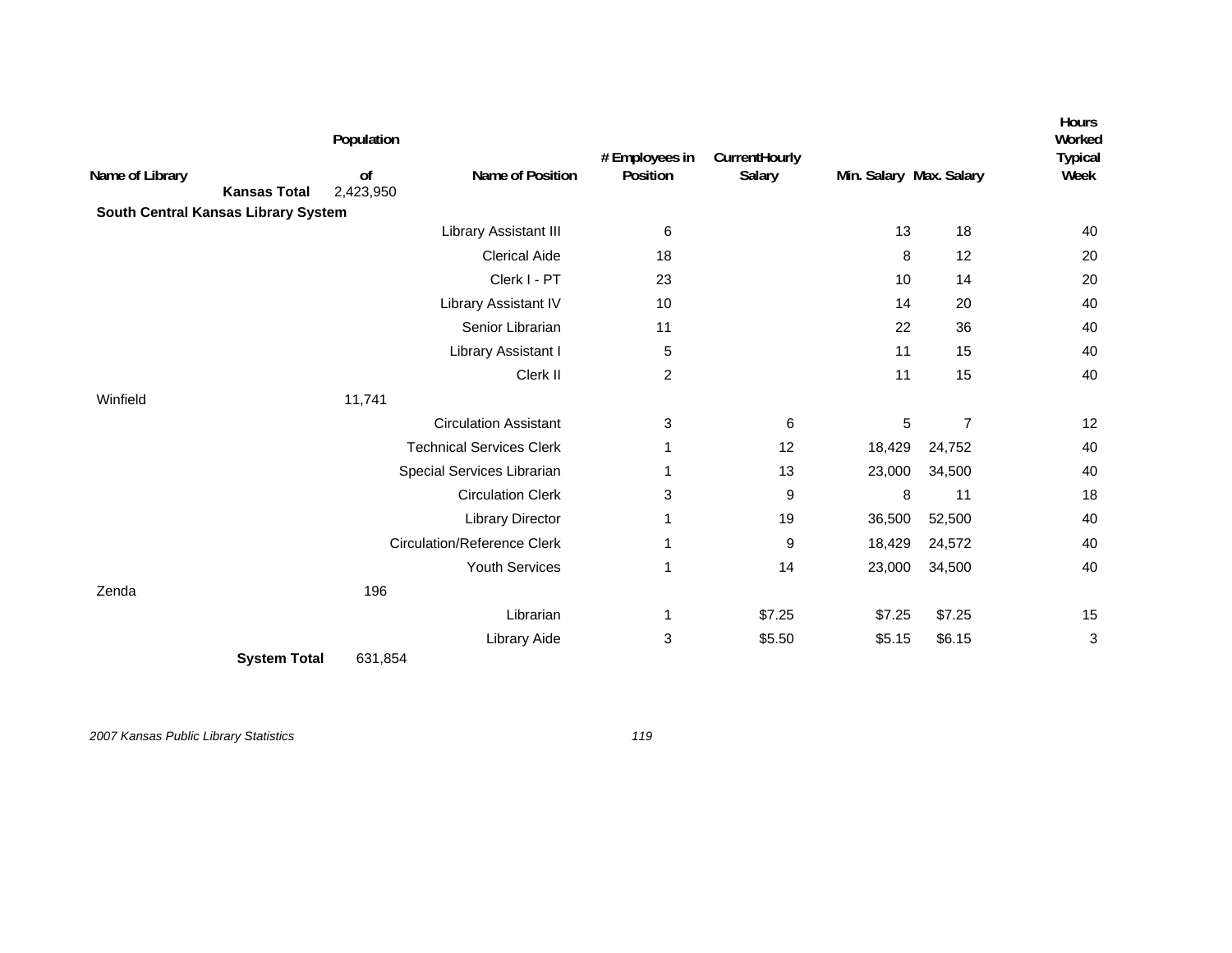|                                        | Population      |                           | # Employees in | CurrentHourly    |                         |         | Hours<br>Worked<br><b>Typical</b> |
|----------------------------------------|-----------------|---------------------------|----------------|------------------|-------------------------|---------|-----------------------------------|
| Name of Library<br><b>Kansas Total</b> | of<br>2,423,950 | Name of Position          | Position       | Salary           | Min. Salary Max. Salary |         | Week                              |
| <b>Southeast Kansas Library System</b> |                 |                           |                |                  |                         |         |                                   |
| Altamont                               | 1,064           |                           |                |                  |                         |         |                                   |
|                                        |                 | Librarian and Assistant   | 1              | \$13.95          | \$6.50                  | \$13.95 | 24                                |
| Altoona                                | 474             |                           |                |                  |                         |         |                                   |
|                                        |                 | Library Aide              | $\overline{c}$ | 6                | $\,6$                   | $\,6$   | 35                                |
| Arma                                   | 1,490           |                           |                |                  |                         |         |                                   |
|                                        |                 | Director                  | 1              | $\boldsymbol{9}$ | 5                       |         | 30                                |
| <b>Baxter Springs</b>                  | 4,221           |                           |                |                  |                         |         |                                   |
|                                        |                 | Bookkeeper                | 1              | 11               | 10                      |         | $\overline{c}$                    |
|                                        |                 | <b>Circulation Clerk</b>  | 1              | 8                | 6                       | 9       | 30                                |
|                                        |                 | Library Page              | 1              | 6                | 6                       |         | 6                                 |
|                                        |                 | Janitor                   | 1              | 8                | 6                       |         | $\ensuremath{\mathsf{3}}$         |
|                                        |                 | <b>Assistant Director</b> | 1              | 9.00,            |                         |         | 35                                |
|                                        |                 | Director                  | 1              | 19               |                         |         | 35                                |
| <b>Blue Mound</b>                      | 545             |                           |                |                  |                         |         |                                   |
|                                        |                 | Assistant Librarian       | 1              | \$6.50           | \$5.85                  | \$6.60  | $\,6$                             |
|                                        |                 | Librarian                 | 1              | \$7.75           | \$5.85                  | \$7.75  | 30                                |
| Bronson                                | 339             |                           |                |                  |                         |         |                                   |
|                                        |                 | Librarian/Director        | 1              | 6                | 6                       | 6       | 18                                |
|                                        |                 | Assistant Librarian       | 1              | 6                | 6                       | $\,6\,$ | $\pmb{0}$                         |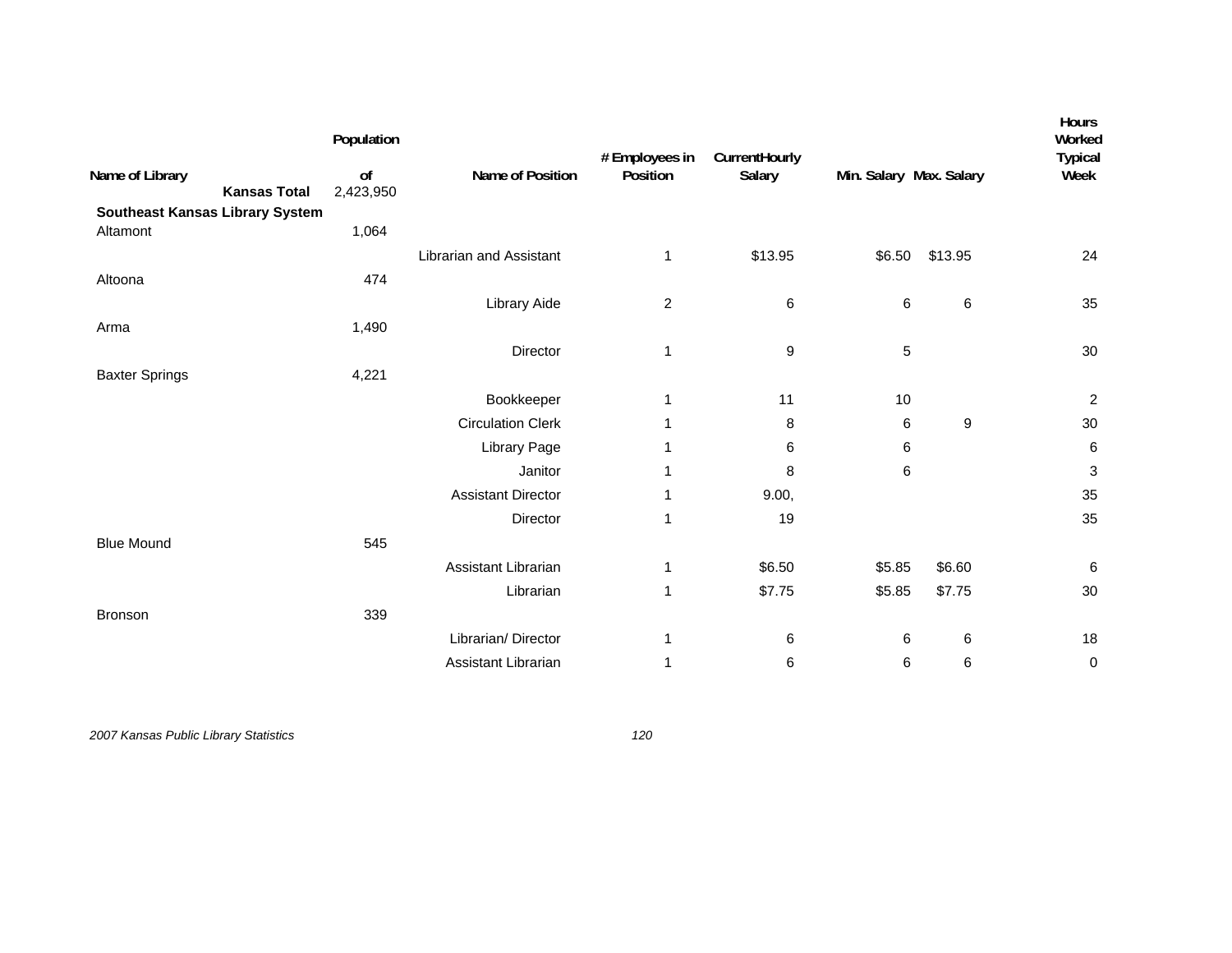|                                        | Population      |                                      | # Employees in | CurrentHourly  |                |                         | Hours<br>Worked<br><b>Typical</b> |
|----------------------------------------|-----------------|--------------------------------------|----------------|----------------|----------------|-------------------------|-----------------------------------|
| Name of Library<br><b>Kansas Total</b> | of<br>2,423,950 | Name of Position                     | Position       | Salary         |                | Min. Salary Max. Salary |                                   |
| Southeast Kansas Library System        |                 |                                      |                |                |                |                         |                                   |
| Burlington                             | 8,701           |                                      |                |                |                |                         |                                   |
|                                        |                 | <b>Financial Resource Specialist</b> | 1              | 17             | 16             | 19                      | 40                                |
|                                        |                 | <b>Library Director</b>              | 5              | 17             | 12             | 19                      | 40                                |
|                                        |                 | <b>Assistant Branch Director</b>     | 5              | 12             | 9              | 13                      | 40                                |
|                                        |                 | <b>Library Assistants</b>            | 13             | 9              | 8              | 10                      | 20                                |
|                                        |                 | Administrator                        | 1              | 21             |                |                         | 40                                |
|                                        |                 | Maintenance Worker                   | 1              | 12             | 12             | 15                      | 40                                |
|                                        |                 | Custodians                           | 6              | $\overline{7}$ | $\overline{7}$ | 10                      | $\boldsymbol{9}$                  |
|                                        |                 | <b>Technical Services Associate</b>  | $\mathbf{1}$   | 12             | 12             | 18                      | 40                                |
| Caney                                  | 1,994           |                                      |                |                |                |                         |                                   |
|                                        |                 | <b>Library Director</b>              | 1              | 12             | 8              | 14                      | 29 to 35                          |
| Chanute                                | 16,298          |                                      |                |                |                |                         |                                   |
|                                        |                 | <b>Adult Services</b>                | 1              | 14             | not set        | not set                 | 40                                |
|                                        |                 | <b>Children's Services</b>           | 2              | 12             | not set        | not set                 | 40                                |
|                                        |                 | Director                             | 1              | 22             | not set        | not set                 | 40                                |
|                                        |                 | Page                                 | 2              | 6              | 6              | not set                 | 10                                |
|                                        |                 | Library Assistant                    | 5              | 8              | $\overline{7}$ | not set                 | 15                                |
| Cherryvale                             | 2,271           |                                      |                |                |                |                         |                                   |
|                                        |                 | Reception                            | 1              | \$5.42         | \$5.42         | \$5.85                  | 20                                |
|                                        |                 |                                      |                |                |                |                         |                                   |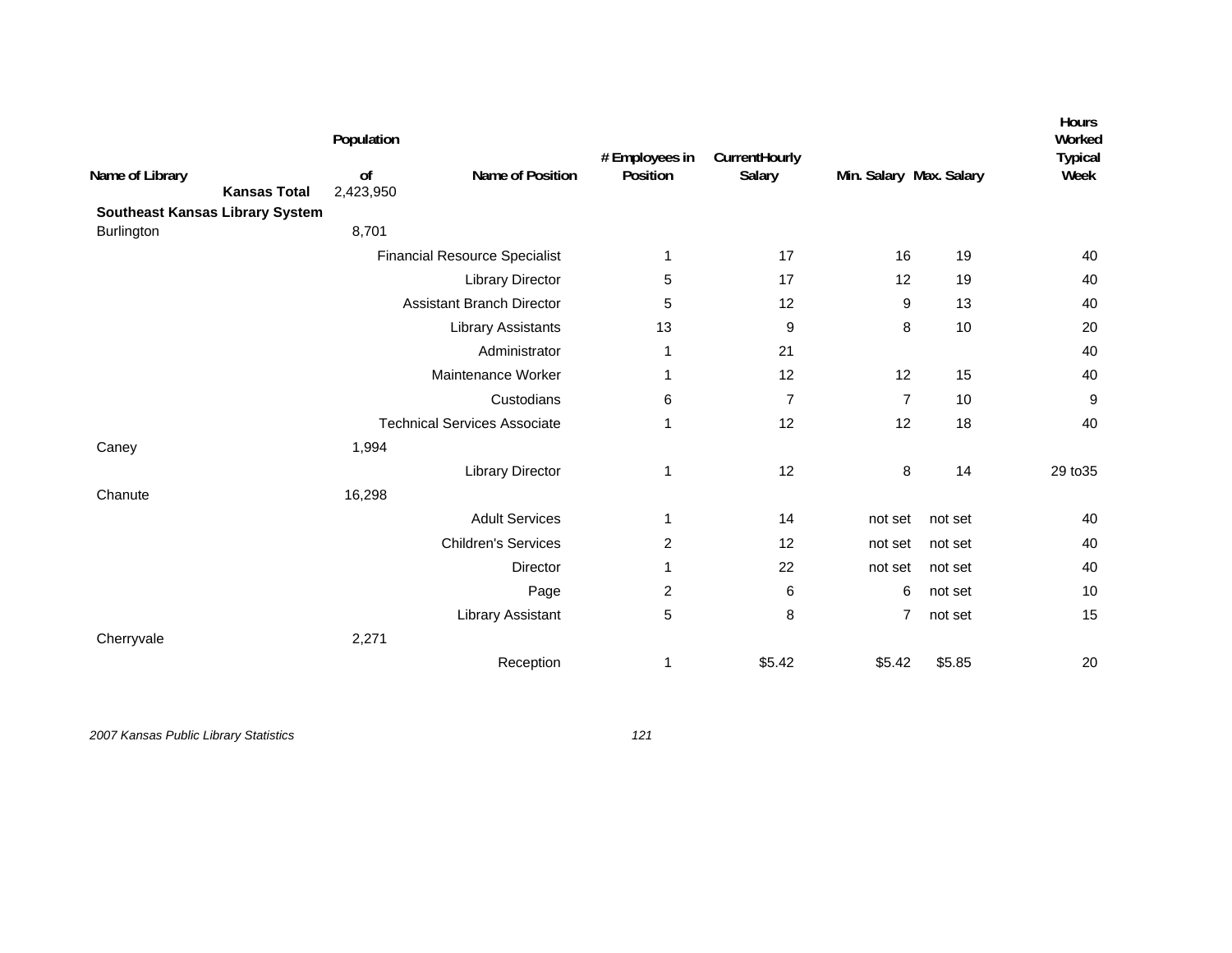| Name of Library<br><b>Kansas Total</b>            | Population<br>of<br>2,423,950 | Name of Position                    | # Employees in<br>Position | CurrentHourly<br>Salary | Min. Salary Max. Salary |      | Hours<br>Worked<br><b>Typical</b><br>Week |
|---------------------------------------------------|-------------------------------|-------------------------------------|----------------------------|-------------------------|-------------------------|------|-------------------------------------------|
| <b>Southeast Kansas Library System</b><br>Chetopa | 1,234                         |                                     |                            |                         |                         |      |                                           |
|                                                   |                               | Librarian                           | 1                          | \$10                    | \$6                     | \$10 | 20                                        |
| Coffeyville                                       | 10,387                        |                                     |                            |                         |                         |      |                                           |
|                                                   |                               | Custodian                           | 1                          | $\boldsymbol{7}$        | 6                       | 9    | 23                                        |
|                                                   |                               | <b>Shelving Clerk</b>               | 1                          | 8                       | 6                       | 10   | 33                                        |
|                                                   |                               | <b>Library Clerks</b>               | 4                          | 11                      | $\overline{7}$          | 15   | 35                                        |
|                                                   |                               | <b>Technical Services</b>           | 1                          | 15                      | $\bf 8$                 | 15   | 40                                        |
| Columbus                                          | 3,240                         |                                     |                            |                         |                         |      |                                           |
|                                                   |                               | Children's Librarian                | 1                          | $\overline{7}$          | 6                       |      | 20                                        |
|                                                   |                               | Director                            | 1                          | 14                      | $\overline{7}$          |      | 35                                        |
|                                                   |                               | <b>Assistant Director</b>           | 1                          | 10                      | 6                       |      | 20                                        |
|                                                   |                               | Clerk                               | $\overline{c}$             | $5.85 - 6.00$           | 6                       |      | 10                                        |
| Erie                                              | 1,153                         |                                     |                            |                         |                         |      |                                           |
|                                                   |                               | <b>Library Director</b>             | 1                          | 10                      | 8                       | 11   | 39                                        |
|                                                   |                               | Library Aide                        | $\overline{c}$             | $\overline{7}$          | 6                       | 8    | 10                                        |
| Eureka                                            | 2,639                         |                                     |                            |                         |                         |      |                                           |
|                                                   |                               | Children's Librarian                | 1                          | $\overline{7}$          |                         |      | 20                                        |
|                                                   |                               | <b>Director</b>                     | 1                          | 16                      |                         |      | 40                                        |
|                                                   |                               | <b>Technical Services Librarian</b> | 1                          | 7                       |                         |      | 33                                        |
|                                                   |                               | Cataloger                           | 1                          | 8                       |                         |      | 20                                        |
|                                                   |                               |                                     |                            |                         |                         |      |                                           |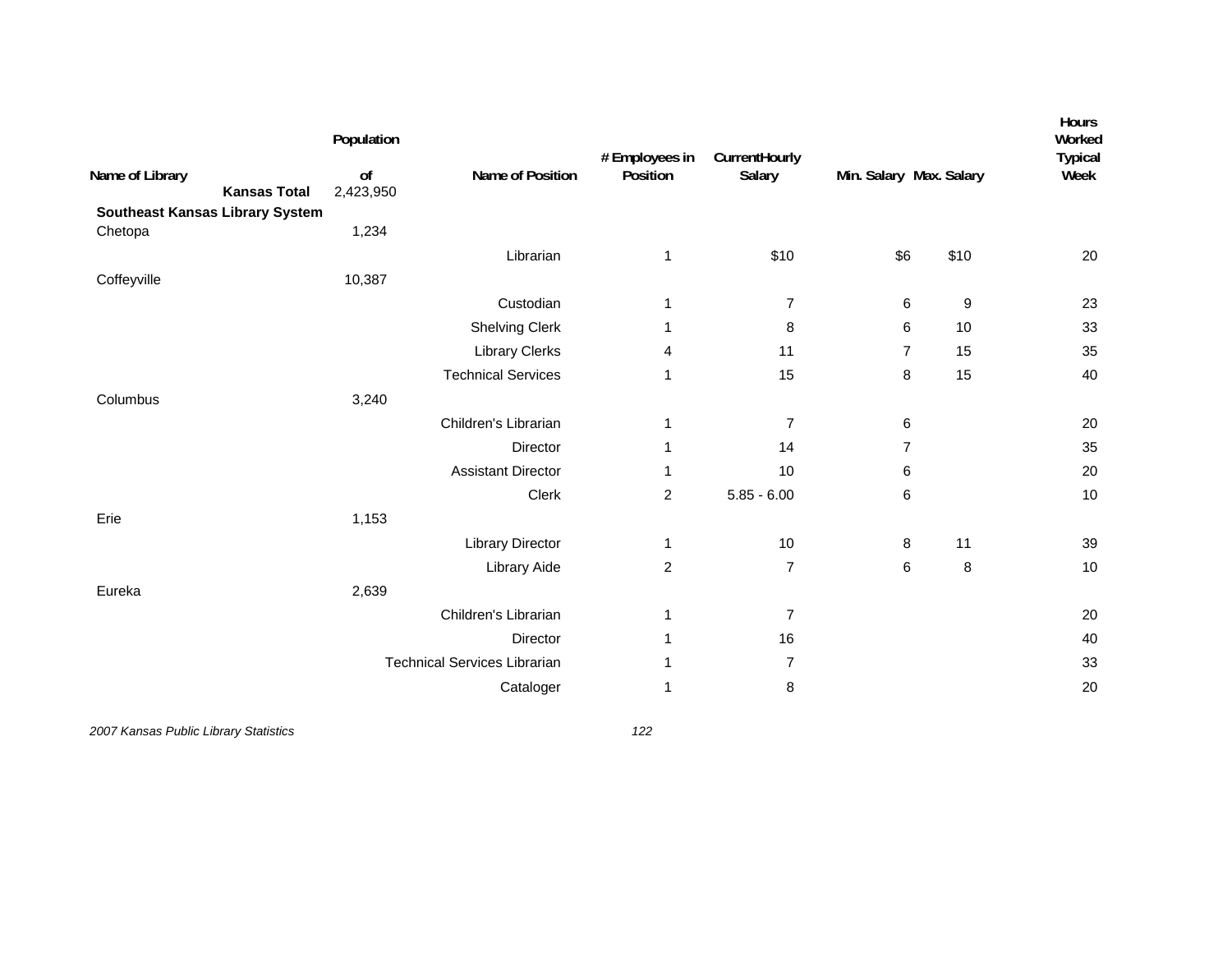|                                        | Population      |                                  | # Employees in | CurrentHourly  |                         |   | <b>Hours</b><br>Worked<br><b>Typical</b> |
|----------------------------------------|-----------------|----------------------------------|----------------|----------------|-------------------------|---|------------------------------------------|
| Name of Library<br><b>Kansas Total</b> | 0f<br>2,423,950 | Name of Position                 | Position       | Salary         | Min. Salary Max. Salary |   | Week                                     |
| <b>Southeast Kansas Library System</b> |                 |                                  |                |                |                         |   |                                          |
| <b>Fall River</b>                      | 146             |                                  |                |                |                         |   |                                          |
|                                        |                 | Substitue Librarian              | 1              | 6              | 6                       | 6 | 8                                        |
| Fort Scott                             | 7,976           |                                  |                |                |                         |   |                                          |
|                                        |                 | <b>Adult Services Clerk</b>      | 1              | 8              |                         |   | 40                                       |
|                                        |                 | <b>Children's Services Clerk</b> | 1              | 10             |                         |   | 37                                       |
|                                        |                 | <b>Adult Services Librarian</b>  | 1              | 10             |                         |   | 37                                       |
|                                        |                 | Children's Librarian             | 1              | 18             |                         |   | 35                                       |
|                                        |                 | Custodian                        | 1              | $\overline{7}$ |                         |   | 20                                       |
|                                        |                 | Director                         | 1              | 20             |                         |   | 40                                       |
| Fredonia                               | 2,472           |                                  |                |                |                         |   |                                          |
|                                        |                 | Director                         | $\mathbf{1}$   | 13             | 8                       |   | 40                                       |
|                                        |                 | Aide                             | 2              | 6              | 6                       |   | 16                                       |
|                                        |                 | <b>Assistant Director</b>        | 1              | 8              | 8                       |   | 39                                       |
| Galena                                 | 3,171           |                                  |                |                |                         |   |                                          |
|                                        |                 | Director                         | 1              | 7              | 0                       | 0 | 43                                       |

*2007 Kansas Public Library Statistics 123*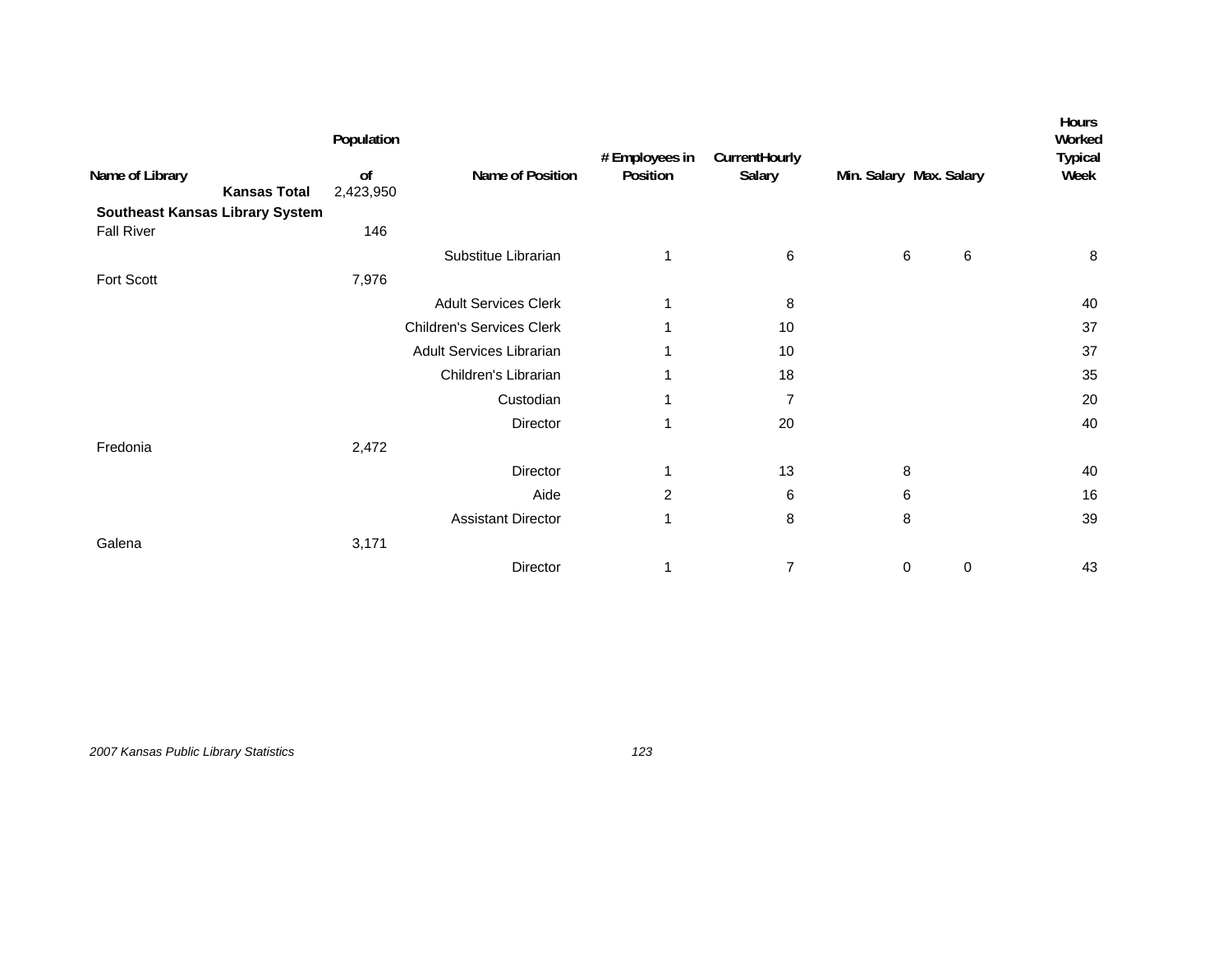| Name of Library<br><b>Kansas Total</b> | Population<br>o <sub>f</sub> | Name of Position      | # Employees in<br>Position | CurrentHourly<br>Salary | Min. Salary Max. Salary |                | Hours<br>Worked<br><b>Typical</b><br>Week |
|----------------------------------------|------------------------------|-----------------------|----------------------------|-------------------------|-------------------------|----------------|-------------------------------------------|
| <b>Southeast Kansas Library System</b> | 2,423,950                    |                       |                            |                         |                         |                |                                           |
| Garnett                                | 3,280                        |                       |                            |                         |                         |                |                                           |
|                                        |                              | Janitor               | 1                          | 9                       | 7                       |                | 9                                         |
|                                        |                              | Library Clerk         | 1                          | 9                       | $\overline{7}$          |                | 20                                        |
|                                        |                              | Director              | 1                          | 13                      |                         |                | 40                                        |
|                                        |                              | <b>Adult Services</b> | 1                          | 10                      | 7                       |                |                                           |
|                                        |                              | Youth Services        | 1                          | $\overline{7}$          | $\overline{7}$          |                | 25                                        |
|                                        |                              | Interlibrary Loan     | 1                          | $\overline{7}$          | $\overline{7}$          |                | 26                                        |
| Girard                                 | 2,660                        |                       |                            |                         |                         |                |                                           |
|                                        |                              | Young Adult Librarian | 1                          | 8                       | 8                       | 10             | 40                                        |
|                                        |                              | Children's Librarian  | 2                          | 8                       | 8                       | 10             | 40                                        |
|                                        |                              | Director              | 1                          | 16                      | 11                      | 19             | 45                                        |
|                                        |                              | <b>Adult Services</b> | $\overline{c}$             | 8                       | $\bf 8$                 | 10             | 40                                        |
| Grenola                                | 217                          |                       |                            |                         |                         |                |                                           |
|                                        |                              | Librarian             | 1                          | 6                       | $\,$ 5 $\,$             | $\,6$          | 13                                        |
| Hamilton                               | 312                          |                       |                            |                         |                         |                |                                           |
|                                        |                              | Director              | 1                          | $\overline{7}$          | 5                       | $\overline{7}$ | 20                                        |
| Howard                                 | 764                          |                       |                            |                         |                         |                |                                           |
|                                        |                              | Librarian             | 1                          | $\overline{7}$          | 6                       |                | 18                                        |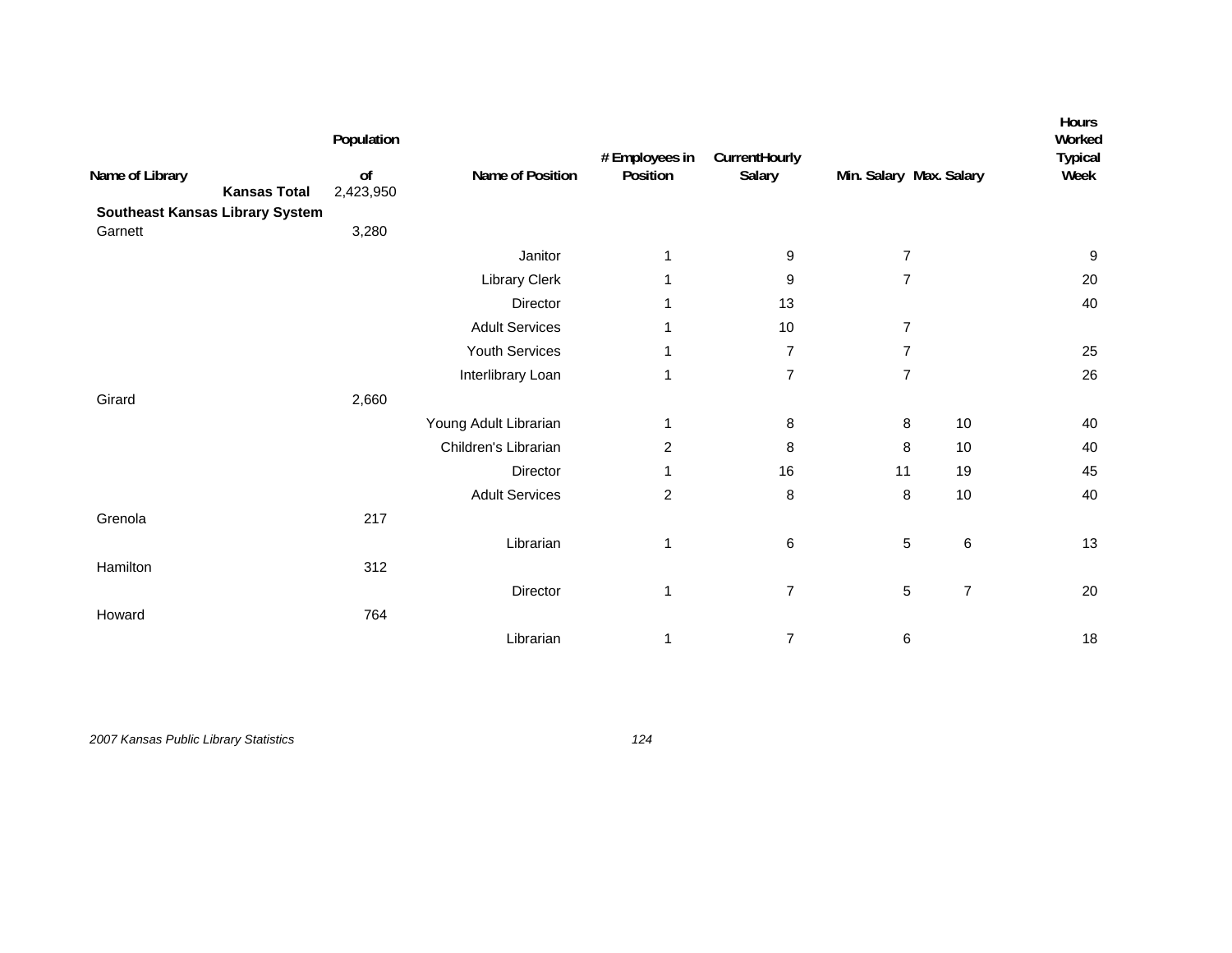|                                        | Population      |                         | # Employees in | CurrentHourly |                         |       | <b>Hours</b><br>Worked<br><b>Typical</b> |
|----------------------------------------|-----------------|-------------------------|----------------|---------------|-------------------------|-------|------------------------------------------|
| Name of Library<br><b>Kansas Total</b> | of<br>2,423,950 | Name of Position        | Position       | Salary        | Min. Salary Max. Salary | Week  |                                          |
| <b>Southeast Kansas Library System</b> |                 |                         |                |               |                         |       |                                          |
| Humboldt                               | 1,906           |                         |                |               |                         |       |                                          |
|                                        |                 | Director                |                | 15            |                         |       | 33                                       |
|                                        |                 | Librarian               |                | 10            | 6                       |       | 15                                       |
|                                        |                 | Library Aide            | 1              | 8             | 6                       |       | 15                                       |
| Independence                           | 13,540          |                         |                |               |                         |       |                                          |
|                                        |                 | Custodian               | 1              | 8             |                         |       | 13                                       |
|                                        |                 | <b>Library Director</b> |                | 28            | 58099                   | 58099 | 40                                       |
|                                        |                 | Librarian Associate     | 2              |               | 28875                   | 34298 | 40                                       |
|                                        |                 | Children's Librarian    | 1              |               | 28862                   | 28862 | 40                                       |
|                                        |                 | Clerk 3                 | 1              | 9             | 19310                   | 23062 | 40                                       |
|                                        |                 | Clerk 3                 | $\overline{2}$ | 9             | 19594                   |       | 40                                       |
|                                        |                 | Clerk 3                 |                | 9             | 19594                   |       | 30                                       |
|                                        |                 | Page                    | $\overline{c}$ | 6             |                         |       | 13                                       |
|                                        |                 | Clerk 1                 | 2              | 8             | 7925                    |       | 20                                       |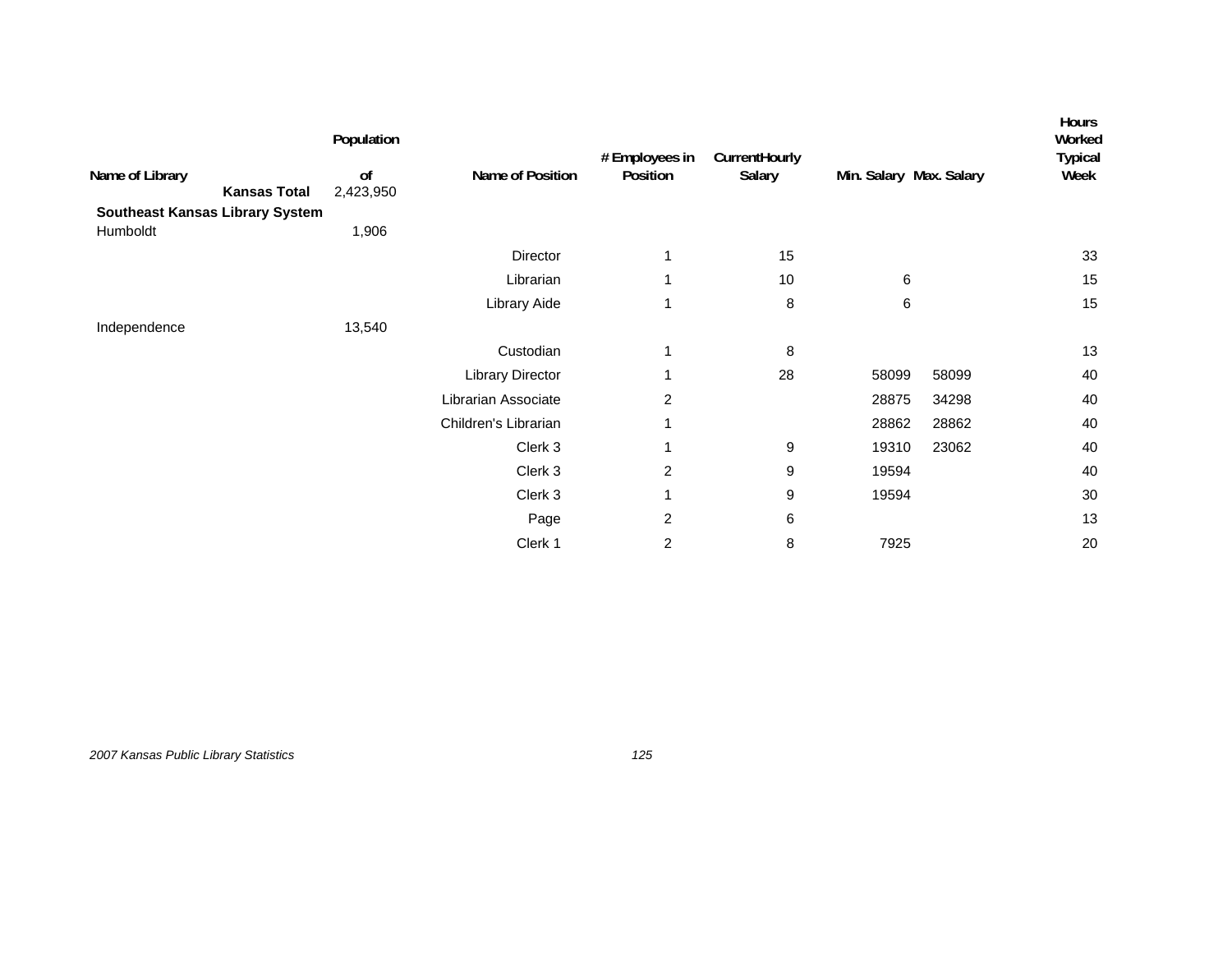| Name of Library<br><b>Southeast Kansas Library System</b> | <b>Kansas Total</b> | Population<br>of<br>2,423,950 | Name of Position               | # Employees in<br>Position | CurrentHourly<br>Salary | Min. Salary Max. Salary |         | Hours<br>Worked<br><b>Typical</b><br>Week |
|-----------------------------------------------------------|---------------------|-------------------------------|--------------------------------|----------------------------|-------------------------|-------------------------|---------|-------------------------------------------|
| Iola                                                      |                     | 5,966                         |                                |                            |                         |                         |         |                                           |
|                                                           |                     |                               | <b>Library Assistant</b>       | $\overline{2}$             | 8.93-9.26               | not set                 | not set | 32                                        |
|                                                           |                     |                               | Clerk/shelvers                 | 4                          | 5.85-6.84               | not set                 | not set | 13-20                                     |
|                                                           |                     |                               | Children's Librarian           | 1                          | 12                      | not set                 | not set | 40                                        |
|                                                           |                     |                               | Public Services Librarian      |                            | 10                      | not set                 | not set | 40                                        |
|                                                           |                     |                               | Administrative Assistant       | 1                          | 16                      | not set                 | not set | 13                                        |
|                                                           |                     |                               | Director                       | 1                          | 30                      | not set                 | not set | 13                                        |
| Lacygne                                                   |                     | 1,758                         |                                |                            |                         |                         |         |                                           |
|                                                           |                     |                               | Librarian                      | 1                          | \$11.92                 | \$8.00                  |         | 12                                        |
|                                                           |                     |                               | Librarian/Story Hour           | 1                          | \$8.84                  | \$8.00                  |         | 22                                        |
|                                                           |                     |                               | Librarian/Technology/Childrens |                            | \$11.92                 | \$8.00                  |         | 20                                        |
|                                                           |                     |                               | Director                       | 1                          | \$12.45                 | \$8.00                  |         | 36                                        |
| Madison, Kansas                                           |                     | 771                           |                                |                            |                         |                         |         |                                           |
|                                                           |                     |                               | <b>Library Director</b>        | 1                          | \$11.12                 |                         |         | 28                                        |
| Mccune                                                    |                     | 767                           |                                |                            |                         |                         |         |                                           |
|                                                           |                     |                               | Librarian                      | 1                          | $\overline{7}$          | 6                       |         | 14                                        |
| Moline                                                    |                     | 431                           |                                |                            |                         |                         |         |                                           |
|                                                           |                     |                               | <b>Library Director</b>        | 1                          | 8                       | 6                       |         | 13                                        |
| Mound City                                                |                     | 1,447                         |                                |                            |                         |                         |         |                                           |
|                                                           |                     |                               | <b>Library Director</b>        | 1                          | 10                      | $\overline{7}$          | 11      | 30                                        |
|                                                           |                     |                               |                                |                            |                         |                         |         |                                           |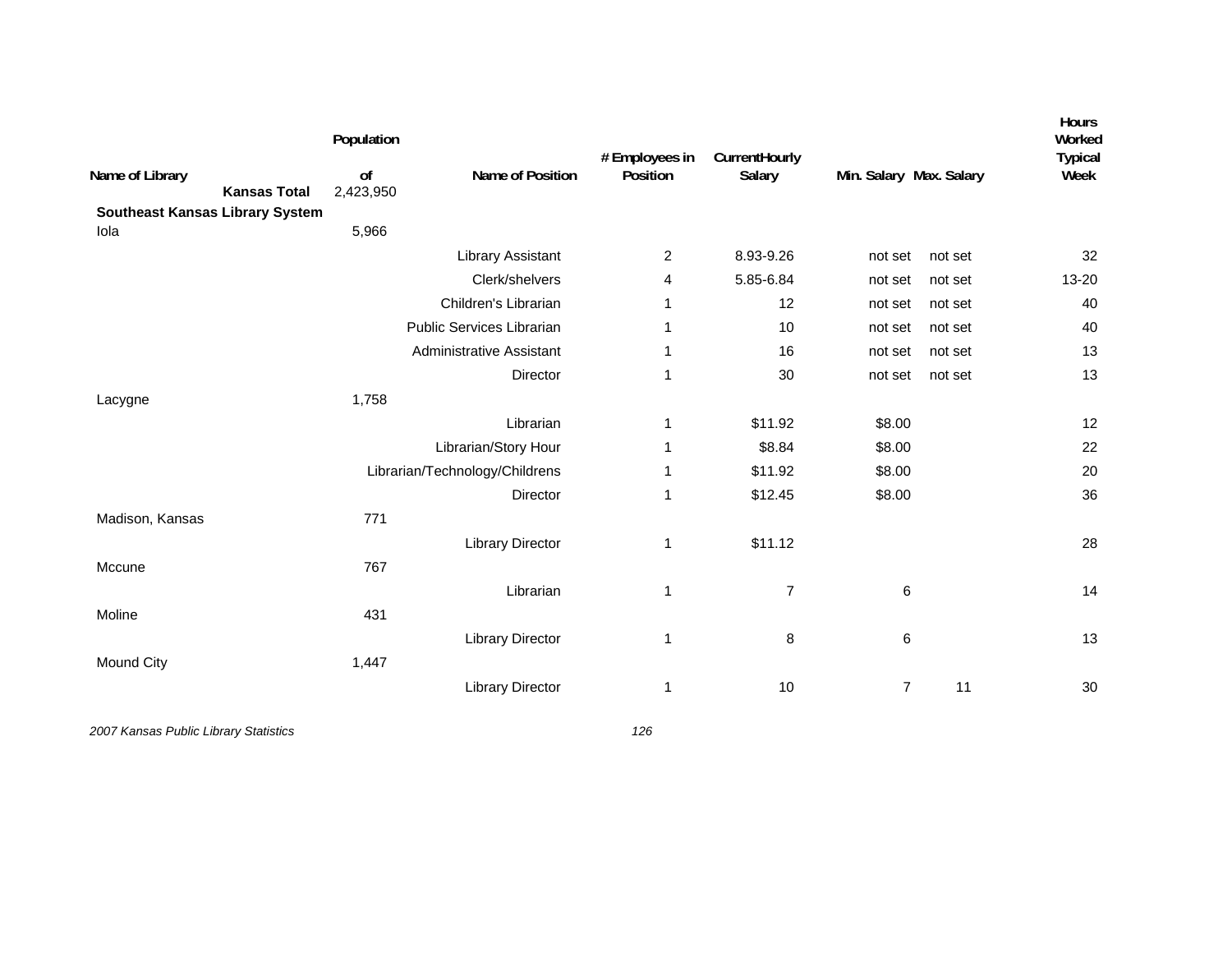|                 |                                        | Population    |                              | # Employees in | CurrentHourly  |                         |    | <b>Hours</b><br>Worked<br><b>Typical</b> |
|-----------------|----------------------------------------|---------------|------------------------------|----------------|----------------|-------------------------|----|------------------------------------------|
| Name of Library |                                        | <sub>of</sub> | Name of Position             | Position       | Salary         | Min. Salary Max. Salary |    | Week                                     |
|                 | <b>Kansas Total</b>                    | 2,423,950     |                              |                |                |                         |    |                                          |
|                 | <b>Southeast Kansas Library System</b> |               |                              |                |                |                         |    |                                          |
| Neodesha        |                                        | 2,664         |                              |                |                |                         |    |                                          |
|                 |                                        |               | Children's Librarian         | 1              | $\overline{7}$ | 6                       | 8  | 33                                       |
|                 |                                        |               | <b>Assistant Director</b>    | 1              | 8              | 7                       | 9  | 38                                       |
|                 |                                        |               | <b>Circulation Assistant</b> | 3              | 7              | 6                       | 7  | 8                                        |
|                 |                                        |               | Janitorial                   | 1              | 9              | 9                       | 9  | 8                                        |
|                 |                                        |               | Director                     | 1              | 11             | 9                       | 12 | 38                                       |
| Oswego          |                                        | 2,000         |                              |                |                |                         |    |                                          |
|                 |                                        |               | <b>Library Assistant</b>     | 1              | 9              | 8                       | 10 | 17                                       |
|                 |                                        |               | Student Librarian            | 1              | 8              | 6                       | 10 | 13                                       |
| Parker          |                                        | 2,061         |                              |                |                |                         |    |                                          |
|                 |                                        |               | LIBRARIAN/DIRECTOR           | 1              | 9              | $\overline{7}$          | 11 | 20                                       |
|                 |                                        |               | Librarian Assistant          | 3              | 7              | 7                       |    |                                          |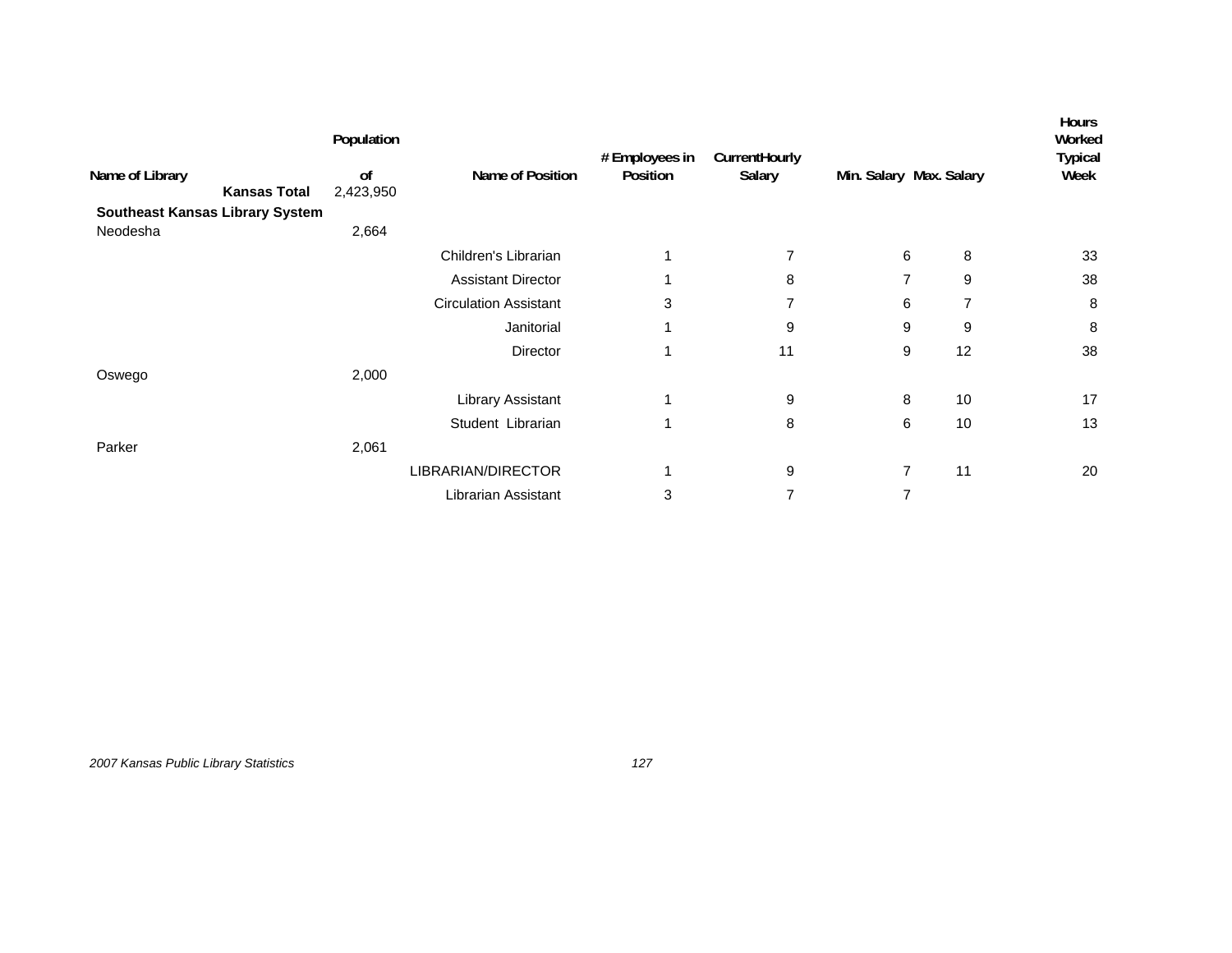|                 |                                        | Population      |                                           |                            |                         |                         | Hours<br>Worked<br><b>Typical</b> |
|-----------------|----------------------------------------|-----------------|-------------------------------------------|----------------------------|-------------------------|-------------------------|-----------------------------------|
| Name of Library | <b>Kansas Total</b>                    | of<br>2,423,950 | Name of Position                          | # Employees in<br>Position | CurrentHourly<br>Salary | Min. Salary Max. Salary | Week                              |
|                 | <b>Southeast Kansas Library System</b> |                 |                                           |                            |                         |                         |                                   |
| Parsons         |                                        | 11,237          |                                           |                            |                         |                         |                                   |
|                 |                                        |                 | Evening/Weekend Circulation Assistant     |                            | 6                       |                         | 30                                |
|                 |                                        |                 | <b>Assistant Library Director</b>         |                            | 10                      |                         | 40                                |
|                 |                                        |                 | Shelver                                   |                            | 6                       |                         | 4                                 |
|                 |                                        |                 | Children's Librarian                      |                            | 10                      |                         | 40                                |
|                 |                                        |                 | Children's Library Assistant              |                            | 6                       |                         | 8                                 |
|                 |                                        |                 | <b>Technical Services Assistant</b>       |                            | 7                       |                         | 25                                |
|                 |                                        |                 | Children's Library Page                   |                            | 6                       |                         | 8                                 |
|                 |                                        |                 | Interlibrary Loan/Acquisitions Specialist |                            | 7                       |                         | 40                                |
|                 |                                        |                 | Library Page                              |                            | 6                       |                         | 10                                |
|                 |                                        |                 | <b>Head of Circulation</b>                |                            | 9                       |                         | 40                                |
|                 |                                        |                 | Young Adult/Circulation Specialist        |                            | 8                       |                         | 30                                |
|                 |                                        |                 | <b>Library Director</b>                   |                            | 19                      |                         | 40                                |
|                 |                                        |                 | <b>Public Services Specialist</b>         |                            | 8                       |                         | 16                                |
|                 |                                        |                 | <b>Public Relations Specialist</b>        |                            | 6                       |                         | 19                                |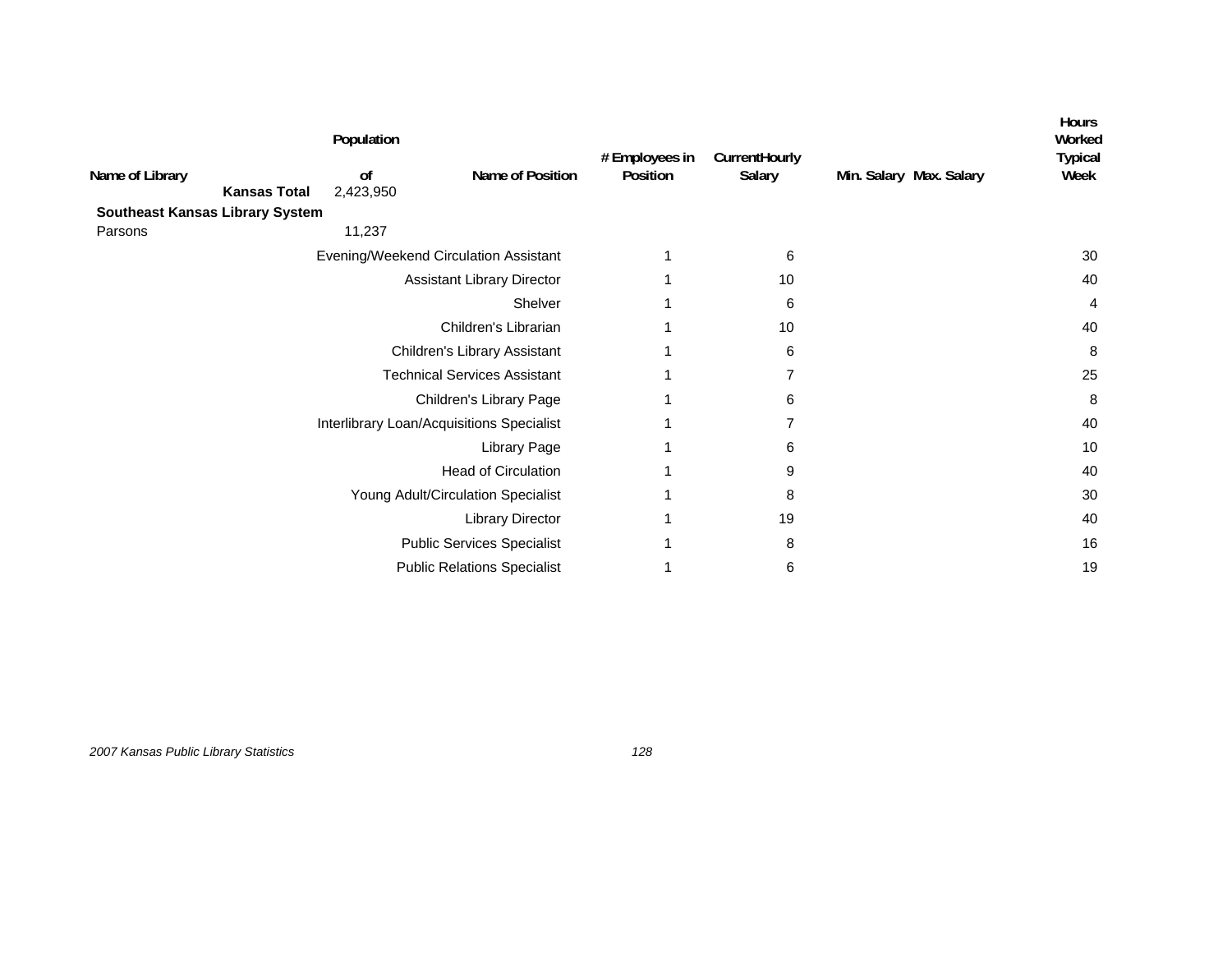|                 |                                        | Population      |                                 | # Employees in | CurrentHourly |                         |             | Hours<br>Worked<br><b>Typical</b> |
|-----------------|----------------------------------------|-----------------|---------------------------------|----------------|---------------|-------------------------|-------------|-----------------------------------|
| Name of Library | <b>Kansas Total</b>                    | of<br>2,423,950 | Name of Position                | Position       | Salary        | Min. Salary Max. Salary |             | Week                              |
|                 | <b>Southeast Kansas Library System</b> |                 |                                 |                |               |                         |             |                                   |
| Pittsburg       |                                        | 19,120          |                                 |                |               |                         |             |                                   |
|                 |                                        |                 | Head, Technical Processing      | 1              | 15            | 13                      | 18          | 40                                |
|                 |                                        |                 | <b>Director</b>                 | 1              | 29            | 24                      | 34          | 40                                |
|                 |                                        |                 | Head, Adult Services            | 1              | 17            | 15                      | 20          | 40                                |
|                 |                                        |                 | Head, Youth Services            | 1              | 16            | 15                      | 20          | 40                                |
|                 |                                        |                 | Head, Information Technology    | 1              | 15            | 14                      | 19          | 40                                |
|                 |                                        |                 | Head, Young Adult Services      | 1              | 15            | 13                      | 18          | 40                                |
|                 |                                        |                 | Head, Circulation               | 1              | 15            | 13                      | 18          | 40                                |
|                 |                                        |                 | Custodian/Maintenance           | 1              | 11            | 9                       | 12          | 40                                |
|                 |                                        |                 | PT Assistant                    | 5              | 8             | $\overline{7}$          | 9           | 20                                |
|                 |                                        |                 | PT Assistant                    | $\overline{7}$ | 9             | $\overline{7}$          | 9           | 18                                |
|                 |                                        |                 | PT Assistant                    | 4              | 9             | 8                       | 10          | 22                                |
|                 |                                        |                 | Shelver                         | $\overline{c}$ | 6             | 6                       | 6           | 20                                |
|                 |                                        |                 | <b>Administrative Assistant</b> | 1              | 14            | 11                      | 15          | 40                                |
| Prescott        |                                        | 282             |                                 |                |               |                         |             |                                   |
|                 |                                        |                 | <b>Library Director</b>         | 1              | 8             | 8                       | $\mathbf 0$ | 9                                 |
| Savonburg       |                                        | 89              |                                 |                |               |                         |             |                                   |
|                 |                                        |                 | Director                        | 1              | 8             | 6                       | 8           | 13                                |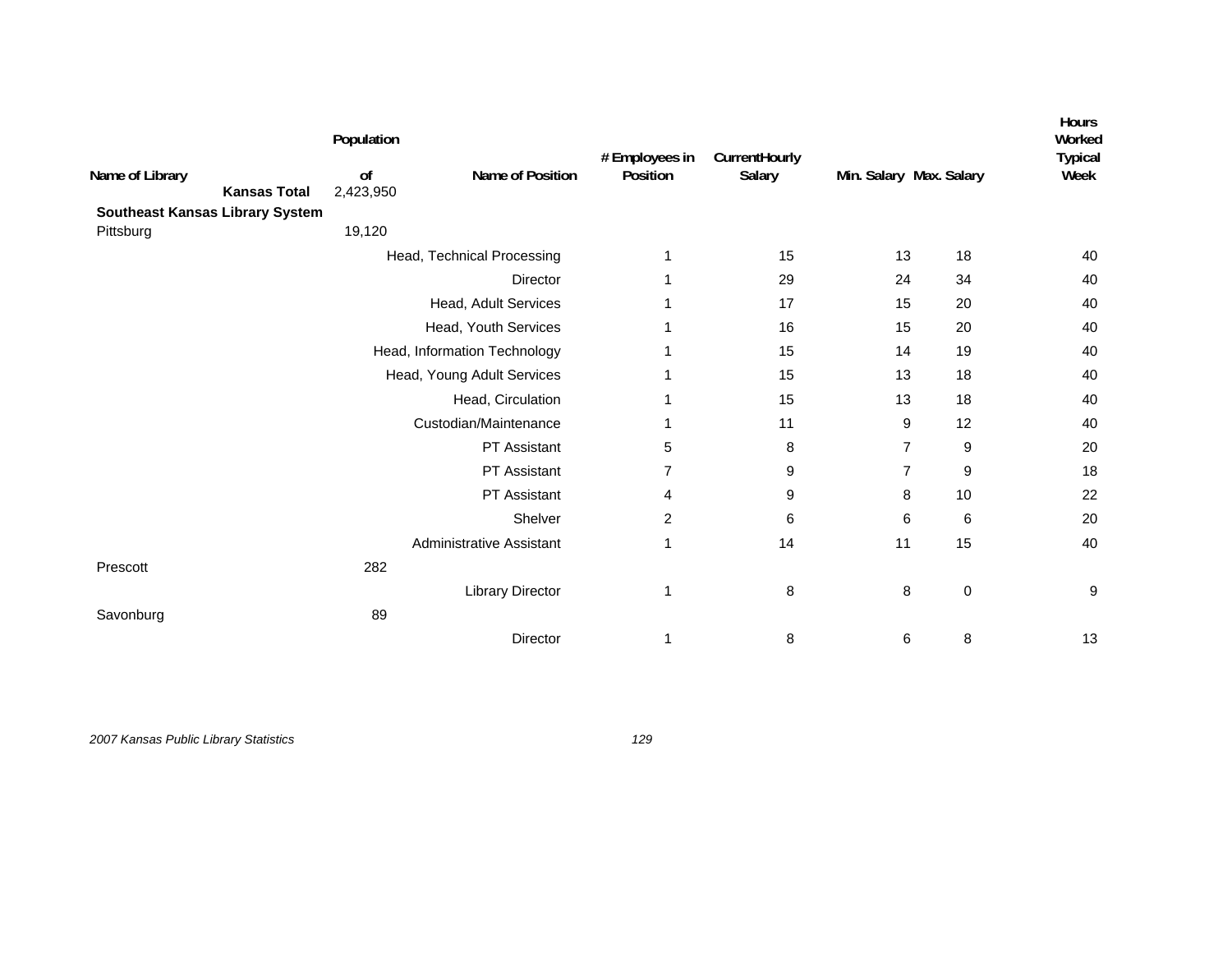|                                        | Population      |                         | # Employees in | CurrentHourly  |                         |             | Hours<br>Worked<br><b>Typical</b> |
|----------------------------------------|-----------------|-------------------------|----------------|----------------|-------------------------|-------------|-----------------------------------|
| Name of Library<br><b>Kansas Total</b> | of<br>2,423,950 | Name of Position        | Position       | Salary         | Min. Salary Max. Salary |             | Week                              |
| Southeast Kansas Library System        |                 |                         |                |                |                         |             |                                   |
| Sedan                                  | 1,222           |                         |                |                |                         |             |                                   |
|                                        |                 | <b>Library Director</b> | 1              | 9              |                         |             | 25                                |
|                                        |                 | Staff                   | 1              | $\overline{7}$ |                         |             | 11                                |
| St Paul                                | 931             |                         |                |                |                         |             |                                   |
|                                        |                 | Library Aide            | 3              | 6.50-7.50      |                         | 6 Unlimited | 11                                |
|                                        |                 | Director                | 1              | 10             |                         | 6 Unlimited | 12                                |
| Thayer                                 | 492             |                         |                |                |                         |             |                                   |
|                                        |                 | <b>Library Director</b> | 1              | 8              | 6                       |             | 16                                |
| Toronto                                | 285             |                         |                |                |                         |             |                                   |
|                                        |                 | <b>Library Director</b> | 1              | 6              | $\,6$                   | 6           | 19                                |
| Walnut                                 | 218             |                         |                |                |                         |             |                                   |
|                                        |                 | Librarian               | 1              | 6              |                         | 8           | 10                                |
| <b>Yates Center</b>                    | 1,467           |                         |                |                |                         |             |                                   |
|                                        |                 | Director                | 1              | 10             |                         |             | 40                                |
| <b>System Total</b>                    | 150,740         |                         |                |                |                         |             |                                   |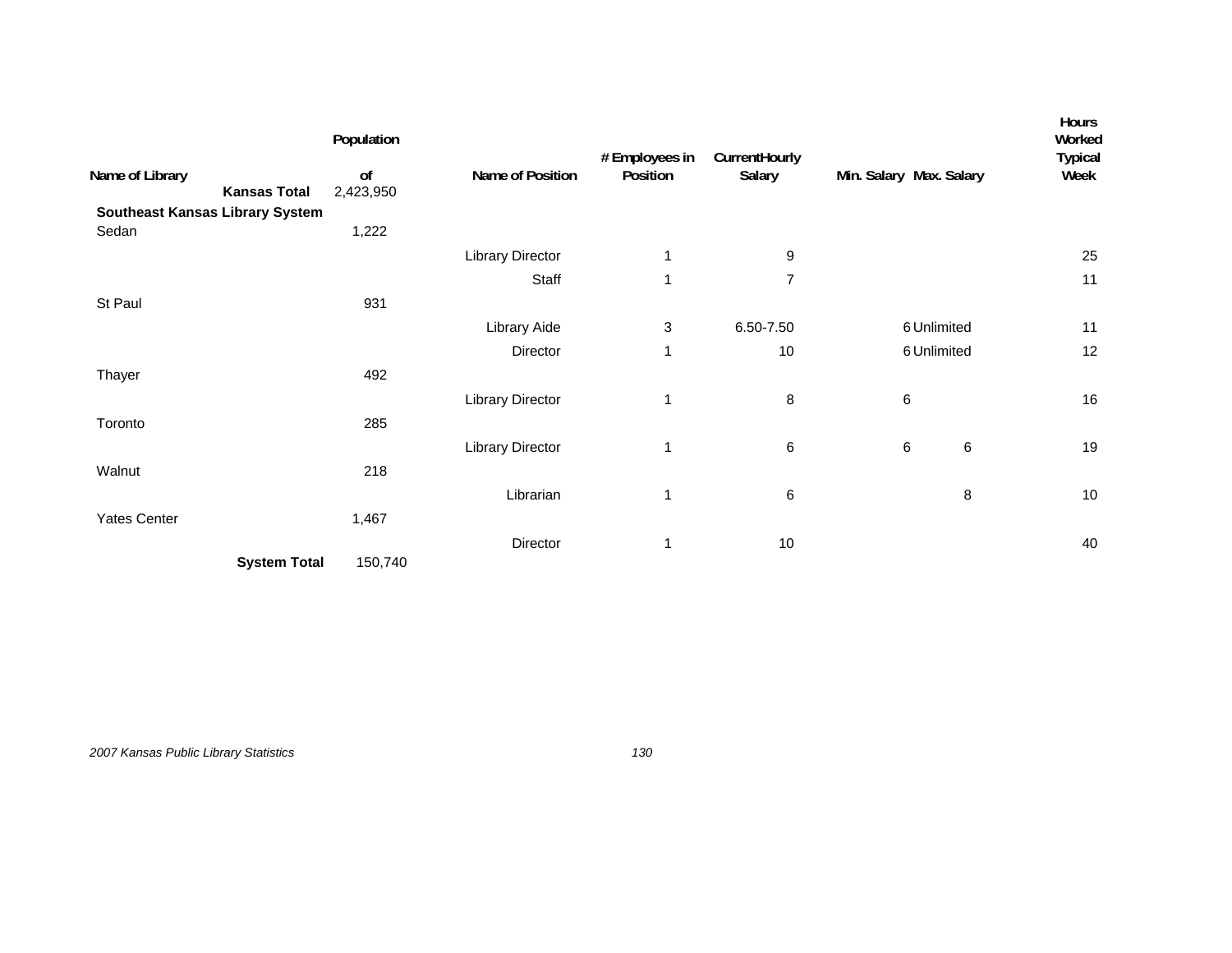| Name of Library<br><b>Kansas Total</b>     | Population<br>of<br>2,423,950 | Name of Position        | # Employees in<br>Position | CurrentHourly<br>Salary | Min. Salary Max. Salary |        | Hours<br>Worked<br>Typical<br>Week |
|--------------------------------------------|-------------------------------|-------------------------|----------------------------|-------------------------|-------------------------|--------|------------------------------------|
| Southwest Kansas Library System<br>Ashland | 911                           |                         |                            |                         |                         |        |                                    |
|                                            |                               | Director                | 1                          | 11                      | 10                      |        | 29                                 |
|                                            |                               | Library Assistant       | 1                          | $\overline{7}$          | 6                       |        | 18                                 |
|                                            |                               | Aide                    | 1                          | $\overline{7}$          | 6                       |        | $\mathbf{1}$                       |
| Cimarron                                   | 1,918                         |                         |                            |                         |                         |        |                                    |
|                                            |                               | <b>Branch Librarian</b> | 1                          | $\overline{7}$          |                         |        | $10$                               |
|                                            |                               | Library Clerk           | 1                          | 8                       |                         |        | 30                                 |
|                                            |                               | Assistant Librarian     | 1                          | 10                      |                         |        | 40                                 |
|                                            |                               | Janitor                 | 1                          | 10                      |                         |        | 10                                 |
|                                            |                               | Director                | 1                          | 19                      |                         |        | 40                                 |
|                                            |                               | <b>Branch Librarian</b> | 1                          | 6                       |                         |        | 10                                 |
| Coldwater                                  | 1,183                         |                         |                            |                         |                         |        |                                    |
|                                            |                               | Wilmore Branch Director | 1                          | \$8.15                  | \$8.15                  | \$8.15 | 10                                 |
| Copeland                                   | 320                           |                         |                            |                         |                         |        |                                    |
|                                            |                               | Librarian               | 1                          | 6                       | $\,$ 5 $\,$             | 6      | 20                                 |
| Dighton                                    | 1,050                         |                         |                            |                         |                         |        |                                    |
|                                            |                               | Director                | 1                          | 13                      | 9                       |        | 37                                 |
|                                            |                               | Library Aide            | 1                          | $\overline{7}$          | $\overline{7}$          |        | $\,6\,$                            |
|                                            |                               | <b>Branch Director</b>  | 1                          | 8                       | $\overline{7}$          |        | $\bf 8$                            |
|                                            |                               | Library Aide            | 1                          | 9                       | $\overline{7}$          |        | 18                                 |
|                                            |                               |                         |                            |                         |                         |        |                                    |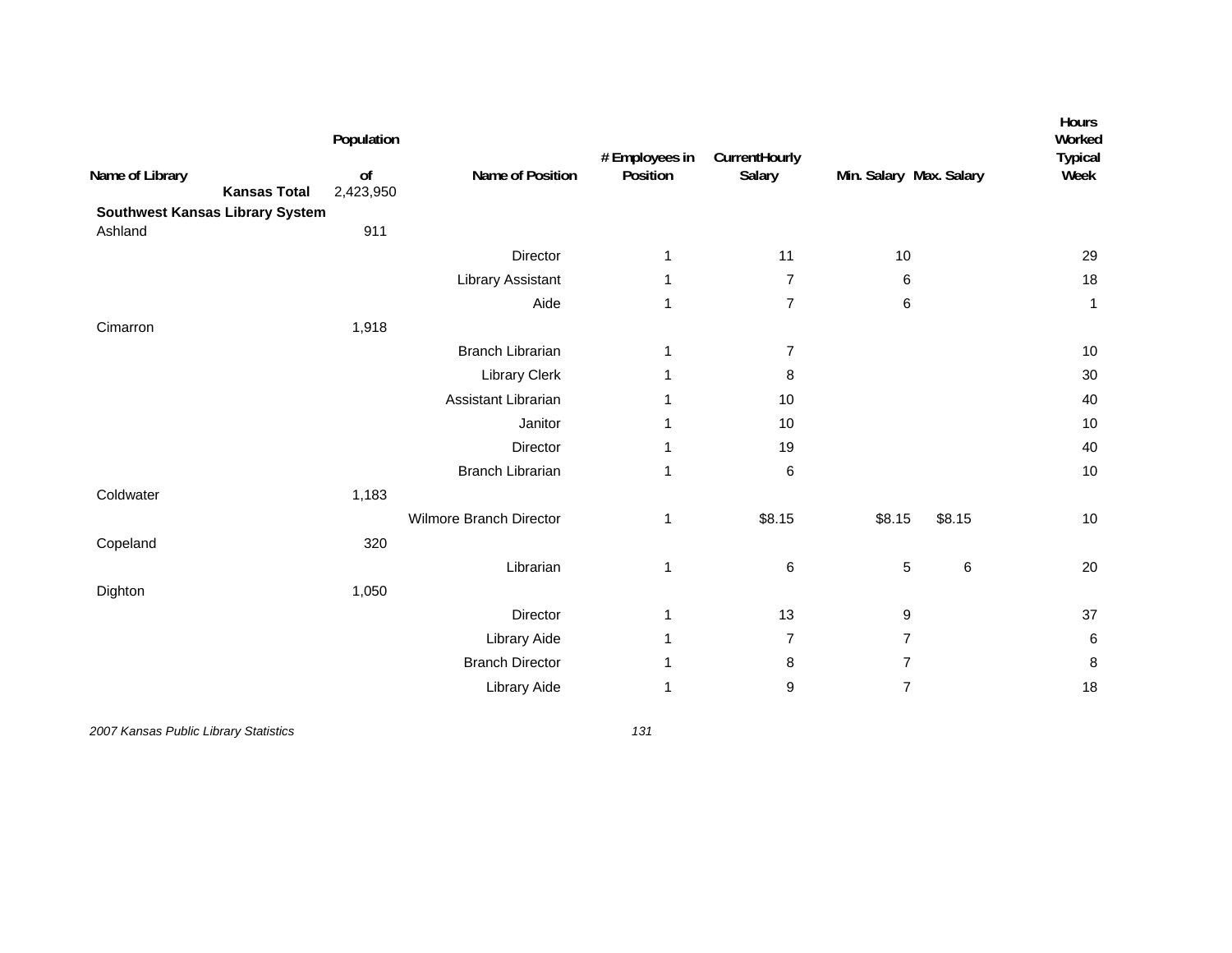| Name of Library<br><b>Southwest Kansas Library System</b><br>Dodge City | <b>Kansas Total</b> | Population<br>of<br>2,423,950<br>26,101 | Name of Position                     | # Employees in<br>Position | CurrentHourly<br>Salary | Min. Salary Max. Salary |    | <b>Hours</b><br>Worked<br><b>Typical</b><br>Week |
|-------------------------------------------------------------------------|---------------------|-----------------------------------------|--------------------------------------|----------------------------|-------------------------|-------------------------|----|--------------------------------------------------|
|                                                                         |                     |                                         | Youth Services Page                  | 2                          | $\overline{7}$          | 6                       | 10 | 29                                               |
|                                                                         |                     |                                         | Circ Page                            | 3                          | 6                       | 6                       | 10 | 43                                               |
|                                                                         |                     |                                         | Circ. Asst.                          | 2                          | 9                       | 8                       | 13 | 80                                               |
|                                                                         |                     |                                         | Serials & Repair Coord.              | 1                          | 10                      | 8                       | 13 | 18                                               |
|                                                                         |                     |                                         | Youth Services Asst.                 | 1                          | 9                       | 9                       | 14 | 35                                               |
|                                                                         |                     |                                         | <b>Technical Services Assistant.</b> | 1                          | 10                      | 9                       | 14 | 30                                               |
|                                                                         |                     |                                         | Interlibrary Loan Coord.             |                            | 12                      | 9                       | 14 | 40                                               |
|                                                                         |                     |                                         | Asst. Circulation Supervisor         | 1                          | 11                      | 9                       | 14 | 40                                               |
|                                                                         |                     |                                         | <b>Bilingual Coordinator</b>         |                            | 11                      | 9                       | 14 | 40                                               |
|                                                                         |                     |                                         | Youth Services Coordinator           |                            | 13                      | 11                      | 18 | 40                                               |
|                                                                         |                     |                                         | <b>Circulation Supervisor</b>        |                            | 13                      | 10                      | 15 | 40                                               |
|                                                                         |                     |                                         | Reference Librarian                  | 1                          | 14                      | 13                      | 21 | 40                                               |
|                                                                         |                     |                                         | Director                             | 1                          | 33                      | 29                      | 46 | 40                                               |
|                                                                         |                     |                                         | <b>Technology Support Specialist</b> | 1                          | 21                      | 18                      | 28 | 40                                               |
|                                                                         |                     |                                         | Public Services Librarian            | -1                         | 18                      | 16                      | 25 | 40                                               |
|                                                                         |                     |                                         | Cataloging Librarian                 | 1                          | 16                      | 14                      | 23 | 40                                               |
|                                                                         |                     |                                         | <b>Technology Assistant</b>          | 1                          | 13                      | 13                      | 20 | 30                                               |
|                                                                         |                     |                                         | Custodian                            |                            | 8                       | 8                       | 13 | 12                                               |
|                                                                         |                     |                                         | <b>Acquisitions Coordinator</b>      | -1                         | 12                      | 10                      | 15 | 40                                               |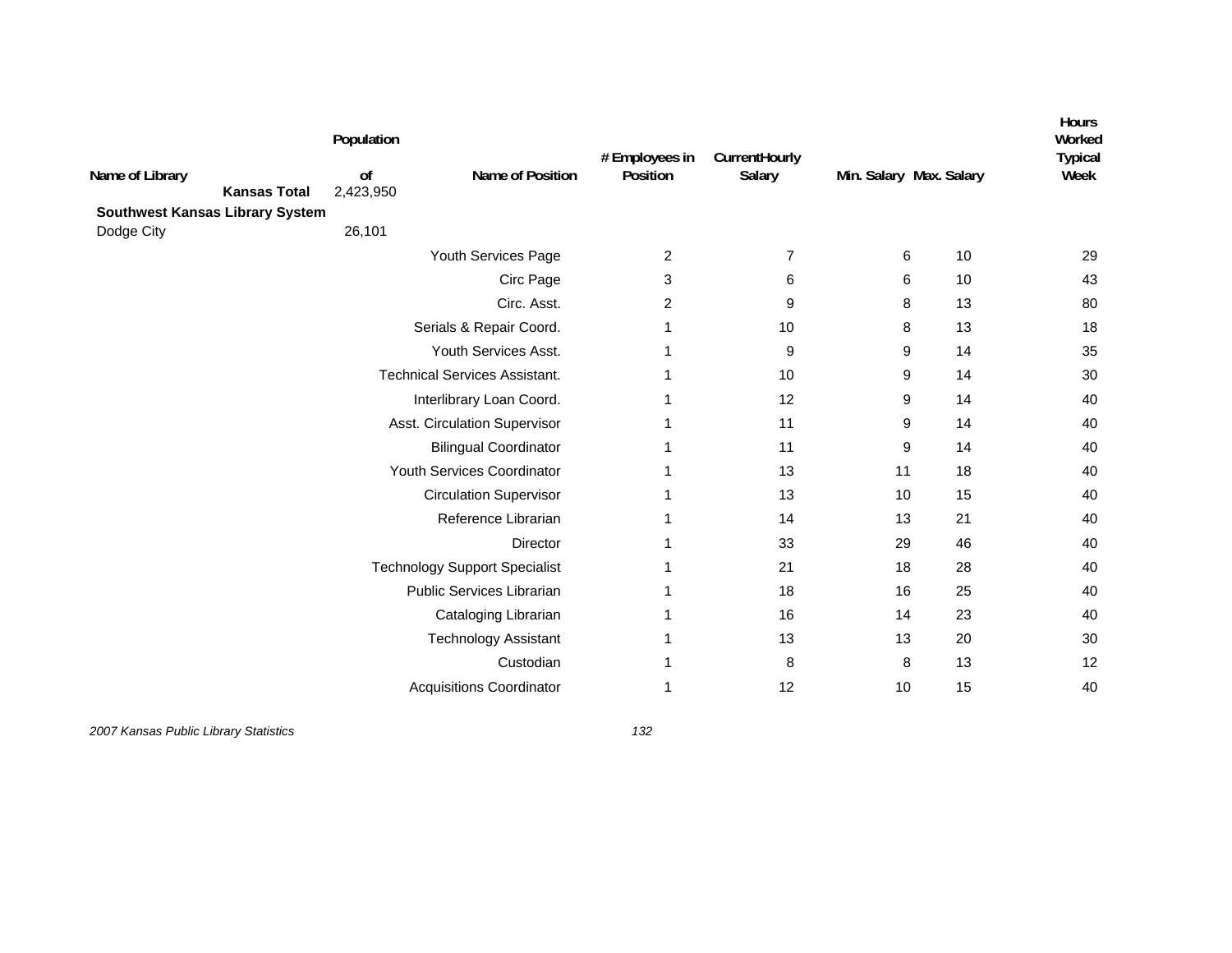| Name of Library                        |                     | Population<br>of | Name of Position                       | # Employees in<br>Position | CurrentHourly<br>Salary | Min. Salary Max. Salary |        | <b>Hours</b><br>Worked<br><b>Typical</b><br>Week |
|----------------------------------------|---------------------|------------------|----------------------------------------|----------------------------|-------------------------|-------------------------|--------|--------------------------------------------------|
|                                        | <b>Kansas Total</b> | 2,423,950        |                                        |                            |                         |                         |        |                                                  |
| <b>Southwest Kansas Library System</b> |                     |                  | <b>Facilities Manager</b>              | 1                          | 12                      | 12                      | 19     | 40                                               |
|                                        |                     |                  | <b>Administrative Assistant</b>        | 1                          | 18                      | 14                      | 23     | 40                                               |
| Elkhart                                |                     | 3,138            |                                        |                            |                         |                         |        |                                                  |
|                                        |                     |                  | Part Time                              | $\overline{c}$             | $\overline{7}$          |                         |        | 8                                                |
|                                        |                     |                  | Promotional/Circulation                | 1                          | 13                      |                         |        | 15                                               |
|                                        |                     |                  | Director                               |                            | 21                      |                         |        | 38                                               |
|                                        |                     |                  | <b>Branch Director</b>                 |                            | 15                      |                         |        | 38                                               |
|                                        |                     |                  | Assistant/ILL                          | 1                          | 14                      |                         |        | 38                                               |
|                                        |                     |                  | <b>Branch Children's Service</b>       |                            | 12                      |                         |        | 38                                               |
|                                        |                     |                  | Promotional/Circulation                |                            | 13                      |                         |        | 15                                               |
|                                        |                     |                  | <b>Children's Service/Circulation</b>  | 1                          | 10                      |                         |        | 38                                               |
|                                        |                     |                  | Part Time                              | 2                          | $\overline{7}$          |                         |        | 8                                                |
|                                        |                     |                  | <b>Technology Assistant</b>            | 1                          | 10                      |                         |        | 20                                               |
|                                        |                     |                  | <b>Children's Services/Circulation</b> |                            | 10                      |                         |        | 38                                               |
|                                        |                     |                  | Page                                   | 5                          | 6                       |                         |        | $\, 8$                                           |
|                                        |                     |                  | <b>Technology Assistant</b>            | 1                          | 10                      |                         |        | 20                                               |
|                                        |                     |                  | Page                                   | 5                          | 6                       |                         |        | 8                                                |
| Ford                                   |                     | 330              |                                        |                            |                         |                         |        |                                                  |
|                                        |                     |                  | Director                               | 1                          | \$6.60                  | \$5.15                  | \$6.60 | 15                                               |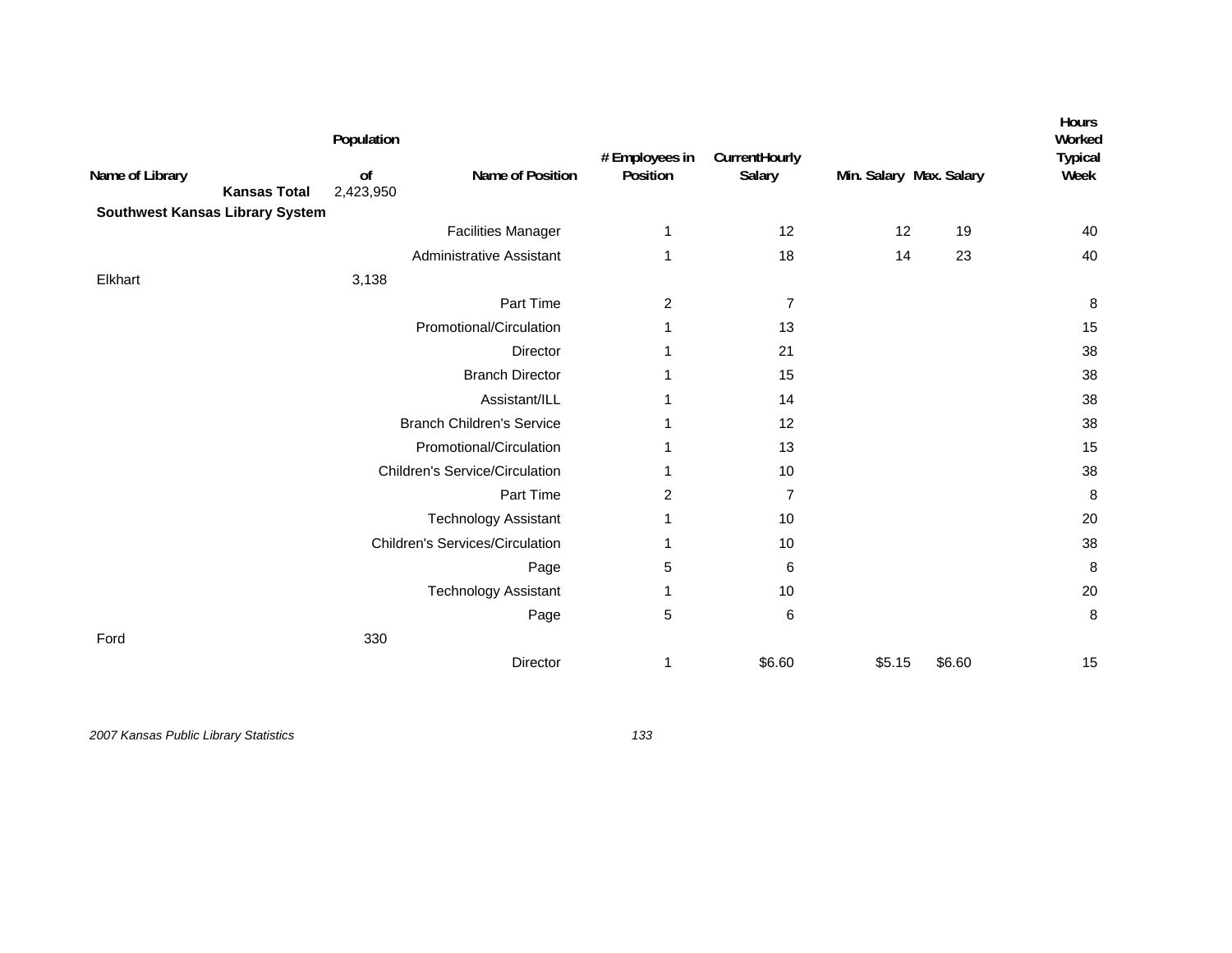| Population<br>0f    | Name of Position                                    | # Employees in<br>Position | CurrentHourly<br>Salary | Min. Salary Max. Salary | Hours<br>Worked<br><b>Typical</b><br>Week |
|---------------------|-----------------------------------------------------|----------------------------|-------------------------|-------------------------|-------------------------------------------|
|                     |                                                     |                            |                         |                         |                                           |
| 39,097              |                                                     |                            |                         |                         |                                           |
|                     | <b>Administrative Asst</b>                          |                            | \$9                     |                         | 40                                        |
|                     | Page                                                | $\overline{2}$             | \$7.30                  |                         | 35                                        |
|                     | <b>Library Assts</b>                                | 6                          | \$8                     |                         | 185                                       |
|                     | <b>Circulation Assts</b>                            | 4                          | 8                       |                         | 125                                       |
|                     | <b>Supervisory Staff</b>                            | 3                          | \$11                    |                         | 120                                       |
|                     | IT specialis                                        | 1                          | 9                       |                         | 40                                        |
|                     | Deputy Director                                     | 1                          | 17                      |                         | 40                                        |
|                     | Director                                            | 1                          | 25                      |                         | 40                                        |
| 257                 |                                                     |                            |                         |                         |                                           |
|                     | Director                                            | 1                          | 8                       | 6                       | 12                                        |
| <b>Kansas Total</b> | 2,423,950<br><b>Southwest Kansas Library System</b> |                            |                         |                         |                                           |

*2007 Kansas Public Library Statistics 134*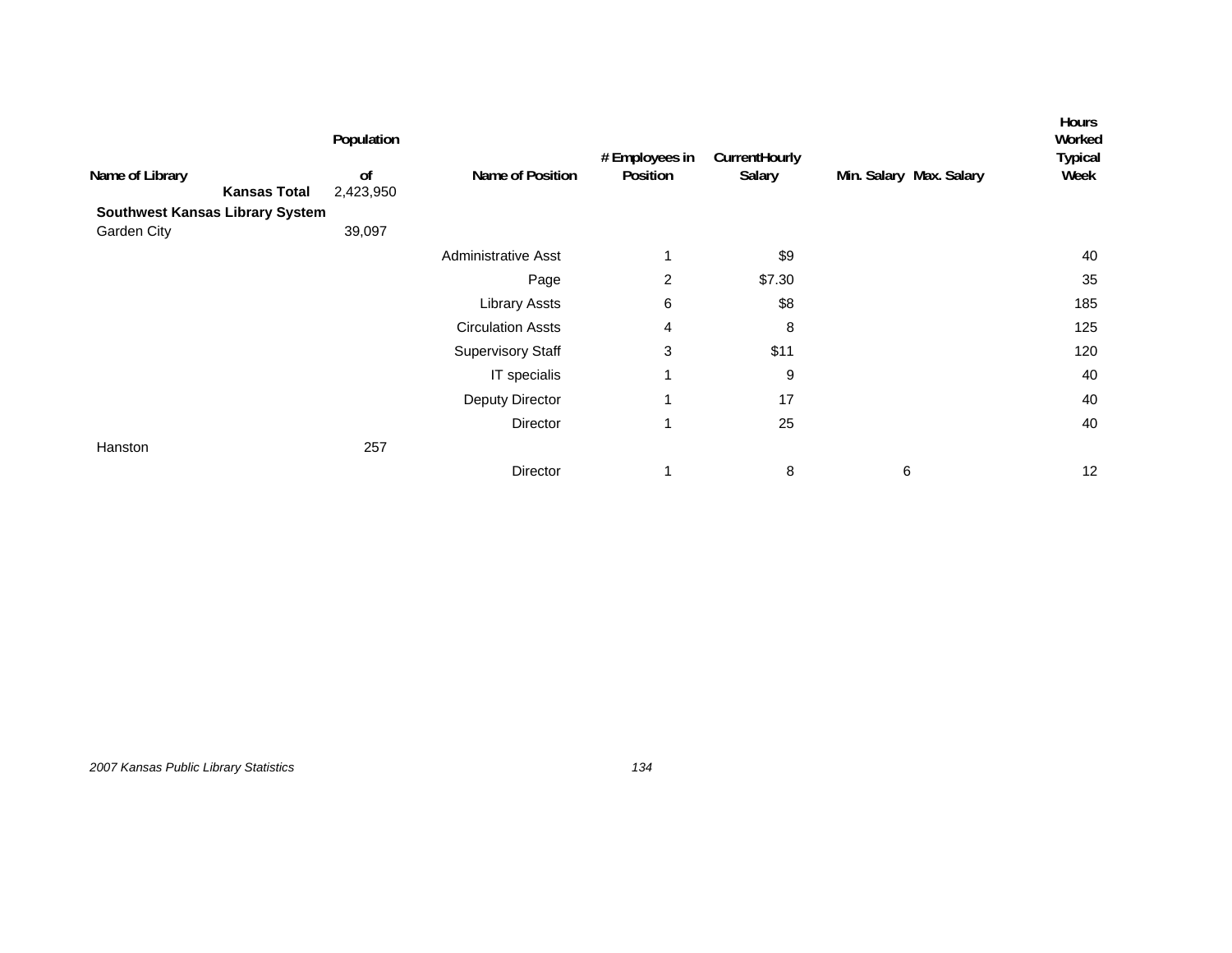| Name of Library | <b>Kansas Total</b>                    | Population<br>of<br>2,423,950 | Name of Position                              | # Employees in<br>Position | CurrentHourly<br>Salary | Min. Salary Max. Salary |       | <b>Hours</b><br>Worked<br><b>Typical</b><br>Week |
|-----------------|----------------------------------------|-------------------------------|-----------------------------------------------|----------------------------|-------------------------|-------------------------|-------|--------------------------------------------------|
|                 | <b>Southwest Kansas Library System</b> |                               |                                               |                            |                         |                         |       |                                                  |
| Hugoton         |                                        | 5,287                         |                                               |                            |                         |                         |       |                                                  |
|                 |                                        |                               | Spanish Services                              | 1                          | 9                       | 8                       | 15    | 36                                               |
|                 |                                        |                               | <b>Evening Supervisor</b>                     | 1                          | 8                       | 8                       | 15    | 20                                               |
|                 |                                        |                               | Director                                      | 1                          | 22                      | 30000                   |       | $40+$                                            |
|                 |                                        |                               | <b>Library Aide</b>                           | 1                          | 9                       | 6                       | 12.50 | 10                                               |
|                 |                                        |                               | <b>Student Aide</b>                           | $\overline{2}$             | 6                       | 6                       | 10    | 10                                               |
|                 |                                        |                               | Bookkeeping                                   | 1                          | 13                      | 8                       | 15    | 36                                               |
|                 |                                        |                               | Technical Services/ Interlibrary Loan         | 1                          | 13                      | 8                       | 15    | 40                                               |
|                 |                                        |                               | Assistant Director/Youth Services Coordinator | 1                          | 15                      | 30000                   |       | $40+$                                            |
|                 |                                        |                               | Reference                                     | $\mathbf{1}$               | 13                      | 6                       | 13    | 40                                               |
| Johnson         |                                        | 2,232                         |                                               |                            |                         |                         |       |                                                  |
|                 |                                        |                               | <b>Assistant Director</b>                     | 1                          | 11                      | 10                      | 19    | 40                                               |
|                 |                                        |                               | Director                                      | 1                          | 16                      | 9                       | 23    | 40                                               |
|                 |                                        |                               | Childrens Librarian                           | 1                          | 10                      | $\overline{7}$          | 19    | 40                                               |
|                 |                                        |                               | Library Clerk                                 | $\overline{2}$             | 10                      | 6                       | 12    | 24                                               |
|                 |                                        |                               | Janitor                                       | 1                          | 18                      | 13                      | 20    | 5                                                |
|                 |                                        |                               | Janitor                                       | $\mathbf{1}$               | 18                      | 13                      | 20    | 5                                                |
| Kinsley         |                                        | 1,476                         |                                               |                            |                         |                         |       |                                                  |
|                 |                                        |                               | Director                                      | 1                          | 13                      | 13                      | 13    | 40                                               |
|                 |                                        |                               |                                               |                            |                         |                         |       |                                                  |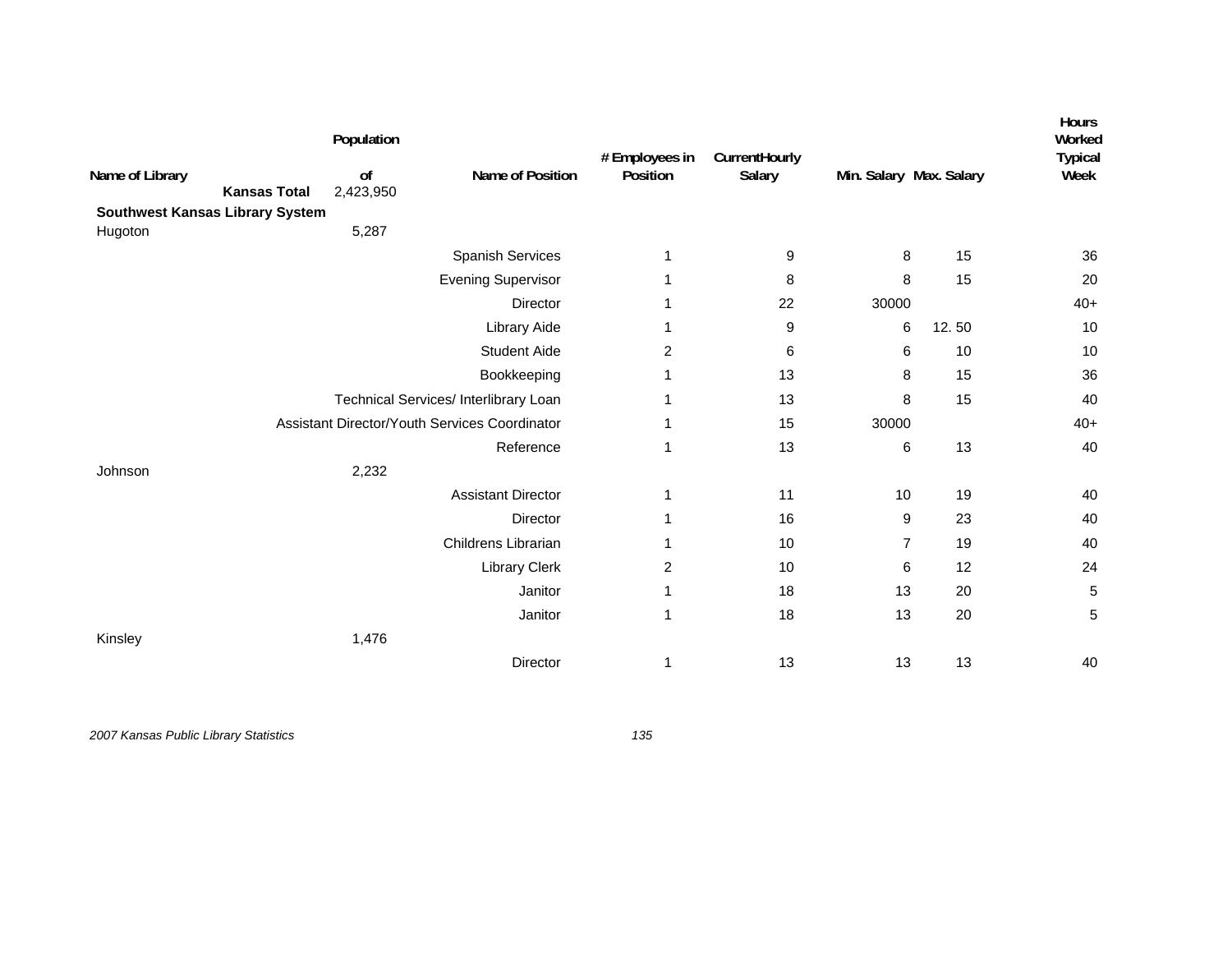| Population      |                                        |                                                                                                          |                |               |   | Hours<br>Worked<br><b>Typical</b> |
|-----------------|----------------------------------------|----------------------------------------------------------------------------------------------------------|----------------|---------------|---|-----------------------------------|
| 0f<br>2,423,950 | Name of Position                       | Position                                                                                                 | Salary         |               |   | Week                              |
|                 |                                        |                                                                                                          |                |               |   |                                   |
| 2,041           |                                        |                                                                                                          |                |               |   |                                   |
|                 | Library Assistant                      | 1                                                                                                        | 6              | 6             | 6 | 6                                 |
|                 | Library Director                       | 1                                                                                                        | 6              | 6             | 6 | 23                                |
| 4,469           |                                        |                                                                                                          |                |               |   |                                   |
|                 |                                        | 1                                                                                                        | 12             | 8             |   | 40                                |
|                 |                                        | 1                                                                                                        | $\overline{7}$ | 7             |   | 15                                |
|                 | <b>Library Director</b>                | 1                                                                                                        | 42052          | 28000         |   | 43                                |
|                 |                                        | 1                                                                                                        | 14             | 8             |   | 43                                |
|                 | Library Assistant                      | 1                                                                                                        | 9              | 8             |   | 40                                |
| 2,288           |                                        |                                                                                                          |                |               |   |                                   |
|                 | Director                               | 1                                                                                                        | 12             |               |   | 33                                |
|                 | Part Time                              | 1                                                                                                        | 8              |               |   | 22                                |
| 452             |                                        |                                                                                                          |                |               |   |                                   |
|                 | director                               | 1                                                                                                        | $\overline{7}$ | 7             |   | 21                                |
|                 | <b>Southwest Kansas Library System</b> | Library Assistant/Interlibrary Loan<br><b>Student Help Position</b><br><b>Assistant Library Director</b> | # Employees in | CurrentHourly |   | Min. Salary Max. Salary           |

*2007 Kansas Public Library Statistics 136*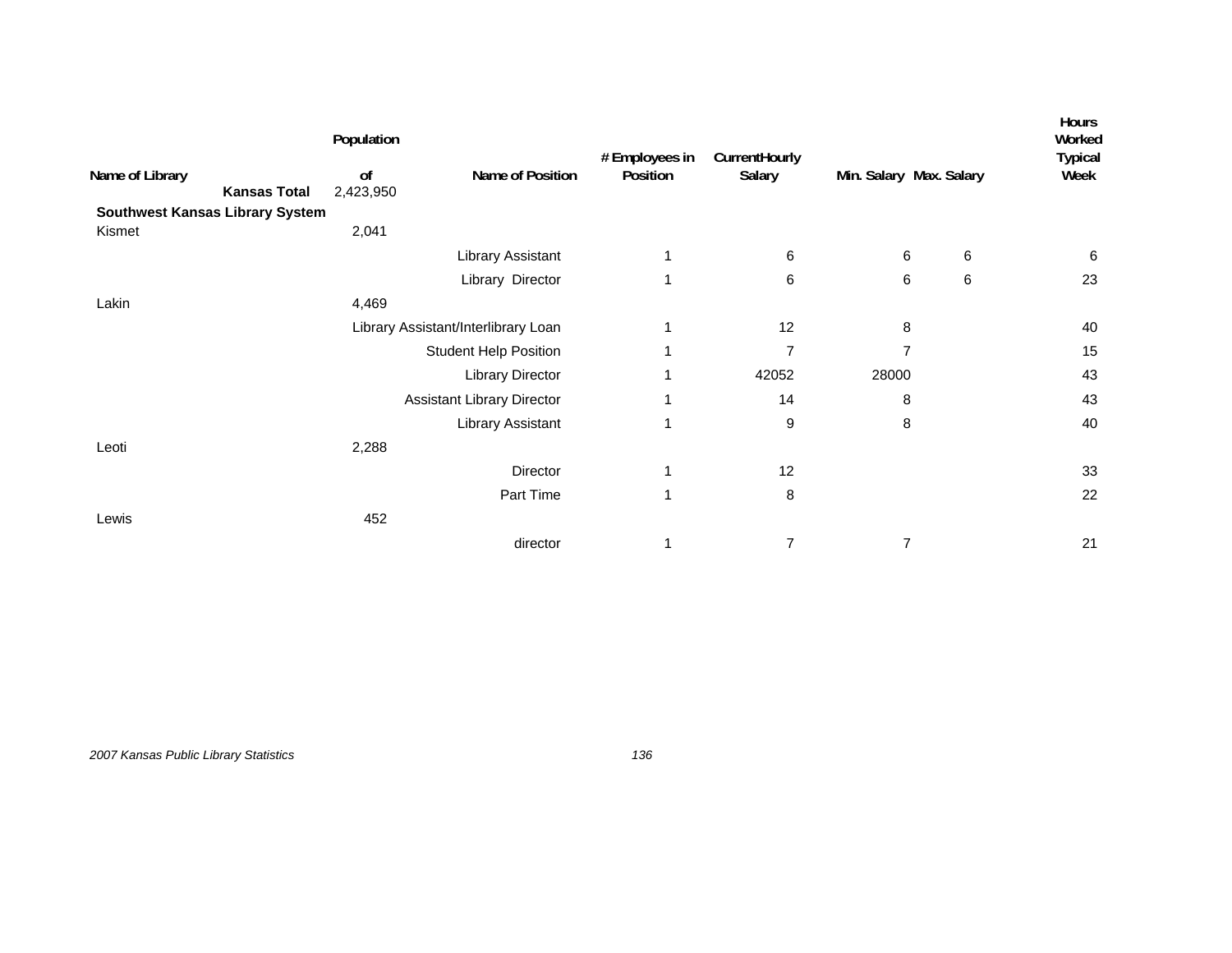| Name of Library                        | <b>Kansas Total</b> | Population<br>of<br>2,423,950 | Name of Position                 | # Employees in<br>Position | CurrentHourly<br>Salary | Min. Salary Max. Salary | Hours<br>Worked<br><b>Typical</b><br>Week |
|----------------------------------------|---------------------|-------------------------------|----------------------------------|----------------------------|-------------------------|-------------------------|-------------------------------------------|
| <b>Southwest Kansas Library System</b> |                     |                               |                                  |                            |                         |                         |                                           |
| Liberal                                |                     | 20,384                        |                                  |                            |                         |                         |                                           |
|                                        |                     |                               | Youth Services Librarian         | 1                          | 12                      |                         | 40                                        |
|                                        |                     |                               | circulation supervisor           | 1                          | 9                       |                         | 40                                        |
|                                        |                     |                               | <b>Administrative Assistant</b>  | 1                          | 9                       |                         | 40                                        |
|                                        |                     |                               | circulation clerk                | 5                          | 7                       |                         | 25                                        |
|                                        |                     |                               | Bookkeeper                       | 1                          | 10                      |                         | 15                                        |
|                                        |                     |                               | ILL/Spanish Coordinator          | 1                          | 9                       |                         | 40                                        |
|                                        |                     |                               | Page                             | 5                          | 6                       |                         | 20                                        |
|                                        |                     |                               | <b>Director</b>                  | 1                          | 28                      |                         | 45                                        |
|                                        |                     |                               | <b>Assistant Director</b>        | 1                          | 17                      |                         | 40                                        |
|                                        |                     |                               | <b>Technology Supervisor</b>     | 1                          | 12                      |                         | 40                                        |
|                                        |                     |                               | <b>Public Relations</b>          | 1                          | 8                       |                         | 15                                        |
| Meade                                  |                     | 1,608                         |                                  |                            |                         |                         |                                           |
|                                        |                     |                               | Interlibrary Loan/Cataloging     | 1                          | 8                       |                         | 28                                        |
|                                        |                     |                               | Youth Services/Clerk             | 1                          | 8                       |                         | 20                                        |
|                                        |                     |                               | <b>Children's Services/Clerk</b> |                            | 8                       |                         | 14                                        |
|                                        |                     |                               | Director                         | 1                          | 14                      |                         | 40                                        |
|                                        |                     |                               | Page                             | 1                          | 8                       |                         | 6                                         |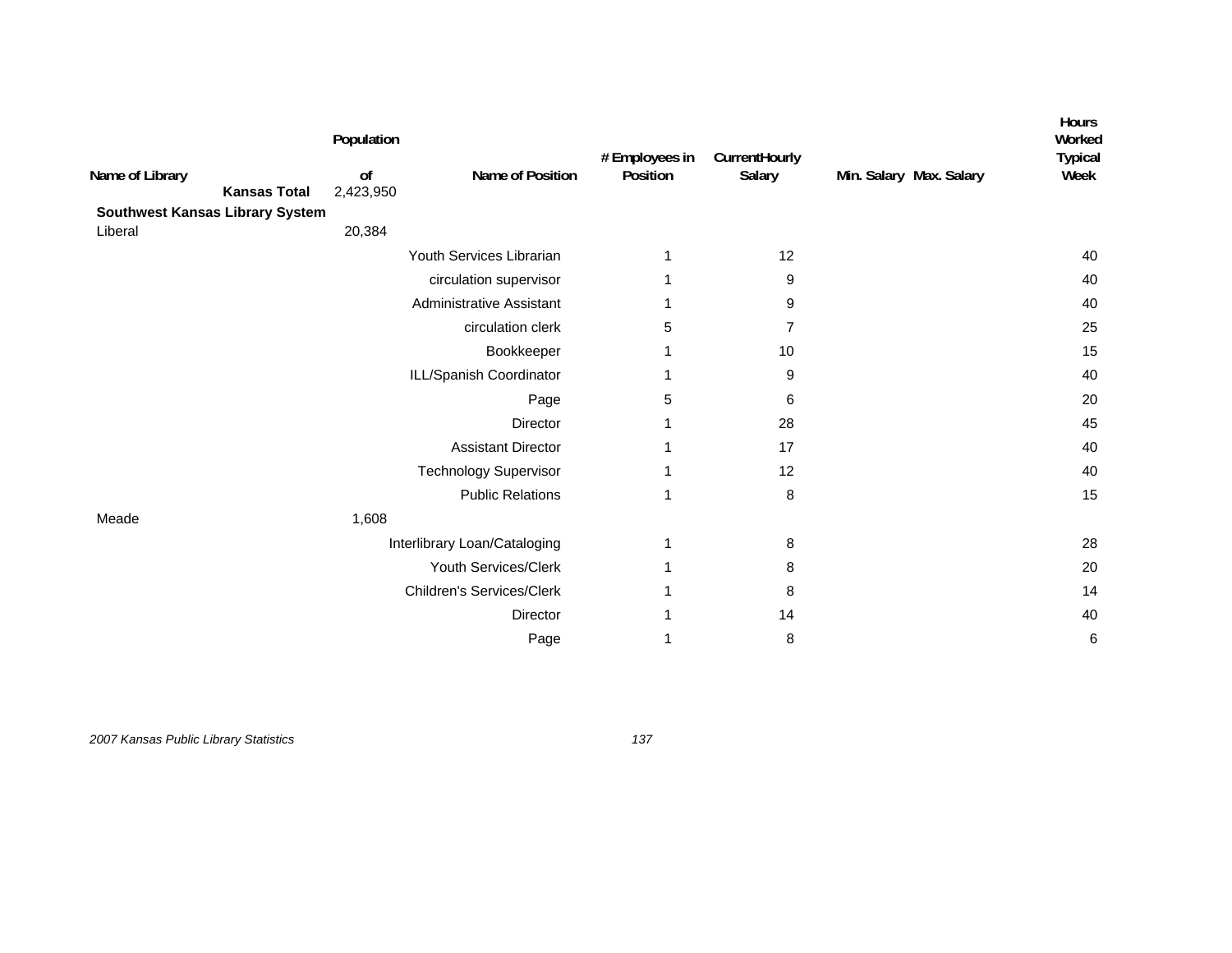| Name of Library<br><b>Kansas Total</b><br><b>Southwest Kansas Library System</b> | Population<br>of<br>2,423,950 | Name of Position         | # Employees in<br>Position | CurrentHourly<br>Salary | Min. Salary Max. Salary |                | Hours<br>Worked<br><b>Typical</b><br>Week |
|----------------------------------------------------------------------------------|-------------------------------|--------------------------|----------------------------|-------------------------|-------------------------|----------------|-------------------------------------------|
| Minneola                                                                         | 660                           |                          |                            |                         |                         |                |                                           |
|                                                                                  |                               | Librarian                | 1                          | $\overline{7}$          | 6                       |                | 15                                        |
|                                                                                  |                               | Director                 | $\mathbf{1}$               | 9                       | 6                       |                | 20                                        |
| Montezuma                                                                        | 1,585                         |                          |                            |                         |                         |                |                                           |
|                                                                                  |                               | Aide                     | 1                          | $\overline{7}$          | minum                   | not            | 15                                        |
|                                                                                  |                               | Director                 | 1                          | 9                       | 8                       | not            | 35                                        |
| <b>Ness City</b>                                                                 | 1,299                         |                          |                            |                         |                         |                |                                           |
|                                                                                  |                               | Temporary/Part-Time      | $\overline{c}$             | 6                       | 6                       |                | 6 or less                                 |
|                                                                                  |                               | Assistant Librarian      | 1                          | \$6.70                  | \$5.85                  |                | 40                                        |
|                                                                                  |                               | Director                 | 1                          | \$11                    | \$5.85                  |                | 40                                        |
| Plains                                                                           | 1,146                         |                          |                            |                         |                         |                |                                           |
|                                                                                  |                               | Part Time Help           | 1                          | 6                       | 6                       | $\,6\,$        | 8                                         |
|                                                                                  |                               | Assistant Librarin       | 1                          | 10                      | 6                       |                | 28                                        |
|                                                                                  |                               | Librarian / Director     | 1                          | 13                      |                         |                | 40                                        |
| Ransom                                                                           | 286                           |                          |                            |                         |                         |                |                                           |
|                                                                                  |                               | <b>Library Aide</b>      | 1                          | 6                       | 5                       | $\overline{7}$ | 4                                         |
|                                                                                  |                               | <b>Library Assistant</b> | 1                          | $\overline{7}$          | 5                       | $\overline{7}$ | 4                                         |
|                                                                                  |                               | <b>Library Director</b>  | 1                          | 9                       | 6                       | 10             | 25                                        |
| Satanta                                                                          | 1,726                         |                          |                            |                         |                         |                |                                           |
|                                                                                  |                               | <b>Library Director</b>  | 1                          |                         | \$2,000                 |                | 25                                        |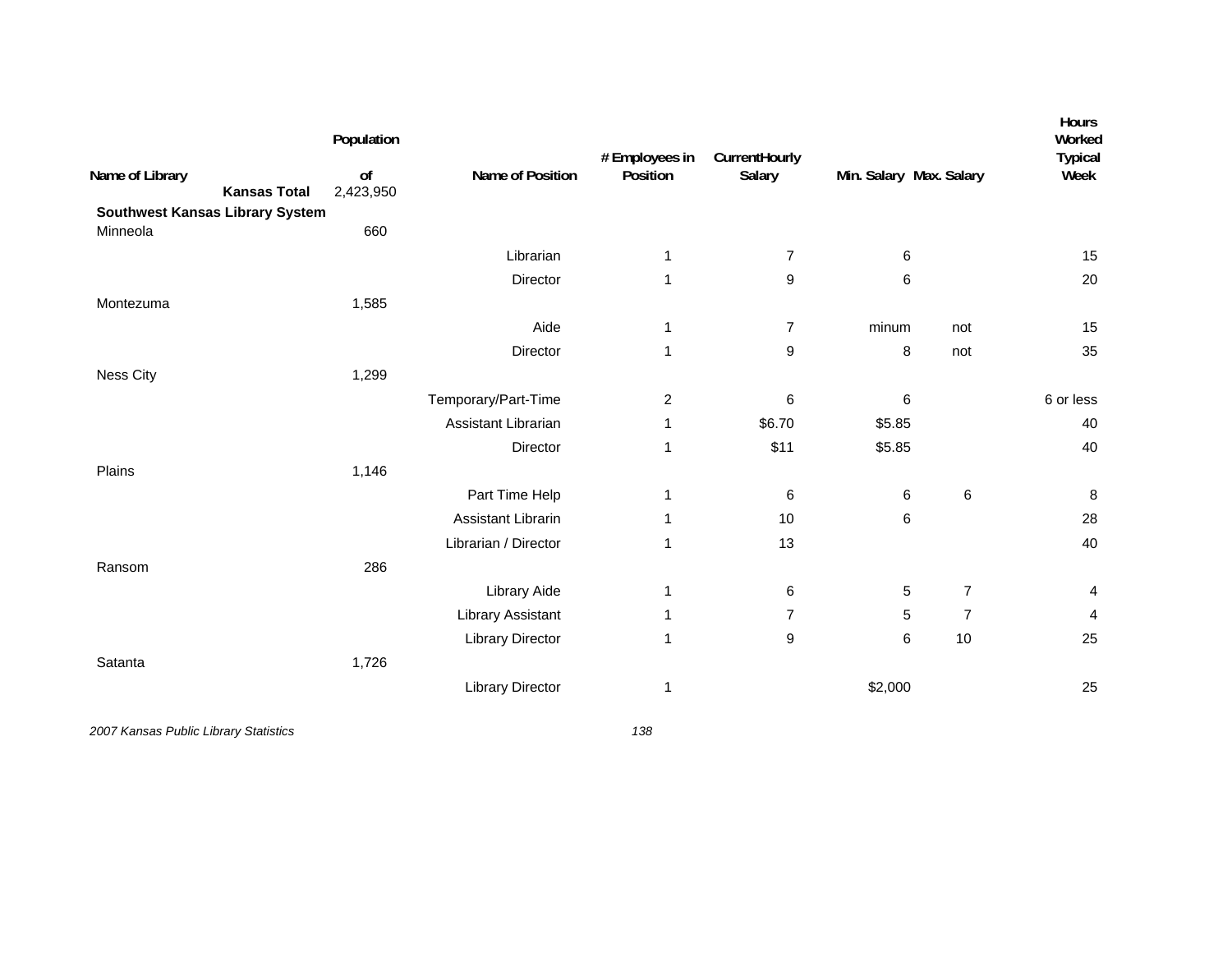| Name of Library<br><b>Kansas Total</b><br><b>Southwest Kansas Library System</b> | Population<br>of<br>2,423,950 | Name of Position                         | # Employees in<br>Position | CurrentHourly<br>Salary | Min. Salary Max. Salary |                  | Hours<br>Worked<br><b>Typical</b><br>Week |
|----------------------------------------------------------------------------------|-------------------------------|------------------------------------------|----------------------------|-------------------------|-------------------------|------------------|-------------------------------------------|
| Scott City                                                                       | 4,643                         |                                          |                            |                         |                         |                  |                                           |
|                                                                                  |                               | High School Aide                         | 1                          | $\overline{7}$          |                         |                  | 19                                        |
|                                                                                  |                               | High School Custodian                    | 1                          | $\overline{7}$          |                         |                  | 4                                         |
|                                                                                  |                               | Custodian                                | 1                          | 12                      |                         |                  | 8                                         |
|                                                                                  |                               | <b>Library Director</b>                  | 1                          | 20                      |                         |                  | 32                                        |
|                                                                                  |                               | Assistant Librarian                      | 1                          | 11                      | 10                      |                  | 23                                        |
|                                                                                  |                               | Children's Programer                     | 1                          | 11                      | 10                      |                  | 15                                        |
|                                                                                  |                               | Children's Librarian                     | 1                          | 11                      | 10                      |                  | 12                                        |
|                                                                                  |                               | <b>Adult Aide</b>                        | $\overline{c}$             | 10                      |                         |                  | 16                                        |
| Spearville                                                                       | 1,242                         |                                          |                            |                         |                         |                  |                                           |
|                                                                                  |                               | Assistant                                | 3                          | $\overline{7}$          | 6                       | 8                | 22                                        |
|                                                                                  |                               | Director                                 | $\mathbf{1}$               | 9                       | 8                       | $\boldsymbol{9}$ | 40                                        |
| Sublette                                                                         | 1,932                         |                                          |                            |                         |                         |                  |                                           |
|                                                                                  |                               | Director                                 | 1                          | 14                      |                         | 1400             | 40                                        |
| Syracuse                                                                         | 2,594                         |                                          |                            |                         |                         |                  |                                           |
|                                                                                  |                               | <b>Assistant Director/Youth Services</b> | 1                          | 12                      | 8                       |                  | 38                                        |
|                                                                                  |                               | Clerk                                    | 1                          | $\overline{7}$          | $\overline{7}$          |                  | 25                                        |
|                                                                                  |                               | Catalog/ill                              | 1                          | 9                       | 8                       |                  | 35                                        |
|                                                                                  |                               | Director                                 | 1                          | 19                      | $10$                    | 20               | 40                                        |
|                                                                                  |                               |                                          |                            |                         |                         |                  |                                           |